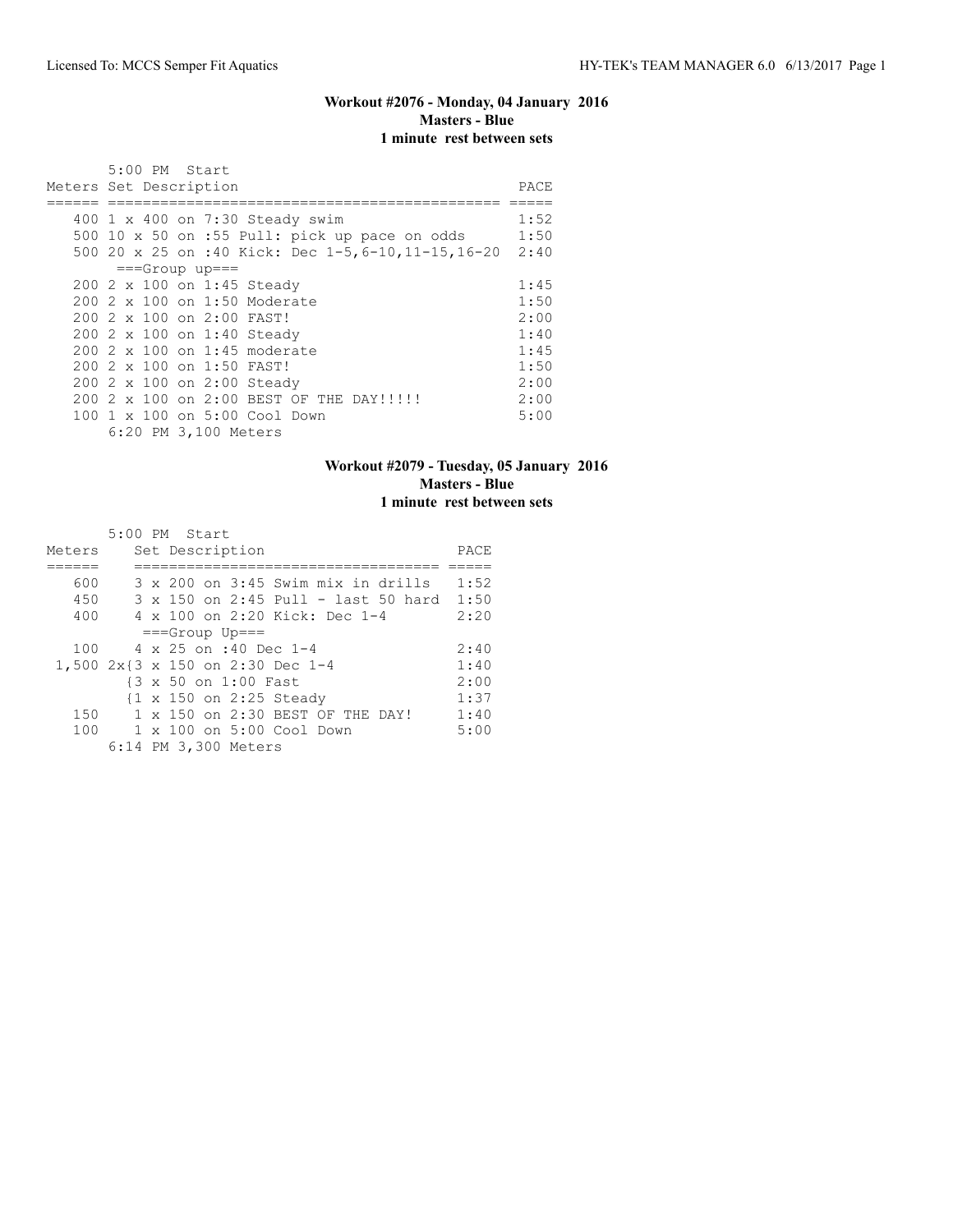## **Workout #2082 - Wednesday, 06 January 2016 Masters - Blue 1 minute rest between sets**

|     |  | 5:00 PM Start                                                                                                                              |              |
|-----|--|--------------------------------------------------------------------------------------------------------------------------------------------|--------------|
|     |  | Meters Set Description                                                                                                                     | PACE         |
| 400 |  | 600 2 x 300 on 5:30 Swim mix in drills<br>4 x 100 on 1:50 Pull: Negative Split<br>400 2 x 200 on 4:40 Kick: alternate fast/slow 50s $2:20$ | 1:50<br>1:50 |
|     |  | $==Group$ up===                                                                                                                            |              |
|     |  | 200 4 x 50 on 1:00 Dec 1-4                                                                                                                 | 2:00         |
|     |  | 300 3 x 100 on 1:40 Dec 1-3                                                                                                                | 1:40         |
|     |  | 300 1 x 300 on 4:30 Steady                                                                                                                 | 1:30         |
|     |  | 200 4 x 50 on :55 Dec 1-4                                                                                                                  | 1:50         |
|     |  | 300 3 x 100 on 1:35 Dec 1-3                                                                                                                | 1:35         |
|     |  | 300 1 x 300 on 4:45 Steady                                                                                                                 | 1:35         |
|     |  | 200 4 x 50 on 1:00 Dec 1-4                                                                                                                 | 2:00         |
|     |  | 300 3 x 100 on 1:40 Dec 1-3                                                                                                                | 1:40         |
|     |  | 300 1 x 300 on 4:30 Steady                                                                                                                 | 1:30         |
|     |  | 200 4 x 50 on :55 2 steady 2 FAST!                                                                                                         | 1:50         |
| 100 |  | 1 x 100 on 5:00 Cool Down<br>6:33 PM 4,100 Meters                                                                                          | 5:00         |

#### **Workout #2085 - Thursday, 07 January 2016 Masters - Blue 1 minute rest between sets**

|     |  | PACE                                                                                                                                                                                                                                                                                                                                                                              |
|-----|--|-----------------------------------------------------------------------------------------------------------------------------------------------------------------------------------------------------------------------------------------------------------------------------------------------------------------------------------------------------------------------------------|
|     |  |                                                                                                                                                                                                                                                                                                                                                                                   |
|     |  | 1:48                                                                                                                                                                                                                                                                                                                                                                              |
|     |  | 1:50                                                                                                                                                                                                                                                                                                                                                                              |
|     |  | 2:20                                                                                                                                                                                                                                                                                                                                                                              |
|     |  |                                                                                                                                                                                                                                                                                                                                                                                   |
|     |  | 2:40                                                                                                                                                                                                                                                                                                                                                                              |
|     |  | 1:47                                                                                                                                                                                                                                                                                                                                                                              |
|     |  | 1:40                                                                                                                                                                                                                                                                                                                                                                              |
|     |  | 1:33                                                                                                                                                                                                                                                                                                                                                                              |
|     |  | 2:00                                                                                                                                                                                                                                                                                                                                                                              |
| 150 |  | 2:40                                                                                                                                                                                                                                                                                                                                                                              |
|     |  | 5:00                                                                                                                                                                                                                                                                                                                                                                              |
|     |  |                                                                                                                                                                                                                                                                                                                                                                                   |
|     |  | 5:00 PM Start<br>Set Description<br>1 x 500 on 9:00 Steady Swim<br>5 x 100 on 1:50 Pull<br>6 x 75 on 1:45 Kick Dec 1-4<br>$==Group$ Up===<br>4 x 25 on :40 Steady<br>1,500 2x{3 x 75 on 1:20 Dec 1-3<br>{3 x 75 on 1:15 Dec 1-3<br>{3 x 75 on 1:10 Dec 1-3<br>{1 x 75 on 1:30 Steady<br>2 x 75 on 2:00 BEST OF THE DAY!!<br>100 1 x 100 on 5:00 Cool Down<br>6:14 PM 3,300 Meters |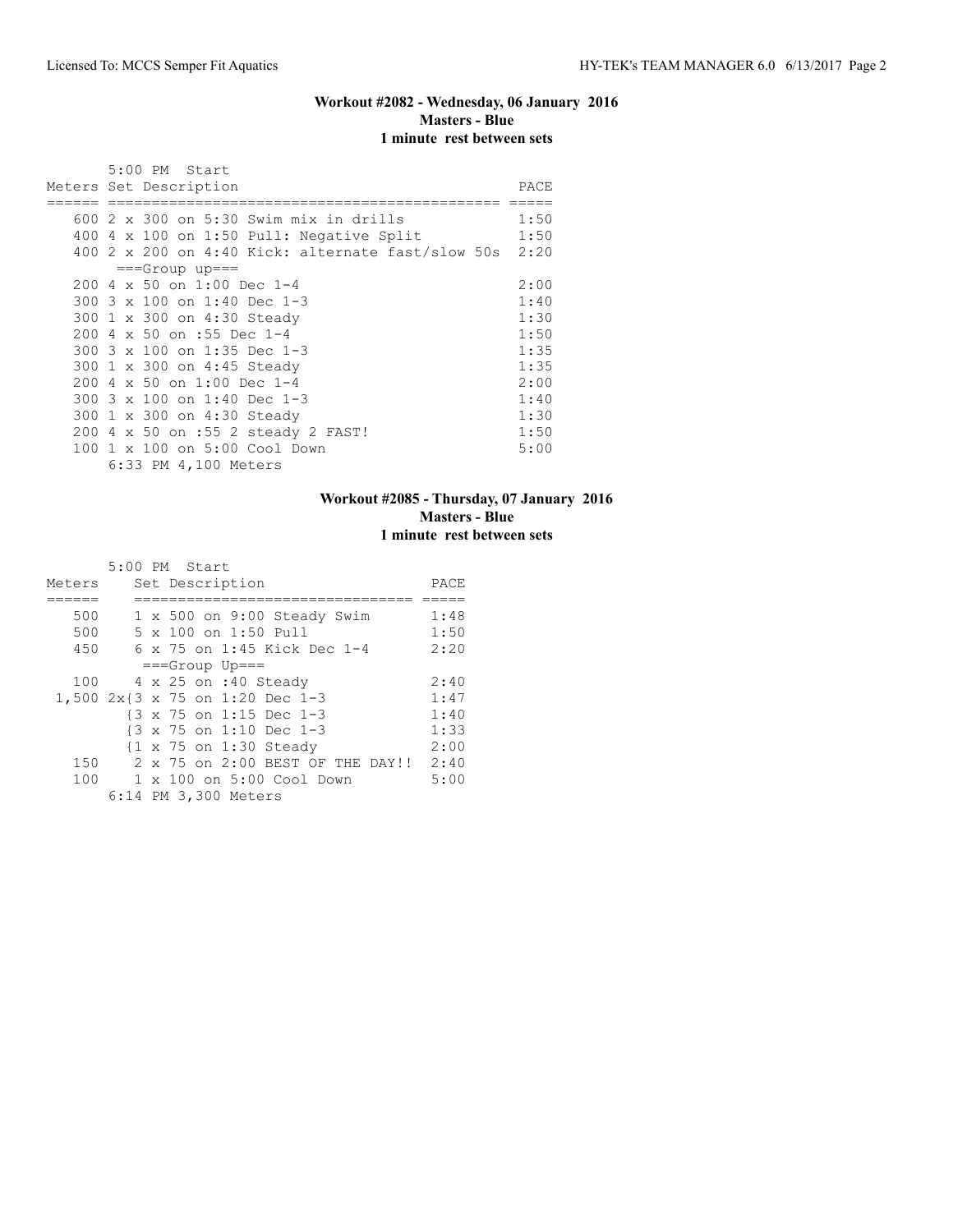## **Workout #2304 - Monday, 11 January 2016 Masters - Blue 1 minute rest between sets**

| 5:00 PM Start<br>Meters Set Description         | PACE |
|-------------------------------------------------|------|
|                                                 |      |
| 600 3 x 200 on 3:40 Swim & Drill                | 1:50 |
| 400 4 x 100 on 2:30 Kick. last 25 FAST!!        | 2:30 |
| 450 6 x 75 on 1:20 Pull, build each             | 1:47 |
| $--- $ Group Up $---$                           |      |
| 100 4 x 25 on :40 Speedy                        | 2:40 |
| 400 8 x 50 on 1:00 Desc 1-4                     | 2:00 |
| 200 8 x 25 on :45 Do as 2 Faster, 1 Easier 3:00 |      |
| 300 $6 \times 50$ on 1:00 Desc 1-3              | 2:00 |
| 150 6 x 25 on :40 Do as 1 Easier, 2 Faster      | 2:40 |
| 200 4 x 50 on 1:00 Desc 1-2                     | 2:00 |
| 100 4 x 25 on :35 All Fast, Be Strong           | 2:20 |
| 100 1 x 100 on 5:00 Loosen                      | 5:00 |
| 6:18 PM 3,000 Meters                            |      |

### **Workout #2307 - Tuesday, 12 January 2016 Masters - Blue 1 minute rest between sets**

|        | 5:00 PM Start                            |      |
|--------|------------------------------------------|------|
| Meters | Set Description                          | PACE |
|        |                                          |      |
| 600    | 2 x 300 on 5:40 Mix Drill & Swim         | 1:53 |
| 400    | 8 x 50 on 1:00 Pull, Desc                | 2:00 |
| 450    | $6 \times 75$ on $1:45$ Kick, mix speeds | 2:20 |
|        | ***** Group Up *****                     |      |
| 100    | 4 x 25 on :40 Get Going!                 | 2:40 |
|        | 1,500 1x{5 x 100 on 1:50 Easier 1st 75   | 1:50 |
|        | {4 x 100 on 1:45 Easier 1st 50           | 1:45 |
|        | {3 x 100 on 1:40 Easier 1st 25           | 1:40 |
|        | {2 x 100 on 1:35 All Fast                | 1:35 |
|        | {1 on 1:00 Rest                          |      |
|        | {1 x 100 on 3:00 Max Effort!             | 3:00 |
| 100    | $1 \times 100$ on $5:00$ Loosen          | 5:00 |
|        | 6:13 PM 3,150 Meters                     |      |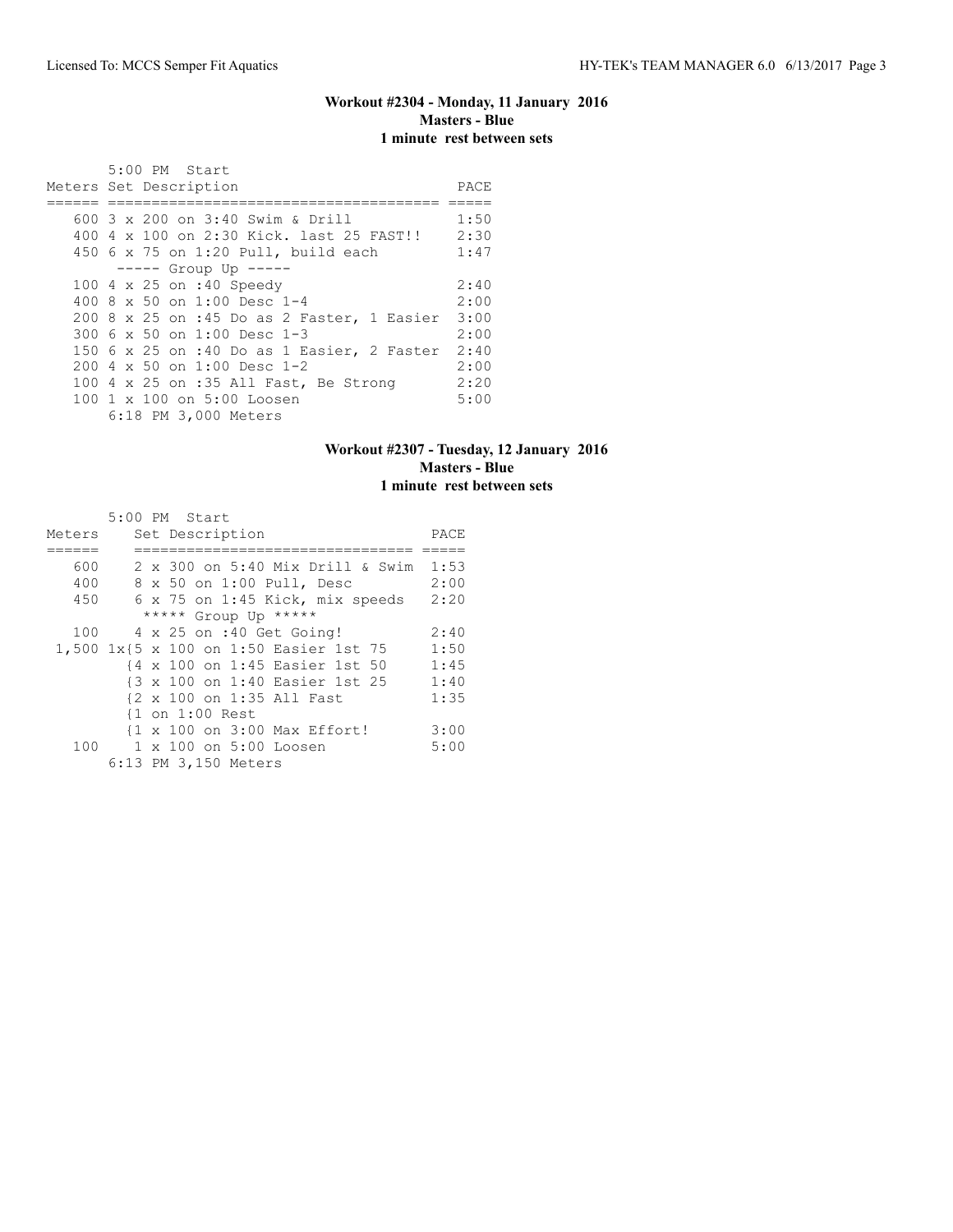### **Workout #2310 - Wednesday, 13 January 2016 Masters - Blue 1 minute rest between sets**

| 5:00 PM Start                                       |      |
|-----------------------------------------------------|------|
| Meters Set Description                              | PACE |
|                                                     |      |
| 400 $1 \times 400$ on 6:45 Drill & Swim             | 1:41 |
| 500 10 x 50 on 1:15 Kick, alt Easy/Fast             | 2:30 |
| 600 6 x 100 on 1:40 Pull, Desc                      | 1:40 |
| $11111$ Group Up $\{\{\}\}\$                        |      |
| 100 $2 \times 50$ on 1:10 Desc 1-2                  | 2:20 |
| 800 2 x 400 on 6:50 #1 Neg Split, #2 Build Each 100 | 1:42 |
| 100 2 x 50 on 1:10 Best Effort                      | 2:20 |
| 600 2 x 300 on 5:00 #1 Neq Split, #2 Build Each 100 | 1:40 |
| 100 2 x 50 on 1:10 Best Effort                      | 2:20 |
| 400 2 x 200 on 3:15 #1 Neq Split, #2 Build Each 100 | 1:38 |
| 100 2 x 50 on 1:10 Best Effort                      | 2:20 |
| 200 2 x 100 on 1:35 #1 Neq Split, #2 Build Each 25  | 1:35 |
| 100 2 x 50 on 1:10 Last Two, Fast Two               | 2:20 |
| 100 1 x 100 on 5:00 Loosen                          | 5:00 |
| 6:37 PM 4,100 Meters                                |      |

#### **Workout #2313 - Thursday, 14 January 2016 Masters - Blue 1 minute rest between sets**

|  |  |                                  | PACE                                                                                                                                                                                                                                                                                                                                                                             |
|--|--|----------------------------------|----------------------------------------------------------------------------------------------------------------------------------------------------------------------------------------------------------------------------------------------------------------------------------------------------------------------------------------------------------------------------------|
|  |  |                                  |                                                                                                                                                                                                                                                                                                                                                                                  |
|  |  |                                  | 1:50                                                                                                                                                                                                                                                                                                                                                                             |
|  |  |                                  |                                                                                                                                                                                                                                                                                                                                                                                  |
|  |  |                                  | 1:50                                                                                                                                                                                                                                                                                                                                                                             |
|  |  |                                  |                                                                                                                                                                                                                                                                                                                                                                                  |
|  |  |                                  | 1:45                                                                                                                                                                                                                                                                                                                                                                             |
|  |  |                                  | 1:35                                                                                                                                                                                                                                                                                                                                                                             |
|  |  |                                  | 1:45                                                                                                                                                                                                                                                                                                                                                                             |
|  |  |                                  | 1:35                                                                                                                                                                                                                                                                                                                                                                             |
|  |  |                                  | 1:45                                                                                                                                                                                                                                                                                                                                                                             |
|  |  |                                  | 1:35                                                                                                                                                                                                                                                                                                                                                                             |
|  |  |                                  | 5:00                                                                                                                                                                                                                                                                                                                                                                             |
|  |  |                                  |                                                                                                                                                                                                                                                                                                                                                                                  |
|  |  | 5:00 PM Start<br>Set Description | 3 x 200 on 3:40 Swim & Drill Mix<br>4 x 100 on 2:30 Kick, Build Each 2:30<br>4 x 100 on 1:50 Pull, Build Each<br>$== == $ Group Up $== == $<br>1,800 1x{1 x 200 on 3:30 Steady<br>{1 x 200 on 3:10 Fast Pace<br>{1 x 200 on 3:30 Steady<br>{2 x 200 on 3:10 Fast Pace<br>{1 x 200 on 3:30 Steady<br>{3 x 200 on 3:10 Fast Pace<br>1 x 100 on 5:00 Loosen<br>6:08 PM 3,300 Meters |

#### **Workout #2088 - Monday, 18 January 2016 Masters - Blue 1 minute rest between sets**

| 5:00 PM Start<br>Meters Set Description                 | PACE |
|---------------------------------------------------------|------|
|                                                         |      |
| 400 1 x 400 on 8:00 Mix swim & Drill                    | 2:00 |
| 400 1 x 400 on 8:00 Pull, mix speeds                    | 2:00 |
| 400 4 x 100 on 2:45 Kick, mix in a fast 25 on each 2:45 |      |
| ***** Group Up ******                                   |      |
| 100 4 x 25 on 1:00 Speedy!                              | 4:00 |
| 400 8 x 50 on 1:05 Desc 1-4, 5-8                        | 2:10 |
| 200 1 x 200 on 4:00 Get Ready                           | 2:00 |
| $6006 \times 100$ on $3:00$ Test Yourself!!             | 3:00 |
| $500 \t 1 \t x \t 500$ on $10:00$ Cool down             | 2:00 |
| 6:19 PM 3,000 Meters                                    |      |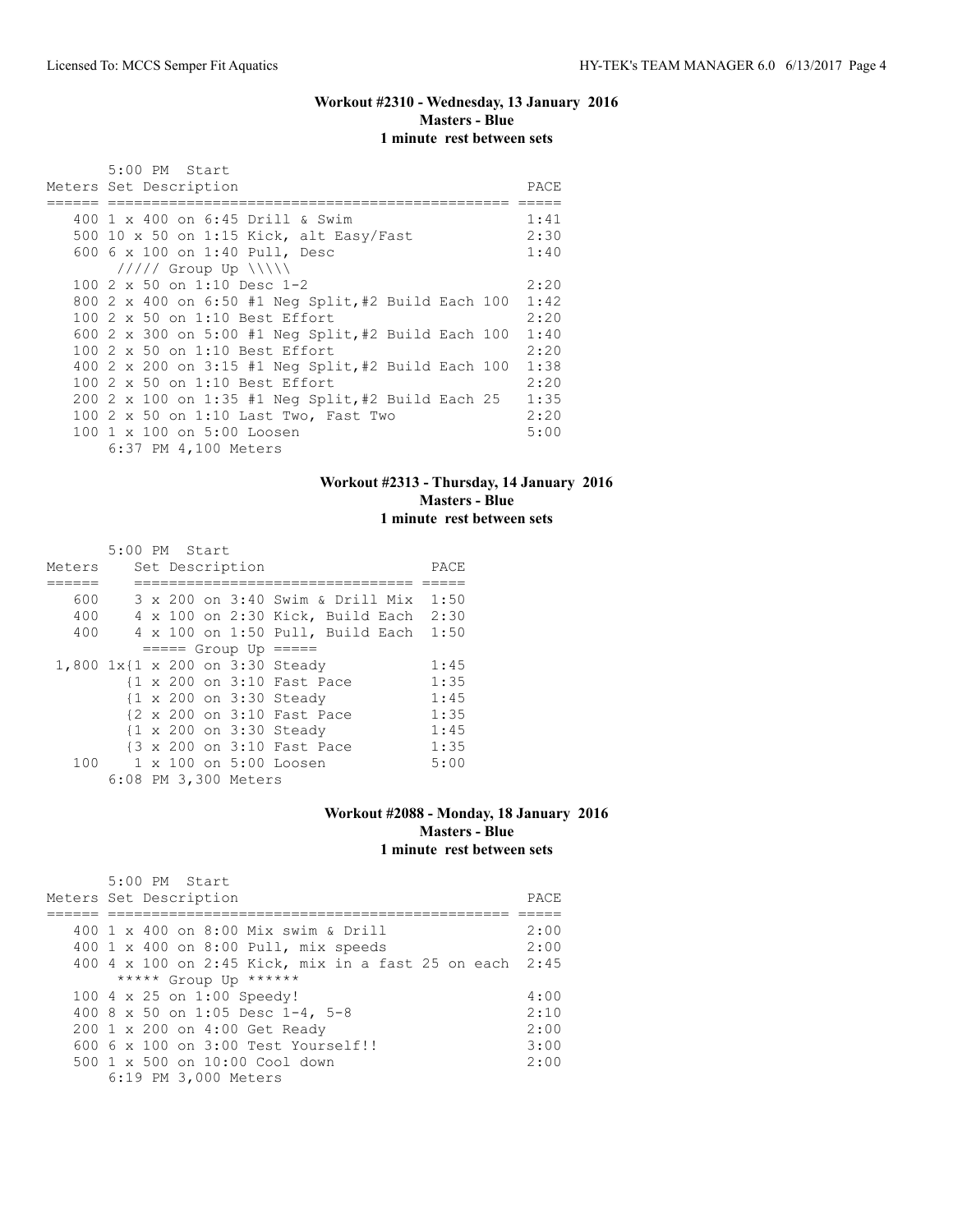# **Workout #2091 - Tuesday, 19 January 2016 Masters - Blue 1 minute rest between sets**

|                        |  | 5:00 PM Start |                          |                                                 |      |
|------------------------|--|---------------|--------------------------|-------------------------------------------------|------|
| Meters Set Description |  |               |                          |                                                 | PACE |
|                        |  |               |                          |                                                 |      |
|                        |  |               |                          | 600 $2 \times 300$ on 6:00 Swim mix in drills   | 2:00 |
|                        |  |               |                          | 400 $1 \times 400$ on 7:15 Pull: Negative Split | 1:49 |
|                        |  |               |                          | 400 2 x 200 on 4:15 Kick: last 50 hard          | 2:08 |
|                        |  |               | $===GROUP UP=-$          |                                                 |      |
|                        |  |               | 100 4 x 25 on :40 Fast   |                                                 | 2:40 |
|                        |  |               |                          | 400 2 x 200 on 3:00 Steady                      | 1:30 |
|                        |  |               |                          | $200.2 \times 100$ on 1:45 Descend 1-2          | 1:45 |
|                        |  |               |                          | 400 2 x 200 on 3:10 Steady                      | 1:35 |
|                        |  |               |                          | 200 2 x 100 on 1:40 Descend 1-2                 | 1:40 |
|                        |  |               |                          | 400 $2 \times 200$ on 3:20 Negative Split       | 1:40 |
|                        |  |               | 200 2 x 100 on 1:35 Fast |                                                 | 1:35 |
|                        |  |               |                          | 100 1 x 100 on 5:00 Cool Down                   | 5:00 |
|                        |  |               | 6:19 PM 3,400 Meters     |                                                 |      |

### **Workout #2094 - Wednesday, 20 January 2016 Masters - Blue 1 minute rest between sets**

|        |  | 5:00 PM Start                                               |      |
|--------|--|-------------------------------------------------------------|------|
| Meters |  | Set Description                                             | PACE |
|        |  |                                                             |      |
| 600    |  | 2 x 300 on 5:30 Swim mix in drills                          | 1:50 |
| 450    |  | 6 x 75 on 1:25 Pull, Steady pace                            | 1:53 |
| 400    |  | 1 x 400 on 10:00 Steady                                     | 2:30 |
|        |  | $==$ Group Up $==$                                          |      |
| 100    |  | 4 x 25 on :50 Fast, Get Ready!                              | 3:20 |
|        |  | 2,400 1x{4 x 50 on 1:00 Fast                                | 2:00 |
|        |  | $\{1 \times 600 \text{ on } 9:30 \text{ Negative Split}\}$  | 1:35 |
|        |  | {4 x 50 on 1:00 Fast                                        | 2:00 |
|        |  | $\{1 \times 600 \text{ on } 9:45 \text{ Negative Split}\}$  | 1:38 |
|        |  | {4 x 50 on 1:00 Fast                                        | 2:00 |
|        |  | $\{1 \times 600 \text{ on } 10:00 \text{ Negative Split}\}$ | 1:40 |
| 100    |  | 1 x 100 on 5:00 Cool Down                                   | 5:00 |
|        |  | 6:26 PM 4,050 Meters                                        |      |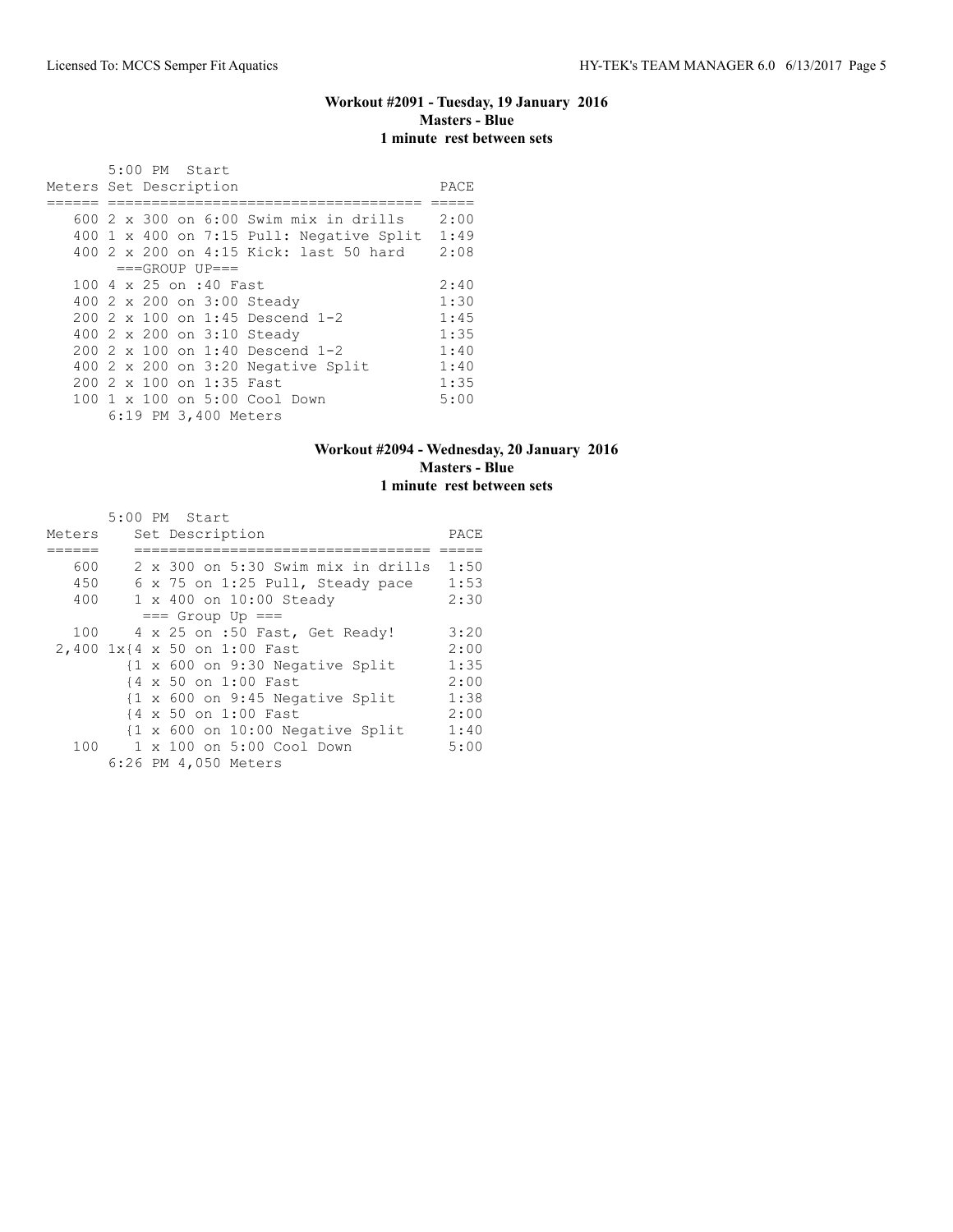#### **Workout #2097 - Thursday, 21 January 2016 Masters - Blue 1 minute rest between sets**

|        |  | 5:00 PM Start                       |      |
|--------|--|-------------------------------------|------|
| Meters |  | Set Description                     | PACE |
|        |  |                                     |      |
| 600    |  | 2 x 300 on 5:30 Mixed Speeds        | 1:50 |
| 400    |  | 4 x 100 on 1:45 Pull: Dec 1-4       | 1:45 |
| 400    |  | 8 x 50 on 1:10 Kick: Evens Faster   | 2:20 |
|        |  | $===GROUP UP = =$                   |      |
| 100    |  | 4 x 25 on :40 Fast!                 | 2:40 |
|        |  | 1,500 2x{3 x 75 on 1:20 Descend 1-3 | 1:47 |
|        |  | {1 x 25 on :35 FAST!                | 2:20 |
|        |  | {1 x 150 on 2:40 Steady             | 1:47 |
|        |  | {1 x 100 on 1:35 FAST               | 1:35 |
|        |  | {1 x 200 on 3:25 Steady             | 1:42 |
|        |  | {1 x 50 on :50 FAST!                | 1:40 |
| 100    |  | 1 x 100 on 5:00 Cool Down           | 5:00 |
|        |  | 6:08 PM 3,100 Meters                |      |

### **Workout #2341 - Monday, 25 January 2016 Masters - Blue 1 minute rest between sets**

|        | 5:00 PM Start                      |      |
|--------|------------------------------------|------|
| Meters | Set Description                    | PACE |
|        |                                    |      |
| 600    | 4 x 150 on 2:45 Swim and Drill     | 1:50 |
| 400    | 8 x 50 on 1:25 Kick, mixed efforts | 2:50 |
| 400    | 4 x 100 on 1:50 Pull, Neg Split    | 1:50 |
|        | ***** Group Up *****               |      |
| 100    | 4 x 25 on :40 Fast                 | 2:40 |
|        | 1,500 1x{6 x 50 on 1:01 free       | 2:02 |
|        | $\{1$ on :30 rest                  |      |
|        | {6 x 50 on :57 free                | 1:54 |
|        | $\{1$ on :30 rest                  |      |
|        | {6 x 50 on :53 free                | 1:46 |
|        | $\{1$ on :30 rest                  |      |
|        | {6 x 50 on :49 free                | 1:38 |
|        | $\{1$ on :30 rest                  |      |
|        | {6 x 50 on :45 free                | 1:30 |
| 100    | 1 x 100 on 5:00 Loosen             | 5:00 |
|        | 6:13 PM 3,100 Meters               |      |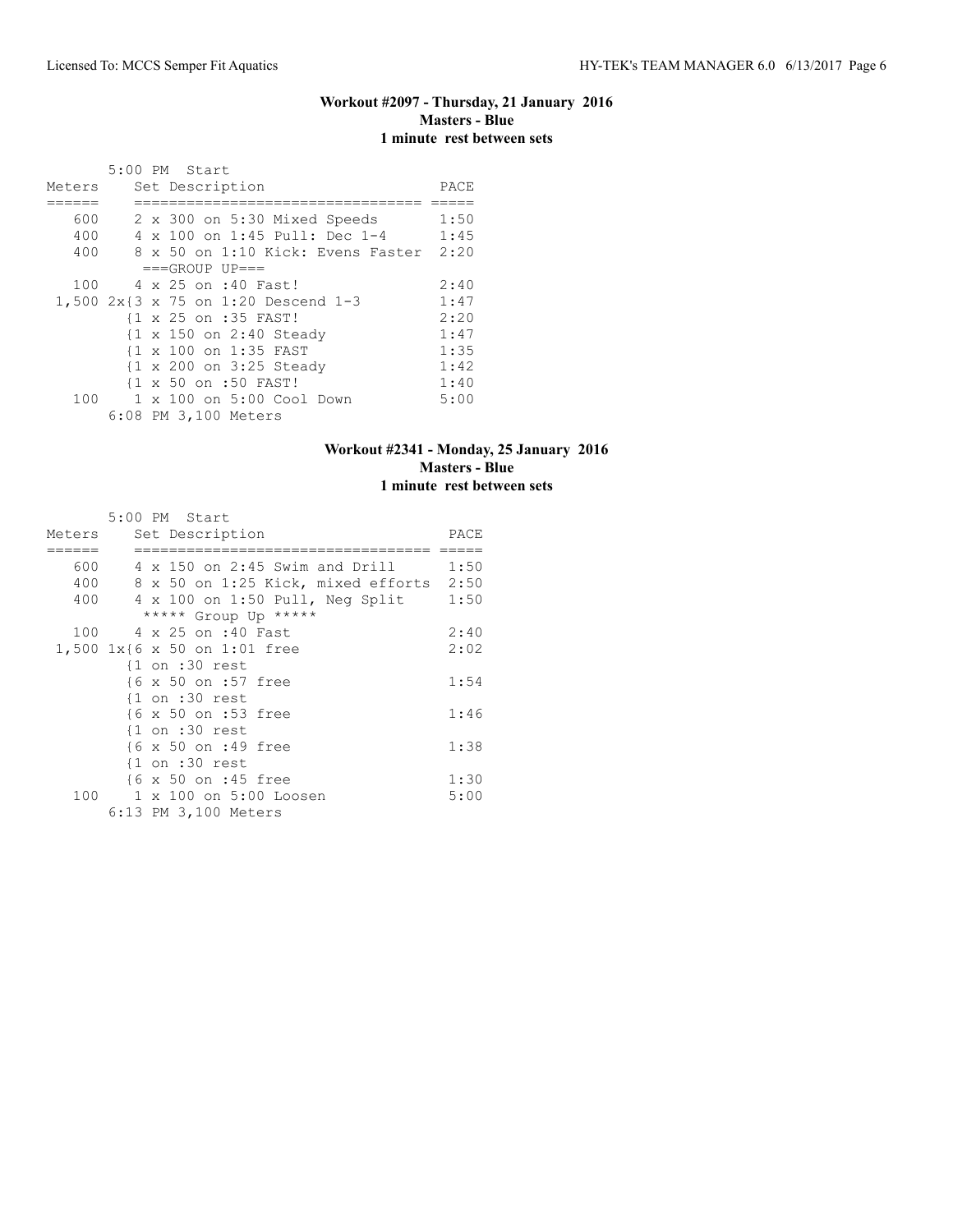### **Workout #2340 - Tuesday, 26 January 2016 Masters - Blue 1 minute rest between sets**

|  | 5:00 PM Start                               |      |
|--|---------------------------------------------|------|
|  | Meters Set Description                      | PACE |
|  | 600 2 x 300 on 5:30 Swim and Drill          | 1:50 |
|  | 400 4 x 100 on 2:30 Kick, Neg Split 2:30    |      |
|  |                                             |      |
|  | 400 8 x 50 on 1:00 Pull, Mixed Efforts 2:00 |      |
|  | $++++$ Group Up $++++$                      |      |
|  | 100 4 x 25 on :40 Fast                      | 2:40 |
|  | $225$ 3 x 75 on 1:40 Desc 1-3               | 2:13 |
|  | 200 4 x 50 on 1:00 Desc 1-4                 | 2:00 |
|  | $225$ 3 x 75 on 1:30 Desc 1-3               | 2:00 |
|  | 200 4 x 50 on 1:00 Desc 1-5                 | 2:00 |
|  | 225 3 x 75 on 1:20 Desc 1-3                 | 1:47 |
|  | $2004 \times 50$ on $1:00$ Desc 1-4         | 2:00 |
|  | $225$ 3 x 75 on 1:10 Desc 1-3               | 1:33 |
|  | 100 1 x 100 on 5:00 Loosen                  | 5:00 |
|  | 6:18 PM 3,100 Meters                        |      |

### **Workout #2339 - Wednesday, 27 January 2016 Masters - Blue 1 minute rest between sets**

| 5:00 PM Start                        |      |
|--------------------------------------|------|
| Meters Set Description               | PACE |
|                                      |      |
| 600 6 x 100 on 1:45 Mix swim & drill | 1:45 |
| 400 2 x 200 on 3:30 Pull, Neg Split  | 1:45 |
| 450 6 x 75 on 2:00 Kick last 25 fast | 2:40 |
| $== == $ Group Up $== == $           |      |
| 100 4 x 25 on :40 Fast               | 2:40 |
| 500 1 x 500 on 8:15 Neg Split        | 1:39 |
| 500 5 x 100 on 1:45 Steady Pace      | 1:45 |
| 500 10 x 50 on :55 Alt Mod/Fast      | 1:50 |
| 300 1 x 300 on 5:00 Neg Split        | 1:40 |
| 300 3 x 100 on 1:45 Steady           | 1:45 |
| 300 6 x 50 on :55 Alt Mod/Fast       | 1:50 |
| 100 1 x 100 on 5:00 Loosen           | 5:00 |
| 6:33 PM 4,050 Meters                 |      |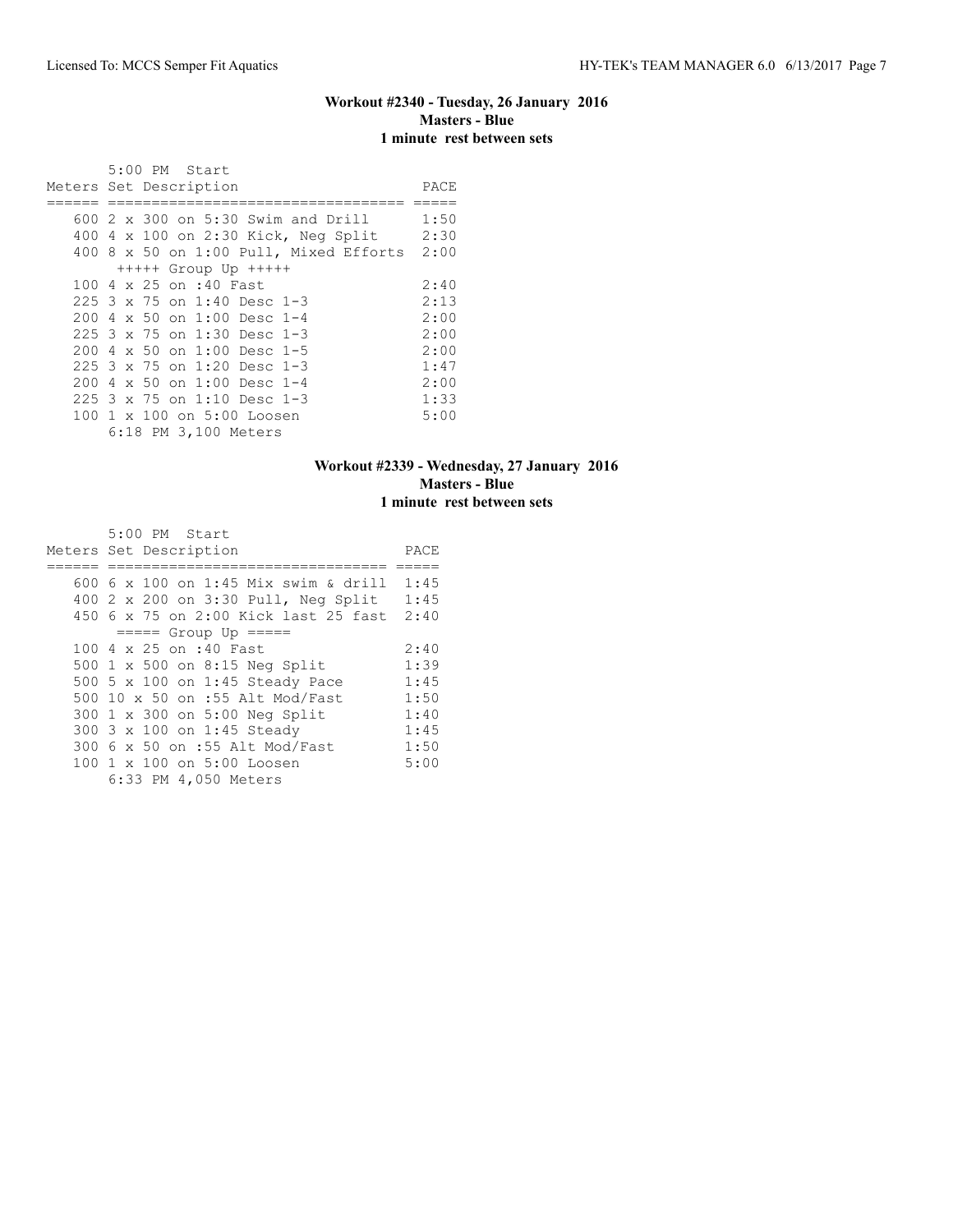### **Workout #2338 - Thursday, 28 January 2016 Masters - Blue 1 minute rest between sets**

|        |                        | 5:00 PM Start   |                       |                                                                |  |      |
|--------|------------------------|-----------------|-----------------------|----------------------------------------------------------------|--|------|
| Meters |                        | Set Description |                       |                                                                |  | PACE |
|        |                        |                 |                       |                                                                |  |      |
| 600    |                        |                 |                       | 1 x 600 on 10:45 Swim & Drill                                  |  | 1:48 |
| 450    |                        |                 |                       | 6 x 75 on 1:20 Pull, mix efforts                               |  | 1:47 |
| 400    |                        |                 |                       | 4 x 100 on 2:20 Kick, faster last 25                           |  | 2:20 |
|        |                        |                 |                       | ##### Group Up #####                                           |  |      |
|        | 100 4 x 25 on :40 Fast |                 |                       |                                                                |  | 2:40 |
|        |                        |                 |                       | 1,500 1x{2 x 200 on 3:15 Steady                                |  | 1:38 |
|        |                        |                 |                       | {2 x 200 on 3:05 Steady                                        |  | 1:32 |
|        |                        |                 |                       | {2 x 200 on 2:55 Fast!                                         |  | 1:28 |
|        |                        |                 | {1 x 100 on 2:15 Easy |                                                                |  | 2:15 |
|        |                        |                 |                       | $\{1 \times 200 \text{ on } 4:00 \text{ Last one, fast one}\}$ |  | 2:00 |
|        |                        |                 |                       | 100 1 x 100 on 5:00 Loosen                                     |  | 5:00 |
|        |                        |                 | 6:07 PM 3,150 Meters  |                                                                |  |      |

#### **Workout #2141 - Monday, 01 February 2016 Masters - Blue 1 minute rest between sets**

|        | 5:00 PM Start                                       |      |
|--------|-----------------------------------------------------|------|
| Meters | Set Description                                     | PACE |
|        |                                                     |      |
| 400    | $1 \times 400$ on $7:20$ Steady Swim                | 1:50 |
| 500    | 10 x 50 on :55 Pull Dec 1-4, 5-8, 9-10              | 1:50 |
| 500    | 20 x 25 on :40 Kick: Mixed speeds                   | 2:40 |
|        | $===GROUP UP = =$                                   |      |
|        | 1,650 3x{2 x 75 on 1:25 Dec 1-2                     | 1:53 |
|        | {2 x 75 on 1:20 Dec 1-2                             | 1:47 |
|        | $\{2 \times 75 \text{ on } 1:15 \text{ Dec } 1-2\}$ | 1:40 |
|        | {1 x 100 on 2:00 Easy                               | 2:00 |
|        | 150 2 x 75 on 2:00 BEST OF THE DAY!                 | 2:40 |
| 100    | 1 x 100 on 5:00 Cool Down                           | 5:00 |
|        | 6:16 PM 3,300 Meters                                |      |

### **Workout #2144 - Tuesday, 02 February 2016 Masters - Blue 1 minute rest between sets**

| 5:00 PM Start                                    |      |
|--------------------------------------------------|------|
| Meters Set Description                           | PACE |
|                                                  |      |
| 400 2 x 200 on 3:45 Swim mix in drills           | 1:52 |
| 600 $2 \times 300$ on 5:30 Pull Dec 1-2          | 1:50 |
| 400 $4 \times 100$ on 2:10 Kick last 50 fast     | 2:10 |
| $===GROUP UP=-$                                  |      |
| $200 \text{ } 4 \times 50$ on 1:15 Dec 1-4       | 2:30 |
| 400 4 x 100 on 1:45 Dec 1-4                      | 1:45 |
| 200 4 x 50 on 1:00 Dec 1-4                       | 2:00 |
| 100 4 $\times$ 25 on :35 Dec 1-4                 | 2:20 |
| $200 \text{ } 4 \times 50$ on $1:00$ Dec 1-4     | 2:00 |
| $400$ 4 x 100 on 1:45 first 2 steady last 2 fast | 1:45 |
| 100 1 x 100 on 5:00 Cool Down                    | 5:00 |
| 6:12 PM 3,000 Meters                             |      |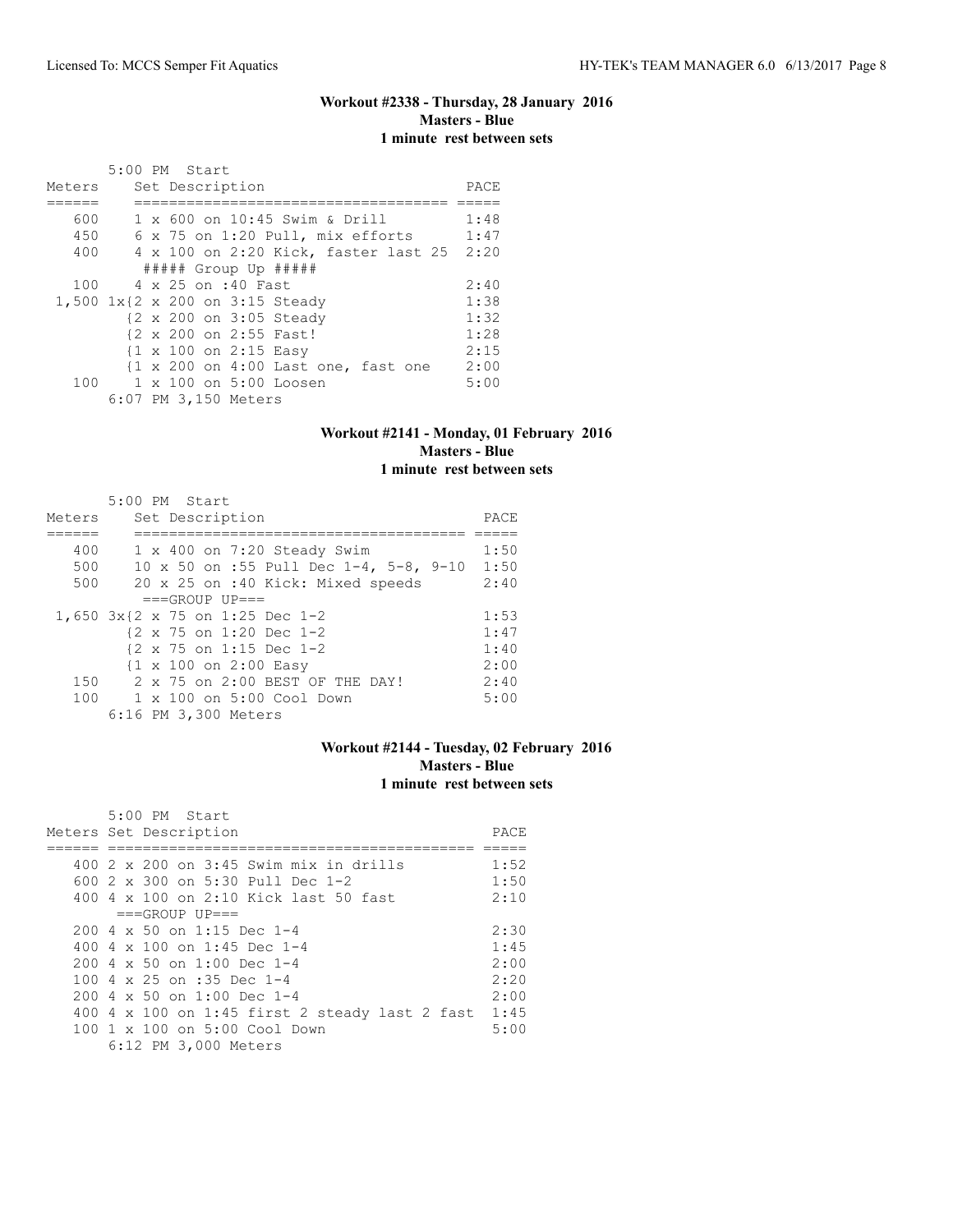### **Workout #2147 - Wednesday, 03 February 2016 Masters - Blue 1 minute rest between sets**

|        | 5:00 PM Start |  |                      |                                              |                                    |      |
|--------|---------------|--|----------------------|----------------------------------------------|------------------------------------|------|
| Meters |               |  | Set Description      |                                              |                                    | PACE |
|        |               |  |                      |                                              |                                    |      |
| 600    |               |  |                      |                                              | 2 x 300 on 5:30 Swim mix in drills | 1:50 |
| 400    |               |  |                      | 4 x 100 on 1:50 Pull Dec 1-4                 |                                    | 1:50 |
| 400    |               |  |                      | 2 x 200 on 4:40 Negative Split               |                                    | 2:20 |
|        |               |  | $===GROUP UP = =$    |                                              |                                    |      |
|        |               |  |                      | $2,400$ $2x$ {1 x 400 on 6:00 Negative Split |                                    | 1:30 |
|        |               |  |                      | {4 x 100 on 1:35 Dec 1-4                     |                                    | 1:35 |
|        |               |  |                      | {4 x 100 on 1:30 Dec 1-4                     |                                    | 1:30 |
| 400    |               |  |                      | 1 x 400 on 6:30 Negative Split               |                                    | 1:38 |
| 100    |               |  |                      | $1 \times 100$ on $5:00$ Cool down           |                                    | 5:00 |
|        |               |  | 6:23 PM 4,300 Meters |                                              |                                    |      |

#### **Workout #2150 - Thursday, 04 February 2016 Masters - Blue 1 minute rest between sets**

|        | $5:00$ PM Start                                            |      |
|--------|------------------------------------------------------------|------|
| Meters | Set Description                                            | PACE |
|        |                                                            |      |
| 600    | 2 x 300 on 5:30 Steady                                     | 1:50 |
| 400    | 4 x 100 on 1:50 Pull: Decend 1-4                           | 1:50 |
| 400    | 2 x 200 on 4:30 Kick: 2nd & 4th 50 Harder                  | 2:15 |
|        | $===GROUP UP==$                                            |      |
| 100    | 4 x 25 on :40 FAST                                         | 2:40 |
|        | 1,500 2x{1 x 250 on 4:15 Steady                            | 1:42 |
|        | {4 x 50 on :50 Descend 1-4                                 | 1:40 |
|        | $\{1 \times 250 \text{ on } 4:15 \text{ Negative Split}\}$ | 1:42 |
|        | {1 x 50 on 1:30 MAX EFFORT                                 | 3:00 |
| 100    | 1 x 100 on 3:00 Cool Down                                  | 3:00 |
|        | 6:06 PM 3,100 Meters                                       |      |

# **Workout #2382 - Monday, 08 February 2016 Masters - Blue 1 minute rest between sets**

| 5:00 PM Start                                 |      |
|-----------------------------------------------|------|
| Meters Set Description                        | PACE |
|                                               |      |
| 400 2 x 200 on 3:40 Swim and Drill            | 1:50 |
| 400 4 x 100 on 1:50 Pull, Desc                | 1:50 |
| 400 16 x 25 on :40 Kick, Alt EZ/Fast          | 2:40 |
| $--- $ Group Up $---$                         |      |
| 100 4 x 25 on :40 FAST!                       | 2:40 |
| 400 4 x 100 on 1:45 Last 50 of each FAST 1:45 |      |
| 5:41 PM 1,700 Meters                          |      |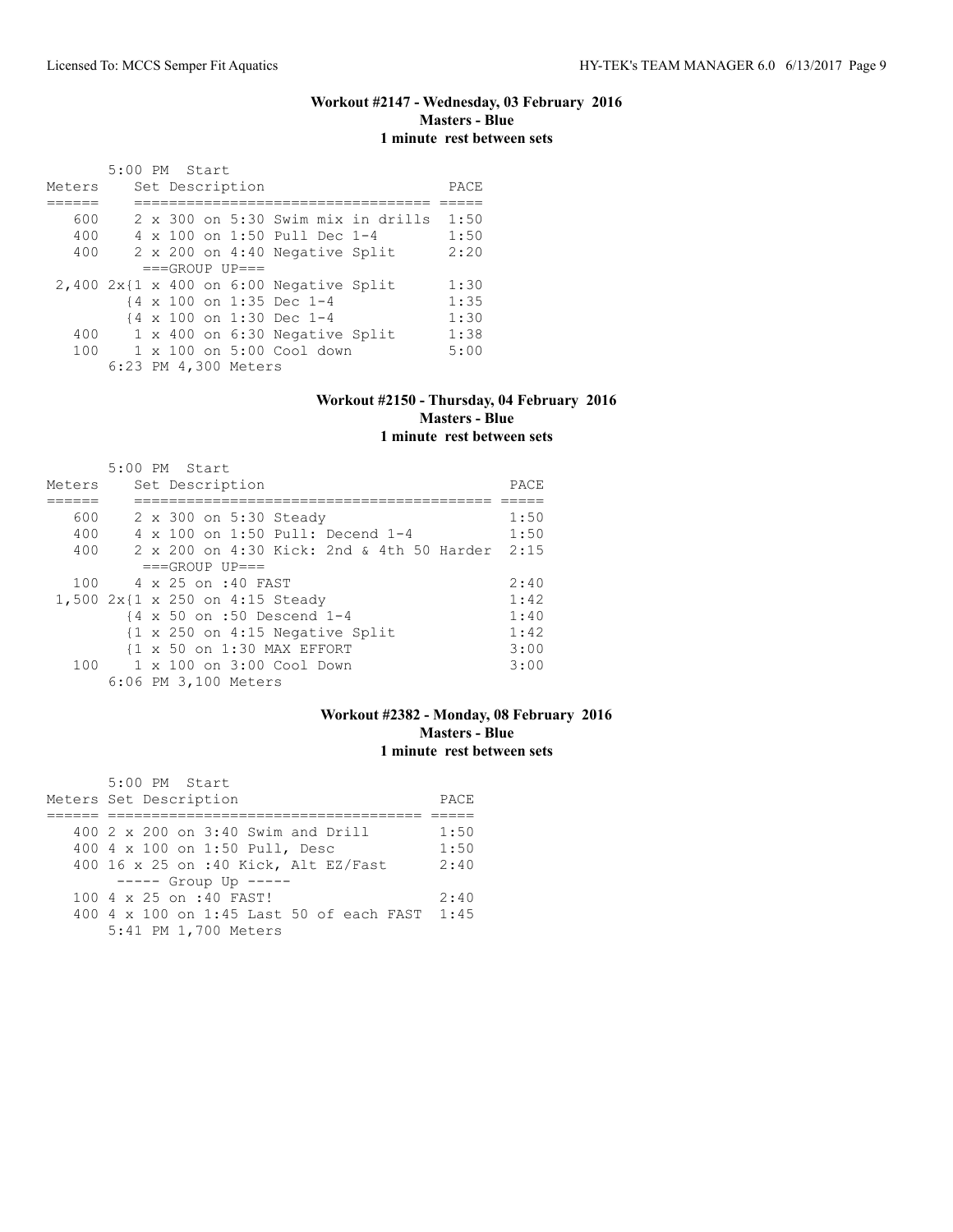### **Workout #2398 - Monday, 08 February 2016 Masters - Blue 1 minute rest between sets**

| 5:00 PM Start                                          |      |
|--------------------------------------------------------|------|
| Meters Set Description                                 | PACE |
|                                                        |      |
| 600 3 x 200 on 3:30 Swim and Drill                     | 1:45 |
| 400 4 x 100 on 1:50 Pull, Desc                         | 1:50 |
| 400 16 x 25 on :40 Kick, Alt EZ/Fast                   | 2:40 |
| $--- $ Group Up $--- $                                 |      |
| 100 4 x 25 on :40 FAST!                                | 2:40 |
| 400 4 x 100 on 1:45 Last 50 of each FAST               | 1:45 |
| 100 2 x 50 on 1:05 #1 Fast, #2 Easy                    | 2:10 |
| 400 4 x 100 on 1:55 Last 75 of each FAST               | 1:55 |
| 100 2 x 50 on 1:05 #1 Fast, #2 Easy                    | 2:10 |
| 400 4 x 100 on 2:05 All FAST                           | 2:05 |
| $100 \text{ 1 x } 100 \text{ on } 5:00 \text{ Loosen}$ | 5:00 |
| 6:17 PM 3,000 Meters                                   |      |

#### **Workout #2401 - Tuesday, 09 February 2016 Masters - Blue 1 minute rest between sets**

|                                 | 5:00 PM Start |  |                            |                                         |      |
|---------------------------------|---------------|--|----------------------------|-----------------------------------------|------|
| Meters                          |               |  | Set Description            |                                         | PACE |
|                                 |               |  |                            |                                         |      |
| 600                             |               |  |                            | 3 x 200 on 3:30 Swim & Drill Mix        | 1:45 |
| 400                             |               |  | 8 x 50 on 1:00 Pull, Desc  |                                         | 2:00 |
| 400                             |               |  |                            | 4 x 100 on 2:30 Kick, Fast Last 25 2:30 |      |
|                                 |               |  | ^^^^^^ Group Up ^^^^^^     |                                         |      |
| 200                             |               |  | 4 x 50 on 1:05 Desc        |                                         | 2:10 |
| 1,350 1x{3 x 150 on 2:40 Steady |               |  |                            |                                         | 1:47 |
|                                 |               |  | {1 x 150 on 2:20 Fast Pace |                                         | 1:33 |
|                                 |               |  | {2 x 150 on 2:40 Steady    |                                         | 1:47 |
|                                 |               |  | {1 x 150 on 2:20 Fast Pace |                                         | 1:33 |
|                                 |               |  | {1 x 150 on 2:40 Steady    |                                         | 1:47 |
|                                 |               |  | {1 x 150 on 2:20 Fast Pace |                                         | 1:33 |
| 100                             |               |  | 1 x 100 on 5:00 Loosen     |                                         | 5:00 |
|                                 |               |  | 6:07 PM 3,050 Meters       |                                         |      |

#### **Workout #2404 - Wednesday, 10 February 2016 Masters - Blue 1 minute rest between sets**

| 5:00 PM Start                                          |      |
|--------------------------------------------------------|------|
| Meters Set Description                                 | PACE |
|                                                        |      |
| 600 6 x 100 on 1:45 Mix swim & Drill                   | 1:45 |
| 400 4 x 100 on 1:50 Pull, Desc                         | 1:50 |
| 400 4 x 100 on 2:30 Kick, mix efforts 2:30             |      |
| $== == $ Group Up $== == $                             |      |
| $200 \text{ } 4 \text{ } \times 50$ on $1:05$ Desc     | 2:10 |
| 600 2 x 300 on 4:45 Neg Split                          | 1:35 |
| 600 6 x 100 on 1:40 Desc                               | 1:40 |
| 600 $8 \times 75$ on 1:20 Desc                         | 1:47 |
| 600 12 x 50 on 1:00 Alt Mod/Fast @ 50                  | 2:00 |
| $100 \text{ 1 x } 100 \text{ on } 5:00 \text{ Loosen}$ | 5:00 |
| 6:30 PM 4,100 Meters                                   |      |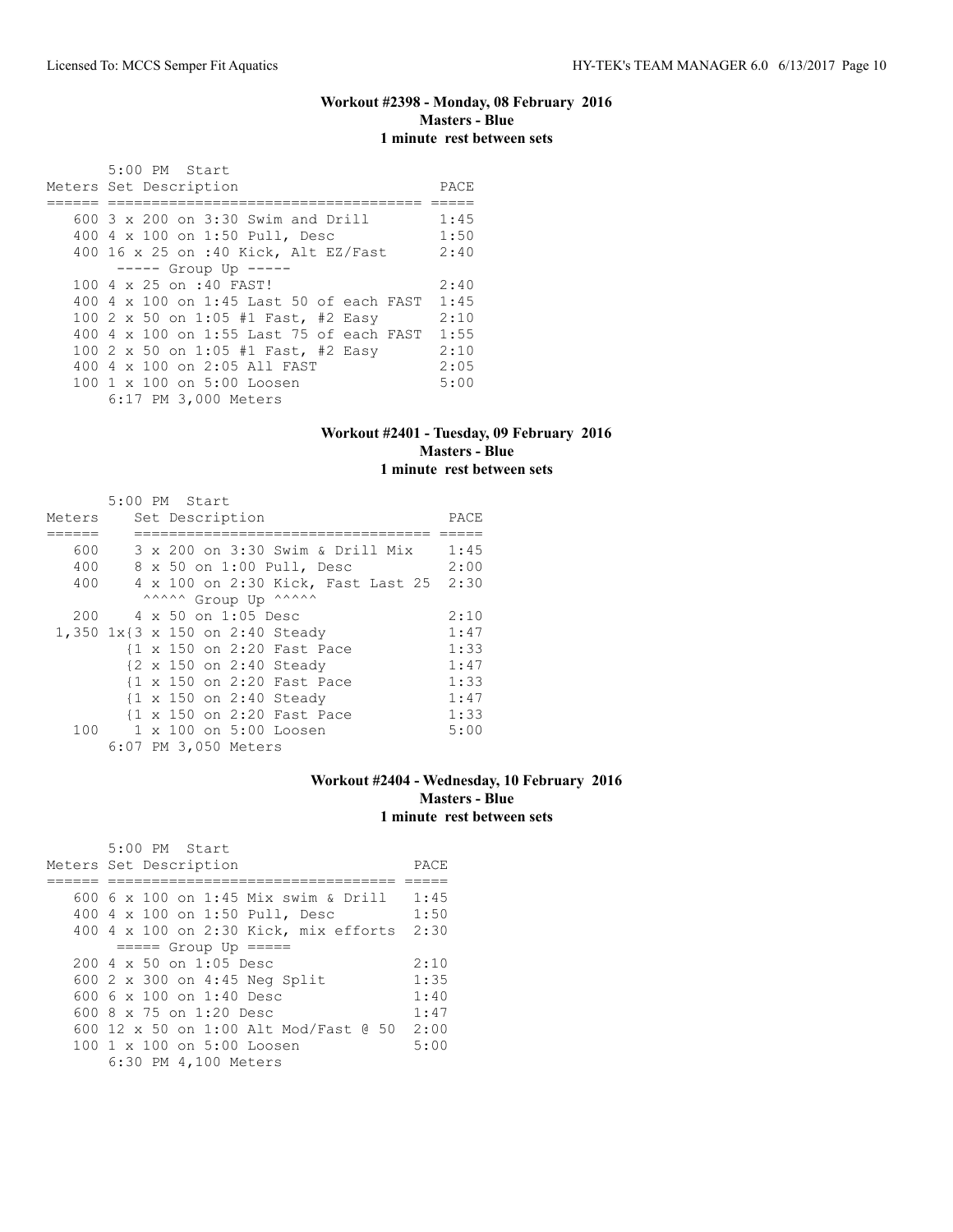#### **Workout #2407 - Thursday, 11 February 2016 Masters - Blue 1 minute rest between sets**

 5:00 PM Start Meters Set Description **PACE** ====== ================================ ===== 600 4 x 150 on 2:45 Swim & Drill Mix 1:50 450 6 x 75 on 1:25 Pull, Neg Split 1:53 400 8 x 50 on 1:15 Kick, mix efforts 2:30 +++++ Group Up +++++ 600 6 x 100 on 2:00 Best Effort 2:00<br>100 1 x 100 on 2:30 Loosen 2:30 100 1 x 100 on 2:30 Loosen 2:30<br>450 6 x 75 on 1:40 Best Effort 2:13 450 6 x 75 on 1:40 Best Effort 2:13<br>100 1 x 100 on 2:30 Loosen 2:30 100 1 x 100 on 2:30 Loosen 2:30<br>300 6 x 50 on 1:20 Best Effort 2:40 300 6 x 50 on 1:20 Best Effort 2:40<br>100 1 x 100 on 5:00 Loosen 5:00 100 1 x 100 on 5:00 Loosen 6:19 PM 3,100 Meters

#### **Workout #2153 - Monday, 15 February 2016 Masters - Blue 1 minute rest between sets**

| $5:00$ PM Start                                              |      |
|--------------------------------------------------------------|------|
| Meters Set Description                                       | PACE |
|                                                              |      |
| 400 2 x 200 on 3:45 Swim mix in drills                       | 1:52 |
| 600 $2 \times 300$ on 5:30 Pull: first and last 50 hard 1:50 |      |
| 400 4 $\times$ 100 on 2:20 Kick Dec 1-4                      | 2:20 |
| $===GROUP UP = =$                                            |      |
| 300 12 x 25 on :30 Odds are fast                             | 2:00 |
| 400 4 x 100 on 1:50 2 steady 2 fast                          | 1:50 |
| 300 12 x 25 on :35 Odds are fast                             | 2:20 |
| 400 4 x 100 on 1:50 2 steady 2 fast                          | 1:50 |
| 300 12 x 25 on :40 Odds are fast                             | 2:40 |
| $100 \t1 x 100$ on 2:00 FAST!                                | 2:00 |
| 100 1 x 100 on 5:00 COOL DOWN                                | 5:00 |
| 6:22 PM 3,300 Meters                                         |      |

#### **Workout #2156 - Tuesday, 16 February 2016 Masters - Blue 1 minute rest between sets**

|        | 5:00 PM Start |  |                      |                                                            |      |
|--------|---------------|--|----------------------|------------------------------------------------------------|------|
| Meters |               |  | Set Description      |                                                            | PACE |
|        |               |  |                      |                                                            |      |
| 400    |               |  |                      | 4 x 100 on 1:50 Swim Dec 1-4                               | 1:50 |
| 600    |               |  |                      | $12 \times 50$ on $1:00$ Pull - Odds are hard              | 2:00 |
| 400    |               |  |                      | 16 x 25 on :35 Kick - mixed speeds                         | 2:20 |
|        |               |  | $===GROUP UP = =$    |                                                            |      |
|        |               |  |                      | 1,800 2x{4 x 100 on 1:35 Dec 1-4                           | 1:35 |
|        |               |  |                      | $\{1 \times 150 \text{ on } 2:35 \text{ Negative Split}\}$ | 1:43 |
|        |               |  |                      | {2 x 100 on 1:30 Dec 1-2                                   | 1:30 |
|        |               |  |                      | $\{1 \times 150 \text{ on } 2:35 \text{ Negative Split}\}$ | 1:43 |
| 100    |               |  |                      | $1 \times 100$ on $5:00$ COOL DOWN                         | 5:00 |
|        |               |  | 6:08 PM 3,300 Meters |                                                            |      |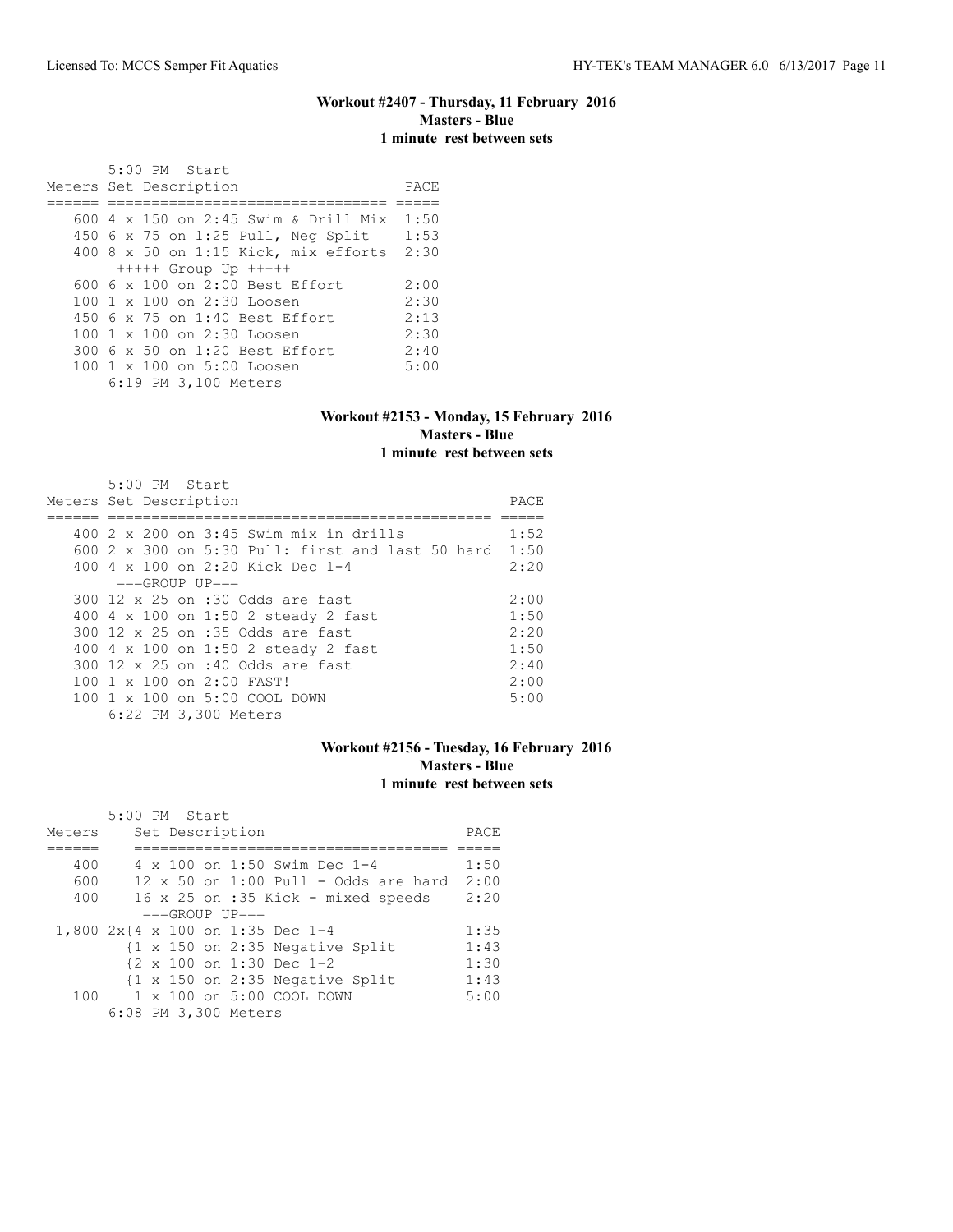### **Workout #2159 - Wednesday, 17 February 2016 Masters - Blue 1 minute rest between sets**

|  | 5:00 PM Start                                     |      |
|--|---------------------------------------------------|------|
|  | Meters Set Description                            | PACE |
|  |                                                   |      |
|  | 550 1 x 550 on 10:00 Steady Swim                  | 1:49 |
|  | 400 4 x 100 on 1:50 Pull - Odds are faster $1:50$ |      |
|  | 450 6 x 75 on 1:40 Kick - middle 25 hard          | 2:13 |
|  | $===GROUP UP==$                                   |      |
|  | 800 $2 \times 400$ on 6:40 Dec 1-2                | 1:40 |
|  | 100 2 x 50 on 1:00 Dec 1-2                        | 2:00 |
|  | 600 2 x 300 on 4:45 Dec 1-2                       | 1:35 |
|  | 100 2 x 50 on 1:00 Dec 1-2                        | 2:00 |
|  | 400 2 x 200 on 3:00 Dec 1-2                       | 1:30 |
|  | 100 2 x 50 on 1:00 Dec 1-2                        | 2:00 |
|  | $2002 \times 100$ on 1:25 Dec 1-2                 | 1:25 |
|  | 100 2 x 50 on 1:00 Steady                         | 2:00 |
|  | 100 2 x 50 on 1:15 FAST FAST FAST!                | 2:30 |
|  | 100 1 x 100 on 3:00 COOL DOWN                     | 3:00 |
|  | 6:27 PM 4,000 Meters                              |      |

#### **Workout #2162 - Thursday, 18 February 2016 Masters - Blue 1 minute rest between sets**

|        | 5:00 PM Start |  |                      |                                                |      |
|--------|---------------|--|----------------------|------------------------------------------------|------|
| Meters |               |  | Set Description      |                                                | PACE |
|        |               |  |                      |                                                |      |
| 600    |               |  |                      | 2 x 300 on 5:30 Swim mix in drills             | 1:50 |
| 400    |               |  |                      | $4 \times 100$ on 1:50 Dec 1-4                 | 1:50 |
| 400    |               |  |                      | $2 \times 200$ on $4:40$ Kick - negative split | 2:20 |
|        |               |  | $===GROUP UP = =$    |                                                |      |
|        |               |  |                      | 1,800 1x{3 x 200 on 3:30 Steady                | 1:45 |
|        |               |  |                      | {3 x 200 on 3:20 Pick it up a little           | 1:40 |
|        |               |  |                      | {2 x 200 on 3:10 A bit faster                  | 1:35 |
|        |               |  |                      | {1 x 200 on 3:00 FAST!                         | 1:30 |
| 100    |               |  |                      | $1 \times 100$ on $5:00$ COOL DOWN             | 5:00 |
|        |               |  | 6:08 PM 3,300 Meters |                                                |      |

#### **Workout #2437 - Monday, 22 February 2016 Masters - Blue 1 minute rest between sets**

| 5:00 PM Start                                           |      |
|---------------------------------------------------------|------|
| Meters Set Description                                  | PACE |
|                                                         |      |
| 400 1 x 400 on 8:00 Mix swim & Drill                    | 2:00 |
| 400 1 x 400 on 8:00 Pull, mix speeds                    | 2:00 |
| 400 4 x 100 on 2:45 Kick, mix in a fast 25 on each 2:45 |      |
| ***** Group Up ******                                   |      |
| 100 4 x 25 on 1:00 Speedy!                              | 4:00 |
| 400 8 x 50 on 1:05 Desc 1-4, 5-8                        | 2:10 |
| 200 1 x 200 on 4:00 Get Ready                           | 2:00 |
| $6006 \times 100$ on $3:00$ Test Yourself!!             | 3:00 |
| $500 \t 1 \t x \t 500$ on $10:00$ Cool down             | 2:00 |
| 6:19 PM 3,000 Meters                                    |      |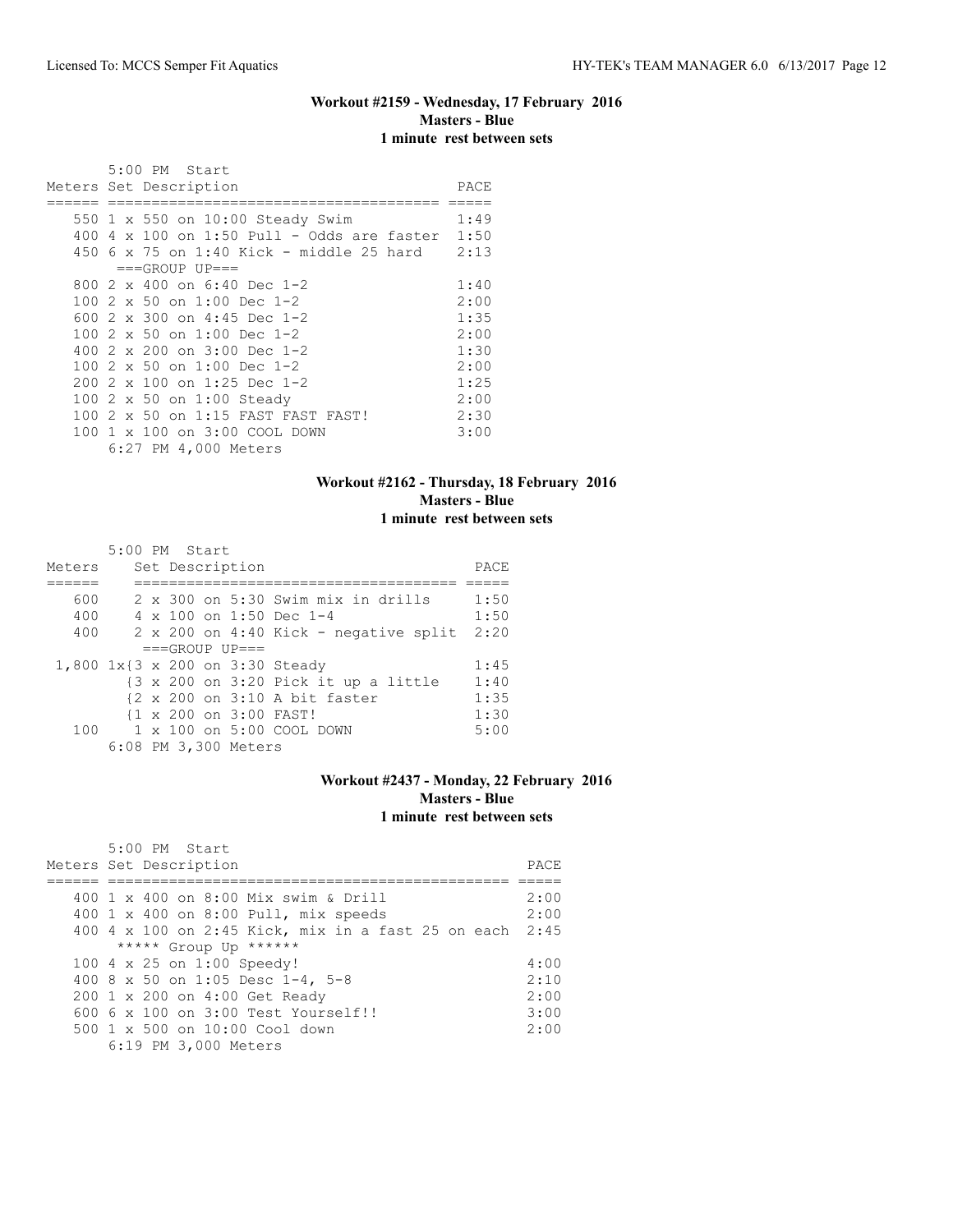#### **Workout #2440 - Tuesday, 23 February 2016 Masters - Blue 1 minute rest between sets**

|        | 5:00 PM Start                                           |      |
|--------|---------------------------------------------------------|------|
| Meters | Set Description                                         | PACE |
|        |                                                         |      |
| 600    | $3 \times 200$ on $3:40$ Swim & Drill - high elbows     | 1:50 |
| 400    | 4 x 100 on 1:45 Pull, Neg Split                         | 1:45 |
| 450    | 6 x 75 on 1:50 Kick, last 25 faster                     | 2:27 |
|        | $\sim \sim \sim \sim$ Group Up $\sim \sim \sim \sim$    |      |
|        | 100 4 x 25 on :40 SPEEDY!!!!!!                          | 2:40 |
|        | 1,500 2x{1 x 50 on 1:30 Loosen                          | 3:00 |
|        | $\{2 \times 200 \text{ on } 3:15 \text{ Steady Race}\}$ | 1:38 |
|        | {1 x 200 on 3:05 Fast Pace                              | 1:32 |
|        | 11 x 100 on 2:00 VERY FAST                              | 2:00 |
| 100    | 1 x 100 on 5:00 Cool down                               | 5:00 |
|        | 6:09 PM 3,150 Meters                                    |      |

### **Workout #2443 - Wednesday, 24 February 2016 Masters - Blue 1 minute rest between sets**

| 5:00 PM Start<br>Meters Set Description    | PACE |
|--------------------------------------------|------|
|                                            |      |
| 600 2 x 300 on 5:15 Drill & Swim           | 1:45 |
| 400 8 x 50 on 1:00 Pull, Desc              | 2:00 |
| 400 4 x 100 on 2:30 Kick, mix efforts 2:30 |      |
| $--- $ Group UP $--- $                     |      |
| $200 \, 4 \times 50$ on $1:05$ Desc        | 2:10 |
| 600 1 x 600 on 9:30 Neg Split              | 1:35 |
| 600 2 x 300 on 4:50 Desc                   | 1:37 |
| 600 3 x 200 on 3:20 Desc                   | 1:40 |
| 300 3 x 100 on 1:45 Desc                   | 1:45 |
| 300 3 x 100 on 1:50 Desc                   | 1:50 |
| 100 1 x 100 on 5:00 Cool down              | 5:00 |
| 6:30 PM 4,100 Meters                       |      |

# **Workout #2446 - Thursday, 25 February 2016 Masters - Blue 1 minute rest between sets**

| 5:00 PM Start                                |      |  |  |  |  |  |  |  |
|----------------------------------------------|------|--|--|--|--|--|--|--|
| Meters Set Description                       |      |  |  |  |  |  |  |  |
|                                              |      |  |  |  |  |  |  |  |
| 400 1 x 400 on 7:00 Swim & Drill             | 1:45 |  |  |  |  |  |  |  |
| 200 4 x 50 on 1:00 Swim, Desc                | 2:00 |  |  |  |  |  |  |  |
| 450 6 x 75 on 1:20 Pull, last 25 faster 1:47 |      |  |  |  |  |  |  |  |
| $400$ 8 x 50 on 1:20 Kick, Mix Efforts       | 2:40 |  |  |  |  |  |  |  |
| %%%% Group Up %%%%                           |      |  |  |  |  |  |  |  |
| 100 4 x 25 on :40 FAST!                      | 2:40 |  |  |  |  |  |  |  |
| 450 $3 \times 150$ on 2:40 Desc 1-3          | 1:47 |  |  |  |  |  |  |  |
| 450 $3 \times 150$ on 2:30 Desc 1-3          | 1:40 |  |  |  |  |  |  |  |
| 450 $3 \times 150$ on 2:20 Desc 1-3          | 1:33 |  |  |  |  |  |  |  |
| 1 on :30 Extra rest                          |      |  |  |  |  |  |  |  |
| 150 1 x 150 on 3:00 Last one, fast one       | 2:00 |  |  |  |  |  |  |  |
| 100 1 x 100 on 5:00 Loosen                   | 5:00 |  |  |  |  |  |  |  |
| 6:13 PM 3,150 Meters                         |      |  |  |  |  |  |  |  |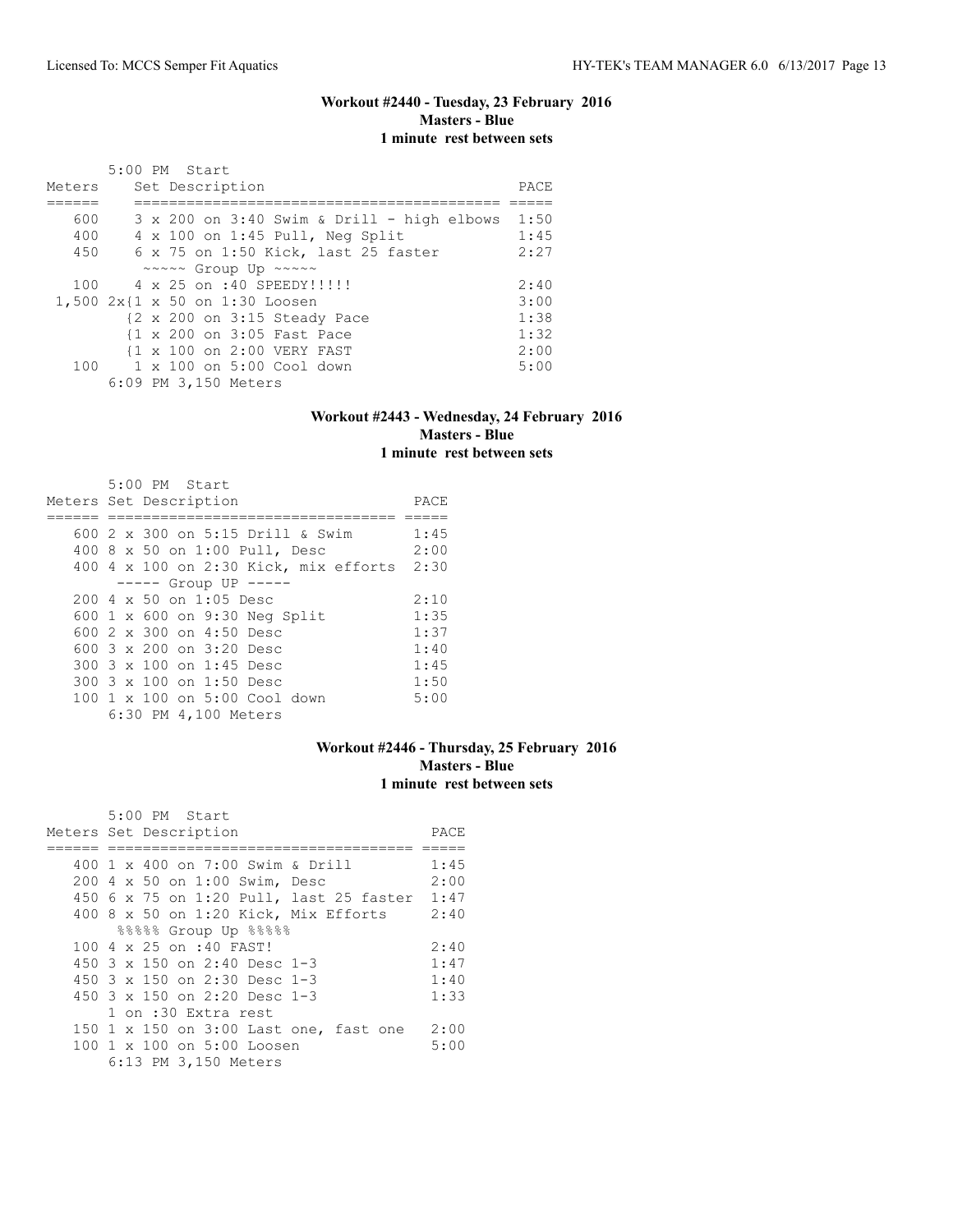# **Workout #2168 - Monday, 29 February 2016 Masters - Blue 1 minute rest between sets**

|        |                | 5:00 PM Start                           |      |
|--------|----------------|-----------------------------------------|------|
| Meters |                | Set Description                         | PACE |
|        |                |                                         |      |
| 400    |                | 4 x 100 on 1:50 Swim mix in drills 1:50 |      |
| 400    |                | 8 x 50 on 1:00 Pull Dec 1-4, 5-8        | 2:00 |
| 400    |                | 16 x 25 on :40 Kick - Mix Speeds        | 2:40 |
|        |                | $==$ Group Up $==$                      |      |
| 100    |                | 4 x 25 on :40 FAST! FAST! FAST!         | 2:40 |
|        |                | 1,700 2x{4 x 50 on 1:00 Desc 1-4        | 2:00 |
|        |                | $\{1$ on :30 Rest                       |      |
|        |                | {4 x 50 on :55 Desc 1-4                 | 1:50 |
|        |                | {1 on :30 Rest                          |      |
|        |                | {4 x 50 on :50 Desc 1-4                 | 1:40 |
|        |                | $\{1$ on :30 rest                       |      |
|        |                | {4 x 50 on :45 Desc 1-4                 | 1:30 |
|        |                | {1 x 50 on 1:30 Steady                  | 3:00 |
| 200    | $\overline{4}$ | x 50 on 1:00 FAST FAST FAST             | 2:00 |
| 100    |                | 1 x 100 on 5:00 Cool down               | 5:00 |
|        |                | 6:19 PM 3,300 Meters                    |      |

#### **Workout #2243 - Tuesday, 01 March 2016 Masters - Blue 1 minute rest between sets**

|        | $5:00$ PM Start                             |      |
|--------|---------------------------------------------|------|
| Meters | Set Description                             | PACE |
|        |                                             |      |
| 400    | $2 \times 200$ on $3:40$ Swim mix in drills | 1:50 |
| 600    | 2 x 300 on 5:30 Pull negative split         | 1:50 |
| 400    | 4 x 100 on 2:20 Kick Dec 1-4                | 2:20 |
|        | $===GROUP UP = =$                           |      |
| 100    | 4 x 25 on :40 Fast                          | 2:40 |
|        | 1,800 2x{4 x 75 on 1:30 Dec 1-4             | 2:00 |
|        | {4 x 75 on 1:25 Dec 1-4                     | 1:53 |
|        | {4 x 75 on 1:20 Dec 1-4                     | 1:47 |
| 100    | $1 \times 100$ on $5:00$ Cool Down          | 5:00 |
|        | 6:16 PM 3,400 Meters                        |      |

#### **Workout #2246 - Wednesday, 02 March 2016 Masters - Blue 1 minute rest between sets**

|  |  |                                                            | PACE                                                                                                                                                                                                                                                                                                                                                                                                                         |
|--|--|------------------------------------------------------------|------------------------------------------------------------------------------------------------------------------------------------------------------------------------------------------------------------------------------------------------------------------------------------------------------------------------------------------------------------------------------------------------------------------------------|
|  |  |                                                            |                                                                                                                                                                                                                                                                                                                                                                                                                              |
|  |  |                                                            | 1:48                                                                                                                                                                                                                                                                                                                                                                                                                         |
|  |  |                                                            | 1:50                                                                                                                                                                                                                                                                                                                                                                                                                         |
|  |  |                                                            | 2:27                                                                                                                                                                                                                                                                                                                                                                                                                         |
|  |  |                                                            |                                                                                                                                                                                                                                                                                                                                                                                                                              |
|  |  |                                                            | 1:32                                                                                                                                                                                                                                                                                                                                                                                                                         |
|  |  |                                                            | 1:42                                                                                                                                                                                                                                                                                                                                                                                                                         |
|  |  |                                                            | 1:45                                                                                                                                                                                                                                                                                                                                                                                                                         |
|  |  |                                                            | 1:42                                                                                                                                                                                                                                                                                                                                                                                                                         |
|  |  |                                                            | 1:32                                                                                                                                                                                                                                                                                                                                                                                                                         |
|  |  |                                                            | 5:00                                                                                                                                                                                                                                                                                                                                                                                                                         |
|  |  |                                                            |                                                                                                                                                                                                                                                                                                                                                                                                                              |
|  |  | 5:00 PM Start<br>Meters Set Description<br>$===GROUP UP==$ | 500 2 x 250 on 4:30 Steady Swims<br>500 5 x 100 on 1:50 Pull: Middle 50 of each faster<br>$450$ 6 x 75 on 1:50 Kick: Middle 25 Faster<br>500 1 x 500 on 7:40 Steady Swim<br>500 $2 \times 250$ on 4:15 Descend 1-2<br>500 5 x 100 on 1:45 Pick up tempo 2nd $1/2$ of each sw<br>500 $2 \times 250$ on 4:15 Descend 1-2<br>500 $1 \times 500$ on 7:40 Negative Split<br>100 1 x 100 on 5:00 Cool Down<br>6:26 PM 4,050 Meters |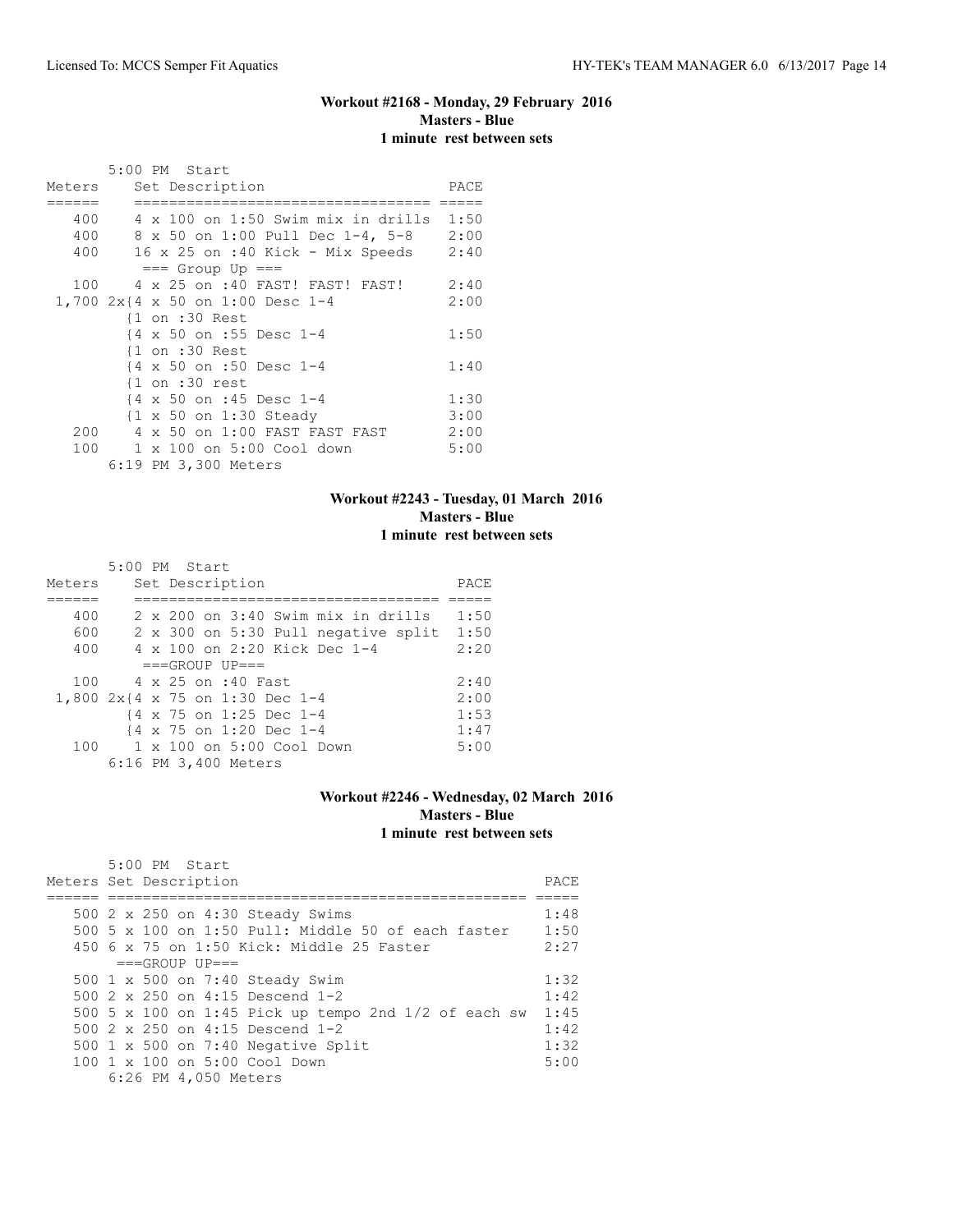### **Workout #2249 - Thursday, 03 March 2016 Masters - Blue 1 minute rest between sets**

| 5:00 PM Start                           |      |
|-----------------------------------------|------|
| Meters Set Description                  | PACE |
|                                         |      |
| 500 1 x 500 on 9:00 Steady Swim         | 1:48 |
| 500 5 x 100 on 1:50 Pull, neg split     | 1:50 |
| 500 2 x 250 on 5:30 Kick negative split | 2:12 |
| $===GROUP UP=-$                         |      |
| 400 $2 \times 200$ on $3:10$ Desc 1-2   | 1:35 |
| 100 2 x 50 on 1:00 #1 easy, #2 faster   | 2:00 |
| 400 2 x 200 on 3:20 Desc 1-2            | 1:40 |
| 100 2 x 50 on 1:00 #1 easy, #2 faster   | 2:00 |
| 400 $2 \times 200$ on $3:30$ Desc 1-2   | 1:45 |
| 100 2 x 50 on 1:00 #1 easy, #2 faster   | 2:00 |
| 200 1 x 200 on 3:40 Best Effort         | 1:50 |
| 100 1 x 100 on 5:00 Loosen              | 5:00 |
| 6:16 PM 3,300 Meters                    |      |

### **Workout #2165 - Monday, 07 March 2016 Masters - Blue 1 minute rest between sets**

|        | $5:00$ PM Start                                        |      |
|--------|--------------------------------------------------------|------|
| Meters | Set Description                                        | PACE |
|        |                                                        |      |
| 500    | 1 x 500 on 9:10 first 25 of 100 drill                  | 1:50 |
| 500    | 5 x 100 on 1:50 Pull steady                            | 1:50 |
| 450    | 6 x 75 on 1:50 kick dec 1-3, 4-6                       | 2:27 |
|        | $****GROUP UP****$                                     |      |
|        | 1,500 2x{2 x 100 on 2:00 Steady                        | 2:00 |
|        | {4 x 75 on 1:20 Dec 1-3                                | 1:47 |
|        | {4 x 50 on :55 race pace                               | 1:50 |
|        | $\{1 \times 50 \text{ on } 1:00 \text{ Steady swim}\}$ | 2:00 |
| 150    | 2 x 75 on 2:00 Best of the day                         | 2:40 |
| 100    | 1 x 100 on 5:00 cool down                              | 5:00 |
|        | 6:13 PM 3,200 Meters                                   |      |

#### **Workout #2252 - Tuesday, 08 March 2016 Masters - Blue 1 minute rest between sets**

| Meters | 5:00 PM Start<br>Set Description                      | PACE |
|--------|-------------------------------------------------------|------|
| 600    | 3 x 200 on 3:30 25 drill 75 swim                      | 1:45 |
| 300    | $1 \times 300$ on 5:00 50 fist drill 100 reqular pull | 1:40 |
| 400    | 8 x 50 on 1:10 last 25 fast                           | 2:20 |
|        | $***GROUP$ UP ***                                     |      |
|        | 1,900 2x{4 x 100 on 2:00 dec 1-4                      | 2:00 |
|        | {3 x 100 on 1:50 Fast Pace                            | 1:50 |
|        | {2 x 100 on 1:45 Sprint                               | 1:45 |
|        | $\{1 \times 50 \text{ on } 1:00 \text{ loosen}\}$     | 2:00 |
| 100    | $1 \times 100$ on $1:30$ Race Pace                    | 1:30 |
|        | 6:08 PM 3,300 Meters                                  |      |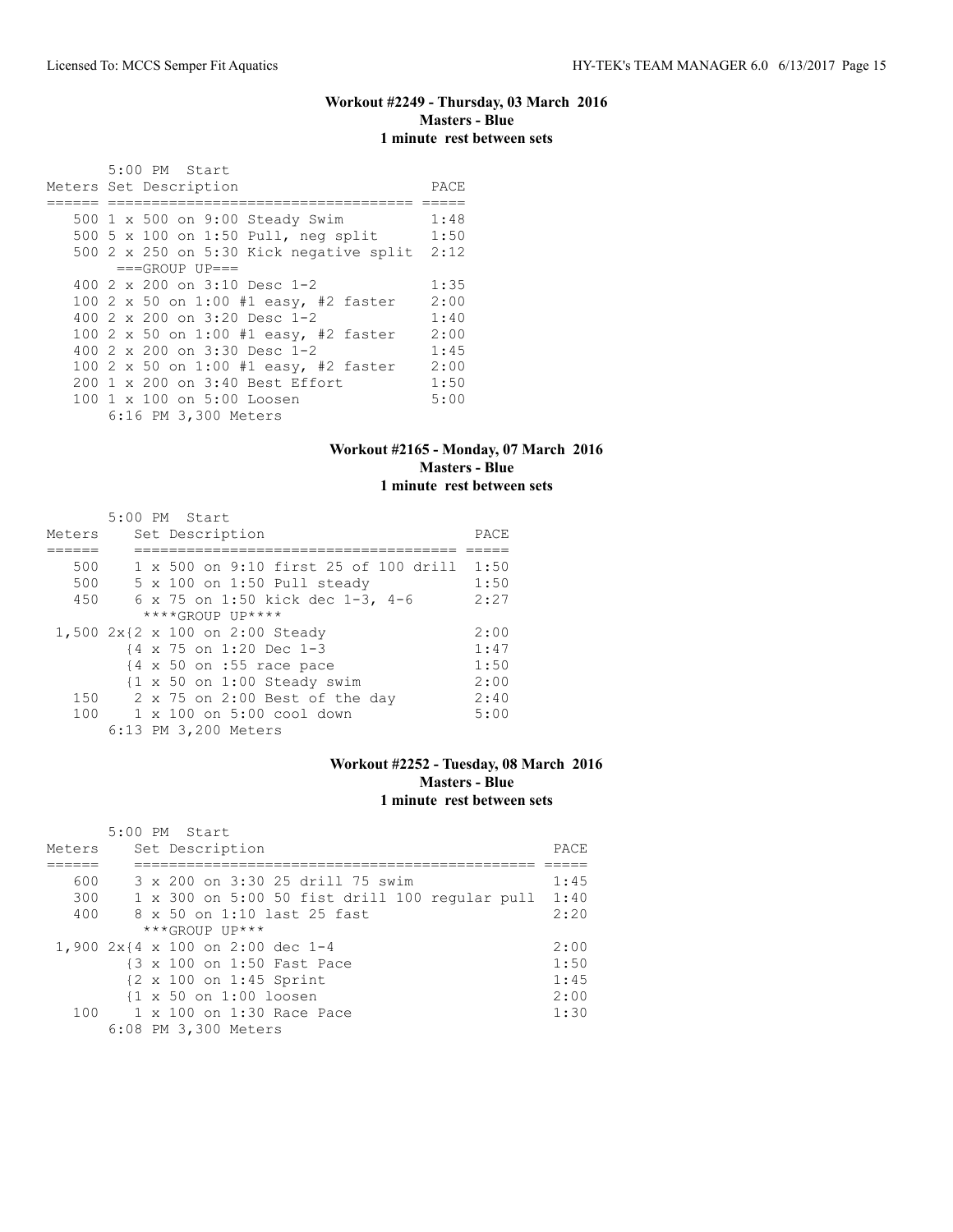# **Workout #2253 - Wednesday, 09 March 2016 Masters - Blue 1 minute rest between sets**

|  | 5:00 PM Start                                     |      |
|--|---------------------------------------------------|------|
|  | Meters Set Description                            | PACE |
|  |                                                   |      |
|  | 600 2 x 300 on 6:00 alt 50 drill 50 swim          | 2:00 |
|  | $400 \t1 x 400$ on $7:30$ Pull                    | 1:52 |
|  | 400 2 x 200 on 3:45 kick last 25 of 100 fast 1:52 |      |
|  | ***GROUP UP***                                    |      |
|  | 300 6 x 50 on :45 fast                            | 1:30 |
|  | 400 4 x 100 on 1:40 dec 1-4                       | 1:40 |
|  | 400 2 x 200 on 3:30 2nd one faster                | 1:45 |
|  | 400 1 x 400 on 6:30 fast pace                     | 1:38 |
|  | 400 2 x 200 on 3:30 2nd one faster                | 1:45 |
|  | 400 4 x 100 on 1:40 dec 1-4                       | 1:40 |
|  | 300 6 x 50 on :45 fast                            | 1:30 |
|  | 100 1 x 100 on 5:00 loosen                        | 5:00 |
|  | 6:28 PM 4,100 Meters                              |      |

### **Workout #2254 - Thursday, 10 March 2016 Masters - Blue 1 minute rest between sets**

|        | 5:00 PM Start                                     |      |
|--------|---------------------------------------------------|------|
| Meters | Set Description                                   | PACE |
|        |                                                   |      |
| 500    | 4 x 125 on 2:10 1st 25 drill                      | 1:44 |
| 500    | 5 x 100 on 2:00 pull , paddels on even            | 2:00 |
| 450    | $6 \times 75$ on 1:30 kick middle 25 fast         | 2:00 |
|        | ***GROUP UP***                                    |      |
|        | 1,600 2x{5 x 50 on :50 Fast                       | 1:40 |
|        | {2 x 250 on 4:00 2nd faster                       | 1:36 |
|        | $\{1 \times 50 \text{ on } 1:00 \text{ loosen}\}$ | 2:00 |
| 250    | 1 x 250 on 4:00 Race Pace                         | 1:36 |
| 100    | 1 x 100 on 5:00 cool down                         | 5:00 |
|        | 6:09 PM 3,400 Meters                              |      |

### **Workout #2355 - Monday, 14 March 2016 Masters - Blue 1 minute rest between sets**

| 5:00 PM Start                                   |      |
|-------------------------------------------------|------|
| Meters Set Description                          | PACE |
|                                                 |      |
| 400 2 x 200 on 3:45 Swim mix in drills          | 1:52 |
| 600 2 x 300 on 5:30 Pull: Negative split $1:50$ |      |
| 400 4 x 100 on 2:10 Kick: Dec 1-4               | 2:10 |
| $===GROUP UP==$                                 |      |
| 400 4 x 100 on 1:50 Dec 1-4                     | 1:50 |
| 150 3 x 50 on 1:00 Steady                       | 2:00 |
| 200 2 x 100 on 1:45 FAST!                       | 1:45 |
| 50 1 x 50 on 1:00 Steady                        | 2:00 |
| 400 4 x 100 on 1:40 Dec 1-4                     | 1:40 |
| 150 3 x 50 on 1:00 Steady                       | 2:00 |
| 200 2 x 100 on 1:35 FAST!                       | 1:35 |
| 50 1 x 50 on 1:00 Steady                        | 2:00 |
| 100 1 x 100 on 1:30 BEST OF THE DAY!!!          | 1:30 |
| 100 1 x 100 on 5:00 Cool Down                   | 5:00 |
| 6:18 PM 3,200 Meters                            |      |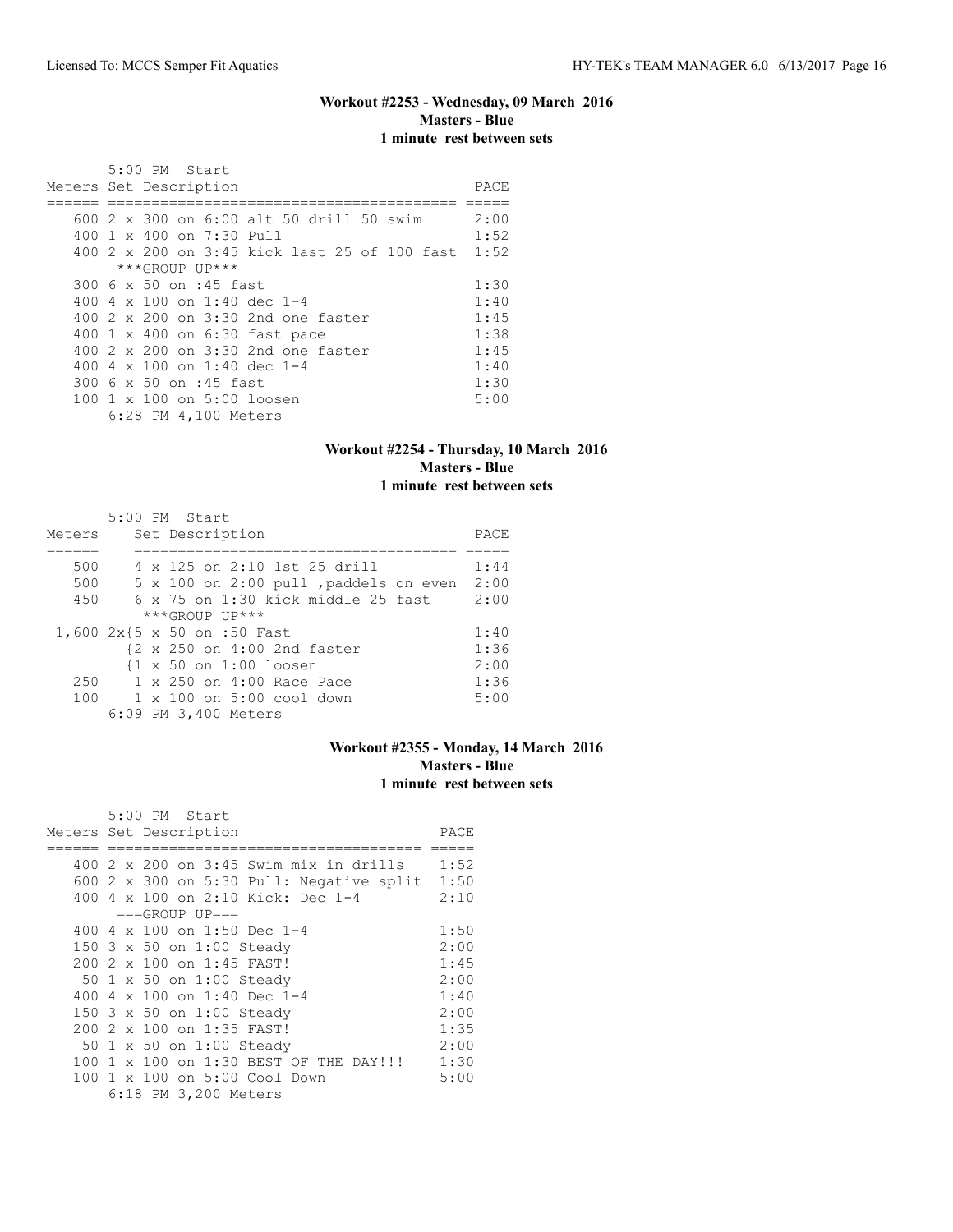### **Workout #2358 - Tuesday, 15 March 2016 Masters - Blue 1 minute rest between sets**

|        | 5:00 PM Start                                     |      |
|--------|---------------------------------------------------|------|
| Meters | Set Description                                   | PACE |
|        |                                                   |      |
| 600    | 6 x 100 on 1:50 Swim: Dec 1-3, 4-6                | 1:50 |
| 400    | 8 x 50 on 1:00 Pull: Dec 1-4, 5-8                 | 2:00 |
| 400    | 16 x 25 on :40 Kick: mixed speeds                 | 2:40 |
|        | $===GROUP UP = =$                                 |      |
|        | 1,950 3x{1 x 150 on 2:30 Steady                   | 1:40 |
|        | {1 x 150 on 2:20 Fast                             | 1:33 |
|        | 11 x 150 on 2:10 Faster                           | 1:27 |
|        | {1 x 150 on 2:45 FASTEST                          | 1:50 |
|        | $\{1 \times 50 \text{ on } 1:00 \text{ loosen}\}$ | 2:00 |
|        | 6:06 PM 3,350 Meters                              |      |

#### **Workout #2361 - Wednesday, 16 March 2016 Masters - Blue 1 minute rest between sets**

|                        |  | 5:00 PM Start |                          |                                   |      |
|------------------------|--|---------------|--------------------------|-----------------------------------|------|
| Meters Set Description |  |               |                          |                                   | PACE |
|                        |  |               |                          |                                   |      |
|                        |  |               |                          | 500 1 x 500 on 9:00 Steady swim   | 1:48 |
|                        |  |               |                          | 400 4 x 100 on 1:50 Pull: Dec 1-4 | 1:50 |
|                        |  |               |                          | 450 6 x 75 on 1:40 Kick steady    | 2:13 |
|                        |  |               | $===GROUP UP = =$        |                                   |      |
|                        |  |               |                          | 300 1 x 300 on 5:15 Steady        | 1:45 |
|                        |  |               | 300 1 x 300 on 4:45 FAST |                                   | 1:35 |
|                        |  |               |                          | 300 1 x 300 on 5:15 Steady        | 1:45 |
|                        |  |               | 600 2 x 300 on 4:45 FAST |                                   | 1:35 |
|                        |  |               |                          | 300 1 x 300 on 5:15 Steady        | 1:45 |
|                        |  |               |                          | 900 3 x 300 on 4:45 FAST!         | 1:35 |
|                        |  |               |                          | 100 1 x 100 on 5:00 Cool down     | 5:00 |
|                        |  |               | 6:29 PM 4,150 Meters     |                                   |      |

#### **Workout #2364 - Thursday, 17 March 2016 Masters - Blue 1 minute rest between sets**

|        | $5:00$ PM Start                       |      |
|--------|---------------------------------------|------|
| Meters | Set Description                       | PACE |
|        |                                       |      |
| 600    | 2 x 300 on 5:30 Steady Swims          | 1:50 |
| 400    | 4 x 100 on 1:50 Pull: Descend 1-4     | 1:50 |
| 400    | 2 x 200 on 4:20 Kick: last 100 harder | 2:10 |
|        | *******GROUP UP*******                |      |
| 100    | 4 x 25 on :40 Dec 1-4                 | 2:40 |
|        | 1,500 2x{2 x 75 on 1:20 Dec 1-2       | 1:47 |
|        | {2 x 150 on 2:30 FAST                 | 1:40 |
|        | {2 x 75 on 1:20 Dec 1-2               | 1:47 |
|        | {1 x 150 on 2:50 FAST                 | 1:53 |
| 100    | 1 x 100 on 5:00 Cool Down             | 5:00 |
|        | 6:08 PM 3,100 Meters                  |      |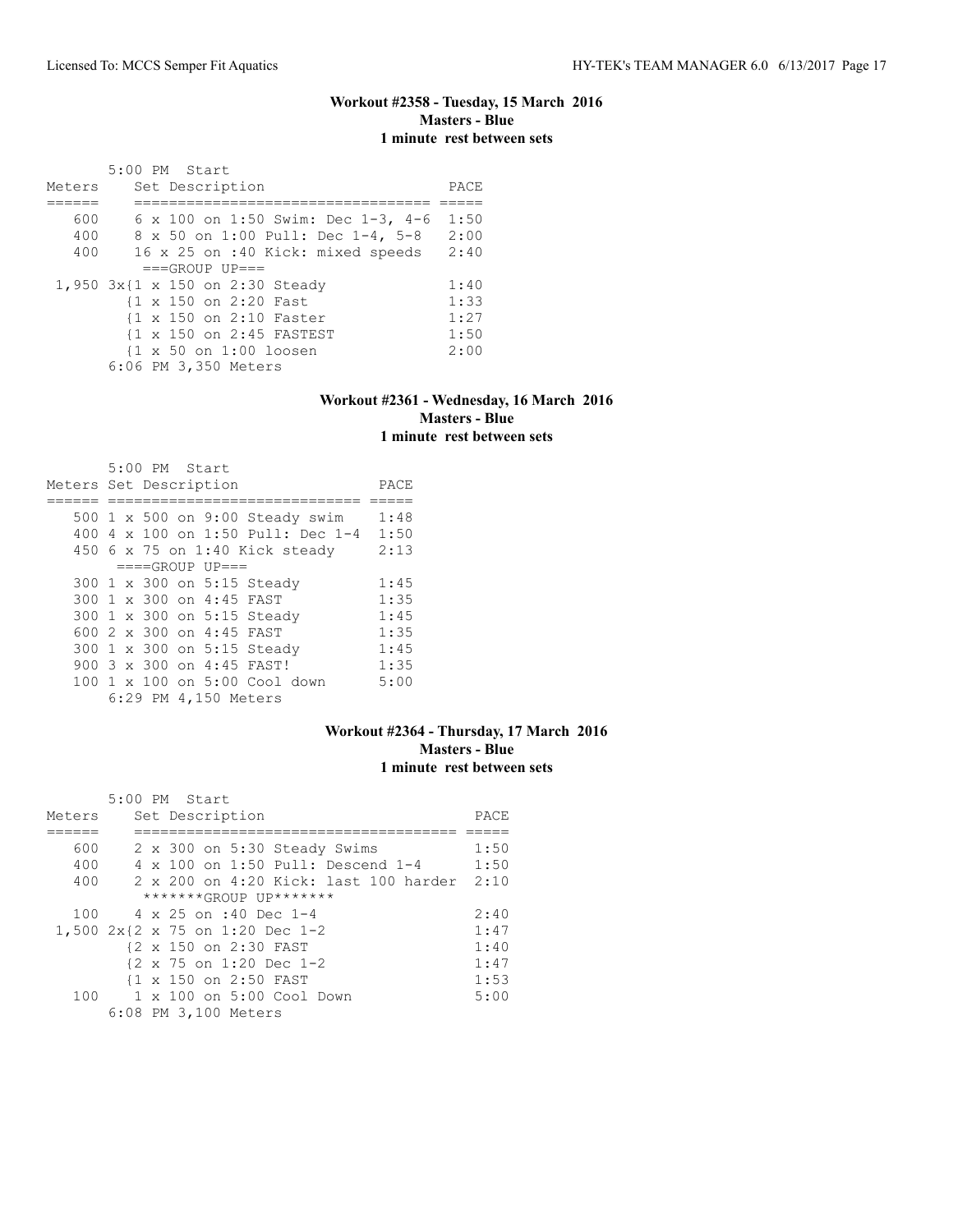### **Workout #2449 - Monday, 21 March 2016 Masters - Blue 1 minute rest between sets**

|        |  | 5:00 PM Start                          |      |
|--------|--|----------------------------------------|------|
| Meters |  | Set Description                        | PACE |
|        |  |                                        |      |
| 600    |  | 3 x 200 on 3:30 Swim & Drill           | 1:45 |
| 400    |  | 8 x 50 on 1:00 Pull, mix efforts       | 2:00 |
| 400    |  | 4 x 100 on 2:30 Kick, mix efforts 2:30 |      |
|        |  | $== == $ Group Up $== == $             |      |
|        |  | 1,600 1x{4 x 25 on :30 FAST            | 2:00 |
|        |  | {3 x 100 on 1:50 Steady                | 1:50 |
|        |  | {4 x 25 on :35 FAST                    | 2:20 |
|        |  | {3 x 100 on 1:45 Steady                | 1:45 |
|        |  | {4 x 25 on :40 FAST                    | 2:40 |
|        |  | {3 x 100 on 1:40 Steady                | 1:40 |
|        |  | {4 x 25 on :45 Fast                    | 3:00 |
|        |  | {3 x 100 on 1:35 Steady                | 1:35 |
| 100    |  | 1 x 100 on 5:00 Loosen                 | 5:00 |
|        |  | 6:09 PM 3,100 Meters                   |      |

### **Workout #2452 - Tuesday, 22 March 2016 Masters - Blue 1 minute rest between sets**

|        | 5:00 PM Start                                                         |      |
|--------|-----------------------------------------------------------------------|------|
| Meters | Set Description                                                       | PACE |
|        |                                                                       |      |
| 600    | 6 x 100 on 1:45 swim & drill                                          | 1:45 |
| 400    | 4 x 100 on 1:50 Pull, Desc                                            | 1:50 |
| 400    | 8 x 50 on 1:20 Kick, alt ez/fast                                      | 2:40 |
|        | $++++$ Group Up $++++$                                                |      |
| 100    | 4 x 25 on :40 Speederific                                             | 2:40 |
|        | 1,500 1x{5 x 100 on 2:00 Steady                                       | 2:00 |
|        | {4 x 100 on 1:50 Faster Pace                                          | 1:50 |
|        | {3 x 100 on 1:40 Faster Pace                                          | 1:40 |
|        | {2 x 100 on 1:30 Faster Pace                                          | 1:30 |
|        | {1 on 1:00 Extra Rest                                                 |      |
|        | $\{1 \times 100 \text{ on } 2:00 \text{ Last one}, \text{fast one}\}$ | 2:00 |
|        | 100 1 x 100 on 5:00 Cool down                                         | 5:00 |
|        | 6:12 PM 3,100 Meters                                                  |      |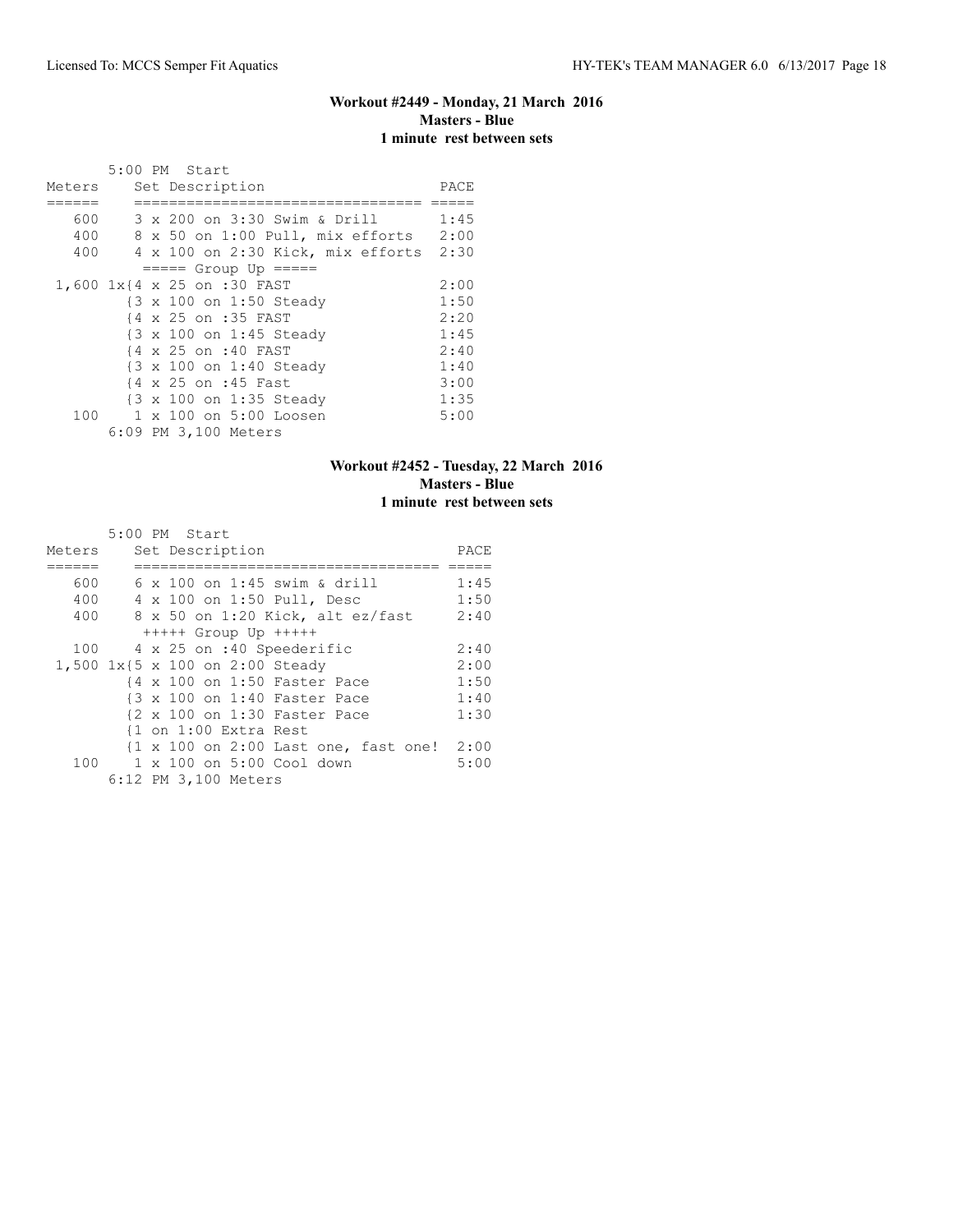# **Workout #2455 - Wednesday, 23 March 2016 Masters - Blue 1 minute rest between sets**

|  | 5:00 PM Start                                 |      |
|--|-----------------------------------------------|------|
|  | Meters Set Description                        | PACE |
|  |                                               |      |
|  | 600 6 x 100 on 1:50 swim and drill mix        | 1:50 |
|  | 400 4 x 100 on 1:45 Pull, Desc                | 1:45 |
|  | 400 8 x 50 on 1:30 Kick, odds FAST            | 3:00 |
|  | *&*&* Group Up *&*&*                          |      |
|  | $200.4 \times 50$ on 1:00 Desc 1-4            | 2:00 |
|  | 800 2 x 400 on 6:30 Desc & Neg Split          | 1:38 |
|  | 200 2 x 100 on 1:45 Steady, easier (not easy) | 1:45 |
|  | 400 1 x 400 on 7:00 Neg Split, Faster Effort  | 1:45 |
|  | 200 2 x 100 on 1:45 Steady, easier (not easy) | 1:45 |
|  | 800 2 x 400 on 6:30 Desc & Neg Split          | 1:38 |
|  | 100 1 x 100 on 5:00 Loosen                    | 5:00 |
|  | 6:29 PM 4,100 Meters                          |      |

#### **Workout #2458 - Thursday, 24 March 2016 Masters - Blue 1 minute rest between sets**

| 5:00 PM Start                             |      |
|-------------------------------------------|------|
| Meters Set Description                    | PACE |
|                                           |      |
| 400 1 $\times$ 400 on 7:00 swim and drill | 1:45 |
| 500 10 x 50 on 1:00 Pull, mix efforts     | 2:00 |
| 500 5 x 100 on 2:30 Kick, neg split!      | 2:30 |
| $--- $ Group Up $--- $                    |      |
| 100 4 x 25 on :40 ZOOM!                   | 2:40 |
| 400 4 $\times$ 100 on 2:00 FAST           | 2:00 |
| 200 1 x 200 on 3:30 Neg Split it          | 1:45 |
| 300 4 x 75 on 1:40 FAST                   | 2:13 |
| 200 1 x 200 on 3:30 Neg Split it          | 1:45 |
| 200 4 x 50 on 1:10 FAST                   | 2:20 |
| 200 1 x 200 on 3:30 Neg Split it          | 1:45 |
| 100 1 x 100 on 5:00 Cool down             | 5:00 |
| 6:20 PM 3,100 Meters                      |      |

#### **Workout #2495 - Monday, 28 March 2016 Masters - Blue 1 minute rest between sets**

| $5:00$ PM Start                                         |      |
|---------------------------------------------------------|------|
| Meters Set Description                                  | PACE |
|                                                         |      |
| 400 1 x 400 on 8:00 Mix swim & Drill                    | 2:00 |
| 400 1 x 400 on 8:00 Pull, mix speeds                    | 2:00 |
| 400 4 x 100 on 2:45 Kick, mix in a fast 25 on each 2:45 |      |
| ***** Group Up ******                                   |      |
| 100 4 x 25 on 1:00 Speedy!                              | 4:00 |
| 400 8 x 50 on 1:05 Desc 1-4, 5-8                        | 2:10 |
| 200 1 x 200 on 4:00 Get Ready                           | 2:00 |
| $6006 \times 100$ on $3:00$ Test Yourself!!             | 3:00 |
| $500 \t 1 \t x \t 500$ on $10:00$ Cool down             | 2:00 |
| 6:19 PM 3,000 Meters                                    |      |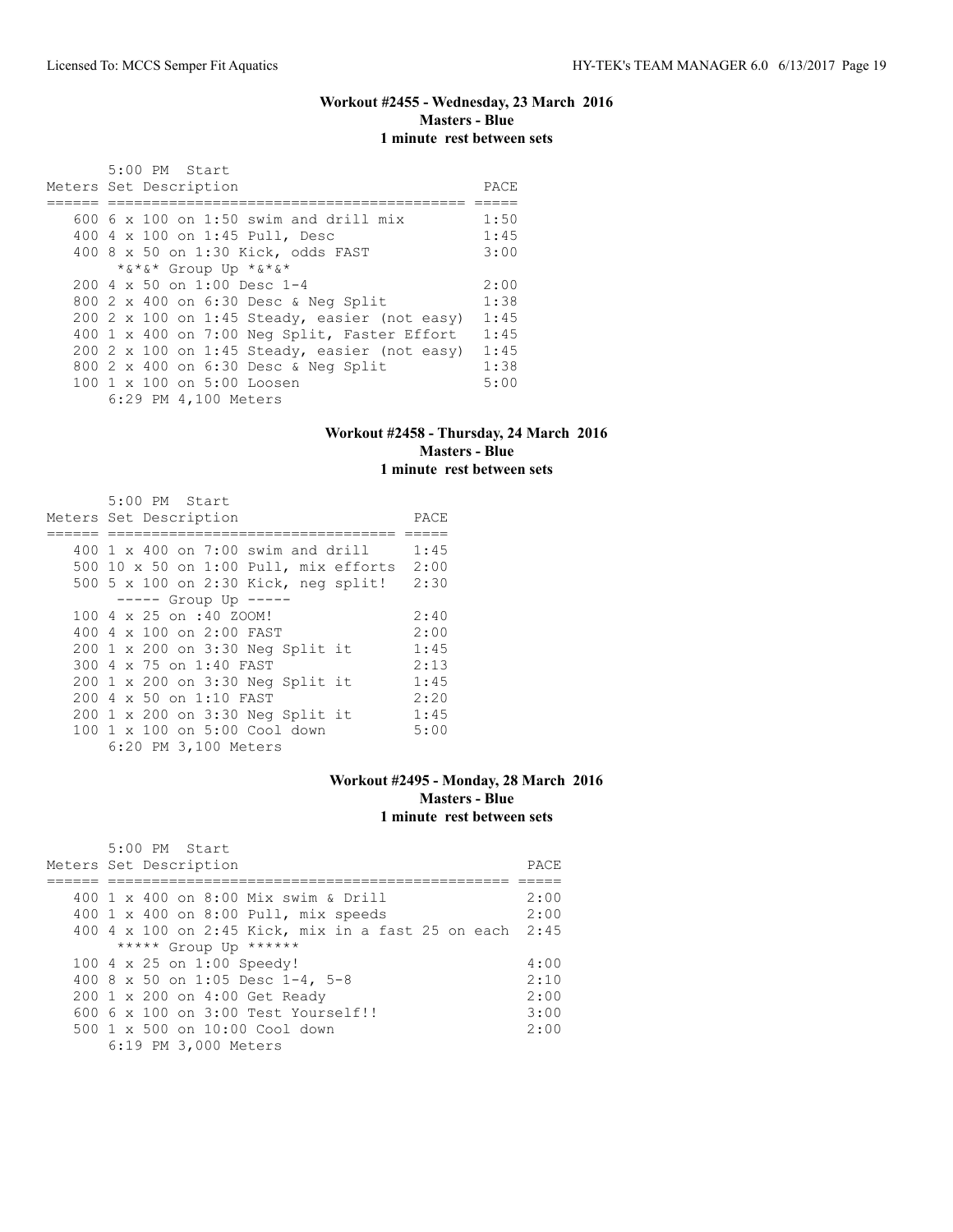### **Workout #2498 - Tuesday, 29 March 2016 Masters - Blue 1 minute rest between sets**

| Meters |  | 5:00 PM Start<br>Set Description                    | PACE |
|--------|--|-----------------------------------------------------|------|
|        |  |                                                     |      |
| 600    |  | 2 x 300 on 5:15 Swim & Drill                        | 1:45 |
| 400    |  | 4 x 100 on 2:30 Kick, Mix speeds                    | 2:30 |
| 400    |  | 8 x 50 on 1:00 Pull, Desc 1-4                       | 2:00 |
|        |  | $--- $ Group Up $---$                               |      |
| 100    |  | 4 x 25 on :40 Speedy Swims!                         | 2:40 |
|        |  | $1,6002x$ {4 x 100 on 1:45 Steady, Moderate Efforts | 1:45 |
|        |  | {2 x 200 on 3:20 Desc 1-2, #2 is FAST               | 1:40 |
|        |  | 100 1 x 100 on 5:00 Loosen                          | 5:00 |
|        |  | 6:10 PM 3,200 Meters                                |      |

#### **Workout #2501 - Wednesday, 30 March 2016 Masters - Blue 1 minute rest between sets**

| 5:00 PM Start                                                   |      |
|-----------------------------------------------------------------|------|
| Meters Set Description                                          | PACE |
|                                                                 |      |
| 600 6 x 100 on 1:50 Swim & Drill                                | 1:50 |
| 450 6 x 75 on 1:50 Kick, last 25 faster                         | 2:27 |
| 400 4 x 100 on 1:50 Pull, Desc                                  | 1:50 |
| $--- -$ Group Up $--- -$                                        |      |
| $250\,5 \times 50$ on $1:00$ Desc                               | 2:00 |
| 200 4 x 50 on :55 Desc                                          | 1:50 |
| 150 3 x 50 on :50 Desc                                          | 1:40 |
| 50 1 x 50 on 1:30 Get ready                                     | 3:00 |
| $600 \text{ 1 x } 600$ on $10:00$ Hold Best Pace from above 50s | 1:40 |
| 600 1 x 600 on 9:30 Neg Split as Pace, Faster Pace              | 1:35 |
| 600 2 x 300 on 5:20 Desc 1-2, Last one fast                     | 1:47 |
| 100 1 x 100 on 5:00 Loosen                                      | 5:00 |
| 6:30 PM 4,000 Meters                                            |      |

### **Workout #2504 - Thursday, 31 March 2016 Masters - Blue 1 minute rest between sets**

| 5:00 PM Start                                |      |
|----------------------------------------------|------|
| Meters Set Description                       | PACE |
|                                              |      |
| 600 3 x 200 on 3:30 Swim & Drill             | 1:45 |
| 450 6 x 75 on 1:25 Pull, Desc                | 1:53 |
| 400 8 x 50 on 1:20 Kick, last 25 faster 2:40 |      |
| $--- $ Group Up $---$                        |      |
| 450 $3 \times 150$ on 2:35 Desc              | 1:43 |
| 50 2 x 25 on :50 1 Easy, 1 Fast              | 3:20 |
| 450 3 x 150 on 2:30 Desc                     | 1:40 |
| 50 2 x 25 on :50 1 Easy, 1 Fast              | 3:20 |
| 450 $3 \times 150$ on 2:25 Desc              | 1:37 |
| 50 2 x 25 on :50 1 Easy, 1 Fast              | 3:20 |
| 100 1 x 100 on 5:00 Loosen                   | 5:00 |
| 6:15 PM 3,050 Meters                         |      |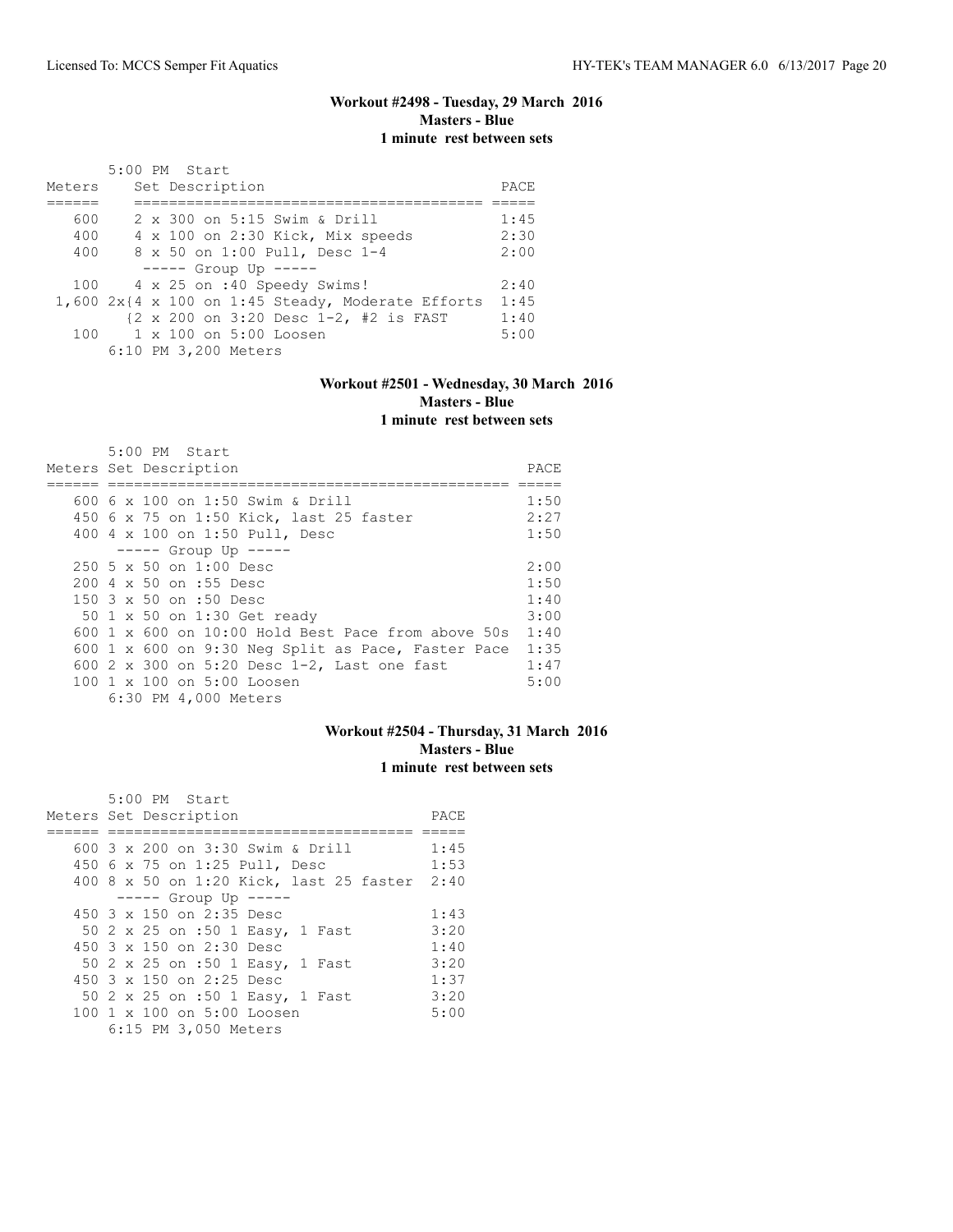# **Workout #2519 - Monday, 04 April 2016 Masters - Blue 1 minute rest between sets**

| 5:00 PM Start<br>Meters Set Description                                          | PACE         |
|----------------------------------------------------------------------------------|--------------|
| 500 5 x 100 on 1:50 Swim mix in drills                                           | 1:50<br>2:00 |
| 500 10 x 50 on 1:00 Pull: every 4th fast<br>400 16 x 25 on :40 Kick mixed speeds | 2:40         |
| $===GROUP UP==$                                                                  |              |
| 100 4 x 25 on :40 2 easy, 2 fast                                                 | 2:40         |
| 600 12 x 50 on 1:00 1 Easy, 3 fast: repeat                                       | 2:00         |
| 100 4 x 25 on :40 2 easy/2 hard                                                  | 2:40         |
| 400 8 x 50 on 1:00 1 easy, 3 fast: repeat                                        | 2:00         |
| 100 4 x 25 on :40 2 easy/ 2 hard                                                 | 2:40         |
| 200 4 x 50 on 1:00 1 easy, 3 fast                                                | 2:00         |
| 100 4 x 25 on :40 2 easy, 2 fast                                                 | 2:40         |
| 100 2 x 50 on 1:00 BEST OF THE DAY!!!!! GO FAST                                  | 2:00         |
| 100 1 x 100 on 5:00 cool down                                                    | 5:00         |
| 6:25 PM 3,200 Meters                                                             |              |

### **Workout #2522 - Tuesday, 05 April 2016 Masters - Blue 1 minute rest between sets**

|        |              | 5:00 PM Start                            |      |
|--------|--------------|------------------------------------------|------|
| Meters |              | Set Description                          | PACE |
|        |              |                                          |      |
| 600    |              | 3 x 200 on 3:45 Swim: mix in drills 1:52 |      |
| 400    |              | 4 x 100 on 1:50 Pull: Dec 1-4            | 1:50 |
| 400    |              | 4 x 100 on 2:20 Kick mixed speeds        | 2:20 |
|        |              | $== == $ Group Up $== == $               |      |
| 100    |              | 4 x 25 on :40 Dec 1-4                    | 2:40 |
|        |              | 1,525 1x{5 x 75 on 1:30 Fast!            | 2:00 |
|        |              | {1 x 100 on 1:50 Steady                  | 1:50 |
|        |              | {4 x 75 on 1:30 Fast!                    | 2:00 |
|        |              | {1 x 100 on 1:50 Steady                  | 1:50 |
|        |              | {3 x 75 on 1:30 Fast!                    | 2:00 |
|        |              | {1 x 100 on 1:50 Steady                  | 1:50 |
|        |              | {2 x 75 on 1:30 Fast!                    | 2:00 |
|        |              | {1 x 100 on 1:50 Steady                  | 1:50 |
|        |              | {1 x 75 on 1:30 Fast!                    | 2:00 |
| 100    | $\mathbf{1}$ | x 100 on 5:00 Cool down                  | 5:00 |
|        |              | 6:13 PM 3,125 Meters                     |      |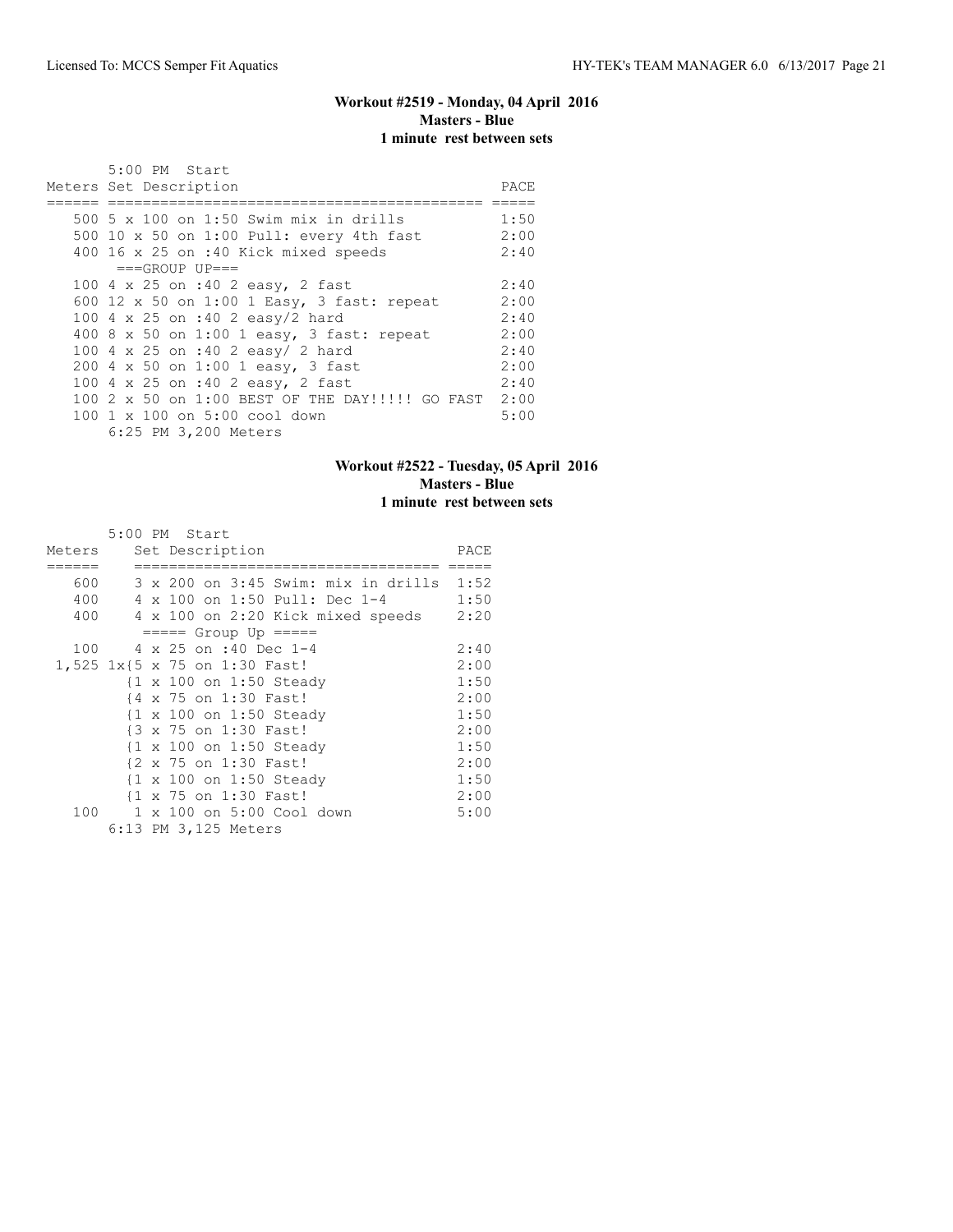# **Workout #2525 - Wednesday, 06 April 2016 Masters - Blue 1 minute rest between sets**

| 5:00 PM Start                                               |      |
|-------------------------------------------------------------|------|
| Meters Set Description                                      | PACE |
|                                                             |      |
| 600 2 x 300 on 5:30 Steady Swim                             | 1:50 |
| 400 4 x 100 on 1:50 Pull: negative split                    | 1:50 |
| $400.2 \times 200$ on $4:20$ Kick: middle 100 faster        | 2:10 |
| $===GROUP UP = =$                                           |      |
| 1,000 2 x 500 on 8:30 Negative Split and Descend $1-2$ 1:42 |      |
| 250 1 x 250 on 4:15 Steady Swim                             | 1:42 |
| 1,000 2 x 500 on 8:00 Negative Split and Descend 1-2        | 1:36 |
| 250 1 x 250 on 4:15 Last One, Fast One                      | 1:42 |
| $100 \t 1 \t x \t 100$ on 5:00 Cool Down                    | 5:00 |
| 6:23 PM 4,000 Meters                                        |      |

#### **Workout #2528 - Thursday, 07 April 2016 Masters - Blue 1 minute rest between sets**

|        | 5:00 PM Start |  |                      |                                            |      |
|--------|---------------|--|----------------------|--------------------------------------------|------|
| Meters |               |  | Set Description      |                                            | PACE |
|        |               |  |                      |                                            |      |
| 500    |               |  |                      | 1 x 500 on 9:30 Steady Swim                | 1:54 |
| 400    |               |  |                      | 4 x 100 on 1:50 Pull: Steady               | 1:50 |
| 450    |               |  |                      | $6 \times 75$ on 1:45 Kick: evens faster   | 2:20 |
|        |               |  | $===GROUP UP = =$    |                                            |      |
| 100    |               |  | 4 x 25 on :40 Fast   |                                            | 2:40 |
|        |               |  |                      | 1,600 2x{1 x 200 on 3:40 Steady but strong | 1:50 |
|        |               |  |                      | {2 x 200 on 3:20 Descend 1-2               | 1:40 |
|        |               |  |                      | {1 x 200 on 3:00 FAST! FAST! FAST!         | 1:30 |
| 100    |               |  |                      | 1 x 100 on 5:00 Cool Down                  | 5:00 |
|        |               |  | 6:09 PM 3,150 Meters |                                            |      |

#### **Workout #2507 - Monday, 11 April 2016 Masters - Blue 1 minute 15 seconds rest between sets**

| $5:00$ PM Start<br>Meters Set Description     | PACE |
|-----------------------------------------------|------|
| 400 $1 \times 400$ on 7:00 Mix swim and drill | 1:45 |
| 600 6 x 100 on 1:50 Pull, Desc                | 1:50 |
| 400 8 x 50 on 1:20 Kick, mix speeds           | 2:40 |
| ##### Group Up #####                          |      |
| 200 4 x 50 on 1:15 Fast                       | 2:30 |
| 375 5 x 75 on 1:30 How fast can you go today? | 2:00 |
| $125$ 1 x 125 on 4:00 Loosen                  | 3:12 |
| $375$ 5 x 75 on 1:45 How fast can you go now? | 2:20 |
| $125$ 1 x 125 on 4:00 Loosen                  | 3:12 |
| 375 5 x 75 on 2:00 A few more speedy ones!    | 2:40 |
| 100 1 x 100 on 5:00 Loosen                    | 5:00 |
| 6:29 PM 3,075 Meters                          |      |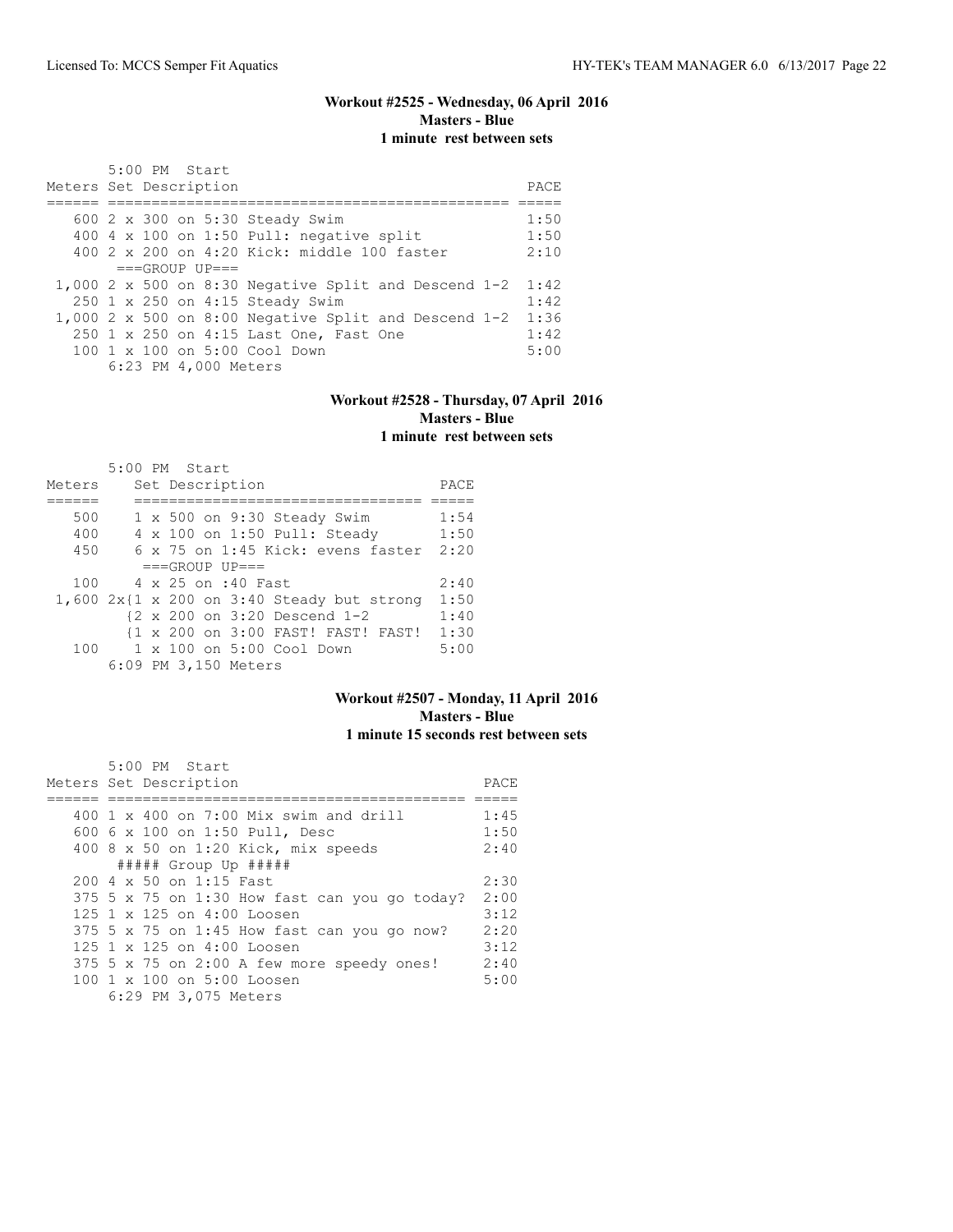# **Workout #2510 - Tuesday, 12 April 2016 Masters - Blue 1 minute 15 seconds rest between sets**

| 5:00 PM Start                                 |      |
|-----------------------------------------------|------|
| Meters Set Description                        | PACE |
|                                               |      |
| 600 2 x 300 on 5:20 Mix drill and swim        | 1:47 |
| 450 6 x 75 on 2:00 Kick, last 25 faster       | 2:40 |
| 400 8 x 50 on 1:00 Pull, Desc                 | 2:00 |
| ***** Group Up *****                          |      |
| 100 4 x 25 on :40 KaBOOM                      | 2:40 |
| 500 5 x 100 on 1:40 Steady strong pace        | 1:40 |
| $200\,4\,$ x 50 on 1:00 Faster Pace than 100s | 2:00 |
| 300 3 x 100 on 1:35 Steady, Strong Pace       | 1:35 |
| 200 4 x 50 on 1:05 Faster Pace than 100s      | 2:10 |
| 100 $1 \times 100$ on 1:30 Steady and Strong  | 1:30 |
| 200 4 x 50 on 1:10 Fast!                      | 2:20 |
| 100 1 x 100 on 5:00 Loosen                    | 5:00 |
| 6:22 PM 3,150 Meters                          |      |

#### **Workout #2513 - Wednesday, 13 April 2016 Masters - Blue 1 minute 15 seconds rest between sets**

| 5:00 PM Start<br>Meters Set Description  | PACE |
|------------------------------------------|------|
|                                          |      |
| $600$ 3 x 200 on 3:30 Mix drill and swim | 1:45 |
| 450 6 x 75 on 1:20 Pull, Desc            | 1:47 |
| 400 8 x 50 on 1:15 Kick, mix effort      | 2:30 |
| $== == $ Group Up $== == $               |      |
| 800 $2 \times 400$ on 6:25 Desc          | 1:36 |
| 900 $3 \times 300$ on $5:05$ Desc        | 1:42 |
| 800 4 x 200 on 3:45 Desc                 | 1:52 |
| $100 \t 1 \t x \t 100$ on 5:00 Loosen    | 5:00 |
| 6:28 PM 4,050 Meters                     |      |

#### **Workout #2516 - Thursday, 14 April 2016 Masters - Blue 1 minute 15 seconds rest between sets**

|        | 5:00 PM Start                          |      |
|--------|----------------------------------------|------|
| Meters | Set Description                        | PACE |
|        |                                        |      |
| 500    | 2 x 250 on 4:30 Drill & Swim Mix       | 1:48 |
| 400    | 4 x 100 on 1:50 Pull, Desc             | 1:50 |
| 400    | 8 x 50 on 1:20 Kick, some fast!        | 2:40 |
|        | %%%%% Group Up %%%%                    |      |
| 100    | 4 x 25 on :40 Speederific              | 2:40 |
|        | 1,300 2x{1 x 250 on 4:15 Moderate      | 1:42 |
|        | {1 x 150 on 2:30 Fast                  | 1:40 |
|        | {2 x 50 on :55 Fastest                 | 1:50 |
|        | {1 x 150 on 2:35 Stay Strong           | 1:43 |
|        | Note, the below 250 is only at the end |      |
| 250    | $1 \times 250$ on $4:20$ Still strong  | 1:44 |
| 100    | 1 x 100 on 5:00 Loosen                 | 5:00 |
|        | 6:11 PM 3,050 Meters                   |      |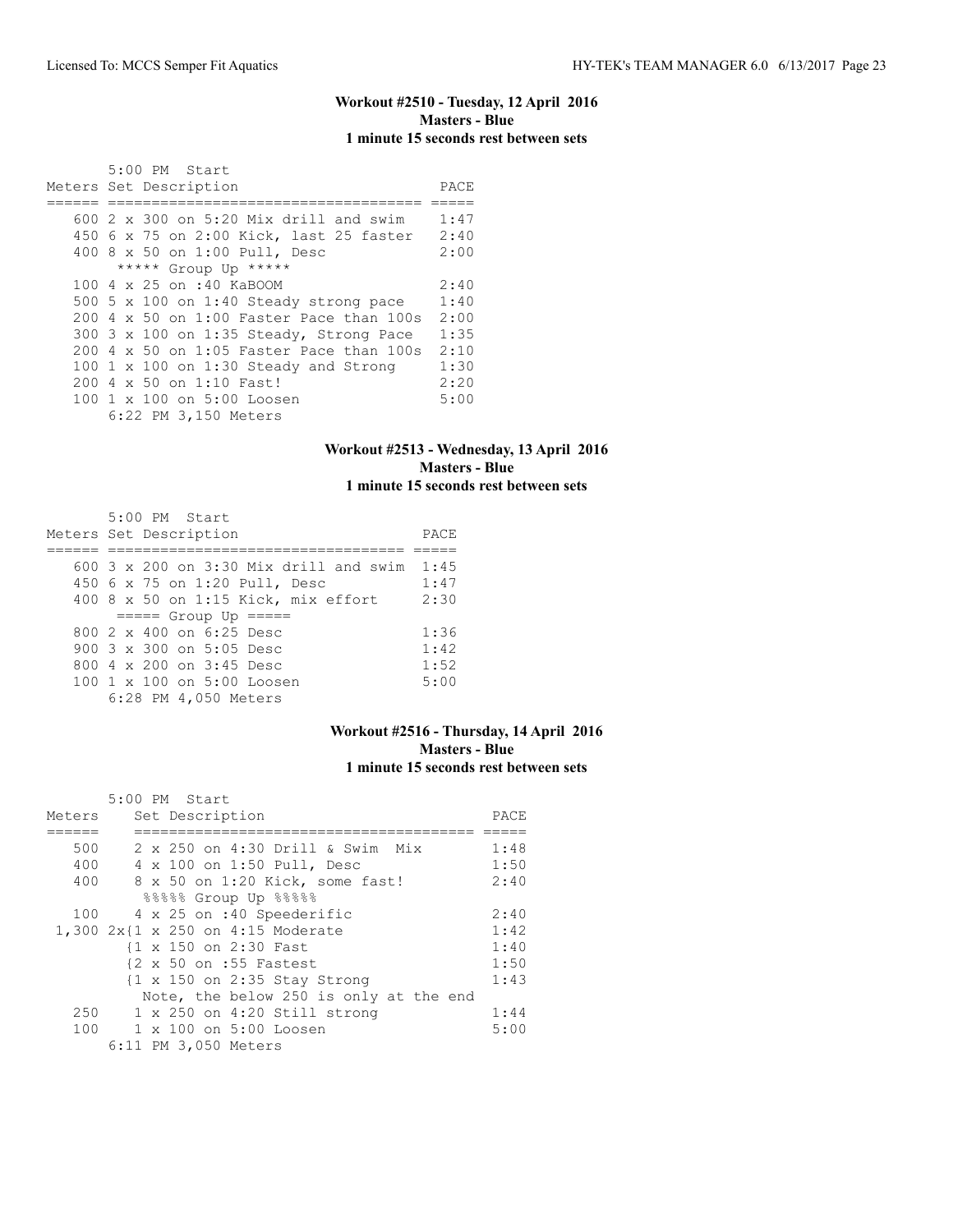#### **Workout #2531 - Monday, 18 April 2016 Masters - Blue 1 minute rest between sets**

 5:00 PM Start Meters Set Description **PACE** ====== ==================================== ===== 400 2 x 200 on 3:40 Swim mix in drills 1:50 600 2 x 300 on 5:30 Pull: Negative Split 1:50 400 4 x 100 on 2:20 Kick mixed speeds 2:20  $==$  GROUP UP  $==$ <br>400 4 x 100 on 1:50 Dec 1-4 400 4 x 100 on 1:50 Dec 1-4 1:50 400 4 x 100 on 1:45 Dec 1-4 1:45 400 4 x 100 on 1:40 Dec 1-4 1:40 400 4 x 100 on 1:30 Dec 1-4 1:30 100 1 x 100 on 5:00 Cool Down 5:00 6:09 PM 3,100 Meters

# **Workout #2534 - Tuesday, 19 April 2016 Masters - Blue**

### **1 minute rest between sets**

|        | 5:00 PM Start                                |      |
|--------|----------------------------------------------|------|
| Meters | Set Description                              | PACE |
|        |                                              |      |
| 600    | 6 x 100 on 1:50 Dec 1-3, 4-6                 | 1:50 |
| 400    | 8 x 50 on 1:00 Pull: Last 25 harder than 1st | 2:00 |
| 400    | 16 x 25 on :40 Kick mixed speeds             | 2:40 |
|        | $==$ GROUP UP $==$                           |      |
| 100    | 4 x 25 on :40 Dec 1-4                        | 2:40 |
|        | 1,600 2x{2 x 150 on 2:50 Dec 1-2             | 1:53 |
|        | {4 x 50 on 1:00 Steady                       | 2:00 |
|        | {2 x 150 on 2:30 Dec 1-2                     | 1:40 |
| 100    | 1 x 100 on 5:00 Cool Down                    | 5:00 |
|        | 6:13 PM 3,200 Meters                         |      |

#### **Workout #2537 - Wednesday, 20 April 2016 Masters - Blue 1 minute rest between sets**

| $5:00$ PM Start<br>Meters Set Description             | PACE |
|-------------------------------------------------------|------|
| 500 1 x 500 on 9:10 Steady Swim                       | 1:50 |
| 600 6 x 100 on 1:50 Pull: Every other 100 harder 1:50 |      |
| 450 6 x 75 on 1:40 kick: Last 25 hard                 | 2:13 |
| $==$ GROUP UP $==$                                    |      |
| 300 1 x 300 on 5:30 Negative Split                    | 1:50 |
| 600 $2 \times 300$ on 5:20 Dec 1-2                    | 1:47 |
| 900 $3 \times 300$ on $5:10$ Dec 1-3, Negative Split  | 1:43 |
| 600 $2 \times 300$ on 5:00 Dec 1-2                    | 1:40 |
| 300 1 x 300 on 4:50 BEST OF THE DAY!                  | 1:37 |
| $100 \t 1 \t x \t 100$ on 5:00 Cool down              | 5:00 |
| 6:32 PM 4,350 Meters                                  |      |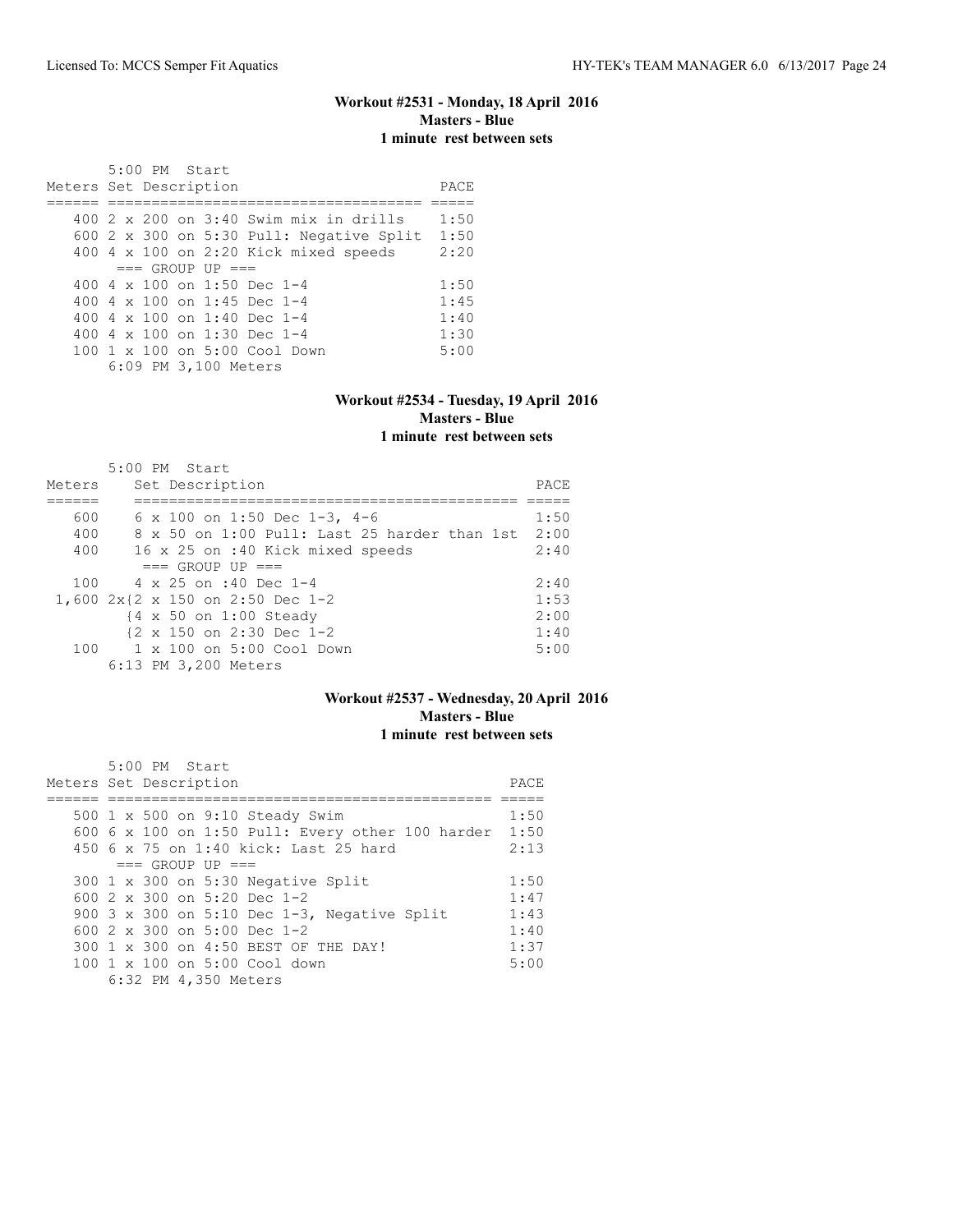### **Workout #2540 - Thursday, 21 April 2016 Masters - Blue 1 minute rest between sets**

|        | 5:00 PM Start                                      |      |
|--------|----------------------------------------------------|------|
| Meters | Set Description                                    | PACE |
|        |                                                    |      |
| 600    | 2 x 300 on 5:45 Steady Swim                        | 1:55 |
| 400    | 1 x 400 on 7:00 Pull: Negative Split               | 1:45 |
| 400    | 8 x 50 on 1:20 Kick: Mix Speeds & Strokes          | 2:40 |
|        | *******GROUP UP*******                             |      |
|        | 100 4 x 25 on :40 Dec 1-4                          | 2:40 |
|        | $1,600$ 2x{8 x 75 on 1:20 Odds=Quick, Evens=Steady | 1:47 |
|        | {2 x 75 on 1:50 FAST SWIMS!!!!                     | 2:27 |
|        | {1 x 50 on 1:30 Easy                               | 3:00 |
| 75     | 1 x 75 on 2:30 MAX EFFORT SWIM                     | 3:20 |
|        | $100 \t 1 \times 100$ on $5:00$ Cool Down          | 5:00 |
|        | 6:19 PM 3,275 Meters                               |      |

#### **Workout #2543 - Monday, 02 May 2016 Masters - Blue 1 minute rest between sets**

| $5:00$ PM Start<br>Meters Set Description               | PACE |
|---------------------------------------------------------|------|
|                                                         |      |
| 400 1 x 400 on 8:00 Mix swim & Drill                    | 2:00 |
| 400 1 x 400 on 8:00 Pull, mix speeds                    | 2:00 |
| 400 4 x 100 on 2:45 Kick, mix in a fast 25 on each 2:45 |      |
| ***** Group Up ******                                   |      |
| 100 4 x 25 on 1:00 Speedy!                              | 4:00 |
| 400 8 x 50 on 1:05 Desc 1-4, 5-8                        | 2:10 |
| 200 1 x 200 on 4:00 Get Ready                           | 2:00 |
| $6006 \times 100$ on $3:00$ Test Yourself!!             | 3:00 |
| $500 \t 1 \t x \t 500$ on $10:00$ Cool down             | 2:00 |
| 6:19 PM 3,000 Meters                                    |      |

# **Workout #2546 - Tuesday, 03 May 2016 Masters - Blue 1 minute rest between sets**

| Meters | 5:00 PM Start<br>Set Description               | PACE |
|--------|------------------------------------------------|------|
| 600    | 3 x 200 on 3:40 Swim: Mix on some drills       | 1:50 |
| 400    | 1 x 400 on 7:30 Pull: each 100 faster          | 1:52 |
| 400    | 2 x 200 on 4:30 Kick: Every other 50 faster    | 2:15 |
|        | $==$ GROUP UP $==$                             |      |
| 100    | 4 x 25 on :40 Evens Moderate Odds FAST         | 2:40 |
|        | $1,700$ 2x{2 x 100 on 1:50 Strong and steady   | 1:50 |
|        | {3 x 200 on 3:20 1-Steady, 2-Neg Split, 3-Fast | 1:40 |
|        | {1 x 50 on 1:30 Easy                           | 3:00 |
|        | 100    1 x 100    an 5:00    Cool    Down      | 5:00 |
|        | 6:12 PM 3,300 Meters                           |      |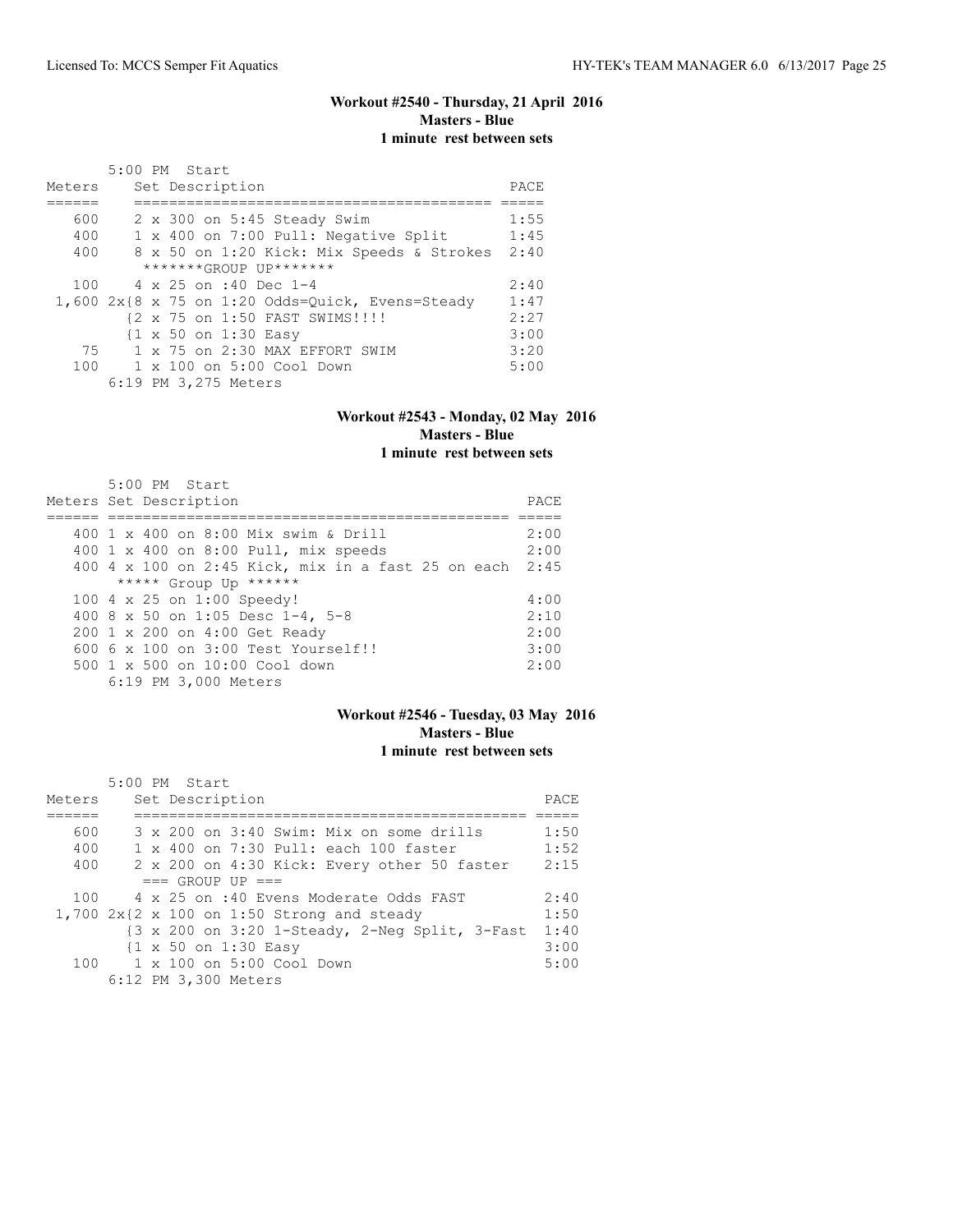### **Workout #2549 - Wednesday, 04 May 2016 Masters - Blue 1 minute rest between sets**

 5:00 PM Start Meters Set Description **PACE** ====== ================================== ===== 600 2 x 300 on 5:30 Swim mix in drills 1:50 400 4 x 100 on 1:50 Pull: Dec 1-4 1:50 400 2 x 200 on 4:20 Kick: Mix speeds 2:10  $==$  GROUP UP  $==$ 600 1 x 600 on 10:00 Negative Split 1:40<br>400 2 x 200 on 3:30 Dec 1-2 1:45 400 2 x 200 on 3:30 Dec 1-2 1:45<br>600 1 x 600 on 10:15 Negative Split 1:42<br>400 4 x 100 on 1:50 Dec 1-4 1:50 600 1 x 600 on 10:15 Negative Split 400 4 x 100 on 1:50 Dec 1-4 400 4 x 100 on 1:50 Dec 1-4 1:50 600 1 x 600 on 10:30 Negative Split 1:45 100 1 x 100 on 5:00 Cool Down 5:00 6:28 PM 4,100 Meters

#### **Workout #2552 - Thursday, 05 May 2016 Masters - Blue 1 minute rest between sets**

| 5:00 PM Start                            |      |
|------------------------------------------|------|
| Meters Set Description                   | PACE |
|                                          |      |
| 500 1 x 500 on 9:00 Steady Swim          | 1:48 |
| 500 5 x 100 on 1:50 Pull: mixed speeds   | 1:50 |
| 450 6 x 75 on 1:45 Kick: Mixed speeds    | 2:20 |
| $\ldots$ . Group Up $\ldots$ .           |      |
| 100 4 x 25 on :40 FAST!                  | 2:40 |
| 450 3 x 150 on 2:45 Steady               | 1:50 |
| 50 2 x 25 on :30 FAST!                   | 2:00 |
| 450 3 x 150 on 2:35 Steady               | 1:43 |
| 50 2 x 25 on :40 Fast!                   | 2:40 |
| 450 3 x 150 on 2:25 Steady               | 1:37 |
| 50 2 x 25 on :50 Fast!                   | 3:20 |
| 1 on :30 Catch your breathe! GET READY!  |      |
| 150 1 x 150 on 5:00 BEST OF THE DAY!!!!! | 3:20 |
| 100 1 x 100 on 5:00 Loosen               | 5:00 |
| 6:24 PM 3,300 Meters                     |      |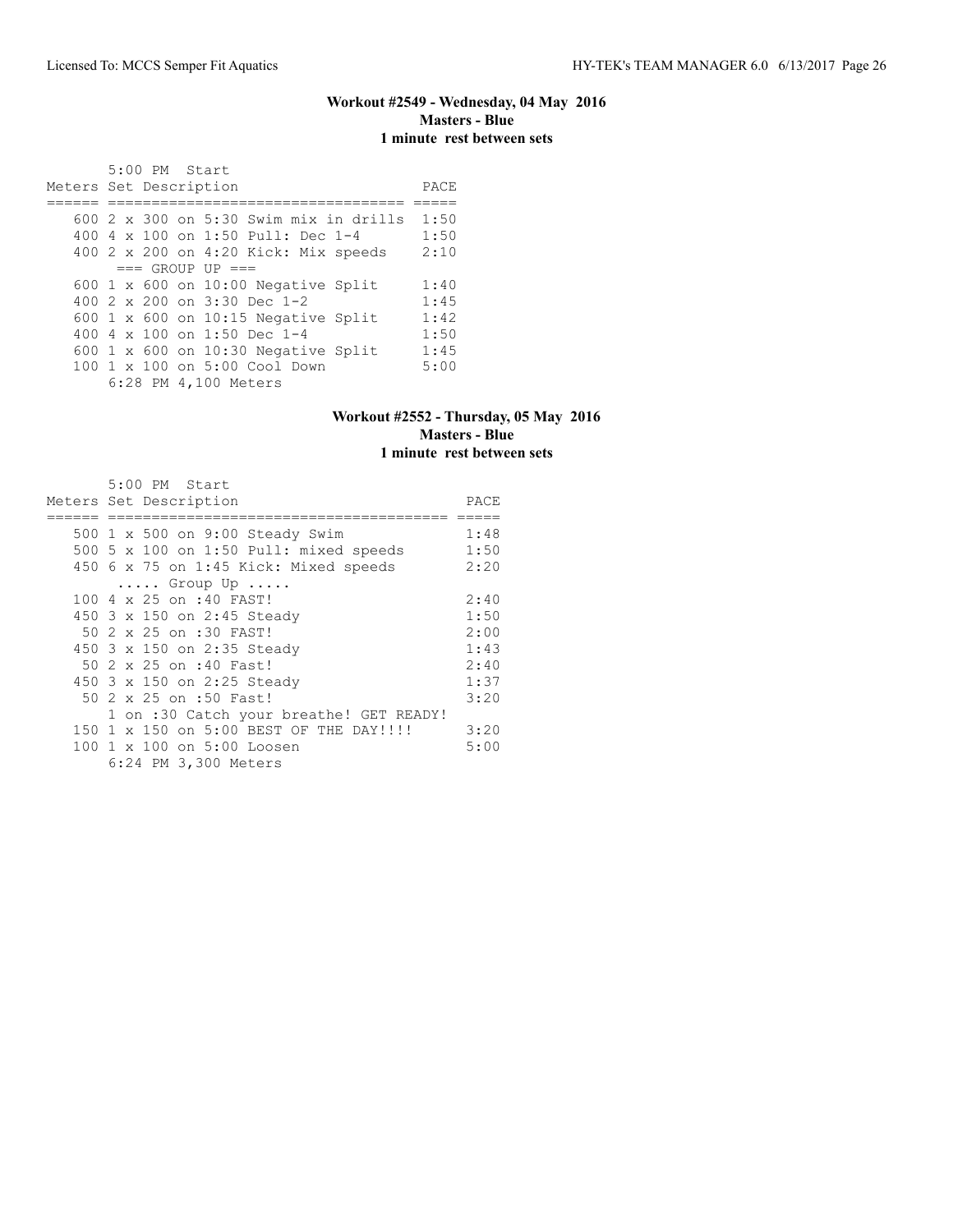#### **Workout #2670 - Monday, 09 May 2016 Masters - Blue 1 minute rest between sets**

|  | 5:00 PM Start<br>Meters Set Description | PACE |
|--|-----------------------------------------|------|
|  | 600 2 x 300 on 5:40 Swim & drill        | 1:53 |
|  |                                         | 2:20 |
|  | 400 8 x 50 on 1:10 Kick, mix speeds     |      |
|  | 400 2 x 200 on 3:30 Pull, Desc          | 1:45 |
|  | ----- Group Up -----                    |      |
|  | 200 4 x 50 on :55 Desc                  | 1:50 |
|  | 200 2 x 100 on 1:40 Desc                | 1:40 |
|  | 75 1 x 75 on 2:00 Max Speed             | 2:40 |
|  | 200 2 x 100 on 1:35 Desc                | 1:35 |
|  | 75 1 x 75 on 2:00 Max Speed             | 2:40 |
|  | 200 2 x 100 on 1:30 Desc                | 1:30 |
|  | 75 1 x 75 on 2:00 Max Speed             | 2:40 |
|  | $2002 \times 100$ on 1:35 Desc)         | 1:35 |
|  | 75 1 x 75 on 2:00 Max Speed             | 2:40 |
|  | 200 2 x 100 on 1:40 Desc                | 1:40 |
|  | 100 1 x 100 on 5:00 Loosen              | 5:00 |
|  | 6:18 PM 3,000 Meters                    |      |

#### **Workout #2667 - Tuesday, 10 May 2016 Masters - Blue 1 minute rest between sets**

 5:00 PM Start Meters Set Description PACE ====== =================================== ===== 600 4 x 150 on 2:30 Mix swim and drill 1:40 400 4 x 100 on 1:50 Pull, Desc 1:50<br>450 6 x 75 on 1:50 Kick, mix efforts 2:27 450 6 x 75 on 1:50 Kick, mix efforts  $==== =$  Group Up  $== ==$ 100 4 x 25 on :40 Fast 2:40 600 4 x 150 on 2:40 Desc 1-4 1:47 450 3 x 150 on 2:30 Desc 1-3 1:40 300 2 x 150 on 2:20 Desc 1-2 1:33 150 1 x 150 on 3:00 Last one, fast one! 2:00 100 1 x 100 on 5:00 Loosen 5:00 6:12 PM 3,150 Meters

#### **Workout #2664 - Wednesday, 11 May 2016 Masters - Blue 1 minute rest between sets**

|                                                 | PACE                                    |
|-------------------------------------------------|-----------------------------------------|
|                                                 |                                         |
| $600\,$ 6 x 100 on 1:50 Mix swim and drill      | 1:50                                    |
| 450 6 x 75 on 1:20 Pull, mix efforts            | 1:47                                    |
| 400 4 x 100 on 2:20 Kick, last 25 faster        | 2:20                                    |
| $--- $ Group Up $---$                           |                                         |
| 200 4 x 50 on 1:05 Desc                         | 2:10                                    |
| 900 $3 \times 300$ on 4:40 Desc                 | 1:33                                    |
| 900 6 x 150 on 2:30 Desc 1-3 / 4-6              | 1:40                                    |
| 600 6 x 100 on 1:45 Alt 1 easier, 1 faster 1:45 |                                         |
| 100 1 x 100 on 5:00 loosen                      | 5:00                                    |
| 6:26 PM 4,150 Meters                            |                                         |
|                                                 | 5:00 PM Start<br>Meters Set Description |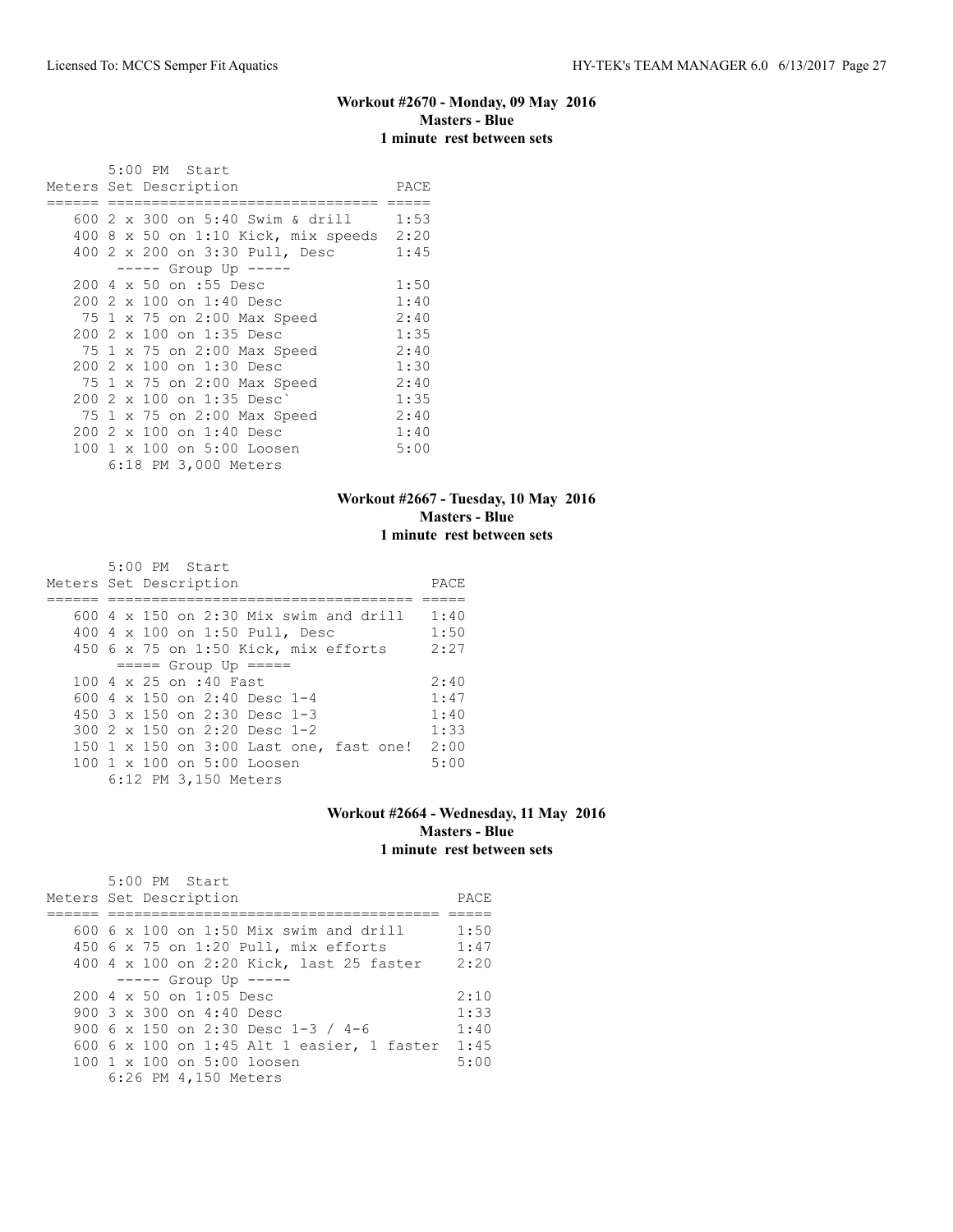# **Workout #2660 - Thursday, 12 May 2016 Masters - Blue 1 minute rest between sets**

| 5:00 PM Start                                          |      |  |  |  |  |
|--------------------------------------------------------|------|--|--|--|--|
| Meters Set Description                                 |      |  |  |  |  |
|                                                        |      |  |  |  |  |
| 400 1 x 400 on 6:45 Swim and drill                     | 1:41 |  |  |  |  |
| 500 10 x 50 on 1:00 Pull, alt efforts                  | 2:00 |  |  |  |  |
| 500 10 x 50 on 1:15 Kick, 2nd 25 faster                | 2:30 |  |  |  |  |
| ##### Group UP #####                                   |      |  |  |  |  |
| 100 4 x 25 on :40 Fast                                 | 2:40 |  |  |  |  |
| 450 6 x 75 on 2:00 Hold fastest possible speed         | 2:40 |  |  |  |  |
| $200 \text{ 1 x } 200 \text{ on } 4:00 \text{ Loosen}$ | 2:00 |  |  |  |  |
| 450 6 x 75 on 2:00 Keep the good thing going           | 2:40 |  |  |  |  |
| $200 \text{ 1 x } 200 \text{ on } 4:00 \text{ Loosen}$ | 2:00 |  |  |  |  |
| 150 2 x 75 on 2:00 Last two, fast two                  | 2:40 |  |  |  |  |
| 100 1 x 100 on 5:00 Loosen                             | 5:00 |  |  |  |  |
| 6:23 PM 3,050 Meters                                   |      |  |  |  |  |

#### **Workout #2555 - Monday, 16 May 2016 Masters - Blue 1 minute rest between sets**

|        | $5:00$ PM Start                              |      |  |  |  |  |  |
|--------|----------------------------------------------|------|--|--|--|--|--|
| Meters | Set Description                              |      |  |  |  |  |  |
|        |                                              |      |  |  |  |  |  |
| 400    | $2 \times 200$ on $3:40$ Swim: Mix in drills | 1:50 |  |  |  |  |  |
| 600    | 2 x 300 on 5:30 Pull: Dec 1-2                | 1:50 |  |  |  |  |  |
| 400    | 4 x 100 on 2:20 Kick: Mixed speeds           | 2:20 |  |  |  |  |  |
|        | $==$ GROUP UP $==$                           |      |  |  |  |  |  |
|        | $1,500$ 3x{2 x 75 on 1:20 Strong and Steady  | 1:47 |  |  |  |  |  |
|        | {2 x 75 on 1:30 Faster then the previous 2   | 2:00 |  |  |  |  |  |
|        | {2 x 75 on 1:40 Fastest of the round         | 2:13 |  |  |  |  |  |
|        | {1 x 50 on 1:20 Easy                         | 2:40 |  |  |  |  |  |
|        | 150 2 x 75 on 1:40 GO GO GO                  | 2:13 |  |  |  |  |  |
| 100    | 1 x 100 on 5:00 Cool Down                    | 5:00 |  |  |  |  |  |
|        | 6:14 PM 3,150 Meters                         |      |  |  |  |  |  |

### **Workout #2558 - Tuesday, 17 May 2016 Masters - Blue 1 minute rest between sets**

|     | 5:00 PM Start                                 |      |
|-----|-----------------------------------------------|------|
|     | Meters Set Description                        | PACE |
|     |                                               |      |
|     | 400 1 x 400 on 7:20 Steady swim               | 1:50 |
|     | 600 12 $\times$ 50 on 1:00 Pull: Mixed speeds | 2:00 |
|     | 400 16 x 25 on :35 Kick: Mixed speeds         | 2:20 |
|     | $==$ GROUP UP $==$                            |      |
|     | 500 5 x 100 on 2:00 Dec 1-5                   | 2:00 |
|     | 75 1 x 75 on 1:15 Steady                      | 1:40 |
| 400 | 4 x 100 on 1:50 Dec 1-4                       | 1:50 |
|     | 75 1 x 75 on 1:15 Steady                      | 1:40 |
|     | 300 3 x 100 on 1:45 Dec 1-3                   | 1:45 |
|     | 75 1 x 75 on 1:15 Steady                      | 1:40 |
| 200 | 2 x 100 on 1:40 Dec 1-2                       | 1:40 |
|     | 75 1 x 75 on 1:15 Steady                      | 1:40 |
| 100 | 1 x 100 on 1:30 FAST!                         | 1:30 |
|     | 100 1 x 100 on 5:00 Cool Down                 | 5:00 |
|     | 6:25 PM 3,300 Meters                          |      |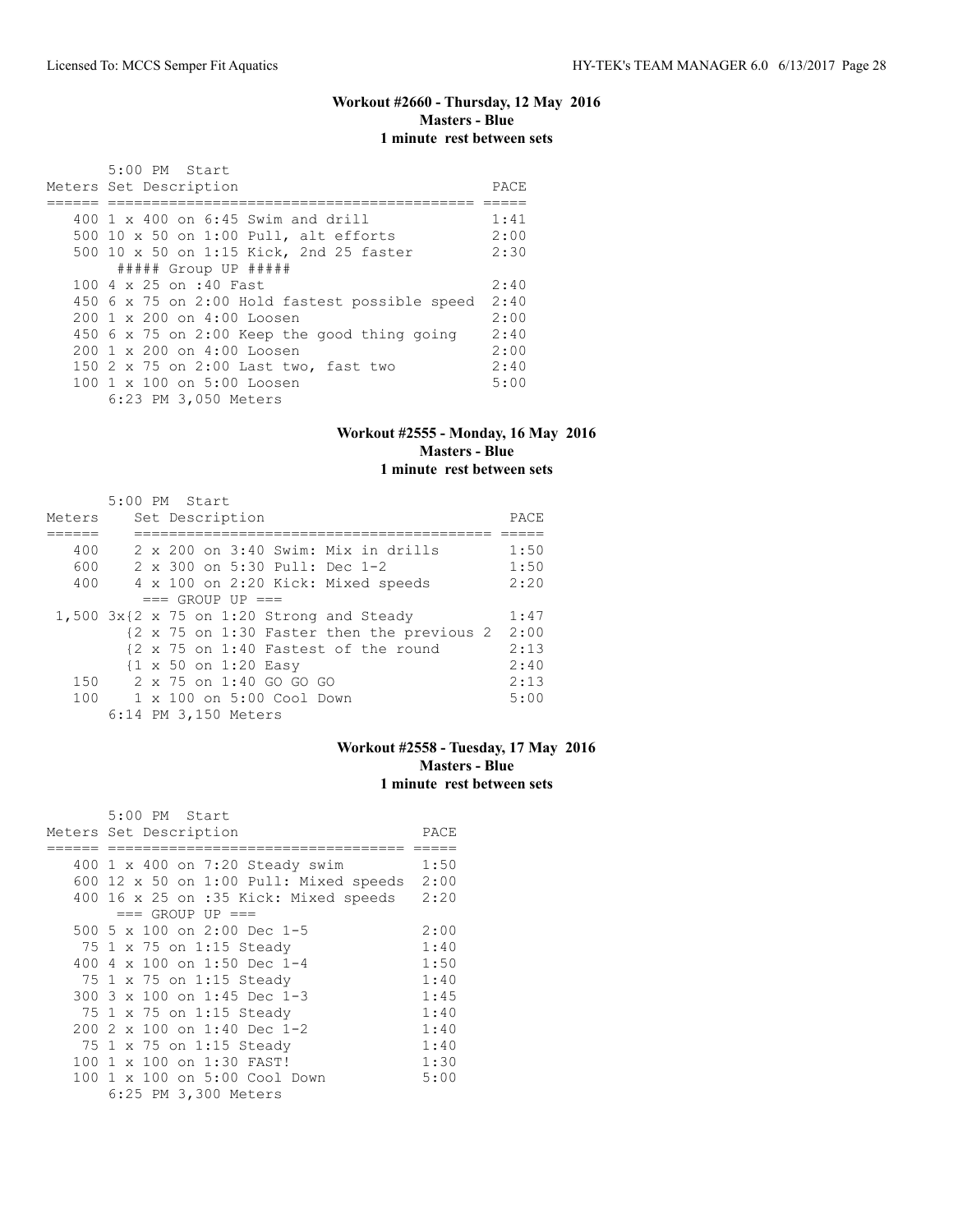# **Workout #2561 - Wednesday, 18 May 2016 Masters - Blue 1 minute rest between sets**

|        | 5:00 PM Start |  |                      |                                                            |      |
|--------|---------------|--|----------------------|------------------------------------------------------------|------|
| Meters |               |  | Set Description      |                                                            | PACE |
|        |               |  |                      |                                                            |      |
| 500    |               |  |                      | 1 x 500 on 9:10 Swim mix in drills                         | 1:50 |
| 400    |               |  |                      | 4 x 100 on 1:50 Pull: Last 25 hard                         | 1:50 |
| 450    |               |  |                      | $6 \times 75$ on 1:45 Kick: Last 25 hard                   | 2:20 |
|        |               |  | $==$ GROUP UP $==$   |                                                            |      |
| 100    |               |  | 4 x 25 on :40 Fast   |                                                            | 2:40 |
|        |               |  |                      | $2,800$ 2x{1 x 400 on 6:40 Negative Split                  | 1:40 |
|        |               |  |                      | {3 x 100 on 1:50 Dec 1-2                                   | 1:50 |
|        |               |  |                      | $\{1 \times 400 \text{ on } 6:50 \text{ Negative Split}\}$ | 1:42 |
|        |               |  |                      | {3 x 100 on 1:50 Dec 1-2                                   | 1:50 |
| 100    |               |  |                      | 1 x 100 on 5:00 Cool Down                                  | 5:00 |
|        |               |  | 6:31 PM 4,350 Meters |                                                            |      |

#### **Workout #2564 - Thursday, 19 May 2016 Masters - Blue 1 minute rest between sets**

|        | $5:00$ PM Start |  |                      |                                    |                                                   |      |
|--------|-----------------|--|----------------------|------------------------------------|---------------------------------------------------|------|
| Meters |                 |  | Set Description      |                                    |                                                   | PACE |
|        |                 |  |                      |                                    |                                                   |      |
| 600    |                 |  |                      |                                    | $2 \times 300$ on $5:30$ Swim: Mix in drills      | 1:50 |
| 400    |                 |  |                      |                                    | $4 \times 100$ on $1:50$ Pull: As desired         | 1:50 |
| 400    |                 |  |                      |                                    | 2 x 200 on 4:20 Kick: Mixed speeds                | 2:10 |
|        |                 |  | $==$ GROUP UP $==$   |                                    |                                                   |      |
| 100    |                 |  | 4 x 25 on :40 Fast!  |                                    |                                                   | 2:40 |
|        |                 |  |                      |                                    | $1,800$ $3x$ { $2 x 250$ on $4:30$ Negative Split | 1:48 |
|        |                 |  |                      | {2 x 50 on 1:15 Both Fast          |                                                   | 2:30 |
| 100    |                 |  |                      | $1 \times 100$ on $5:00$ Cool Down |                                                   | 5:00 |
|        |                 |  | 6:16 PM 3,400 Meters |                                    |                                                   |      |

# **Workout #2719 - Monday, 23 May 2016 Masters - Blue 1 minute rest between sets**

|        |  | 5:00 PM Start                                         |      |
|--------|--|-------------------------------------------------------|------|
| Meters |  | Set Description                                       | PACE |
|        |  |                                                       |      |
| 600    |  | 2 x 300 on 5:30 Swim & Drill Mix 1:50                 |      |
| 400    |  | 4 x 100 on 1:45 Pull, Desc                            | 1:45 |
| 400    |  | 8 x 50 on 1:15 Kick, Mix efforts                      | 2:30 |
|        |  | $--- -$ Group Up $--- -$                              |      |
| 100    |  | 4 x 25 on :40 Fast!                                   | 2:40 |
|        |  | 1,400 4x{1 x 50 on 1:30 Loosen                        | 3:00 |
|        |  | $\{2 \times 100 \text{ on } 1:50 \text{ Desc } 1-2\}$ | 1:50 |
|        |  | {1 x 100 on 1:30 All Out!                             | 1:30 |
| 100    |  | 1 x 100 on 5:00 Loosen                                | 5:00 |
|        |  | 6:08 PM 3,000 Meters                                  |      |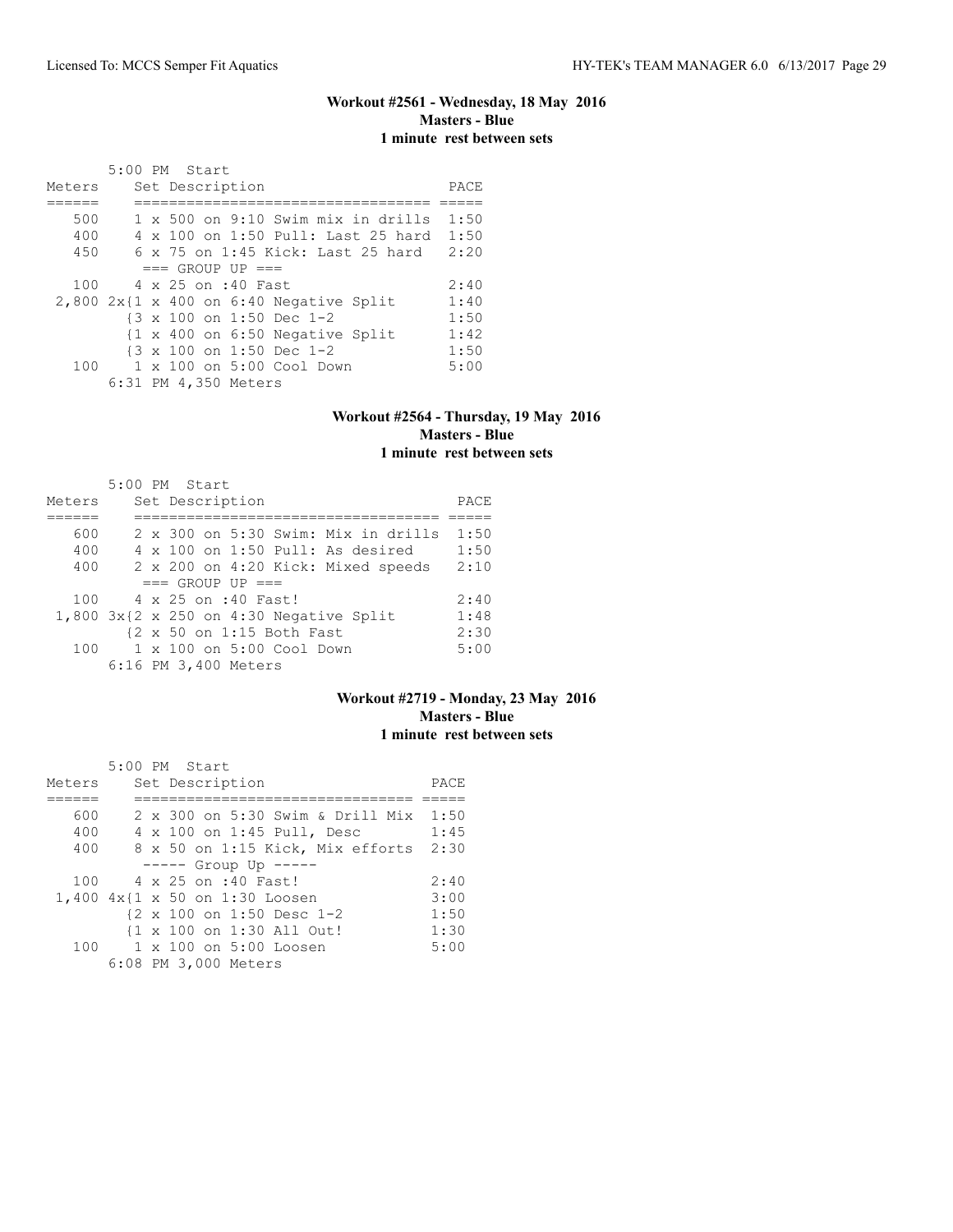#### **Workout #2722 - Tuesday, 24 May 2016 Masters - Blue 1 minute rest between sets**

 5:00 PM Start Meters Set Description **PACE** ====== =================================== ===== 600 3 x 200 on 3:30 Swim / Drill Mix 1:45 400 4 x 100 on 2:20 Kick, Desc 2:20 450 6 x 75 on 1:25 Pull, last 25 faster 1:53 ===== Group Up ===== 100 4 x 25 on :40 FAST 2:40<br>450 3 x 150 on 2:45 Desc 1:50 450 3 x 150 on 2:45 Desc 1:50 450 3 x 150 on 2:35 Desc 1:43 450 3 x 150 on 2:25 Desc 1:37 100 1 x 100 on 5:00 Loosen 5:00 6:10 PM 3,000 Meters

#### **Workout #2727 - Wednesday, 25 May 2016 Masters - Blue 1 minute rest between sets**

| $5:00$ PM Start<br>Meters Set Description         | PACE |
|---------------------------------------------------|------|
| 800 $8 \times 100$ on 1:50 Swim and Drill         | 1:50 |
|                                                   |      |
| 500 10 x 50 on 1:15 Kick, SOme fast, some ez 2:30 |      |
| 400 2 x 200 on 3:30 Pull, mix efforts             | 1:45 |
| $--- -$ Group Up $--- -$                          |      |
| 600 $2 \times 300$ on 4:45 Desc                   | 1:35 |
| 200 2 x 100 on 1:50 1 Fast, 1 EZ                  | 1:50 |
| 600 2 x 300 on 4:55 Desc                          | 1:38 |
| 200 2 x 100 on 1:55 1 Fast, 1 EZ                  | 1:55 |
| 600 $2 \times 300$ on $5:05$ Desc                 | 1:42 |
| 200 2 x 100 on 2:00 1 Fast, 1 EZ                  | 2:00 |
| 6:26 PM 4,100 Meters                              |      |

# **Workout #2730 - Thursday, 26 May 2016 Masters - Blue 1 minute rest between sets**

|        | 5:00 PM Start                          |                                                                             |      |
|--------|----------------------------------------|-----------------------------------------------------------------------------|------|
| Meters | Set Description                        |                                                                             | PACE |
|        |                                        |                                                                             |      |
| 600    | 4 x 150 on 2:45 mix swim / drill       |                                                                             | 1:50 |
| 400    |                                        | 2 x 200 on 3:40 Pull, last 25 faster                                        | 1:50 |
| 400    | 4 x 100 on 2:30 Kick mix speeds        |                                                                             | 2:30 |
|        | $--- $ Group Up $---$                  |                                                                             |      |
|        | 100 4 x 25 on :40 Fast!                |                                                                             | 2:40 |
|        | $1,400$ $2x$ {1 $x$ 50 on 1:15 Loosen  |                                                                             | 2:30 |
|        |                                        | {2 x 150 on 3:00 last 100 of each faster                                    | 2:00 |
|        |                                        | $\{2 \times 100 \text{ on } 2:00 \text{ last } 50 \text{ of each faster}\}$ | 2:00 |
|        |                                        | {2 x 75 on 1:30 last 25 of each faster                                      | 2:00 |
|        | $100 \t 1 \times 100$ on $5:00$ Loosen |                                                                             | 5:00 |
|        | 6:11 PM 3,000 Meters                   |                                                                             |      |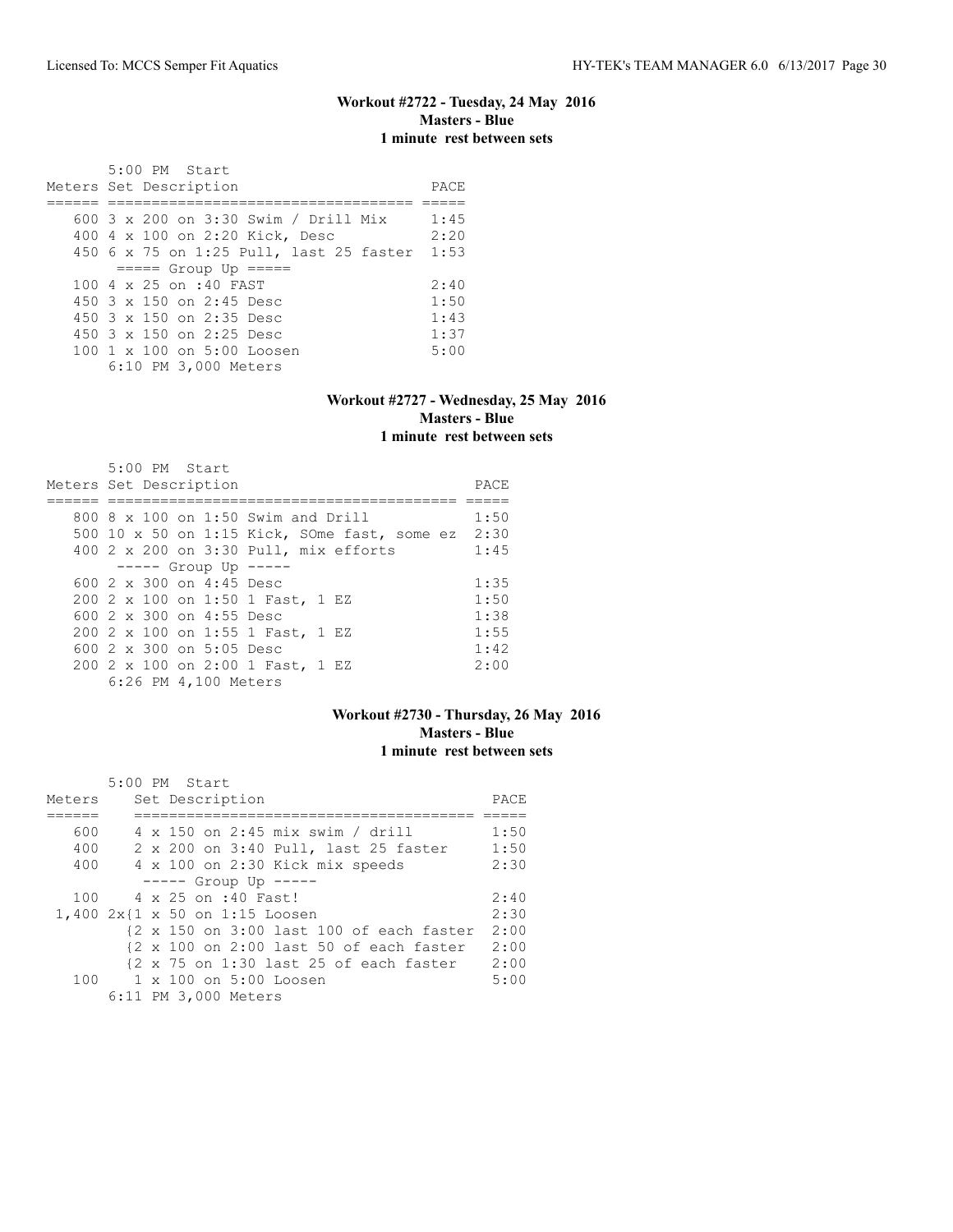# **Workout #2567 - Monday, 30 May 2016 Masters - Blue 1 minute 15 seconds rest between sets**

| 5:00 PM Start                               |      |
|---------------------------------------------|------|
| Meters Set Description                      | PACE |
|                                             |      |
| 600 2 x 300 on 5:30 Swim mix in drills      | 1:50 |
| $400$ 1 x 400 on 7:20 Pull - Negative split | 1:50 |
| 400 2 x 200 on 4:20 Kick mixed speeds       | 2:10 |
| $===GROUP UP=-$                             |      |
| 250 10 x 25 on :50 Dec every 4              | 3:20 |
| 100 1 x 100 on 1:50 Steady                  | 1:50 |
| 250 10 x 25 on :45 Dec every 4              | 3:00 |
| 100 1 x 100 on 1:50 Steady                  | 1:50 |
| 250 10 x 25 on :40 Dec every 4              | 2:40 |
| 100 1 x 100 on 1:50 Steady                  | 1:50 |
| 250 10 x 25 on :35 Dec every 4              | 2:20 |
| 100 1 x 100 on 1:50 Steady                  | 1:50 |
| 100 4 x 25 on :30 FAST!                     | 2:00 |
| 100 1 x 100 on 5:00 Cool Down               | 5:00 |
| 6:32 PM 3,000 Meters                        |      |

### **Workout #2570 - Tuesday, 31 May 2016 Masters - Blue 1 minute rest between sets**

|        | 5:00 PM Start                                     |      |
|--------|---------------------------------------------------|------|
| Meters | Set Description                                   | PACE |
|        |                                                   |      |
| 500    | 1 x 500 on 9:10 Swim mix in drills                | 1:50 |
| 500    | 5 x 100 on 1:50 Pull, Mix efforts                 | 1:50 |
| 450    | $6 \times 75$ on 1:40 Kick: last 25 hard          | 2:13 |
|        | $==$ GROUP UP $==$                                |      |
|        | 1,800 2x{1 x 25 on :45 Steady                     | 3:00 |
|        | {2 x 100 on 2:00 Fast                             | 2:00 |
|        | $\{1 \times 25 \text{ on } : 45 \text{ Steady}\}$ | 3:00 |
|        | {2 x 100 on 1:45 Fast                             | 1:45 |
|        | $\{1 \times 25 \text{ on } : 45 \text{ Steadv}\}$ | 3:00 |
|        | {2 x 100 on 1:30 Fast                             | 1:30 |
|        | $\{1 \times 25 \text{ on } : 45 \text{ Steady}\}$ | 3:00 |
|        | {2 x 100 on 3:00 GO GO GO!!!!                     | 3:00 |
| 100    | 1 x 100 on 5:00 Cool Down                         | 5:00 |
|        | 6:18 PM 3,350 Meters                              |      |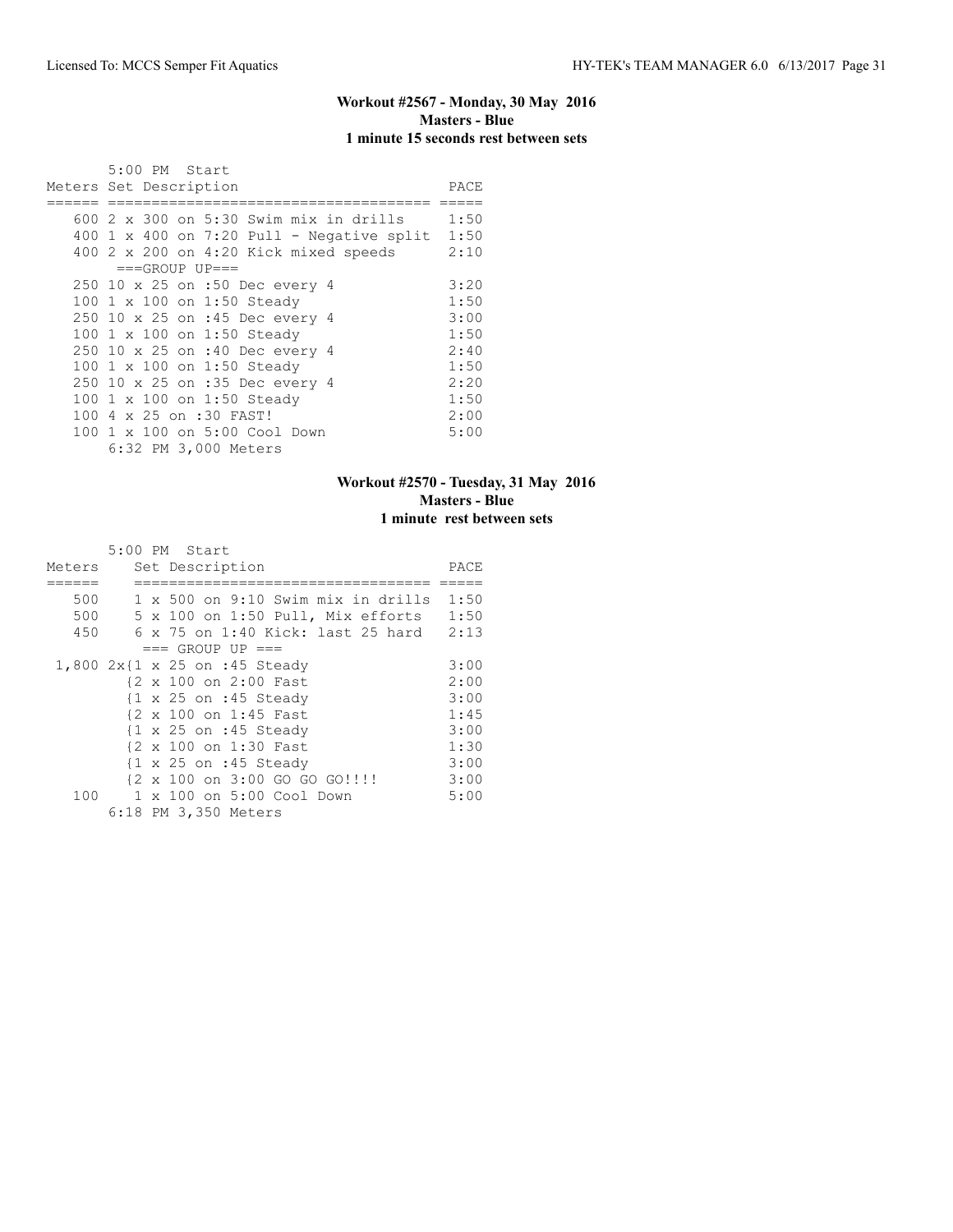# **Workout #2576 - Wednesday, 01 June 2016 Masters - Blue 1 minute rest between sets**

| 5:00 PM Start                              |      |
|--------------------------------------------|------|
| Meters Set Description                     | PACE |
|                                            |      |
| 600 3 x 200 on 3:40 Steady swims           | 1:50 |
| 300 2 x 150 on 2:45 Pull: Dec 1-2          | 1:50 |
| 500 5 x 100 on 2:10 Kick mixed speeds      | 2:10 |
| $===GROUP UP=-$                            |      |
| 400 $8 \times 50$ on 1:00 Build some speed | 2:00 |
| 400 1 x 400 on 7:00 Neg Split              | 1:45 |
| 400 $2 \times 200$ on $3:15$ Dec 1-2       | 1:38 |
| 400 1 x 400 on 6:40 Neg Split              | 1:40 |
| 400 4 x 100 on 1:40 Dec 1-4                | 1:40 |
| 400 1 x 400 on 6:20 Neg Split!             | 1:35 |
| 400 8 x 50 on :55 Dec 1-4                  | 1:50 |
| 100 1 x 100 on 5:00 Cool Down              | 5:00 |
| 6:34 PM 4,300 Meters                       |      |

### **Workout #2579 - Thursday, 02 June 2016 Masters - Blue 1 minute rest between sets**

|        | 5:00 PM Start                            |      |
|--------|------------------------------------------|------|
| Meters | Set Description                          | PACE |
|        |                                          |      |
| 400    | 1 x 400 on 7:15 Swim: Negative Split     | 1:49 |
| 500    | 10 x 50 on 1:00 Pull: Every other harder | 2:00 |
| 500    | 20 x 25 on :35 Kick mixed speeds         | 2:20 |
|        | $===GROUP UP = =$                        |      |
|        | 1,600 2x{2 x 100 on 1:50 Steady          | 1:50 |
|        | {2 x 200 on 3:20 Dec 1-2                 | 1:40 |
|        | {1 x 200 on 3:00 FAST!                   | 1:30 |
| 100    | 1 x 100 on 5:00 Cool Down                | 5:00 |
|        | 6:06 PM 3,100 Meters                     |      |

#### **Workout #2771 - Monday, 06 June 2016 Masters - Blue 1 minute rest between sets**

| 5:00 PM Start                                           |      |
|---------------------------------------------------------|------|
| Meters Set Description                                  | PACE |
|                                                         |      |
| 400 1 x 400 on 8:00 Mix swim & Drill                    | 2:00 |
| 400 1 x 400 on 8:00 Pull, mix speeds                    | 2:00 |
| 400 4 x 100 on 2:45 Kick, mix in a fast 25 on each 2:45 |      |
| ***** Group Up ******                                   |      |
| 100 4 x 25 on 1:00 Speedy!                              | 4:00 |
| 400 8 x 50 on 1:05 Desc 1-4, 5-8                        | 2:10 |
| 200 1 x 200 on 4:00 Get Ready                           | 2:00 |
| $6006 \times 100$ on $3:00$ Test Yourself!!             | 3:00 |
| $500 \t 1 \t x \t 500$ on $10:00$ Cool down             | 2:00 |
| 6:19 PM 3,000 Meters                                    |      |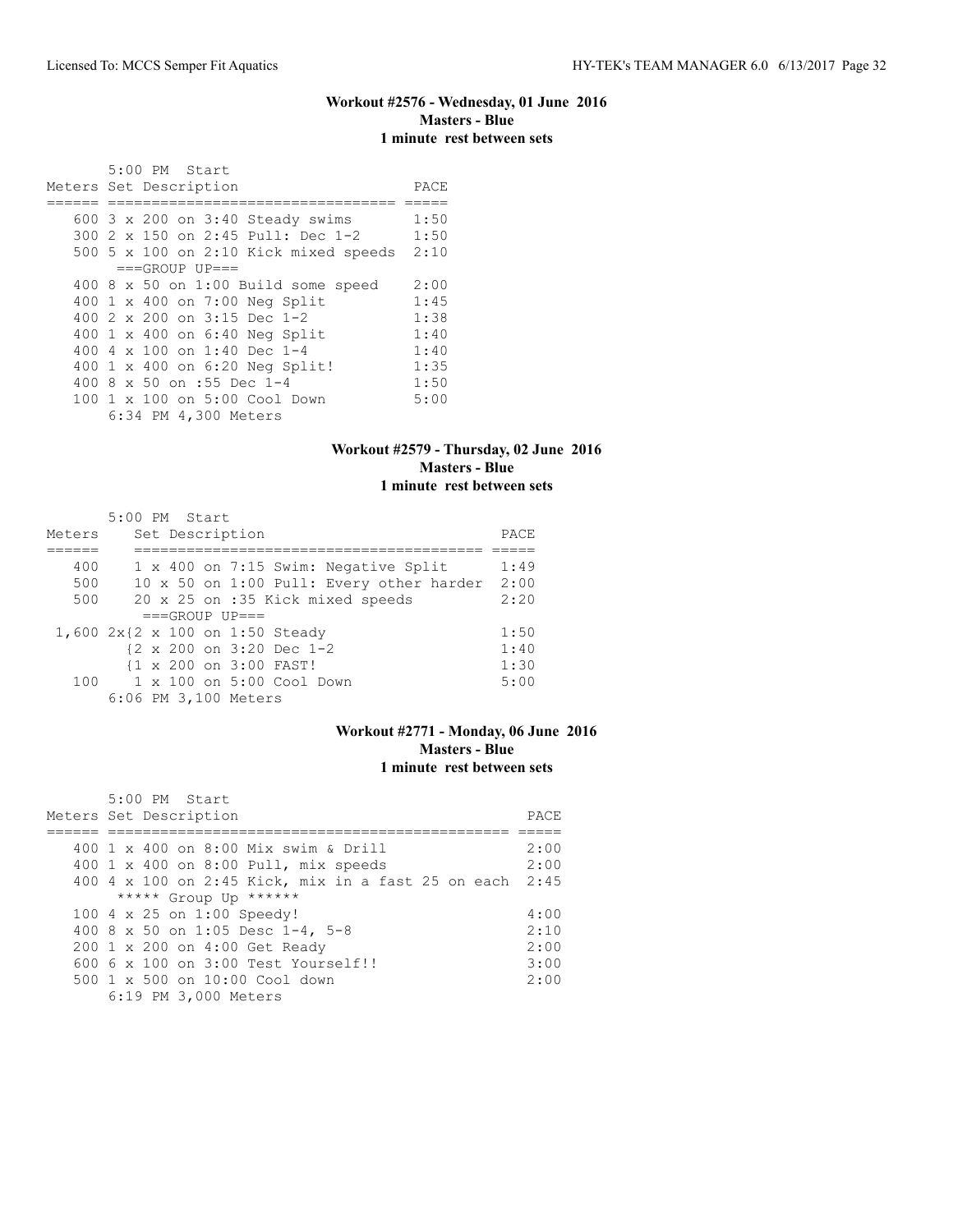### **Workout #2766 - Tuesday, 07 June 2016 Masters - Blue 1 minute rest between sets**

| 5:00 PM Start<br>Meters Set Description                | PACE |
|--------------------------------------------------------|------|
| 600 $6 \times 100$ on 1:50 Swim and drill              | 1:50 |
| 400 8 x 50 on 1:00 Pull, Desc                          | 2:00 |
| 450 6 x 75 on 1:50 Kick, last 25 faster 2:27           |      |
| $--- -$ Group Up $--- -$                               |      |
| 200 4 x 50 on 1:05 Desc                                | 2:10 |
| 400 2 x 200 on 3:30 Neg Split                          | 1:45 |
| 400 2 x 200 on 3:20 Last 50 Faster                     | 1:40 |
| 400 2 x 200 on 3:10 Last 100 Faster                    | 1:35 |
| 200 1 x 200 on 3:30 Last one, fast one                 | 1:45 |
| $100 \text{ 1 x } 100 \text{ on } 5:00 \text{ Loosen}$ | 5:00 |
| 6:13 PM 3,150 Meters                                   |      |

### **Workout #2764 - Wednesday, 08 June 2016 Masters - Blue 1 minute rest between sets**

| $5:00$ PM Start                              |      |
|----------------------------------------------|------|
| Meters Set Description                       | PACE |
|                                              |      |
| 600 3 x 200 on 3:30 Swim and drill           | 1:45 |
| 400 8 x 50 on 1:20 Kick, mix effort 2:40     |      |
| 400 4 x 100 on 1:50 Pull, Desc               | 1:50 |
| $---$ GRoup Up $---$                         |      |
| 100 4 x 25 on :40 Fast                       | 2:40 |
| 600 $1 \times$ 600 on 10:00 Even 100s Faster | 1:40 |
| 600 6 $\times$ 100 on 1:40 Even 100s Faster  | 1:40 |
| 400 1 x 400 on 6:40 Even 50s Faster          | 1:40 |
| 400 4 x 100 on 1:40 Even 50s Faster          | 1:40 |
| 200 1 x 200 on 3:20 Even 25s Faster          | 1:40 |
| 200 2 x 100 on 1:40 Even 25s Faster          | 1:40 |
| 100 1 x 100 on 5:00 Loosen                   | 5:00 |
| 6:30 PM 4,000 Meters                         |      |

# **Workout #2762 - Thursday, 09 June 2016 Masters - Blue 1 minute rest between sets**

|                        | 5:00 PM Start |                                 |                                          |  |      |
|------------------------|---------------|---------------------------------|------------------------------------------|--|------|
| Meters Set Description |               |                                 |                                          |  | PACE |
|                        |               |                                 |                                          |  |      |
|                        |               |                                 | 600 1 x 600 on 11:00 Swim and drill mix  |  | 1:50 |
|                        |               |                                 | 400 1 x 400 on 7:15 Pull, neg split      |  | 1:49 |
|                        |               |                                 | 400 4 x 100 on 2:30 Kick, last 25 faster |  | 2:30 |
|                        |               | $--- $ Group Up $--- $          |                                          |  |      |
|                        |               | 100 4 x 25 on :40 Fast          |                                          |  | 2:40 |
|                        |               | $300.2 \times 150$ on 2:10 Desc |                                          |  | 1:27 |
|                        |               | 300 2 x 150 on 2:20 Desc        |                                          |  | 1:33 |
|                        |               | 300 2 x 150 on 2:30 Desc        |                                          |  | 1:40 |
|                        |               | 300 2 x 150 on 2:40 Desc        |                                          |  | 1:47 |
|                        |               | 300 2 x 150 on 2:50 Desc        |                                          |  | 1:53 |
|                        |               |                                 | 100 1 x 100 on 5:00 Loosen               |  | 5:00 |
|                        |               | 6:13 PM 3,100 Meters            |                                          |  |      |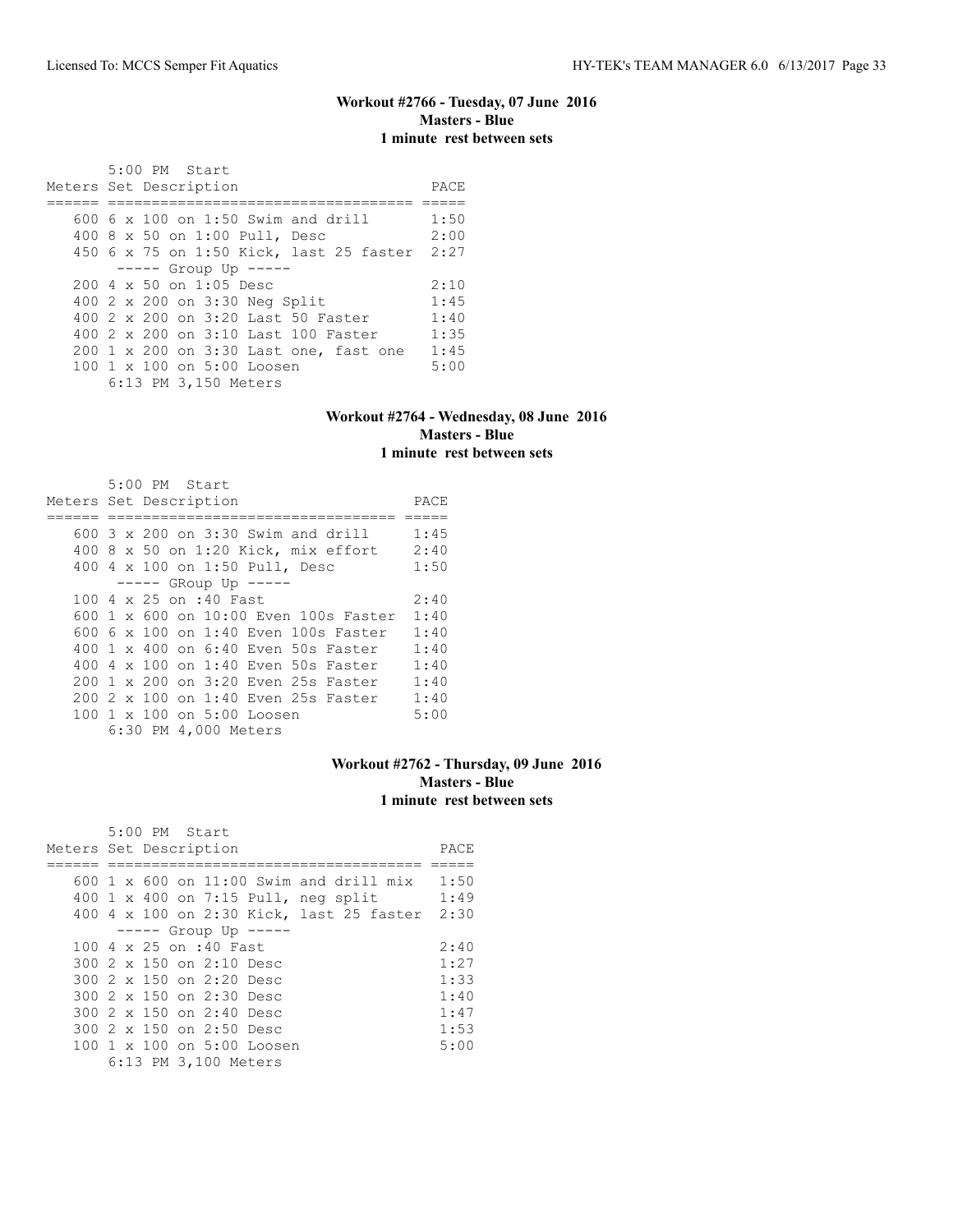# **Workout #2582 - Monday, 13 June 2016 Masters - Blue 1 minute rest between sets**

| 5:00 PM Start<br>Meters Set Description                 | PACE. |
|---------------------------------------------------------|-------|
| 400 1 x 400 on 8:00 Mix swim & Drill                    | 2:00  |
|                                                         |       |
| 400 1 x 400 on 8:00 Pull, mix speeds                    | 2:00  |
| 400 4 x 100 on 2:45 Kick, mix in a fast 25 on each 2:45 |       |
| ***** Group Up ******                                   |       |
| 100 4 x 25 on 1:00 Speedy!                              | 4:00  |
| 400 8 x 50 on 1:05 Desc 1-4, 5-8                        | 2:10  |
| 200 1 x 200 on 4:00 Get Ready                           | 2:00  |
| $6006 \times 100$ on $3:00$ Test Yourself!!             | 3:00  |
| 500 1 x 500 on 10:00 Cool down                          | 2:00  |
| 6:19 PM 3,000 Meters                                    |       |

#### **Workout #2588 - Tuesday, 14 June 2016 Masters - Blue 1 minute rest between sets**

|        | $5:00$ PM Start |  |                      |                                                            |                                            |      |
|--------|-----------------|--|----------------------|------------------------------------------------------------|--------------------------------------------|------|
| Meters |                 |  | Set Description      |                                                            |                                            | PACE |
|        |                 |  |                      |                                                            |                                            |      |
| 600    |                 |  |                      |                                                            | $2 \times 300$ on 5:30 Dec 1-2 with drills | 1:50 |
| 400    |                 |  |                      | $4 \times 100$ on 1:50 Pull 1-4                            |                                            | 1:50 |
| 400    |                 |  |                      | 2 x 200 on 4:20 Kick mixed speeds                          |                                            | 2:10 |
|        |                 |  | $===GROUP UP = =$    |                                                            |                                            |      |
| 100    |                 |  |                      | 4 x 25 on :40 Build some speed                             |                                            | 2:40 |
|        |                 |  |                      | 1,600 2x{8 x 25 on :35 Dec 1-4, 5-8                        |                                            | 2:20 |
|        |                 |  |                      | {4 x 50 on 1:00 Dec 1-4                                    |                                            | 2:00 |
|        |                 |  |                      | $\{2 \times 100 \text{ on } 1:40 \text{ Dec } 1-2\}$       |                                            | 1:40 |
|        |                 |  |                      | $\{1 \times 200 \text{ on } 3:30 \text{ negative split}\}$ |                                            | 1:45 |
| 100    |                 |  |                      | 1 x 100 on 5:00 Cool Down                                  |                                            | 5:00 |
|        |                 |  | 6:12 PM 3,200 Meters |                                                            |                                            |      |

## **Workout #2823 - Tuesday, 14 June 2016 Masters - Blue 1 minute rest between sets**

|  | $5:00$ PM Start                                                                                                |      |
|--|----------------------------------------------------------------------------------------------------------------|------|
|  | Meters Set Description                                                                                         | PACE |
|  |                                                                                                                |      |
|  | 400 2 x 200 on 3:40 Swim mix in drills                                                                         | 1:50 |
|  | 600 2 x 300 on 5:30 Pull: Dec 1-2 negative split                                                               | 1:50 |
|  | 400 4 x 100 on 2:20 Kick: mixed speeds                                                                         | 2:20 |
|  | $==qrow$ up===                                                                                                 |      |
|  | 200 4 x 50 on 1:00 Swim: dec 1-4                                                                               | 2:00 |
|  | 300 4 x 75 on 1:20 Dec 1-4                                                                                     | 1:47 |
|  | 400 4 $\times$ 100 on 1:40 Dec 1-4                                                                             | 1:40 |
|  | 300 4 x 75 on 1:15 Dec 1-4                                                                                     | 1:40 |
|  | $200 \text{ } 4 \text{ } \times \text{ } 50 \text{ } \text{on} \text{ } : 55 \text{ } \text{Dec} \text{ } 1-4$ | 1:50 |
|  | 150 2 x 75 on 1:10 RACE PACE                                                                                   | 1:33 |
|  | 100 1 x 100 on 5:00 cool down                                                                                  | 5:00 |
|  | 6:12 PM 3,050 Meters                                                                                           |      |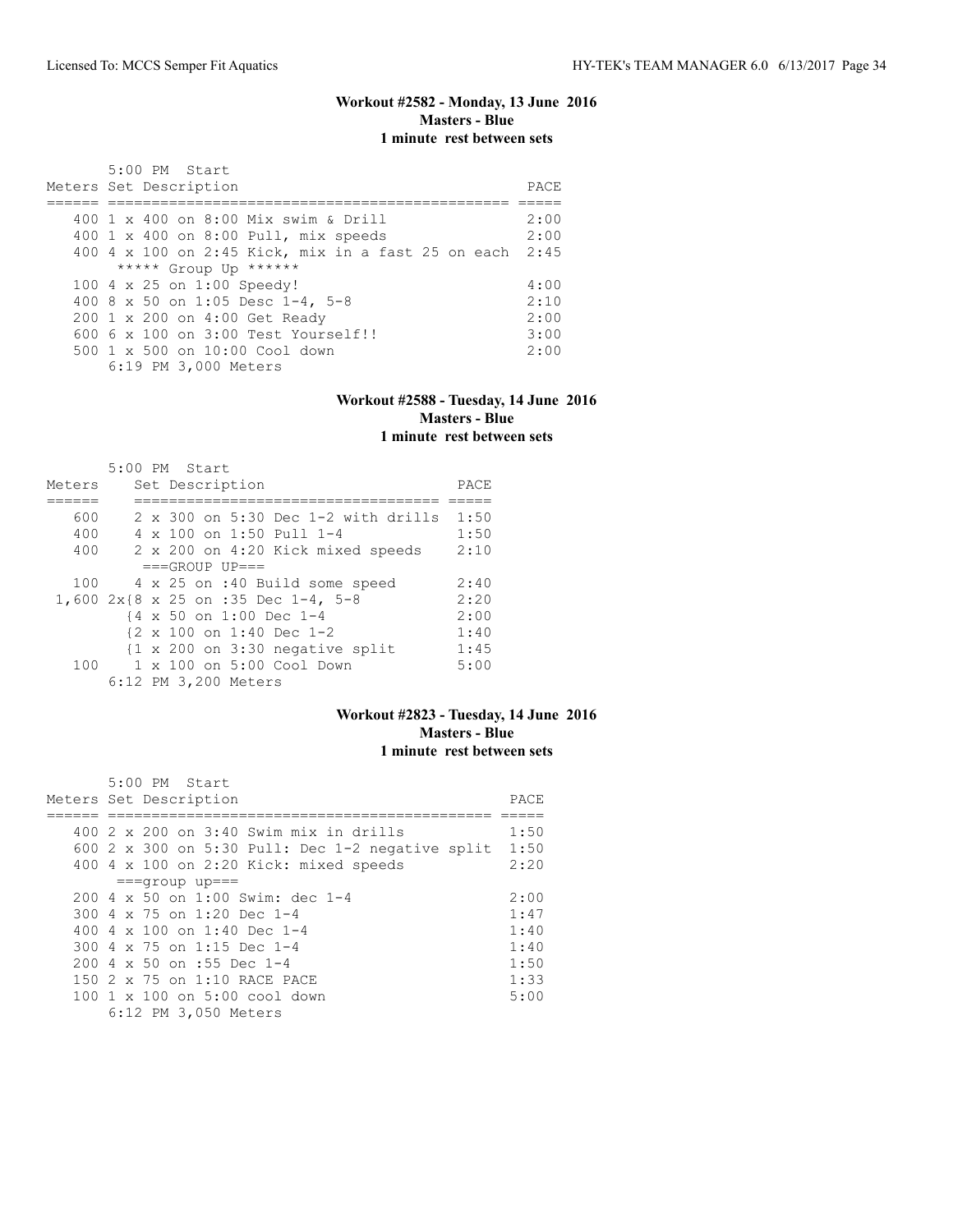# **Workout #2573 - Wednesday, 15 June 2016 Masters - Blue 1 minute rest between sets**

|        | 5:00 PM Start                                        |      |
|--------|------------------------------------------------------|------|
| Meters | Set Description                                      | PACE |
|        |                                                      |      |
| 600    | 6 x 100 on 1:50 Dec 1-3, 4-6                         | 1:50 |
| 400    | 8 x 50 on 1:00 Pull: Mixed speeds                    | 2:00 |
| 400    | 16 x 25 on :40 Kick mixed speeds                     | 2:40 |
|        | $===GROUP UP = =$                                    |      |
| 200    | 4 x 50 on 1:00 Desc 1-4                              | 2:00 |
|        | 2,400 1x{2 x 300 on 5:30 Dec 1-2                     | 1:50 |
|        | {1 x 600 on 10:30 Negative Split                     | 1:45 |
|        | $\{2 \times 300 \text{ on } 5:15 \text{ Dec } 1-2\}$ | 1:45 |
|        | {6 x 100 on 1:50 Odds Easy, Evens Fast 1:50          |      |
| 100    | 1 x 100 on 5:00 cool Down                            | 5:00 |
|        | 6:27 PM 4,100 Meters                                 |      |

#### **Workout #2585 - Thursday, 16 June 2016 Masters - Blue 1 minute rest between sets**

| Meters Set Description | $5:00$ PM Start            |                                                 | PACE |
|------------------------|----------------------------|-------------------------------------------------|------|
|                        |                            | $400$ 2 x 200 on 3:40 Swim mix in drills        | 1:50 |
|                        |                            | 600 2 x 300 on 5:30 Pull: increase speed by 50s | 1:50 |
|                        |                            | 400 4 x 100 on 2:10 Kick: Dec 1-4               | 2:10 |
|                        | $===GROUP UP==$            |                                                 |      |
|                        |                            | 100 4 x 25 on :40 Build speed                   | 2:40 |
|                        |                            | 600 $4 \times 150$ on 2:30 Last 50 hard         | 1:40 |
|                        |                            | 600 $4 \times 150$ on 2:50 Last 50 hard         | 1:53 |
|                        |                            | 300 2 x 150 on 3:10 Go hard                     | 2:07 |
|                        | 150 1 x 150 on 3:30 steady |                                                 | 2:20 |
|                        |                            | 150 1 x 150 on 3:30 BEST OF THE DAY!!!!         | 2:20 |
|                        |                            | 100 1 x 100 on 5:00 Cool Down                   | 5:00 |
|                        | 6:22 PM 3,400 Meters       |                                                 |      |

#### **Workout #2862 - Monday, 20 June 2016 Masters - Blue 1 minute rest between sets**

| 5:00 PM Start                                     |      |
|---------------------------------------------------|------|
| Meters Set Description                            | PACE |
|                                                   |      |
| $600$ 3 x 200 on 3:40 Swim and drill              | 1:50 |
| 400 4 x 100 on 1:50 Pull, mix efforts             | 1:50 |
| 400 8 x 50 on 1:15 Kick, Desc                     | 2:30 |
| $--- $ Group Up $--- $                            |      |
| 100 4 x 25 on :40 Fast!                           | 2:40 |
| 300 4 x 75 on 1:30 last 25 RACE SPEED!            | 2:00 |
| 100 1 x 100 on 2:30 Loosen                        | 2:30 |
| 300 4 x 75 on 2:00 All Fast, All The Time!        | 2:40 |
| 300 4 x 75 on 1:45 last 25 RACE SPEED!            | 2:20 |
| 100 1 x 100 on 2:30 Loosen                        | 2:30 |
| 300 4 x 75 on 2:00 All Fast, All The Time!!! 2:40 |      |
| $100 \t 1 \t x \t 100$ on 5:00 Cool-down          | 5:00 |
| 6:22 PM 3,000 Meters                              |      |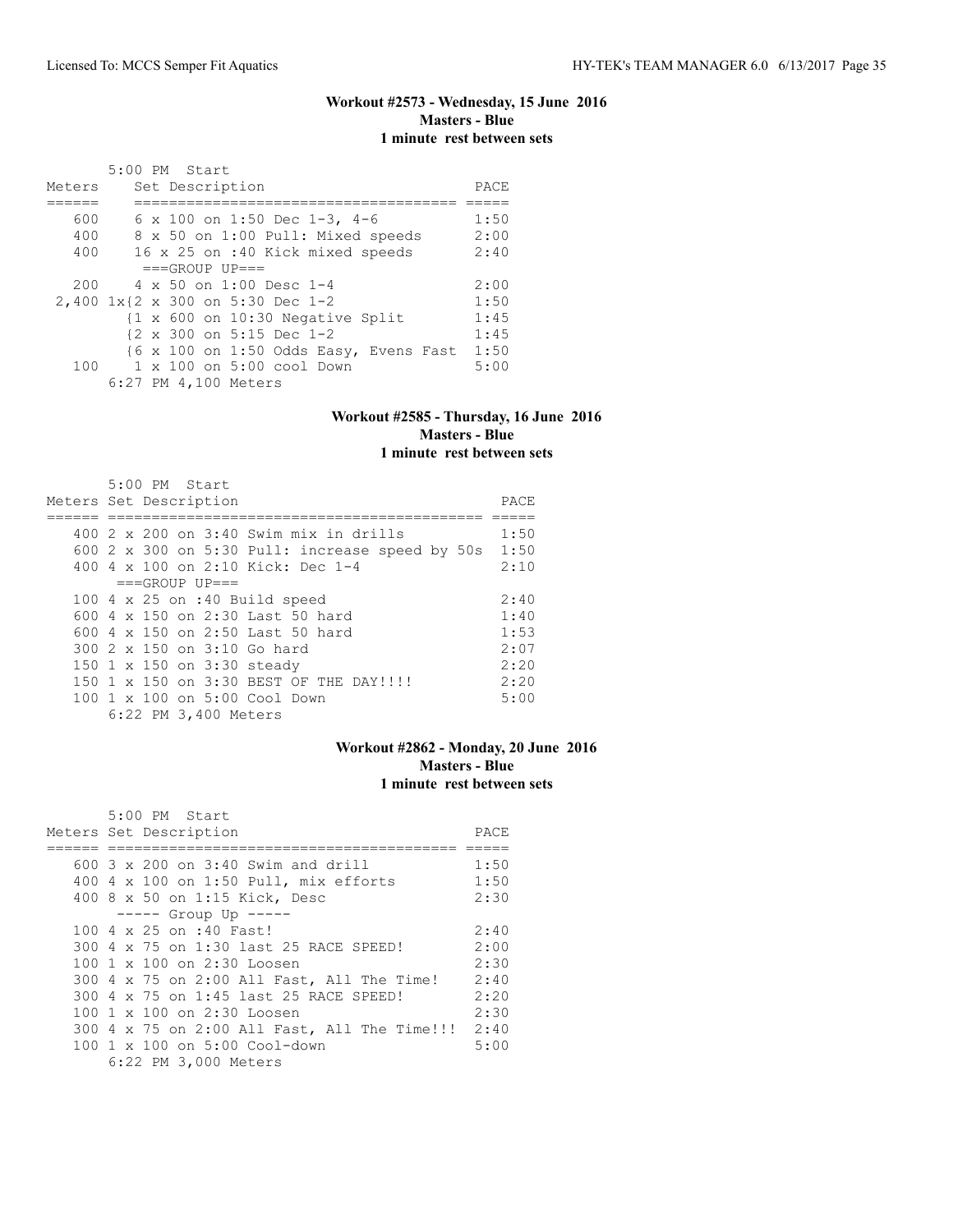## **Workout #2865 - Tuesday, 21 June 2016 Masters - Blue 1 minute rest between sets**

|        |  | 5:00 PM Start                   |                                                                  |      |
|--------|--|---------------------------------|------------------------------------------------------------------|------|
| Meters |  | Set Description                 |                                                                  | PACE |
|        |  |                                 |                                                                  |      |
| 600    |  |                                 | $2 \times 300$ on 5:40 Swim and Drill                            | 1:53 |
| 450    |  |                                 | 6 x 75 on 1:20 Pull, last 25 faster                              | 1:47 |
| 400    |  |                                 | 4 x 100 on 2:20 Kick, mix efforts                                | 2:20 |
|        |  | $== == $ Group Up $== == $      |                                                                  |      |
| 100    |  | 4 x 25 on :40 Fast!             |                                                                  | 2:40 |
| 200    |  |                                 | 4 x 50 on 1:10 Desc 1-4                                          | 2:20 |
|        |  | 1,200 1x{3 x 100 on 1:50 Steady |                                                                  | 1:50 |
|        |  |                                 | {1 x 100 on 1:40 Fast Pace                                       | 1:40 |
|        |  | {2 x 100 on 1:50 Steady         |                                                                  | 1:50 |
|        |  |                                 | {2 x 100 on 1:40 Fast Pace                                       | 1:40 |
|        |  | {1 x 100 on 2:30 Easy           |                                                                  | 2:30 |
|        |  |                                 | $\{3 \times 100 \text{ on } 1:40 \text{ Last three are fast!}\}$ | 1:40 |
| 100    |  |                                 | 1 x 100 on 5:00 Cool-down                                        | 5:00 |
|        |  | 6:11 PM 3,050 Meters            |                                                                  |      |

#### **Workout #2868 - Wednesday, 22 June 2016 Masters - Blue 1 minute rest between sets**

| 5:00 PM Start                               |      |
|---------------------------------------------|------|
| Meters Set Description                      | PACE |
|                                             |      |
| 600 $6 \times 100$ on 1:45 Swim and drill   | 1:45 |
| 400 8 x 50 on 1:00 Pull, Desc               | 2:00 |
| 450 6 x 75 on 1:50 Kick, last 25 Faster     | 2:27 |
| ***** Group Up *****                        |      |
| 100 4 x 25 on :40 Fast!                     | 2:40 |
| 800 2 x 400 on 6:20 Desc & Neg Split!!      | 1:35 |
| 800 4 x 200 on 3:15 Desc 1-4 & Neq Split    | 1:38 |
| 800 8 x 100 on 1:40 Desc 1-4; Neg Split 5-8 | 1:40 |
| 100 1 x 100 on 5:00 Loosen                  | 5:00 |
| 6:25 PM 4,050 Meters                        |      |

#### **Workout #2871 - Thursday, 23 June 2016 Masters - Blue 1 minute rest between sets**

| $5:00$ PM Start<br>Meters Set Description                  | PACE |
|------------------------------------------------------------|------|
| 600 $4 \times 150$ on 2:45 Mix swim and drill              | 1:50 |
| 400 4 x 100 on 1:50 Pull, mix efforts                      | 1:50 |
|                                                            |      |
| 400 8 x 50 on 1:15 Kick, at least 3 of them FAST!!         | 2:30 |
| $== == $ Group Up $== == $                                 |      |
| $100.4 \times 25$ on :40 Fast!                             | 2:40 |
| 1,000 4 x 250 on 4:30 Fast 50, then 75, then 100, then 125 | 1:48 |
| 50 1 x 50 on 1:30 Loosen                                   | 3:00 |
| 600 4 x 150 on 2:45 Fast 25, then 50, then 75, then 100    | 1:50 |
| $100 \text{ 1 x } 100 \text{ on } 5:00 \text{ Loosen}$     | 5:00 |
| 6:15 PM 3,250 Meters                                       |      |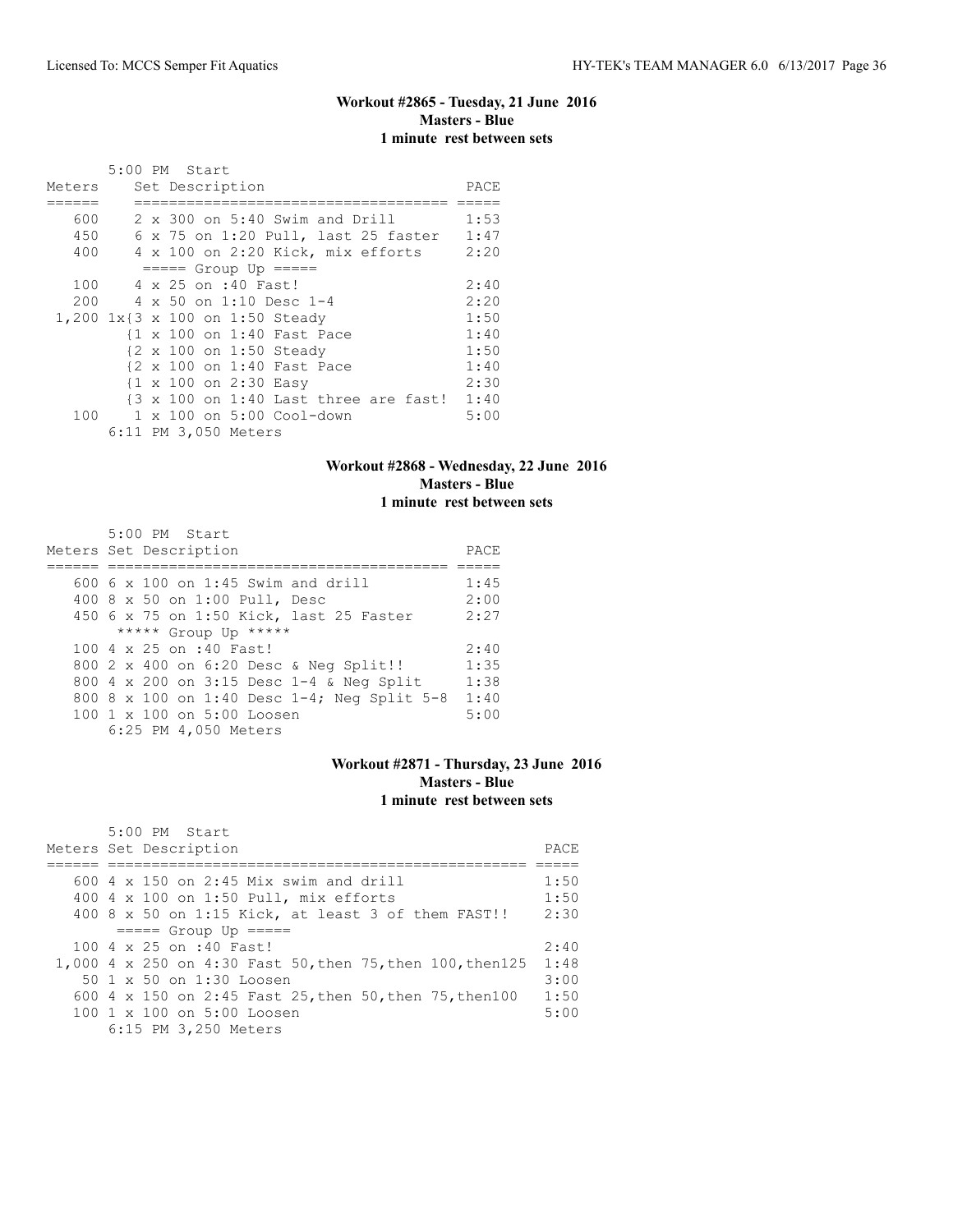# **Workout #2591 - Monday, 27 June 2016 Masters - Blue 1 minute rest between sets**

|        |  | 5:00 PM Start |                                                    |                                |                                    |      |
|--------|--|---------------|----------------------------------------------------|--------------------------------|------------------------------------|------|
| Meters |  |               | Set Description                                    |                                |                                    | PACE |
|        |  |               |                                                    |                                |                                    |      |
| 600    |  |               |                                                    |                                | 2 x 300 on 5:30 Swim mix in drills | 1:50 |
| 400    |  |               |                                                    | 2 x 200 on 3:40 Pull: Dec 1-2  |                                    | 1:50 |
| 400    |  |               |                                                    | 4 x 100 on 2:10 Kick Dec 1-4   |                                    | 2:10 |
|        |  |               | $===GROUP UP = =$                                  |                                |                                    |      |
| 100    |  |               |                                                    | 4 x 25 on :40 Build some speed |                                    | 2:40 |
|        |  |               | 1,400 2x{4 x 75 on 1:20 Dec 1-4                    |                                |                                    | 1:47 |
|        |  |               | {4 x 50 on 1:00 Dec 1-4                            |                                |                                    | 2:00 |
|        |  |               | $\{4 \times 25 \text{ on } : 30 \text{ go hard}\}$ |                                |                                    | 2:00 |
|        |  |               | {1 x 100 on 2:00 Easy                              |                                |                                    | 2:00 |
| 300    |  |               |                                                    | 4 x 75 on 2:00 Best of the day |                                    | 2:40 |
| 100    |  |               |                                                    | 1 x 100 on 5:00 cool down      |                                    | 5:00 |
|        |  |               | 6:17 PM 3,300 Meters                               |                                |                                    |      |

### **Workout #2594 - Tuesday, 28 June 2016 Masters - Blue 1 minute rest between sets**

| $5:00$ PM Start                             |      |
|---------------------------------------------|------|
| Meters Set Description                      | PACE |
|                                             |      |
| 500 1 x 500 on 9:10 Steady swim with drills | 1:50 |
| 500 5 x 100 on 1:50 Pull: Mixed speeds      | 1:50 |
| 450 6 x 75 on 1:30 Kick: mixed speeds       | 2:00 |
| $===GROUP UP=-$                             |      |
| 200 4 x 50 on 1:00 Build speed              | 2:00 |
| 400 4 $\times$ 100 on 1:45 Dec 1-4          | 1:45 |
| 200 4 x 50 on 1:00 Dec 1-4                  | 2:00 |
| 400 4 $\times$ 100 on 1:40 Dec 1-4          | 1:40 |
| $2004 \times 50$ on 1:00 Dec 1-4            | 2:00 |
| 400 4 x 100 on 1:35 Dec 1-4                 | 1:35 |
| 200 4 x 50 on 1:00 FAST                     | 2:00 |
| 100 1 x 100 on 5:00 cool down               | 5:00 |
| 6:21 PM 3,550 Meters                        |      |

### **Workout #2597 - Wednesday, 29 June 2016 Masters - Blue 1 minute rest between sets**

| 5:00 PM Start                                     |      |
|---------------------------------------------------|------|
| Meters Set Description                            | PACE |
|                                                   |      |
| 600 $3 \times 200$ on $3:40$ Steady Swim          | 1:50 |
| 300 1 x 300 on 5:30 Pull steady                   | 1:50 |
| 500 5 x 100 on 2:20 Kick, fast in the middle 2:20 |      |
| $===GROUP UP==$                                   |      |
| 200 4 x 50 on :55 Dec 1-4                         | 1:50 |
| 1,200 6 x 200 on 3:20 Dec 1-3, 4-6                | 1:40 |
| 800 2 x 400 on 6:20 Neg split                     | 1:35 |
| 400 4 x 100 on 1:30 Dec 1-4                       | 1:30 |
| $100 \t 1 \t x \t 100$ on 5:00 Cool Down          | 5:00 |
| 6:24 PM 4,100 Meters                              |      |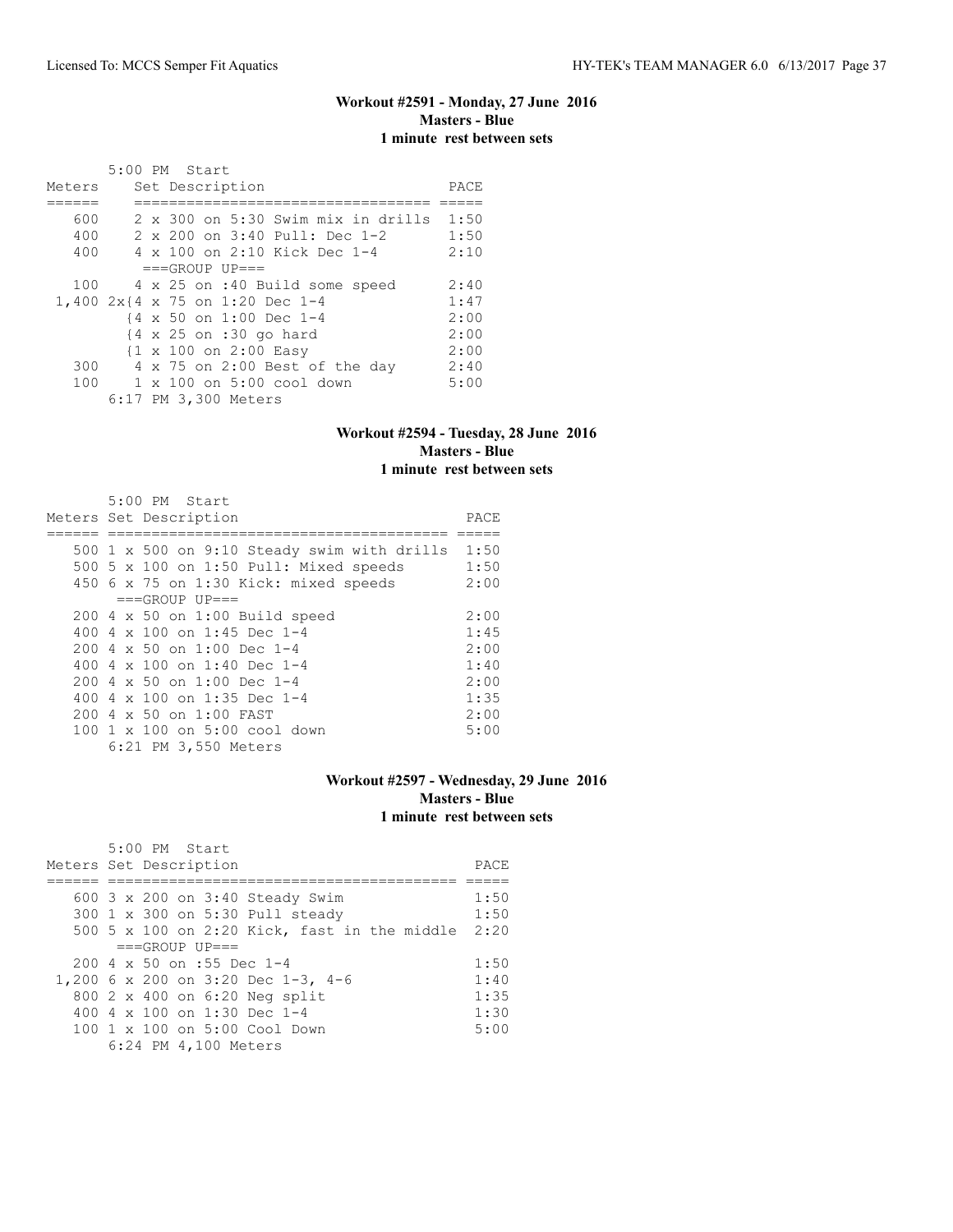### **Workout #2600 - Thursday, 30 June 2016 Masters - Blue 1 minute rest between sets**

|        | 5:00 PM Start                                              |      |
|--------|------------------------------------------------------------|------|
| Meters | Set Description                                            | PACE |
|        |                                                            |      |
| 400    | $1 \times 400$ on 7:20 Swim: mix in drills                 | 1:50 |
| 600    | 12 x 50 on :55 Pull: Dec 1-4, 5-8, 9-13                    | 1:50 |
| 500    | 20 x 25 on :35 Kick: every 4th fast                        | 2:20 |
|        | $===GROUP UP = =$                                          |      |
|        | 1,800 2x{2 x 200 on 3:30 Descend 1-2                       | 1:45 |
|        | $\{1 \times 250 \text{ on } 4:15 \text{ Negative Split}\}$ | 1:42 |
|        | {1 x 250 on 3:45 Fast Swim                                 | 1:30 |
|        | 100 1 x 100 on 5:00 Cool Down                              | 5:00 |
|        | 6:10 PM 3,400 Meters                                       |      |

### **Workout #2887 - Monday, 04 July 2016 Masters - Blue 1 minute rest between sets**

| 5:00 PM Start                              |      |
|--------------------------------------------|------|
| Meters Set Description                     | PACE |
|                                            |      |
| 400 1 x 400 on 7:20 Swim: Steady Swim      | 1:50 |
| 600 12 x 50 on 1:00 Pull Dec 1-6 7-12      | 2:00 |
| 400 16 x 25 on :40 Kick Evens Fast         | 2:40 |
| $\sim\sim\sim GROUP$ UP $\sim\sim\sim\sim$ |      |
| 200 2 x 100 on 1:45 Negative split         | 1:45 |
| 200 4 x 50 on 1:00 Negative Split          | 2:00 |
| 100 4 x 25 on :40 1/3 easy, 2/4 Sprint     | 2:40 |
| $200$ 2 x 100 on 1:45 Negative Split       | 1:45 |
| 200 4 x 50 on :55 Negative Split           | 1:50 |
| 100 4 x 25 on :35 1/3 easy, 2/4 Sprint     | 2:20 |
| $200$ 2 x 100 on 1:45 Negative Split       | 1:45 |
| 200 4 x 50 on :50 Negative Split           | 1:40 |
| 100 4 x 25 on :30 1/3 easy, 2/4 Sprint     | 2:00 |
| 100 1 x 100 on 5:00 Cool Down              | 5:00 |
| 6:20 PM 3,000 Meters                       |      |

# **Workout #2923 - Tuesday, 05 July 2016 Masters - Blue 1 minute rest between sets**

| $5:00$ PM Start                               |      |
|-----------------------------------------------|------|
| Meters Set Description                        | PACE |
|                                               |      |
| 500 1 x 500 on 9:00 Drill/swim mix            | 1:48 |
| 400 4 x 100 on 1:50 Pull, Desc                | 1:50 |
| 450 6 x 75 on 1:40 Kick, fast last 25         | 2:13 |
| $--- $ Group Up $---$                         |      |
| 100 4 x 25 on :40 FAST                        | 2:40 |
| 600 8 x 75 on 1:35 #4 & #8 Max, Others Steady | 2:07 |
| 450 6 x 75 on 1:30 #3 & #6 Max, Others Steady | 2:00 |
| 300 4 x 75 on 1:25 #2 & #4 Max, Others Steady | 1:53 |
| 150 2 x 75 on 1:20 #1 Easy, #2 Max            | 1:47 |
| 100 1 x 100 on 5:00 Loosen                    | 5:00 |
| 6:14 PM 3,050 Meters                          |      |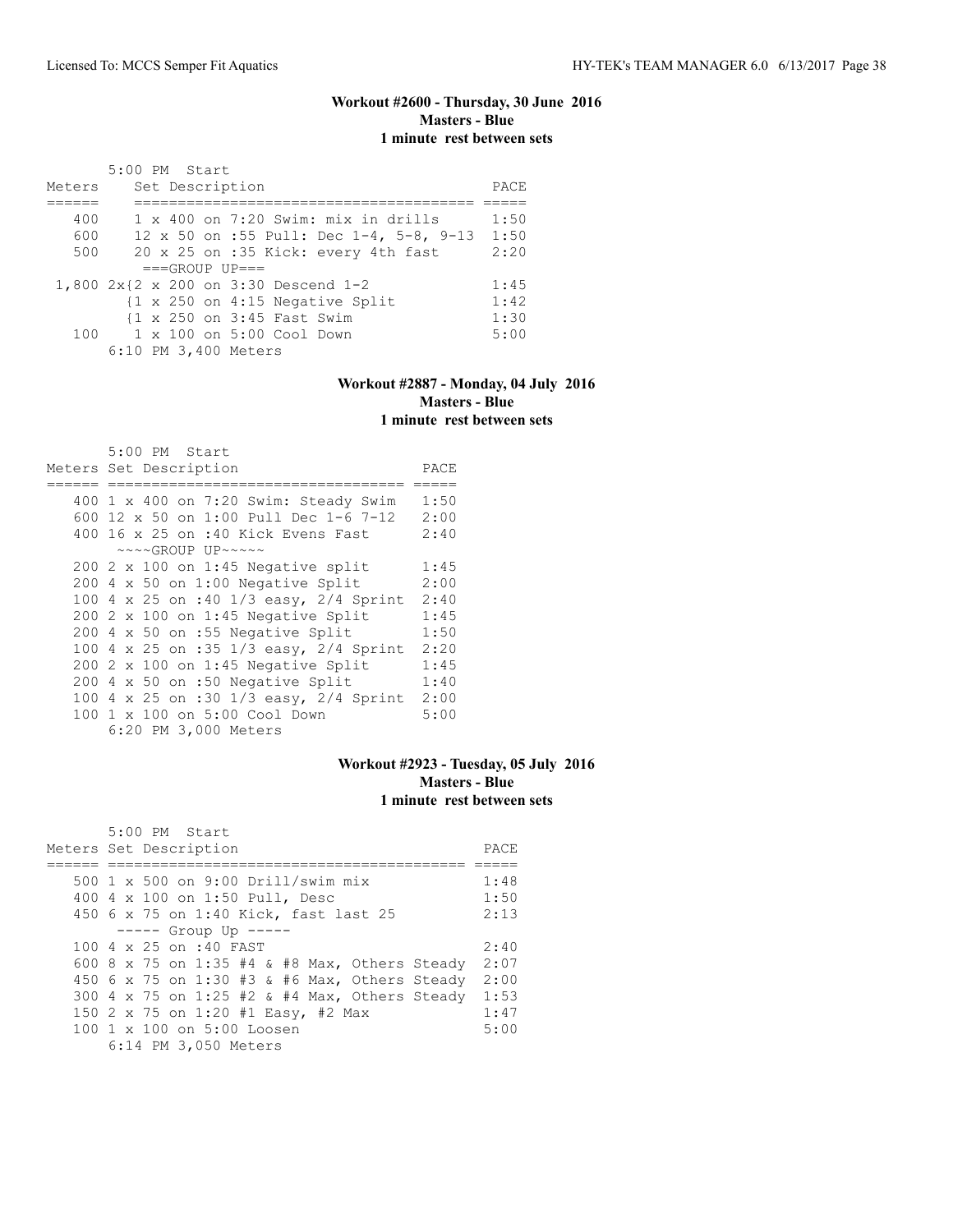# **Workout #2926 - Wednesday, 06 July 2016 Masters - Blue 1 minute rest between sets**

| $5:00$ PM Start<br>Meters Set Description | PACE |
|-------------------------------------------|------|
| 800 4 x 200 on 3:30 Drill/swim mix        | 1:45 |
| $400$ 1 x $400$ on 7:00 Pull as desired   | 1:45 |
| 450 6 x 75 on 1:50 Kick, last 25 faster   | 2:27 |
| ***** Group Up *****                      |      |
| 200 4 x 50 on 1:00 Strong                 | 2:00 |
| 400 2 x 200 on 3:30 Desc 1-2              | 1:45 |
| 200 4 x 50 on 1:00 Strong                 | 2:00 |
| 600 $2 \times 300$ on $5:00$ Desc 1-2     | 1:40 |
| 200 4 x 50 on 1:00 Strong                 | 2:00 |
| 800 $2 \times 400$ on 6:40 Desc 1-2       | 1:40 |
| 100 1 x 100 on 5:00 Loosen                | 5:00 |
| 6:29 PM 4,150 Meters                      |      |

### **Workout #2929 - Thursday, 07 July 2016 Masters - Blue 1 minute rest between sets**

|        | 5:00 PM Start        |  |                     |                                                       |      |
|--------|----------------------|--|---------------------|-------------------------------------------------------|------|
| Meters |                      |  | Set Description     |                                                       | PACE |
|        |                      |  |                     |                                                       |      |
| 600    |                      |  |                     | 4 x 150 on 2:35 MIx drill and swim                    | 1:43 |
| 400    |                      |  |                     | 2 x 200 on 5:00 Kick last 50 faster                   | 2:30 |
| 400    |                      |  |                     | $4 \times 100$ on 1:50 Pull Neg Split                 | 1:50 |
|        |                      |  |                     | <<<<<< Group Up >>>>>                                 |      |
| 100    |                      |  | 4 x 25 on :40 FAST! |                                                       | 2:40 |
|        |                      |  |                     | 1,450 1x{2 x 200 on 3:30 Desc 1-2                     | 1:45 |
|        |                      |  |                     | {2 x 200 on 3:20 Desc 1-2                             | 1:40 |
|        |                      |  |                     | $\{2 \times 200 \text{ on } 3:10 \text{ Desc } 1-2\}$ | 1:35 |
|        |                      |  |                     | {1 x 50 on 1:30 Loosen                                | 3:00 |
|        |                      |  |                     | {1 x 200 on 5:00 Best you can do                      | 2:30 |
| 100    |                      |  |                     | 1 x 100 on 5:00 Loosen                                | 5:00 |
|        | 6:09 PM 3,050 Meters |  |                     |                                                       |      |

# **Workout #2826 - Monday, 11 July 2016 Masters - Blue 1 minute rest between sets**

| 5:00 PM Start                                           |      |
|---------------------------------------------------------|------|
| Meters Set Description                                  | PACE |
|                                                         |      |
| 400 1 x 400 on 8:00 Mix swim & Drill                    | 2:00 |
| 400 1 x 400 on 8:00 Pull, mix speeds                    | 2:00 |
| 400 4 x 100 on 2:45 Kick, mix in a fast 25 on each 2:45 |      |
| ***** Group Up ******                                   |      |
| 100 4 x 25 on 1:00 Speedy!                              | 4:00 |
| 400 8 x 50 on 1:05 Desc 1-4, 5-8                        | 2:10 |
| 200 1 x 200 on 4:00 Get Ready                           | 2:00 |
| $6006 \times 100$ on $3:00$ Test Yourself!!             | 3:00 |
| $500 \t 1 \t x \t 500$ on $10:00$ Cool down             | 2:00 |
| 6:19 PM 3,000 Meters                                    |      |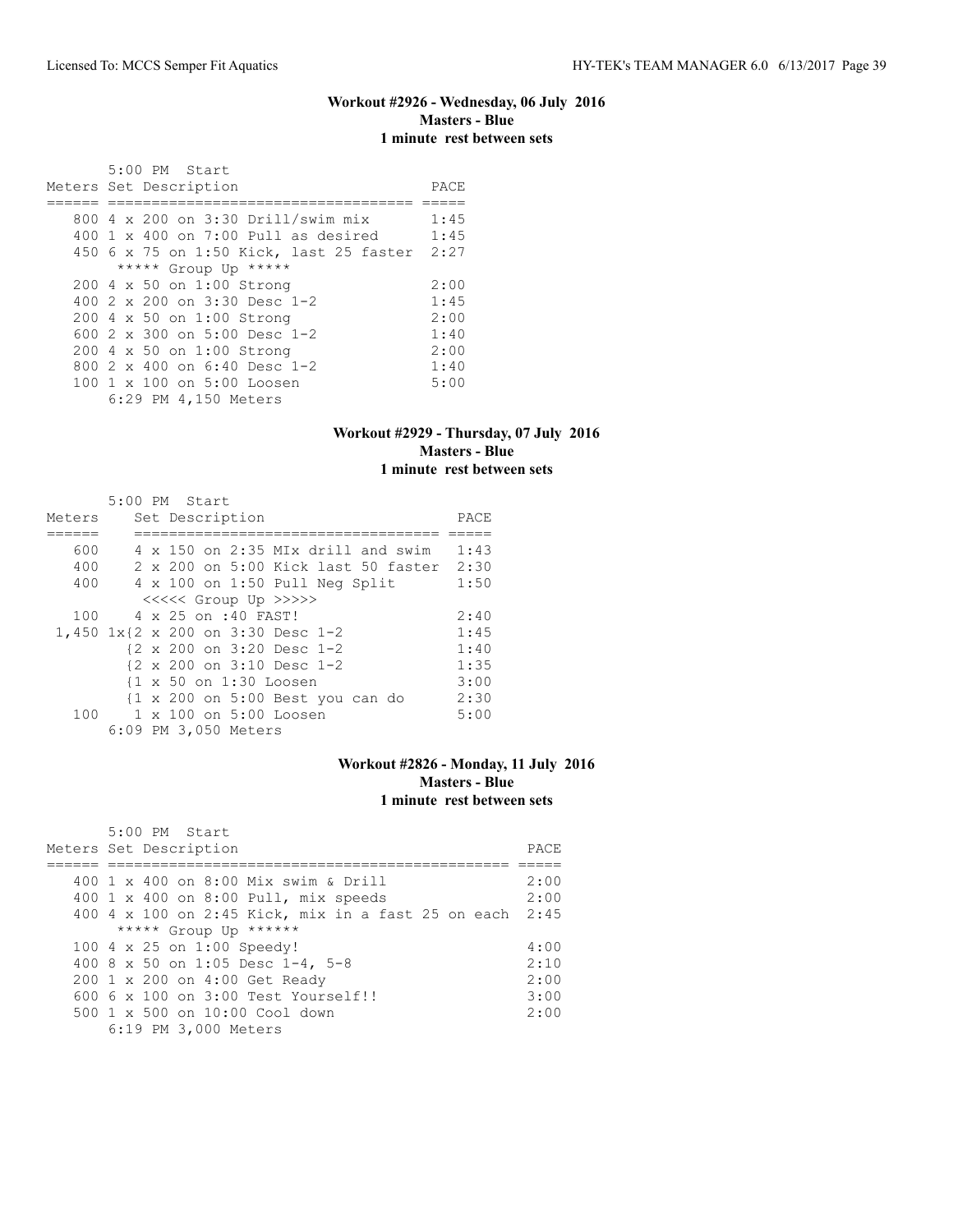# **Workout #2829 - Tuesday, 12 July 2016 Masters - Blue 1 minute rest between sets**

| Meters Set Description |  | 5:00 PM Start   |                      |                                                      | PACE |
|------------------------|--|-----------------|----------------------|------------------------------------------------------|------|
|                        |  |                 |                      |                                                      |      |
|                        |  |                 |                      |                                                      |      |
|                        |  |                 |                      | 400 2 x 200 on 3:30 Mix drill & Swim                 | 1:45 |
|                        |  |                 |                      | 600 2 x 300 on 5:30 Pull, Neg Split                  | 1:50 |
|                        |  |                 |                      | 400 4 x 100 on 2:20 Kick, middle 50 faster           | 2:20 |
|                        |  | $==GROUP UP ==$ |                      |                                                      |      |
|                        |  |                 |                      | 100 4 x 25 on :40 Best Effort                        | 2:40 |
|                        |  |                 |                      | 400 2 x 200 on 3:45 Steady                           | 1:52 |
|                        |  |                 |                      | 400 2 x 200 on 3:30 Steady, but a little faster 1:45 |      |
|                        |  |                 |                      | $400$ 2 x 200 on 3:15 Steady, a little faster        | 1:38 |
|                        |  |                 |                      | 200 1 x 200 on 5:00 GO!! GO!! GO!!                   | 2:30 |
|                        |  |                 |                      | 100 1 x 100 on 5:00 Loosen                           | 5:00 |
|                        |  |                 | 6:11 PM 3,000 Meters |                                                      |      |

### **Workout #2832 - Wednesday, 13 July 2016 Masters - Blue 1 minute rest between sets**

| 5:00 PM Start                                 |      |
|-----------------------------------------------|------|
| Meters Set Description                        | PACE |
|                                               |      |
| 600 $2 \times 300$ on 5:30 swim mix in drills | 1:50 |
| 400 8 x 50 on 1:00 Pull, steady               | 2:00 |
| 450 6 x 75 on 1:45 Kick - Mix Speeds          | 2:20 |
| $===GROUP UP = =$                             |      |
| $200.4 \times 50$ on 1:00 Dec 1-4             | 2:00 |
| 600 $1 \times 600$ on 9:45 Negative Split     | 1:38 |
| 600 $2 \times 300$ on 5:00 Dec 1-2            | 1:40 |
| 600 $3 \times 200$ on $3:30$ Dec 1-3          | 1:45 |
| 600 6 x 100 on 1:40 Dec 1-3, 4-6              | 1:40 |
| 100 1 x 100 on 5:00 Loosen                    | 5:00 |
| 6:28 PM 4,150 Meters                          |      |

### **Workout #2835 - Thursday, 14 July 2016 Masters - Blue 1 minute rest between sets**

|        |  | 5:00 PM Start                                     |      |
|--------|--|---------------------------------------------------|------|
| Meters |  | Set Description                                   | PACE |
|        |  |                                                   |      |
| 500    |  | 1 x 500 on 9:10 Swim: mix in drills               | 1:50 |
| 400    |  | 4 x 100 on 1:50 pull: dec 1-4                     | 1:50 |
| 450    |  | 6 x 75 on 1:40 Kick: mixed speeds                 | 2:13 |
|        |  | $===GROUP UP = =$                                 |      |
| 100    |  | 4 x 25 on :40 Speedy                              | 2:40 |
|        |  | 1,500 2x{3 x 150 on 2:30 Dec 1-3                  | 1:40 |
|        |  | {2 x 100 on 1:35 FAST!                            | 1:35 |
|        |  | $\{2 \times 50 \text{ on } 1:10 \text{ steady}\}$ | 2:20 |
| 200    |  | $2 \times 100$ on $2:00$ FAST FAST FAST           | 2:00 |
|        |  | 6:06 PM 3,150 Meters                              |      |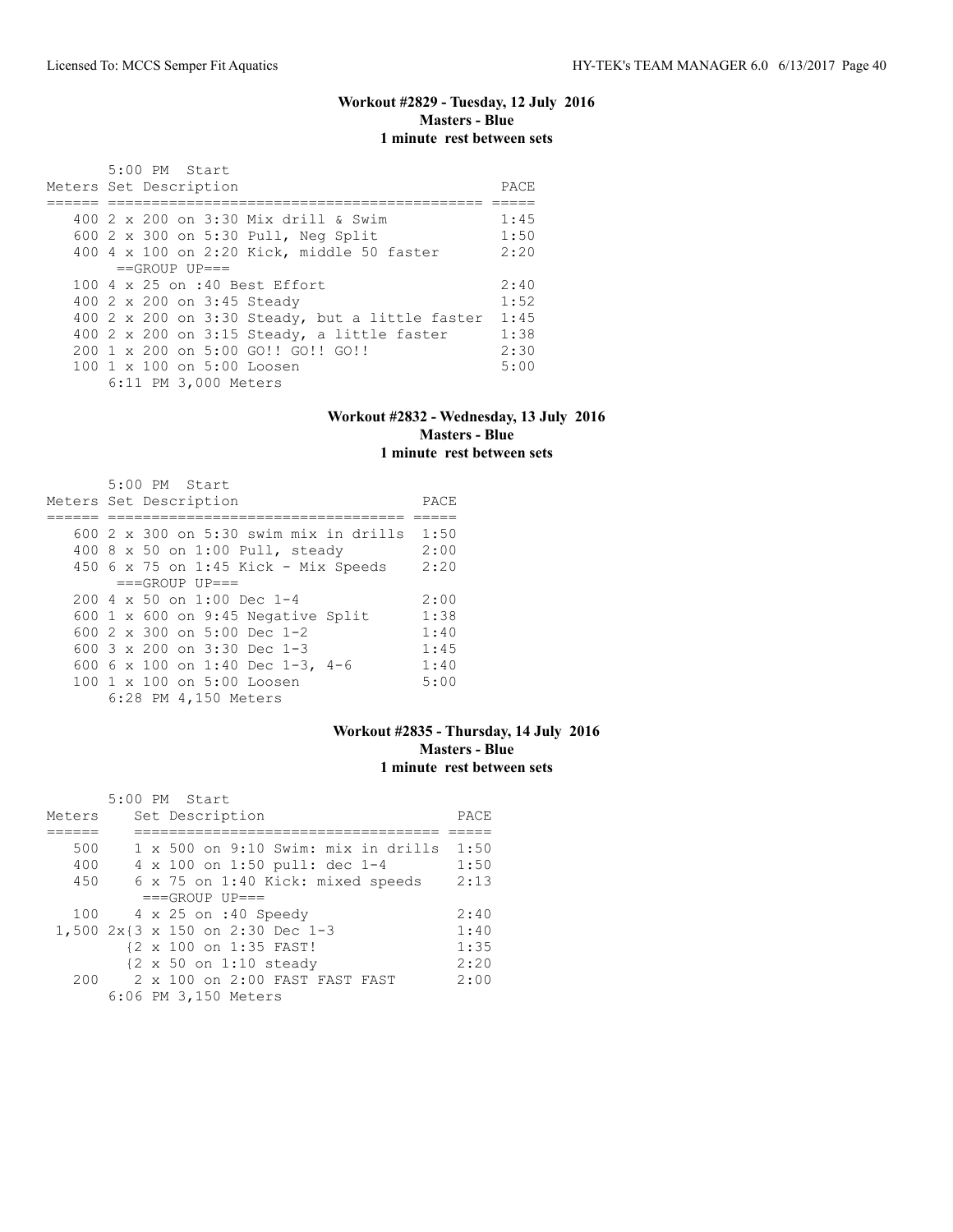# **Workout #2958 - Monday, 18 July 2016 Masters - Blue 1 minute rest between sets**

| 5:00 PM Start                               |      |
|---------------------------------------------|------|
| Meters Set Description                      | PACE |
|                                             |      |
| 500 1 x 500 on 8:30 Drill/Swim mix          | 1:42 |
| 400 8 x 50 on 1:00 Pull, mix efforts        | 2:00 |
| 400 16 x 25 on :35 Kick - Every 4th 25 FAST | 2:20 |
| $--- $ Group Up $---$                       |      |
| 100 4 x 25 on :40 Fast!                     | 2:40 |
| 400 4 x 100 on 1:45 Desc. 1-4               | 1:45 |
| 100 2 x 50 on 1:05 Best Effort              | 2:10 |
| 400 4 x 100 on 1:50 Desc. 1-4               | 1:50 |
| 100 2 x 50 on 1:10 Best Effort              | 2:20 |
| 400 4 x 100 on 1:55 Strong Swims            | 1:55 |
| 100 2 x 50 on 1:15 Best Effort              | 2:30 |
| 100 1 x 100 on 5:00 Cool Down               | 5:00 |
| 6:17 PM 3,000 Meters                        |      |

## **Workout #2961 - Tuesday, 19 July 2016 Masters - Blue 1 minute rest between sets**

|        | 5:00 AM Start                                                             |      |
|--------|---------------------------------------------------------------------------|------|
| Meters | Set Description                                                           | PACE |
|        |                                                                           |      |
| 500    | $2 \times 250$ on $4:15$ Mix drill and swim                               | 1:42 |
| 500    | 2 x 250 on 4:30 Pull, mix speeds                                          | 1:48 |
| 400    | 4 x 100 on 2:30 Kick desc 1-4                                             | 2:30 |
|        | ***** Group Up ******                                                     |      |
| 100    | 4 x 25 on :40 Fast!                                                       | 2:40 |
|        | 1,550 2x{1 x 25 on 1:00 Loosen                                            | 4:00 |
|        | {3 x 100 on 1:50 last 25 always faster                                    | 1:50 |
|        | $\{3 \times 75 \text{ on } 1:30 \text{ Last } 25 \text{ always faster}\}$ | 2:00 |
|        | {3 x 50 on 1:10 Fast!!!!!!!!                                              | 2:20 |
|        | {3 x 25 on :40 Stay fast!                                                 | 2:40 |
| 100    | 1 x 100 on 5:00 Loosen                                                    | 5:00 |
|        | 6:14 AM 3,150 Meters                                                      |      |

### **Workout #2964 - Wednesday, 20 July 2016 Masters - Blue 1 minute rest between sets**

| 5:00 PM Start                              |      |
|--------------------------------------------|------|
| Meters Set Description                     | PACE |
|                                            |      |
| 600 6 x 100 on 1:50 Mix swim & drill       | 1:50 |
| $400$ 1 x $400$ on $10:00$ Kick as desired | 2:30 |
| 400 2 x 200 on 3:40 Pull, Neg. Split       | 1:50 |
| $== == $ Group Up $== == $                 |      |
| $200$ 4 x 50 on 1:00 Find your paces       | 2:00 |
| 500 1 x 500 on 9:00 Neg Split              | 1:48 |
| 400 4 x 100 on 1:50 Desc                   | 1:50 |
| 500 1 x 500 on 9:15 Neg Split              | 1:51 |
| 400 4 x 100 on 1:50 Desc                   | 1:50 |
| 500 1 x 500 on 9:30 Neg Split              | 1:54 |
| 100 1 x 100 on 5:00 Loosen                 | 5:00 |
| 6:32 PM 4,000 Meters                       |      |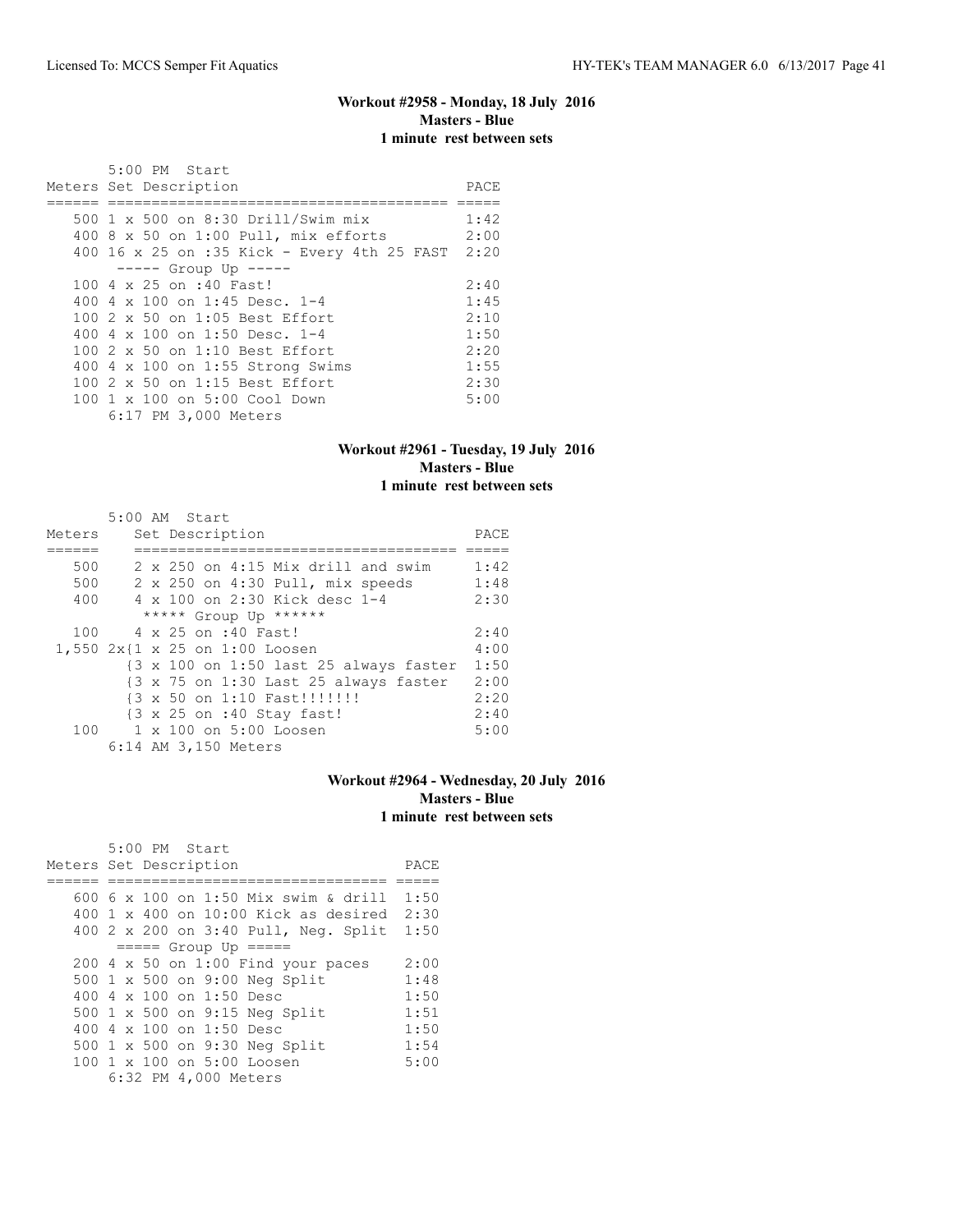### **Workout #2967 - Thursday, 21 July 2016 Masters - Blue 1 minute rest between sets**

| 5:00 PM Start                                          |      |
|--------------------------------------------------------|------|
| Meters Set Description                                 | PACE |
|                                                        |      |
| 600 $2 \times 300$ on 5:15 Mix swim and drill          | 1:45 |
| 400 2 x 200 on 3:20 Pull, last 50 faster               | 1:40 |
| 450 6 x 75 on 2:00 Kick, last 25 faster                | 2:40 |
| ##### Group Up #####                                   |      |
| 100 4 x 25 on :40 Fast!                                | 2:40 |
| 600 3 x 200 on 3:40 Desc                               | 1:50 |
| 100 2 x 50 on 1:05 Steady - not easy, not fast         | 2:10 |
| 400 2 x 200 on 3:30 Desc                               | 1:45 |
| 100 2 x 50 on 1:05 Steady                              | 2:10 |
| $200 \text{ 1 x } 200$ on $5:00$ Best Effort Possible! | 2:30 |
| $100 \text{ 1 x } 100 \text{ on } 5:00 \text{ Loosen}$ | 5:00 |
| 6:16 PM 3,050 Meters                                   |      |

### **Workout #2838 - Monday, 25 July 2016 Masters - Blue 1 minute rest between sets**

|        |  | 5:00 PM Start                        |      |
|--------|--|--------------------------------------|------|
| Meters |  | Set Description                      | PACE |
|        |  |                                      |      |
| 600    |  | 2 x 300 on 5:30 swim mix in drills   | 1:50 |
| 400    |  | 2 x 200 on 3:45 Pull: negative split | 1:52 |
| 400    |  | 2 x 200 on 4:20 kick: negative split | 2:10 |
|        |  | $===GROUP UP = =$                    |      |
| 100    |  | 4 x 25 on :40 Build some speed       | 2:40 |
|        |  | 1,700 2x{4 x 75 on 1:20 Dec 1-3      | 1:47 |
|        |  | {4 x 100 on 1:45 Steady              | 1:45 |
|        |  | {2 x 75 on 1:10 FAST!                | 1:33 |
| 100    |  | $1 \times 100$ on $5:00$ cool down   | 5:00 |
|        |  | 6:11 PM 3,300 Meters                 |      |

# **Workout #2841 - Tuesday, 26 July 2016 Masters - Blue 1 minute rest between sets**

| 5:00 PM Start                         |      |
|---------------------------------------|------|
| Meters Set Description                | PACE |
|                                       |      |
| 500 1 x 500 on 9:30 Steady swim       | 1:54 |
| 500 5 x 100 on 1:50 Pull: odds faster | 1:50 |
| 450 6 x 75 on 1:45 kick: mixed speeds | 2:20 |
| $===GROUP UP = =$                     |      |
| 100 4 $\times$ 25 on :40 Dec 1-4      | 2:40 |
| 400 4 $\times$ 100 on 1:50 Dec 1-4    | 1:50 |
| 500 5 x 100 on 1:45 Dec 1-3, 4-5      | 1:45 |
| 600 6 x 100 on 1:40 Dec 1-3, 4-6      | 1:40 |
| 100 1 x 100 on 5:00 cool down         | 5:00 |
| 6:13 PM 3,150 Meters                  |      |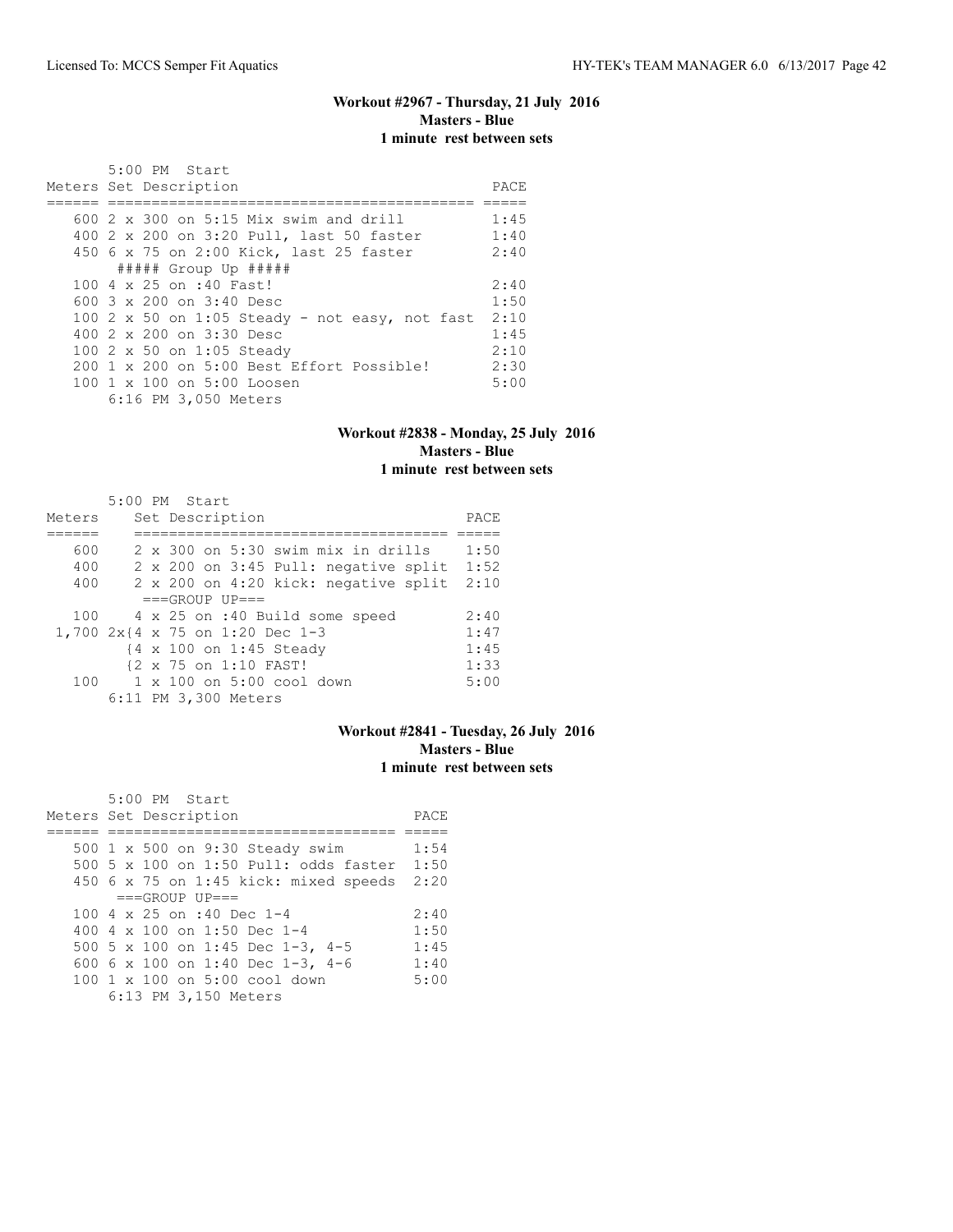### **Workout #2844 - Wednesday, 27 July 2016 Masters - Blue 1 minute rest between sets**

 5:00 PM Start Meters Set Description **PACE** ====== ================================== ===== 600 3 x 200 on 3:30 Steady Swim 1:45 400 8 x 50 on :55 Pull: Dec 1-4, 5-8 1:50 400 16 x 25 on :40 Kick: Evens Fasters 2:40  $===GROUP UP==$ 400 1 x 400 on 6:45 Negative Split 1:41<br>400 4 x 100 on 1:45 Descend 1-4 1:45 400 4 x 100 on 1:45 Descend 1-4 1:45<br>400 1 x 400 on 6:35 Negative Split 1:39<br>400 4 x 100 on 1:45 Descend 1-4 1:45 400 1 x 400 on 6:35 Negative Split 400 4 x 100 on 1:45 Descend 1-4 400 1 x 400 on 6:25 Negative Split 1:36 400 4 x 100 on 1:45 Descend 1-4 1:45 400 1 x 400 on 6:15 Last One, Fast One 1:34 100 1 x 100 on 3:00 Cool Down 3:00 6:32 PM 4,300 Meters

#### **Workout #2847 - Thursday, 28 July 2016 Masters - Blue 1 minute rest between sets**

| 5:00 PM Start<br>Meters Set Description                            | PACE |
|--------------------------------------------------------------------|------|
| $400 \text{ 1 x } 400 \text{ on } 7:30 \text{ Swim mix in drifts}$ | 1:52 |
| $400.8 \times 50$ on 1:00 Pull as desired                          | 2:00 |
| 400 16 x 25 on :40 Kick mixed speeds                               | 2:40 |
| $===GROUP UP = =$                                                  |      |
| $200.8 \times 25$ on :40 Fast!                                     | 2:40 |
| 750 3 x 250 on 4:25 Desc 1-3                                       | 1:46 |
| 500 $2 \times 250$ on 4:35 Desc 1-2                                | 1:50 |
| 250 1 x 250 on 5:00 Best effort                                    | 2:00 |
| 100 1 x 100 on 5:00 Loosen                                         | 5:00 |
| 6:14 PM 3,000 Meters                                               |      |

### **Workout #2990 - Monday, 01 August 2016 Masters - Blue 1 minute rest between sets**

|        |  | 5:00 PM Start                             |      |
|--------|--|-------------------------------------------|------|
| Meters |  | Set Description                           | PACE |
|        |  |                                           |      |
| 600    |  | 2 x 300 on 5:30 Mix swim & Drill          | 1:50 |
| 400    |  | 8 x 50 on 1:00 Pull, Mix Efforts 2:00     |      |
| 400    |  | 4 x 100 on 2:30 kick, last 25 FAST!! 2:30 |      |
|        |  | $--- $ Group Up $---$                     |      |
| 100    |  | 4 x 25 on :40 Fast!                       | 2:40 |
|        |  | 1,450 1x{3 x 100 on 1:45 Desc             | 1:45 |
|        |  | {3 x 100 on 1:40 Desc                     | 1:40 |
|        |  | {1 x 100 on 2:00 BEST EFFORT              | 2:00 |
|        |  | {1 x 50 on 1:30 Easy                      | 3:00 |
|        |  | {3 x 100 on 1:40 Desc                     | 1:40 |
|        |  | {3 x 100 on 1:35 Desc                     | 1:35 |
|        |  | {1 x 100 on 2:00 Best Effort              | 2:00 |
| 100    |  | $1 \times 100$ on $5:00$ Loosen           | 5:00 |
|        |  | 6:08 PM 3,050 Meters                      |      |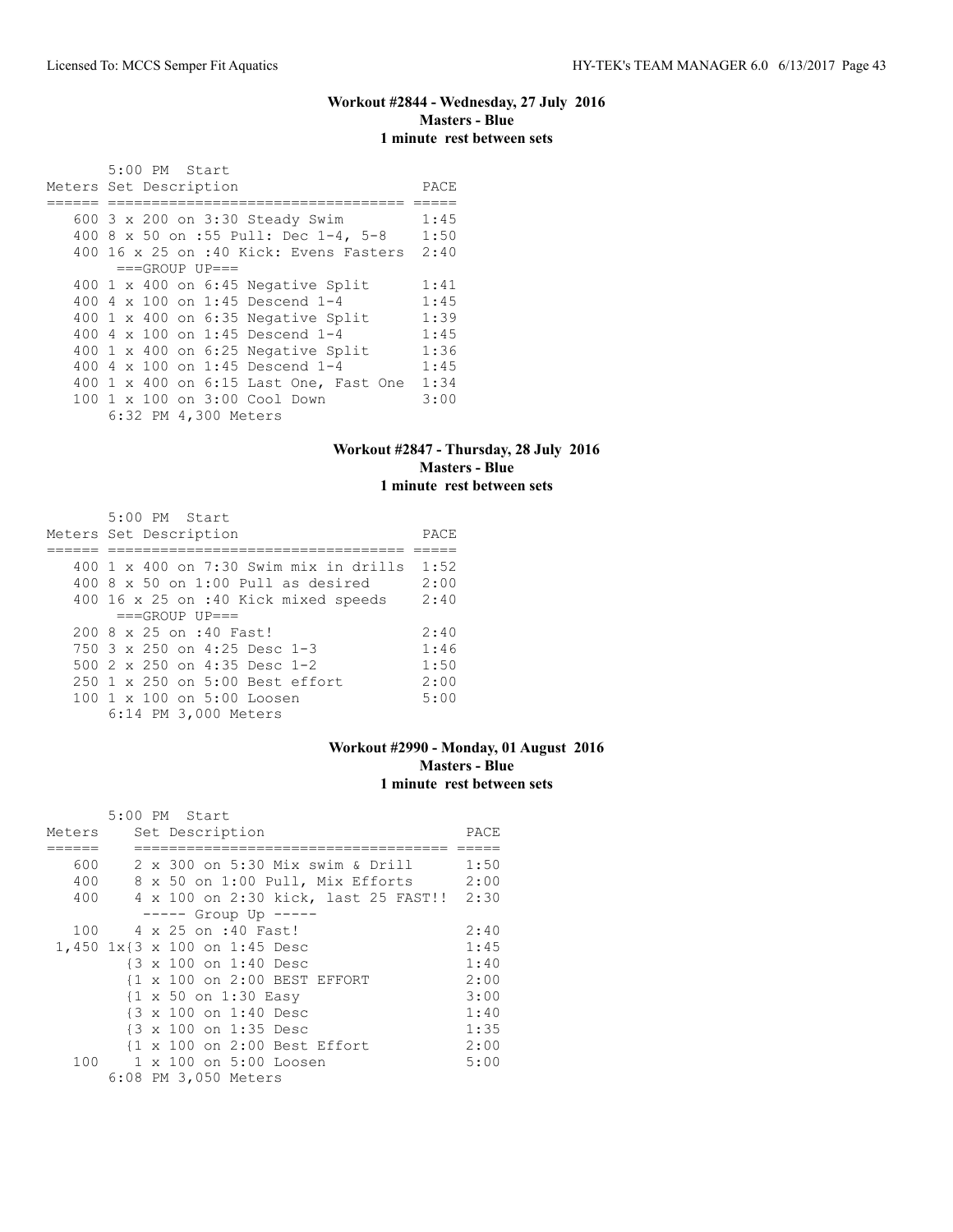### **Workout #2993 - Tuesday, 02 August 2016 Masters - Blue 1 minute rest between sets**

| 5:00 PM Start                             |      |
|-------------------------------------------|------|
| Meters Set Description                    | PACE |
| 600 6 x 100 on 1:55 Mix swim & Drill      | 1:55 |
| 400 8 x 50 on 1:20 Kick, Mix Efforts 2:40 |      |
| 400 4 x 100 on 1:50 Pull, Mix speed       | 1:50 |
| ----- Group Up -----                      |      |
| $200 \, 4 \times 50$ on $1:05$ Desc       | 2:10 |
| 600 4 x 150 on 2:30 Last 50 fast          | 1:40 |
| 1 on :30 Extra Rest                       |      |
| 400 4 $\times$ 100 on 1:45 Last 50 fast   | 1:45 |
| 1 on :30 Extra Rest                       |      |
| 200 4 x 50 on :55 All fast                | 1:50 |
| 1 on :30 Extra Rest                       |      |
| 100 4 x 25 on :30 Keep going fast         | 2:00 |
| 100 1 x 100 on 5:00 Loosen                | 5:00 |
| 6:12 PM 3,000 Meters                      |      |

### **Workout #2996 - Wednesday, 03 August 2016 Masters - Blue 1 minute rest between sets**

| 5:00 PM Start                                    |      |
|--------------------------------------------------|------|
| Meters Set Description                           | PACE |
|                                                  |      |
| 600 3 x 200 on 3:30 Mix swim & Drill             | 1:45 |
| 400 4 x 100 on 1:50 Pull, Mix speed              | 1:50 |
| 400 8 x 50 on 1:20 Kick, Mix Efforts             | 2:40 |
| $--- -$ Group Up $--- -$                         |      |
| $200 \text{ } 4 \text{ } \times 50$ on 1:05 Desc | 2:10 |
| 600 $2 \times 300$ on $5:30$ Desc                | 1:50 |
| 600 6 x 100 on 1:50 Alt 1 Mod, 1 Fast            | 1:50 |
| 600 2 x 300 on 5:15 Desc                         | 1:45 |
| 600 6 x 100 on 1:50 Alt 1 Mod, 1 Fast            | 1:50 |
| 100 1 x 100 on 5:00 Loosen                       | 5:00 |
| 6:32 PM 4,100 Meters                             |      |

## **Workout #2999 - Thursday, 04 August 2016 Masters - Blue 1 minute rest between sets**

|        |  | 5:00 PM Start                       |      |
|--------|--|-------------------------------------|------|
| Meters |  | Set Description                     | PACE |
|        |  |                                     |      |
| 600    |  | 6 x 100 on 1:50 Mix swim & Drill    | 1:50 |
| 400    |  | 8 x 50 on 1:00 Pull, Mix speed      | 2:00 |
| 450    |  | 6 x 75 on 2:00 Kick, Mix Efforts    | 2:40 |
|        |  | $--- $ Group Up $---$               |      |
| 200    |  | $4 \times 50$ on 1:10 Desc          | 2:20 |
| 50     |  | $1 \times 50$ on $1:30$ Loosen      | 3:00 |
| 100    |  | 4 x 25 on :40 FAST                  | 2:40 |
|        |  | 1,100 2x{1 x 100 on 2:30 easy drill | 2:30 |
|        |  | {6 x 75 on 2:00 Best Speed          | 2:40 |
| 100    |  | 1 x 100 on 5:00 Loosen              | 5:00 |
|        |  | 6:22 PM 3,000 Meters                |      |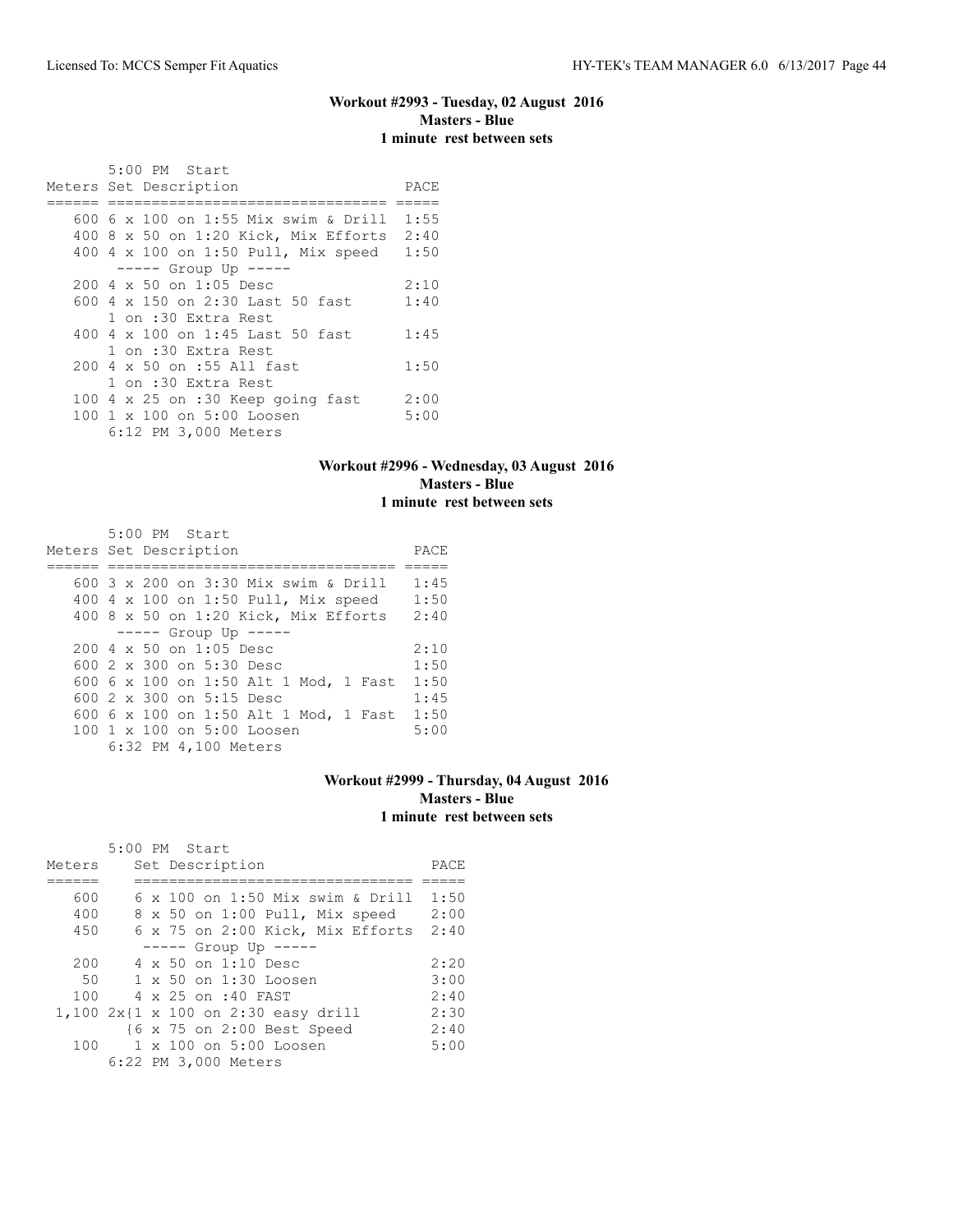## **Workout #2850 - Monday, 08 August 2016 Masters - Blue 1 minute rest between sets**

|        | 5:00 PM Start                                        |      |
|--------|------------------------------------------------------|------|
| Meters | Set Description                                      | PACE |
|        |                                                      |      |
| 500    | 1 x 500 on 9:30 steady swim with some drills         | 1:54 |
| 500    | $5 \times 100$ on 1:50 pull: as desired              | 1:50 |
| 450    | $6 \times 75$ on 1:45 kick: last 25 fast             | 2:20 |
|        | $===GROUP UP==$                                      |      |
|        | 1,800 3x{8 x 25 on :35 Dec 1-4, 5-8                  | 2:20 |
|        | $\{4 \times 50 \text{ on } 1:10 \text{ Steady swim}$ | 2:20 |
|        | {8 x 25 on :30 Dec 1-4, 5-8                          | 2:00 |
|        | 100 1 x 100 on 5:00 cool down                        | 5:00 |
|        | 6:20 PM 3,350 Meters                                 |      |

### **Workout #2853 - Tuesday, 09 August 2016 Masters - Blue 1 minute rest between sets**

|        | $5:00$ PM Start |  |                      |                                                                |                                |                                           |      |
|--------|-----------------|--|----------------------|----------------------------------------------------------------|--------------------------------|-------------------------------------------|------|
| Meters |                 |  | Set Description      |                                                                |                                |                                           | PACE |
|        |                 |  |                      |                                                                |                                |                                           |      |
| 600    |                 |  |                      |                                                                |                                | 2 x 300 on 5:30 Swim: Mix in some drills  | 1:50 |
| 400    |                 |  |                      |                                                                |                                | 4 x 100 on 1:50 Pull: last 25 faster      | 1:50 |
| 400    |                 |  |                      |                                                                |                                | 2 x 200 on 4:20 Kick: down easy back fast | 2:10 |
|        |                 |  | $===GROUP UP = =$    |                                                                |                                |                                           |      |
| 100    |                 |  |                      |                                                                | 4 x 25 on :40 build some speed |                                           | 2:40 |
|        |                 |  |                      | 1,600 $2x\{2 \times 50 \text{ on } 1:00 \text{ Steady Face}\}$ |                                |                                           | 2:00 |
|        |                 |  |                      | {4 x 100 on 1:45 Dec 1-4                                       |                                |                                           | 1:45 |
|        |                 |  |                      | $\{2 \times 50 \text{ on } 1:00 \text{ Steady Race}\}$         |                                |                                           | 2:00 |
|        |                 |  |                      |                                                                |                                | {2 x 100 on 2:00 Two HARD AND FAST Swims! | 2:00 |
| 100    |                 |  |                      | 1 x 100 on 5:00 Cool Down                                      |                                |                                           | 5:00 |
|        |                 |  | 6:11 PM 3,200 Meters |                                                                |                                |                                           |      |

# **Workout #2856 - Wednesday, 10 August 2016 Masters - Blue 1 minute rest between sets**

| 5:00 PM Start                             |      |
|-------------------------------------------|------|
| Meters Set Description                    | PACE |
|                                           |      |
| 600 6 x 100 on 1:50 Swim & Drill          | 1:50 |
| $400$ 8 x 50 on 1:00 pull: e/o harder     | 2:00 |
| 400 16 x 25 on :40 Kick mixed speeds 2:40 |      |
| $===GROUP UP=-$                           |      |
| 800 $2 \times 400$ on 6:10 Dec 1-2        | 1:32 |
| 200 4 x 50 on :55 Dec 1-4                 | 1:50 |
| 800 $2 \times 400$ on 6:20 Dec 1-2        | 1:35 |
| $200.4 \times 50$ on 1:00 Dec 1-4         | 2:00 |
| 800 $2 \times 400$ on 6:30 Dec 1-2        | 1:38 |
| 100 1 x 100 on 5:00 cool down             | 5:00 |
| 6:30 PM 4,300 Meters                      |      |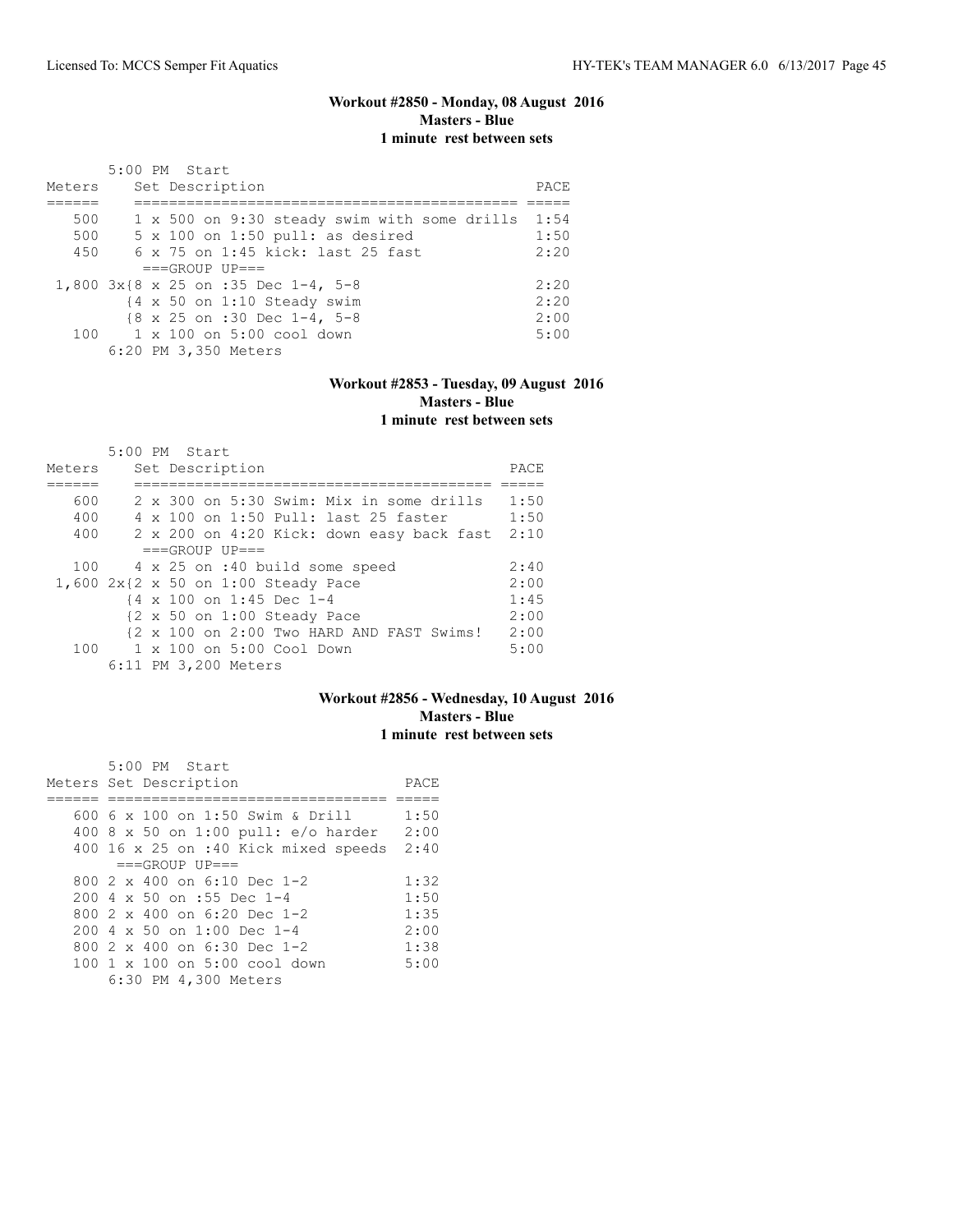# **Workout #2859 - Thursday, 11 August 2016 Masters - Blue 1 minute rest between sets**

| $5:00$ PM Start<br>Meters Set Description     | PACE |
|-----------------------------------------------|------|
|                                               |      |
| 400 $2 \times 200$ on $3:40$ Negative split   | 1:50 |
| 600 2 x 300 on 5:30 Pull: negative split      | 1:50 |
| 400 4 x 100 on 2:10 Kick: negative split 2:10 |      |
| $===GROUP UP=-$                               |      |
| 100 4 x 25 on :40 Fast!                       | 2:40 |
| 600 3 x 200 on 3:20 Fast Pace                 | 1:40 |
| 200 1 x 200 on 3:40 Steady                    | 1:50 |
| 400 2 x 200 on 3:20 Fast Pace                 | 1:40 |
| 200 1 x 200 on 3:40 Steady                    | 1:50 |
| 200 1 x 200 on 3:20 Fast pace                 | 1:40 |
| 100 1 x 100 on 5:00 Loosen                    | 5:00 |
| 6:14 PM 3,200 Meters                          |      |

### **Workout #3015 - Monday, 15 August 2016 Masters - Blue 1 minute rest between sets**

| 5:00 PM Start                                           |      |
|---------------------------------------------------------|------|
| Meters Set Description                                  | PACE |
|                                                         |      |
| 400 1 x 400 on 8:00 Mix swim & Drill                    | 2:00 |
| 400 1 x 400 on 8:00 Pull, mix speeds                    | 2:00 |
| 400 4 x 100 on 2:45 Kick, mix in a fast 25 on each 2:45 |      |
| ***** Group Up ******                                   |      |
| 100 4 x 25 on 1:00 Speedy!                              | 4:00 |
| 400 8 x 50 on 1:05 Desc 1-4, 5-8                        | 2:10 |
| 200 1 x 200 on 4:00 Get Ready                           | 2:00 |
| 600 6 x 100 on 3:00 Test Yourself!!                     | 3:00 |
| 500 1 x 500 on 10:00 Cool down                          | 2:00 |
| 6:19 PM 3,000 Meters                                    |      |

### **Workout #3018 - Tuesday, 16 August 2016 Masters - Blue 1 minute rest between sets**

|        | 5:00 PM Start                                    |      |
|--------|--------------------------------------------------|------|
| Meters | Set Description                                  | PACE |
|        |                                                  |      |
| 600    | 2 x 300 on 5:15 Drill / Swim Mix                 | 1:45 |
| 450    | 6 x 75 on 1:20 Pull, Faster effort last 25       | 1:47 |
| 400    | 4 x 100 on 2:30 Kick, include some faster effort | 2:30 |
|        | ~~~~~ Group Up ~~~~~                             |      |
|        | 100 4 x 25 on :40 Fast!                          | 2:40 |
|        | 1,400 1x{3 x 200 on 3:30 Desc                    | 1:45 |
|        | {2 x 200 on 3:30 Desc                            | 1:45 |
|        | {1 x 200 on 3:45 Steady                          | 1:52 |
|        | {1 x 200 on 3:45 Fast                            | 1:52 |
| 100    | 1 x 100 on 5:00 Loosen                           | 5:00 |
|        | 6:07 PM 3,050 Meters                             |      |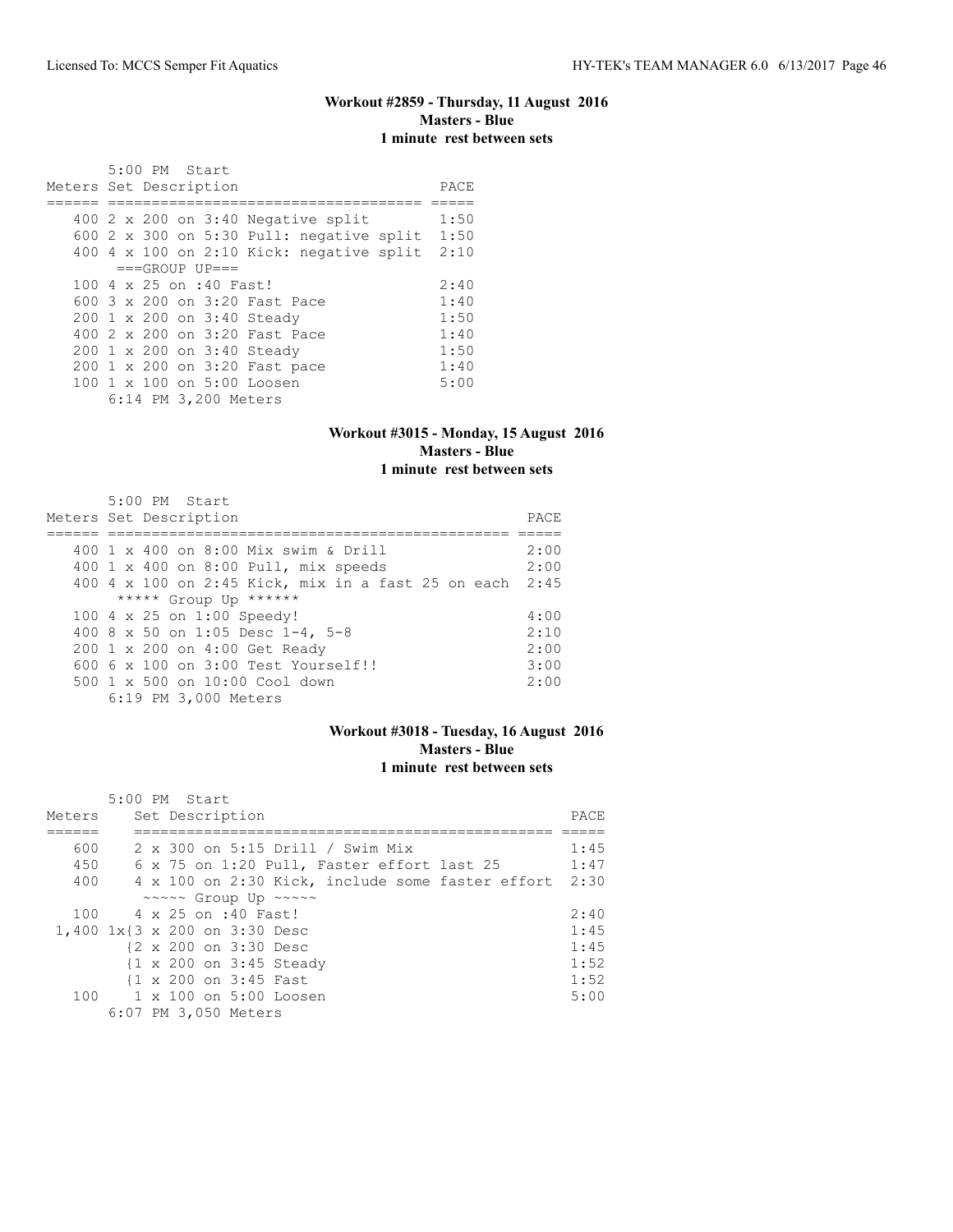# **Workout #3021 - Wednesday, 17 August 2016 Masters - Blue 1 minute rest between sets**

| Meters | $5:00$ PM Start<br>Set Description                                  | PACE |
|--------|---------------------------------------------------------------------|------|
|        |                                                                     |      |
| 600    | 2 x 300 on 5:15 middle 100 faster pace                              | 1:45 |
| 600    | 6 x 100 on 1:50 Pull, hold steady stroke count                      | 1:50 |
| 400    | $1 \times 400$ on $10:00$ Kick as desired                           | 2:30 |
|        | $\{\{\{\{\}\}\}\}$ Group Up $\{\{\{\{\{\}\}\}\}$                    |      |
| 200    | 4 x 50 on 1:05 Desc 1-4                                             | 2:10 |
|        | 2,200 2x{1 on :30 Get Ready                                         |      |
|        | {1 x 600 on 10:00 Negative Split                                    | 1:40 |
|        | $\{2 \times 100 \text{ on } 2:15 \text{ #1 mod. } \text{#2 fast}\}$ | 2:15 |
|        | {6 x 50 on 1:00 Alt 1 easier, 2 faster                              | 2:00 |
| 100    | 1 x 100 on 5:00 Loosen                                              | 5:00 |
|        | 6:29 PM 4,100 Meters                                                |      |

### **Workout #3024 - Thursday, 18 August 2016 Masters - Blue 1 minute rest between sets**

|        | $5:00$ PM Start                                  |      |
|--------|--------------------------------------------------|------|
| Meters | Set Description                                  | PACE |
|        |                                                  |      |
| 500    | $1 \times 500$ on 9:00 Swim and Drill Mix        | 1:48 |
| 500    | 5 x 100 on 1:50 Pull: Middle 50 of each 100 hard | 1:50 |
| 450    | 6 x 75 on 2:00 Kick: Push the Middle 25          | 2:40 |
|        | $******GROUP$ $IP*******$                        |      |
| 100    | 4 x 25 on :40 Build Some Speed                   | 2:40 |
|        | $1,400$ 2x{1 x 50 on 1:15 Easy to Moderate       | 2:30 |
|        | {4 x 150 on 2:30 Descend 1-4                     | 1:40 |
|        | {1 x 50 on 1:00 FAST EFFORT!                     | 2:00 |
| 100    | $1 \times 100$ on $5:00$ Cool Down Swim          | 5:00 |
|        | 6:09 PM 3,050 Meters                             |      |

# **Workout #2875 - Monday, 22 August 2016 Masters - Blue 1 minute rest between sets**

|  | $5:00$ PM Start                                   |      |
|--|---------------------------------------------------|------|
|  | Meters Set Description                            | PACE |
|  |                                                   |      |
|  | 400 2 x 200 on 3:40 Swim & Drill                  | 1:50 |
|  | 600 $2 \times 300$ on 5:30 Pull Dec and neg split | 1:50 |
|  | 400 4 x 100 on 2:20 Kick, last 25 faster          | 2:20 |
|  | $===GROUP UP=-$                                   |      |
|  | 400 8 x 50 on 1:00 25 Fast, 25 Easy               | 2:00 |
|  | 200 2 x 100 on 2:15 Desc 1-2                      | 2:15 |
|  | 400 8 x 50 on 1:00 25 Easy, 25 Fast               | 2:00 |
|  | $2002 \times 100$ on $2:15$ Desc 1-2              | 2:15 |
|  | 400 8 x 50 on 1:15 All Fast                       | 2:30 |
|  | 100 1 x 100 on 5:00 Loosen                        | 5:00 |
|  | 6:18 PM 3,100 Meters                              |      |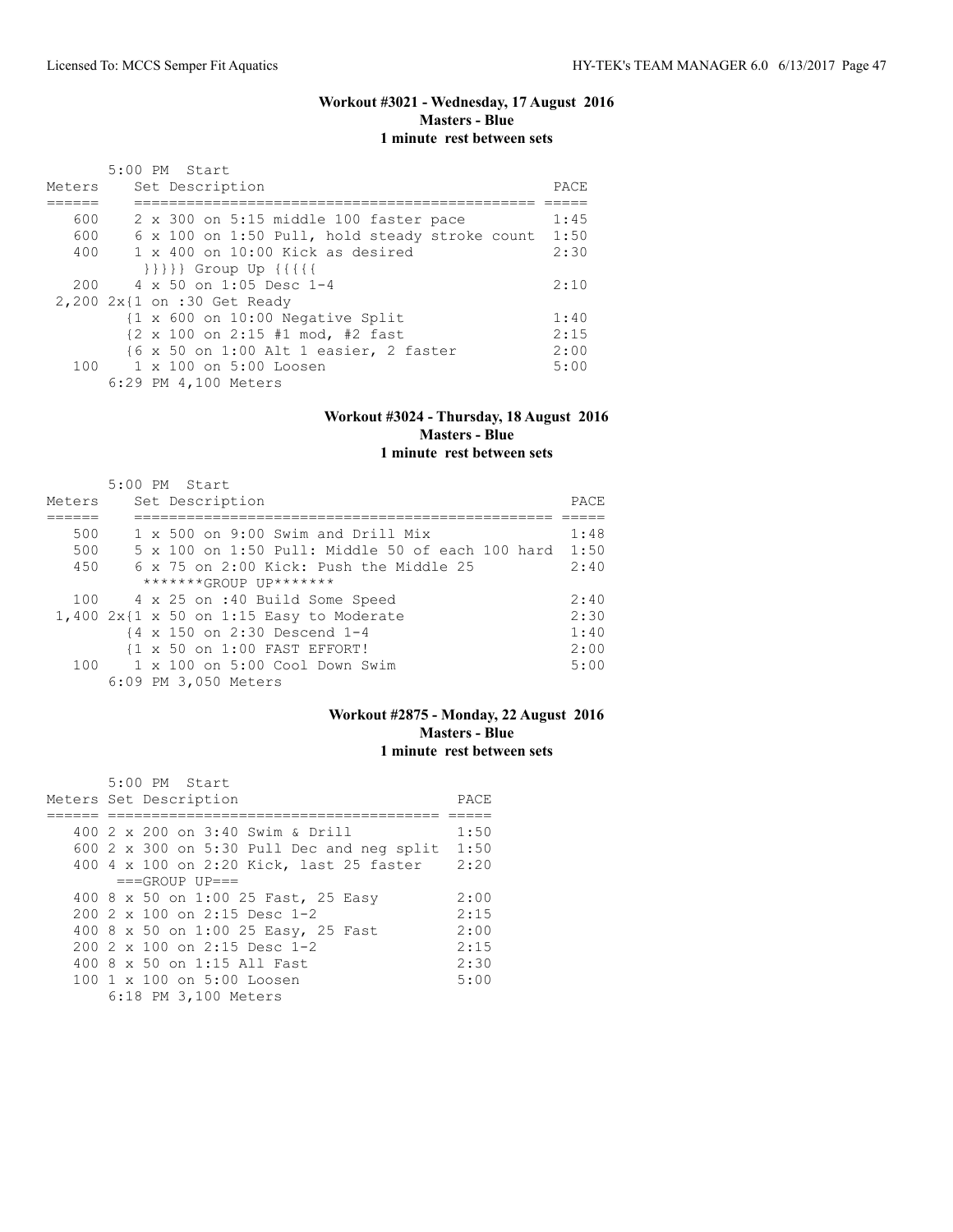## **Workout #2878 - Tuesday, 23 August 2016 Masters - Blue 1 minute rest between sets**

|        | 5:00 PM Start                                       |      |
|--------|-----------------------------------------------------|------|
| Meters | Set Description                                     | PACE |
|        |                                                     |      |
| 400    | 1 x 400 on 7:30 Steady Swim, negative split         | 1:52 |
| 500    | 10 x 50 on 1:00 Pull: Dec 1-4, 5-8                  | 2:00 |
| 450    | 18 x 25 on :40 Kick: mixed speeds                   | 2:40 |
|        | $===GROUP UP = =$                                   |      |
|        | 100 4 x 25 on :40 Speedy                            | 2:40 |
|        | 1,800 4x{2 x 75 on 1:20 Dec 1-2                     | 1:47 |
|        | $\{2 \times 75 \text{ on } 1:15 \text{ Dec } 1-2\}$ | 1:40 |
|        | $\{2 \times 75 \text{ on } 1:10 \text{ Dec } 1-2\}$ | 1:33 |
|        | $100 \t 1 \times 100$ on 5:00 Cool down             | 5:00 |
|        | 6:13 PM 3,350 Meters                                |      |

### **Workout #2881 - Wednesday, 24 August 2016 Masters - Blue 1 minute rest between sets**

|                        | 5:00 PM Start |                                       |                                         |      |
|------------------------|---------------|---------------------------------------|-----------------------------------------|------|
| Meters Set Description |               |                                       |                                         | PACE |
|                        |               |                                       |                                         |      |
|                        |               |                                       | 400 4 x 100 on 1:50 Mix swim & drill    | 1:50 |
|                        |               |                                       | 450 6 x 75 on 1:25 Pull, last 25 faster | 1:53 |
|                        |               |                                       | $400$ 8 x 50 on 1:20 Kick, mix efforts  | 2:40 |
|                        |               | $===GROUP UP = =$                     |                                         |      |
|                        |               | 1,000 2 x 500 on 7:45 Desc 1-2        |                                         | 1:33 |
|                        |               | 800 $2 \times 400$ on 6:30 Desc 1-2   |                                         | 1:38 |
|                        |               | 600 $2 \times 300$ on 5:00 Desc 1-2   |                                         | 1:40 |
|                        |               | 400 $2 \times 200$ on $3:30$ Desc 1-2 |                                         | 1:45 |
|                        |               | 100 1 x 100 on 5:00 Cool Down         |                                         | 5:00 |
|                        |               | 6:26 PM 4,150 Meters                  |                                         |      |

### **Workout #2884 - Thursday, 25 August 2016 Masters - Blue 1 minute rest between sets**

|        |  | $5:00$ PM Start                                                         |      |
|--------|--|-------------------------------------------------------------------------|------|
| Meters |  | Set Description                                                         | PACE |
|        |  |                                                                         |      |
| 600    |  | 2 x 300 on 5:30 Mix swim & drill                                        | 1:50 |
| 400    |  | $4 \times 100$ on 1:50 Pull, mix efforts                                | 1:50 |
| 400    |  | 2 x 200 on 4:20 Kick, last 50 all out                                   | 2:10 |
|        |  | $===GROUP UP = =$                                                       |      |
| 100    |  | 4 x 25 on :40 FAST!                                                     | 2:40 |
|        |  | 1,500 2x{2 x 200 on 3:30 last 50 faster                                 | 1:45 |
|        |  | $\{2 \times 100 \text{ on } 1:40 \text{ Desc } 1-2$                     | 1:40 |
|        |  | $\{2 \times 75 \text{ on } 1:45 \# 1 \text{ Max, } \# 2 \text{ Easy}\}$ | 2:20 |
| 100    |  | 1 x 100 on 5:00 Cool Down                                               | 5:00 |
|        |  | 6:09 PM 3,100 Meters                                                    |      |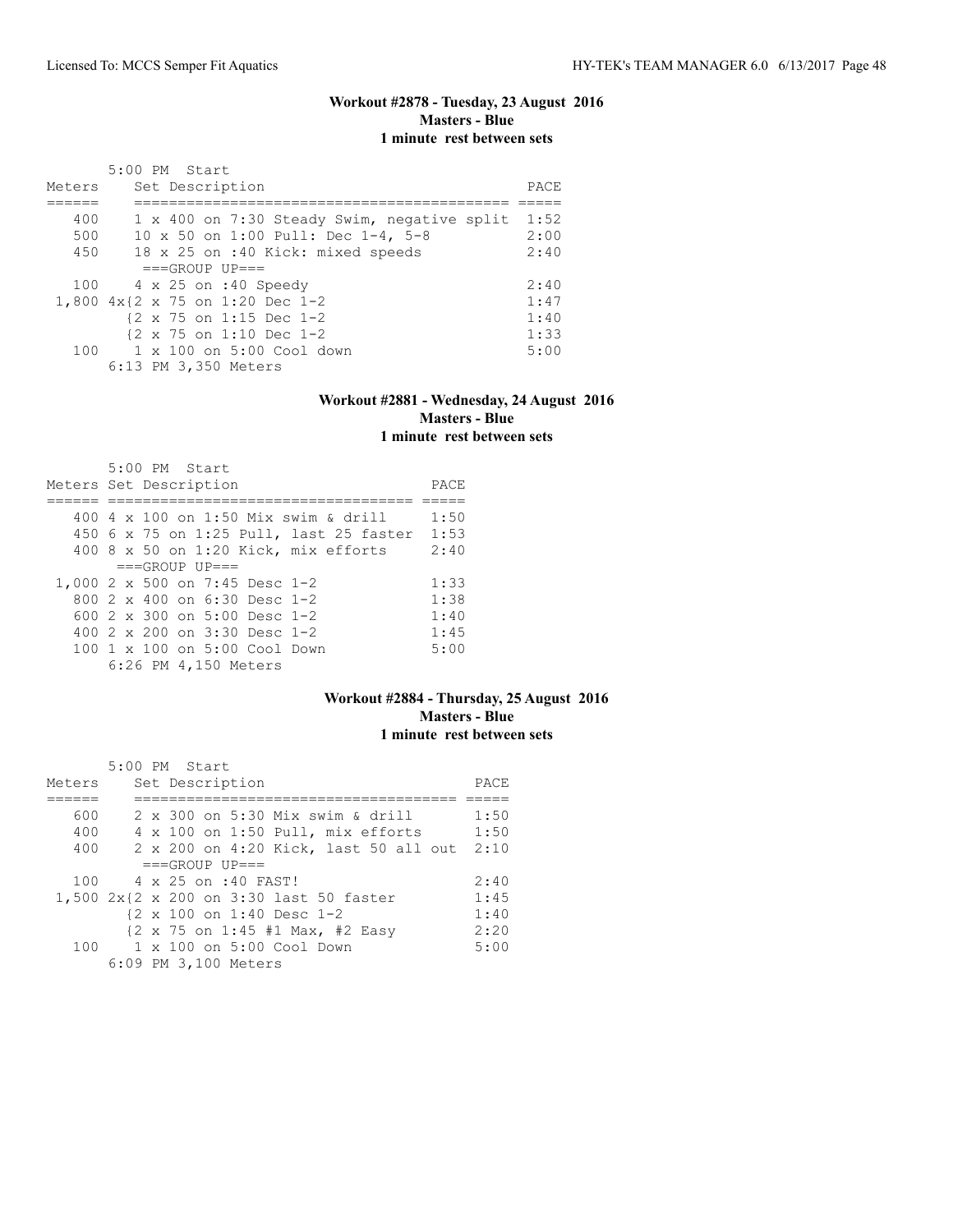### **Workout #3033 - Monday, 29 August 2016 Masters - Blue 1 minute rest between sets**

| Meters | 5:00 PM Start<br>Set Description                             | PACE |
|--------|--------------------------------------------------------------|------|
|        |                                                              |      |
| 600    | 2 x 300 on 5:45 Steady Swims, Pick Up Pace on #2             | 1:55 |
| 400    | 1 x 400 on 7:00 Pull: Negative Split                         | 1:45 |
| 400    | 8 x 50 on 1:20 Kick: Mix Speeds & Strokes                    | 2:40 |
|        | $******GROUP$ $IP*******$                                    |      |
|        | 100 4 x 25 on :40 Descend 1-4                                | 2:40 |
|        | 1,500 3x{4 x 75 on 1:30 Alt Fast/Easy                        | 2:00 |
|        | {2 x 75 on 2:00 BEST EFFORT                                  | 2:40 |
|        | $\{1 \times 50 \text{ on } 1:30 \text{ Easy } \text{Swim}\}$ | 3:00 |
|        | 75 1 x 75 on 2:30 BETTER THAN BEST                           | 3:20 |
|        | 100 1 x 100 on 5:00 Cool Down                                | 5:00 |
|        | 6:22 PM 3,175 Meters                                         |      |

### **Workout #3036 - Tuesday, 30 August 2016 Masters - Blue 1 minute rest between sets**

|        | 5:00 PM Start                                                              |      |
|--------|----------------------------------------------------------------------------|------|
| Meters | Set Description                                                            | PACE |
|        |                                                                            |      |
| 600    | 2 x 300 on 5:15 Drill / swim mix                                           | 1:45 |
| 400    | 8 x 50 on 1:20 Kick, mix speeds                                            | 2:40 |
| 400    | 8 x 50 on 1:00 Pull, Desc 1-2                                              | 2:00 |
|        | $( ) )$ ))) Group Up $( ( )$                                               |      |
| 100    | 4 x 25 on :45 Fast!                                                        | 3:00 |
|        | 1,550 1x{5 x 100 on 1:50 Steady Effort                                     | 1:50 |
|        | {4 x 100 on 1:45 75 Steady + 25 Fast                                       | 1:45 |
|        | {3 x 100 on 1:40 50 Steady + 50 Fast                                       | 1:40 |
|        | $\{2 \times 100 \text{ on } 1:35\ 25 \text{ Steady } + 75 \text{ Fast} \}$ | 1:35 |
|        | {1 x 50 on 2:00 Loosen                                                     | 4:00 |
|        | {1 x 100 on 3:00 Best Effort                                               | 3:00 |
|        | 100 1 x 100 on 5:00 Loosen                                                 | 5:00 |
|        | 6:13 PM 3,150 Meters                                                       |      |

# **Workout #3039 - Wednesday, 31 August 2016 Masters - Blue 1 minute rest between sets**

| 5:00 PM Start                           |      |
|-----------------------------------------|------|
| Meters Set Description                  | PACE |
|                                         |      |
| 600 6 x 100 on 1:50 Mix swim & drill    | 1:50 |
| 400 1 x 400 on 10:00 Kick as desired    | 2:30 |
| 400 2 x 200 on 3:40 Pull, Neq. Split    | 1:50 |
| $== == $ Group Up $== == $              |      |
| 500 10 x 50 on :55 Desc 1-5 / 6-10      | 1:50 |
| 400 1 x 400 on 6:05 Neg Split           | 1:31 |
| 400 8 x 50 on :55 Desc 1-4 / 5-8        | 1:50 |
| 400 1 x 400 on 6:05 Neg Split each 200m | 1:31 |
| 300 6 x 50 on :55 Desc 1-3 / 4-6        | 1:50 |
| 400 1 x 400 on 6:05 Neg Split each 100  | 1:31 |
| 200 4 x 50 on :55 Desc 1-2 / 3-4        | 1:50 |
| 100 1 x 100 on 5:00 Loosen              | 5:00 |
| 6:33 PM 4,100 Meters                    |      |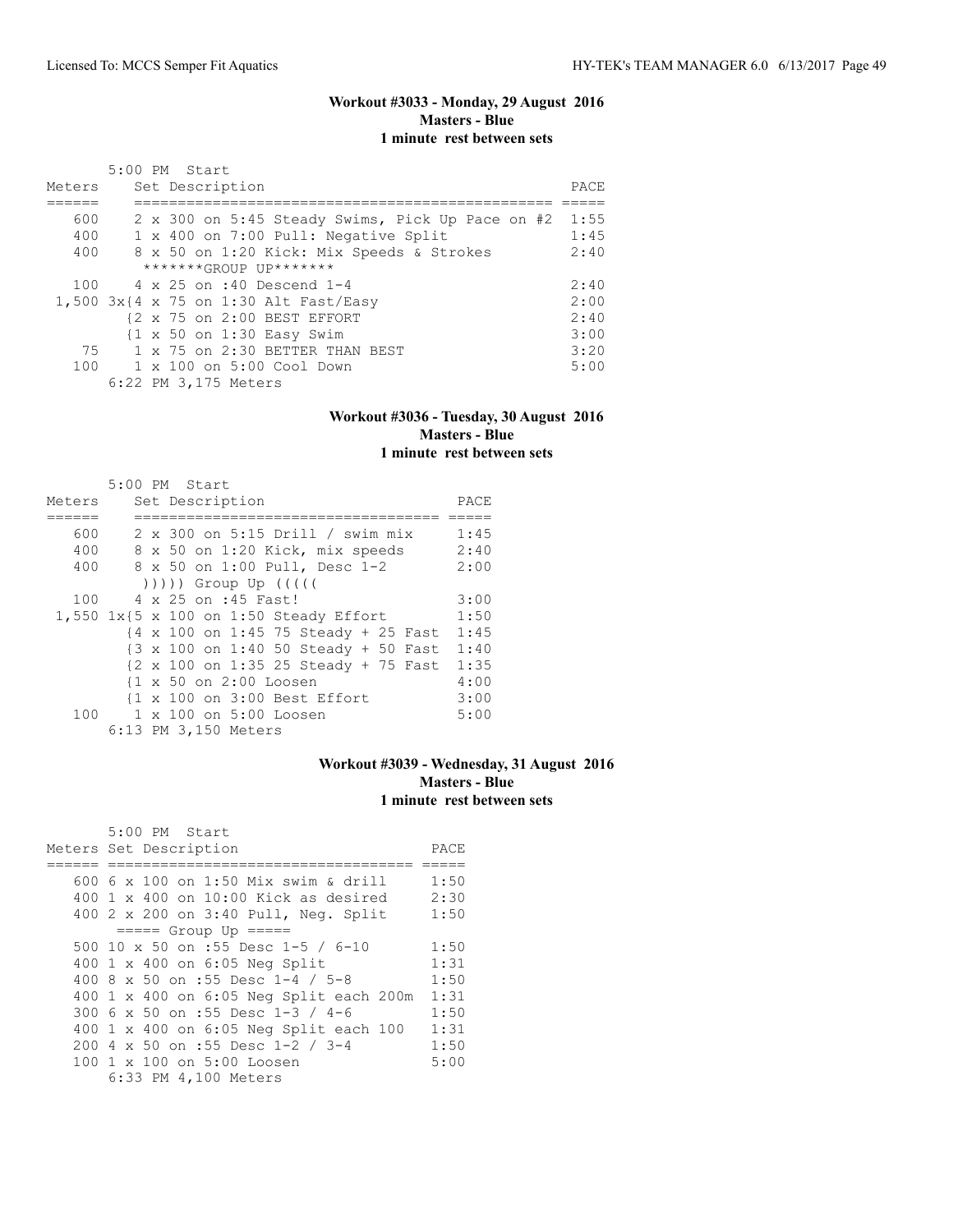### **Workout #3042 - Thursday, 01 September 2016 Masters - Blue 1 minute rest between sets**

| 5:00 PM Start                                    |      |
|--------------------------------------------------|------|
| Meters Set Description                           | PACE |
|                                                  |      |
| 600 2 x 300 on 5:20 drill, swim mix              | 1:47 |
| 450 6 x 75 on 1:20 Pull, last 25 faster          | 1:47 |
| 400 4 x 100 on 2:30 Kick, 1st 25 sprint          | 2:30 |
| ^^^^^^ Group Up ^^^^^^                           |      |
| $200 \text{ } 4 \times 50$ on $1:00$ Desc 1-4    | 2:00 |
| 450 3 x 150 on 2:40 Desc 1-3                     | 1:47 |
| 1 on :30 Extra rest                              |      |
| $450$ 3 x 150 on 2:35 Build each to fast last 50 | 1:43 |
| 1 on :30 Extra rest                              |      |
| 450 3 x 150 on 2:30 Go time - all three fast     | 1:40 |
| 100 1 x 100 on 5:00 Loosen                       | 5:00 |
| 6:09 PM 3,100 Meters                             |      |

#### **Workout #3059 - Monday, 05 September 2016 Masters - Blue 1 minute rest between sets**

#### 5:00 PM Start Meters Set Description PACE ====== ============================================= ===== 400 1 x 400 on 7:20 Swim mix in drills 1:50 500 10 x 50 on 1:00 Pull: Every 4th fast 2:00 500 20 x 25 on :40 Kick: Odds fast evens moderate 2:40  $===GROUP UP==$  200 4 x 50 on 1:00 Build some speed 2:00 1,600 2x{2 x 100 on 1:50 Moderate 1:50 {3 x 100 on 1:40 A little faster 1:40<br>{3 x 100 on 1:30 FAST FAST FAST 1:30 {3 x 100 on 1:30 FAST FAST FAST 1:30 {1 on :30 Rest 100 1 x 100 on 5:00 Cool Down 5:00 6:14 PM 3,300 Meters

### **Workout #3062 - Tuesday, 06 September 2016 Masters - Blue 1 minute rest between sets**

|                        |  | 5:00 PM Start |                          |                                            |  |                                                 |      |
|------------------------|--|---------------|--------------------------|--------------------------------------------|--|-------------------------------------------------|------|
| Meters Set Description |  |               |                          |                                            |  |                                                 | PACE |
|                        |  |               |                          |                                            |  |                                                 |      |
|                        |  |               |                          | 400 $2 \times 200$ on $3:45$ Swim: Dec 1-3 |  |                                                 | 1:52 |
|                        |  |               |                          |                                            |  | 600 $2 \times 300$ on 5:30 Pull: Negative Split | 1:50 |
|                        |  |               |                          | 400 4 x 100 on 2:20 Kick: Dec 1-4          |  |                                                 | 2:20 |
|                        |  |               | $===GROUP UP=-$          |                                            |  |                                                 |      |
|                        |  |               |                          | $200.4 \times 50$ on 1:10 Dec 1-4          |  |                                                 | 2:20 |
|                        |  |               |                          | 150 1 x 150 on 3:00 Steady                 |  |                                                 | 2:00 |
|                        |  |               |                          | 150 1 x 150 on 2:20 FAST!                  |  |                                                 | 1:33 |
|                        |  |               |                          | 300 2 x 150 on 2:50 Steady                 |  |                                                 | 1:53 |
|                        |  |               | 150 1 x 150 on 2:20 FAST |                                            |  |                                                 | 1:33 |
|                        |  |               |                          | 450 3 x 150 on 2:40 Steady                 |  |                                                 | 1:47 |
|                        |  |               |                          | 150 1 x 150 on 2:20 FAST!                  |  |                                                 | 1:33 |
|                        |  |               |                          | 100 1 x 100 on 5:00 Cool down              |  |                                                 | 5:00 |
|                        |  |               | 6:15 PM 3,050 Meters     |                                            |  |                                                 |      |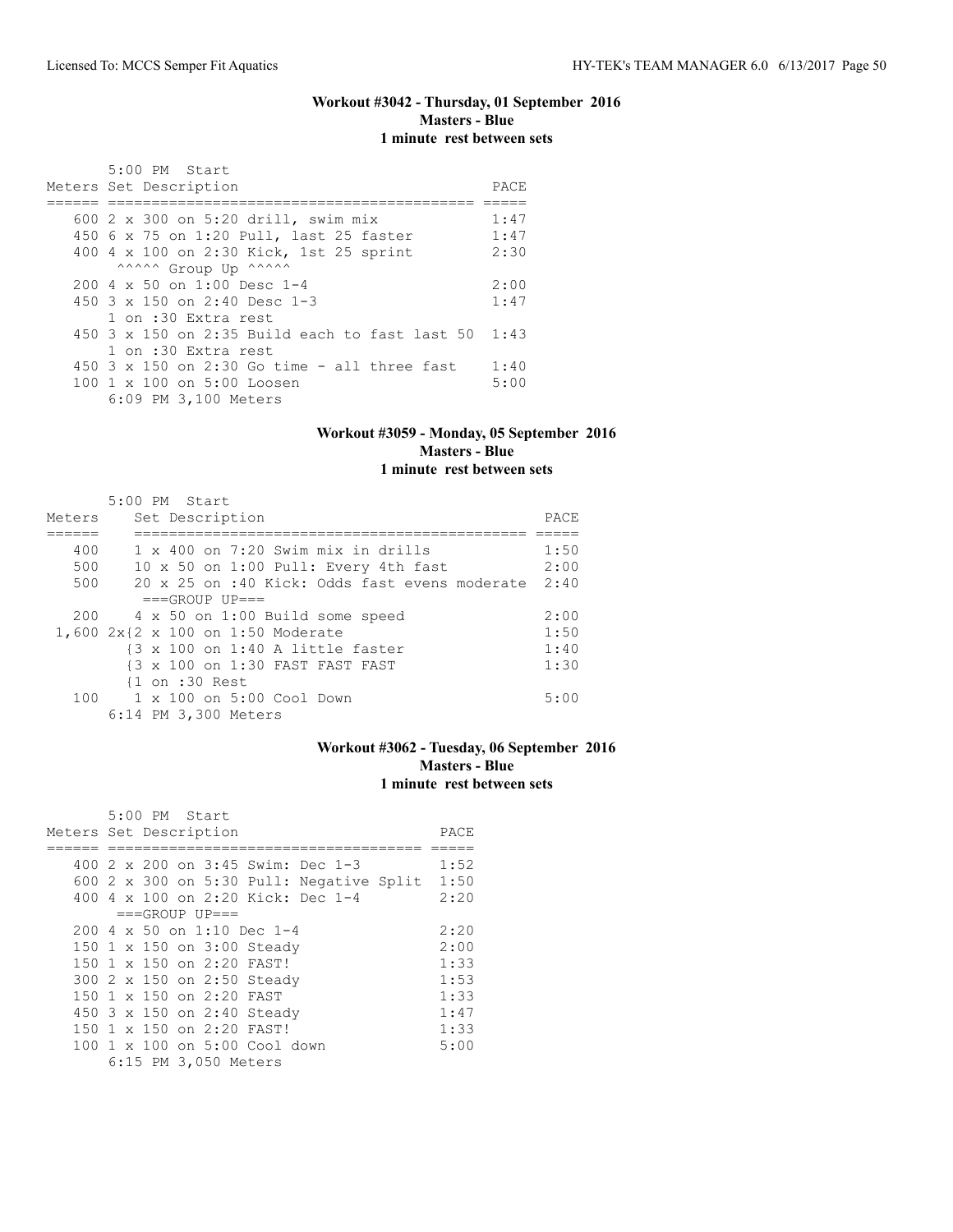### **Workout #3065 - Wednesday, 07 September 2016 Masters - Blue 1 minute rest between sets**

|                                 | 5:00 PM Start |  |                      |                                         |                                    |      |
|---------------------------------|---------------|--|----------------------|-----------------------------------------|------------------------------------|------|
| Meters                          |               |  | Set Description      |                                         |                                    | PACE |
|                                 |               |  |                      |                                         |                                    |      |
| 600                             |               |  |                      |                                         | 2 x 300 on 5:30 Swim with drills   | 1:50 |
| 400                             |               |  |                      | 4 x 100 on 1:50 Pull: Dec 1-4           |                                    | 1:50 |
| 400                             |               |  |                      |                                         | 2 x 200 on 4:20 Kick: Mixed speeds | 2:10 |
|                                 |               |  | $===GROUP UP = =$    |                                         |                                    |      |
| 200                             |               |  |                      | $4 \times 50$ on 1:05 Dec 1-4           |                                    | 2:10 |
| 2,700 3x{1 x 300 on 5:00 Steady |               |  |                      |                                         |                                    | 1:40 |
|                                 |               |  |                      | {3 x 150 on 2:30 Dec 1-3                |                                    | 1:40 |
|                                 |               |  |                      | {2 x 75 on 1:20 ALL OUT!                |                                    | 1:47 |
|                                 |               |  |                      | $100 \t 1 \times 100$ on 5:00 Cool down |                                    | 5:00 |
|                                 |               |  | 6:29 PM 4,400 Meters |                                         |                                    |      |

### **Workout #3070 - Thursday, 08 September 2016 Masters - Blue 1 minute rest between sets**

|  | 5:00 PM Start                               |      |
|--|---------------------------------------------|------|
|  | Meters Set Description                      | PACE |
|  |                                             |      |
|  | 500 1 x 500 on 9:00 Swim mix in drills      | 1:48 |
|  | 400 4 x 100 on 1:50 Pull Desc 1-4           | 1:50 |
|  | 450 6 x 75 on 1:45 Kick Last 25 Fast        | 2:20 |
|  | $===GROUP UP==$                             |      |
|  | 100 4 x 25 on :40 FAST                      | 2:40 |
|  | 600 8 x 75 on 1:35 Every 4th fast           | 2:07 |
|  | 25 1 x 25 on :45 Easy: you can start early  | 3:00 |
|  | 450 6 x 75 on 1:30 Every 3rd fast           | 2:00 |
|  | 25 1 x 25 on :45 Easy: you can start early  | 3:00 |
|  | 300 4 x 75 on 1:25 Every 2nd fast           | 1:53 |
|  | 25 1 x 25 on 1:15 Easy: you can start early | 5:00 |
|  | 75 1 x 75 on 5:00 LAST ONE, FAST ONE        | 6:40 |
|  | 100 1 x 100 on 5:00 Cool down               | 5:00 |
|  | 6:24 PM 3,050 Meters                        |      |

# **Workout #3045 - Monday, 12 September 2016 Masters - Blue 1 minute rest between sets**

| 5:00 PM Start                                  |      |
|------------------------------------------------|------|
| Meters Set Description                         | PACE |
|                                                |      |
| 600 12 $\times$ 50 on 1:00 Mix drill and swim  | 2:00 |
| 400 4 x 100 on 1:50 Pull,. mix efforts         | 1:50 |
| 400 2 x 200 on 5:00 kick, faster in the middle | 2:30 |
| $--- $ Group Up $---$                          |      |
| 100 4 x 25 on :40 Fast!                        | 2:40 |
| 400 4 x 100 on 1:50 Easy/Fast by 25            | 1:50 |
| 300 4 x 75 on 1:20 Easy/Fast by 25             | 1:47 |
| 200 4 x 50 on :50 Easy/fast by 25              | 1:40 |
| 100 4 x 25 on :30 Easy/Fast by 25              | 2:00 |
| 100 $2 \times 50$ on 1:10 Both Fast            | 2:20 |
| 150 2 x 75 on 1:45 Both Fast                   | 2:20 |
| 200 2 x 100 on 2:20 Both Fast                  | 2:20 |
| 100 1 x 100 on 5:00 Loosen                     | 5:00 |
| 6:21 PM 3,050 Meters                           |      |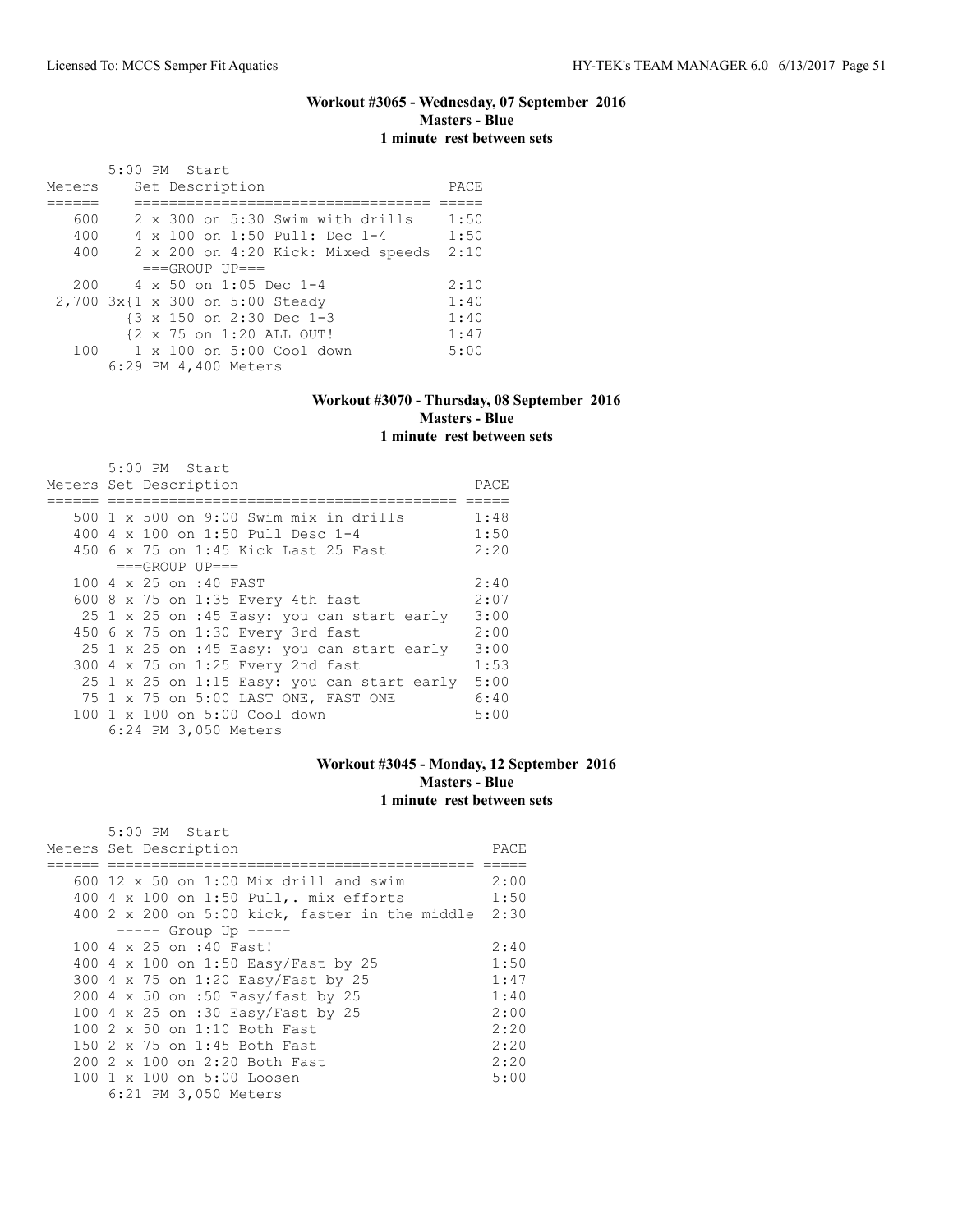# **Workout #3048 - Tuesday, 13 September 2016 Masters - Blue 1 minute rest between sets**

|                               | 5:00 PM Start |  |                       |                                                     |                                                  |      |
|-------------------------------|---------------|--|-----------------------|-----------------------------------------------------|--------------------------------------------------|------|
| Meters                        |               |  | Set Description       |                                                     |                                                  | PACE |
|                               |               |  |                       |                                                     |                                                  |      |
| 600                           |               |  |                       |                                                     | $6 \times 100$ on 1:50 Swim and drill mix $1:50$ |      |
| 400                           |               |  |                       | 2 x 200 on 3:30 Pull, Desc                          |                                                  | 1:45 |
| 400                           |               |  |                       |                                                     | 8 x 50 on 1:20 Kick, mix efforts 2:40            |      |
|                               |               |  |                       | $== == $ Group Up $== == $                          |                                                  |      |
| 1,800 1x{3 x 100 on 1:45 Desc |               |  |                       |                                                     |                                                  | 1:45 |
|                               |               |  | {2 x 100 on 1:40 Desc |                                                     |                                                  | 1:40 |
|                               |               |  | {1 x 100 on 2:05 Go!  |                                                     |                                                  | 2:05 |
|                               |               |  | {3 x 100 on 1:40 Desc |                                                     |                                                  | 1:40 |
|                               |               |  | {2 x 100 on 1:35 Desc |                                                     |                                                  | 1:35 |
|                               |               |  | {1 x 100 on 2:05 GO!  |                                                     |                                                  | 2:05 |
|                               |               |  | {3 x 100 on 1:35 Desc |                                                     |                                                  | 1:35 |
|                               |               |  | {2 x 100 on 1:30 Desc |                                                     |                                                  | 1:30 |
|                               |               |  |                       | $\{1 \times 100 \text{ on } 2:05 \text{ Go}!\}$ !!! |                                                  | 2:05 |
| 100                           |               |  |                       | 1 x 100 on 5:00 Loosen                              |                                                  | 5:00 |
|                               |               |  | 6:09 PM 3,300 Meters  |                                                     |                                                  |      |

### **Workout #3051 - Wednesday, 14 September 2016 Masters - Blue 1 minute rest between sets**

| 5:00 PM Start                                       |      |
|-----------------------------------------------------|------|
| Meters Set Description                              | PACE |
|                                                     |      |
| 600 $3 \times 200$ on $3:30$ Neg Split, Inc. Drills | 1:45 |
| 400 8 x 50 on 1:00 Pull, mix efforts                | 2:00 |
| 400 4 x 100 on 2:30 Kick, last 25 faster            | 2:30 |
| ***** Group Up *****                                |      |
| $8002 \times 400$ on $6:40$ Desc                    | 1:40 |
| 800 $4 \times 200$ on $3:20$ Desc                   | 1:40 |
| 600 6 x 100 on 1:40 Desc $1-3/4-6$                  | 1:40 |
| 400 8 x 50 on :55 Desc $1-4/5-8$                    | 1:50 |
| 100 1 x 100 on 5:00 Loosen                          | 5:00 |
| 6:27 PM 4,100 Meters                                |      |

### **Workout #3054 - Thursday, 15 September 2016 Masters - Blue 1 minute rest between sets**

| $5:00$ PM Start                                      |      |
|------------------------------------------------------|------|
| Meters Set Description                               | PACE |
|                                                      |      |
| 600 1 x 600 on 11:00 Do as $300/200/100$ Desc Effort | 1:50 |
| 400 1 x 400 on $6:45$ Pull as desired                | 1:41 |
| 400 4 x 100 on 2:30 Kick, fast 1st 25                | 2:30 |
| ##### Group Up #####                                 |      |
| 100 4 x 25 on :40 Fast!                              | 2:40 |
| 600 3 x 200 on 3:20 Desc 1-3, #3 is FAST             | 1:40 |
| 50 1 x 50 on 1:30 Loosen                             | 3:00 |
| 600 3 x 200 on 3:40 Desc 1-3, #3 is FAST             | 1:50 |
| 50 1 x 50 on 1:30 Loosen                             | 3:00 |
| 200 1 x 200 on 4:00 Best Effort                      | 2:00 |
| 100 1 x 100 on 5:00 Loosen                           | 5:00 |
| 6:14 PM 3,100 Meters                                 |      |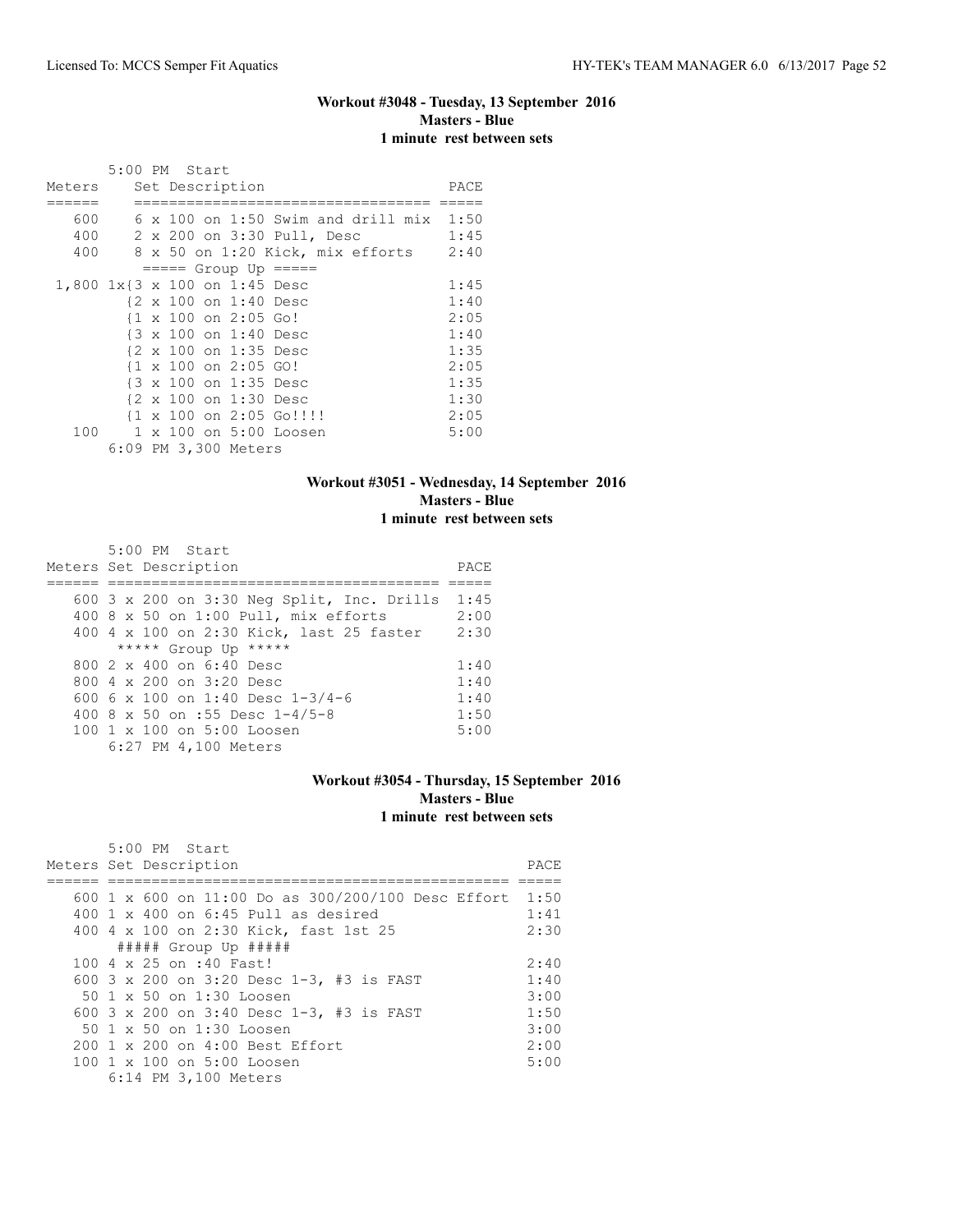### **Workout #3073 - Monday, 19 September 2016 Masters - Blue 1 minute rest between sets**

| $5:00$ PM Start<br>Meters Set Description               | PACE |
|---------------------------------------------------------|------|
|                                                         |      |
| 400 1 x 400 on 8:00 Mix swim & Drill                    | 2:00 |
| 400 1 x 400 on 8:00 Pull, mix speeds                    | 2:00 |
| 400 4 x 100 on 2:45 Kick, mix in a fast 25 on each 2:45 |      |
| ***** Group Up ******                                   |      |
| 100 4 x 25 on 1:00 Speedy!                              | 4:00 |
| 400 8 x 50 on 1:05 Desc 1-4, 5-8                        | 2:10 |
| 200 1 x 200 on 4:00 Get Ready                           | 2:00 |
| $6006 \times 100$ on $3:00$ Test Yourself!!             | 3:00 |
| $500 \t 1 \t x \t 500$ on $10:00$ Cool down             | 2:00 |
| 6:19 PM 3,000 Meters                                    |      |

#### **Workout #3079 - Tuesday, 20 September 2016 Masters - Blue 1 minute rest between sets**

#### 5:00 PM Start Meters Set Description **PACE** ====== ============================================= ===== 600 3 x 200 on 3:45 Swim with drills 1:52 400 8 x 50 on 1:25 Kick: Odds fast evens moderate 2:50 400 2 x 200 on 3:45 Pull: Dec 1-2 1:52  $=$ ==GROUP UP===<br>100  $4 \times 25$  on :40 F 100 4 x 25 on :40 Fast Swim. FAST!! 2:40 1,600 2x{4 x 150 on 2:25 Dec 1-4 1:37 {3 x 50 on 1:00 Dec 1-3 2:00 {1 x 50 on 1:10 Easy 2:20 100 2 x 50 on 1:30 BEST OF THE DAY 3:00<br>100 1 x 100 on 5:00 Cool Down 5:00 5:00  $1 \times 100$  on 5:00 Cool Down 6:17 PM 3,300 Meters

### **Workout #3076 - Wednesday, 21 September 2016 Masters - Blue 1 minute rest between sets**

| 5:00 PM Start                                |      |
|----------------------------------------------|------|
| Meters Set Description                       | PACE |
|                                              |      |
| 600 2 x 300 on 5:20 Swim: Negative Split     | 1:47 |
| 450 6 x 75 on 1:20 Pull: Last 25 faster      | 1:47 |
| 400 4 x 100 on 2:30 Kick: Negative Split     | 2:30 |
| $===GROUP UP = =$                            |      |
| $200 \text{ } 4 \times 50$ on $1:00$ Dec 1-4 | 2:00 |
| 600 1 x 600 on 9:10 Neg Split                | 1:32 |
| 600 $3 \times 200$ on $3:20$ Dec 1-3         | 1:40 |
| 600 4 $\times$ 150 on 2:40 Dec 1-4           | 1:47 |
| 600 6 x 100 on 1:55 Dec 1-3, 4-6             | 1:55 |
| 100 1 x 100 on 5:00 Cool Down                | 5:00 |
| 6:29 PM 4,150 Meters                         |      |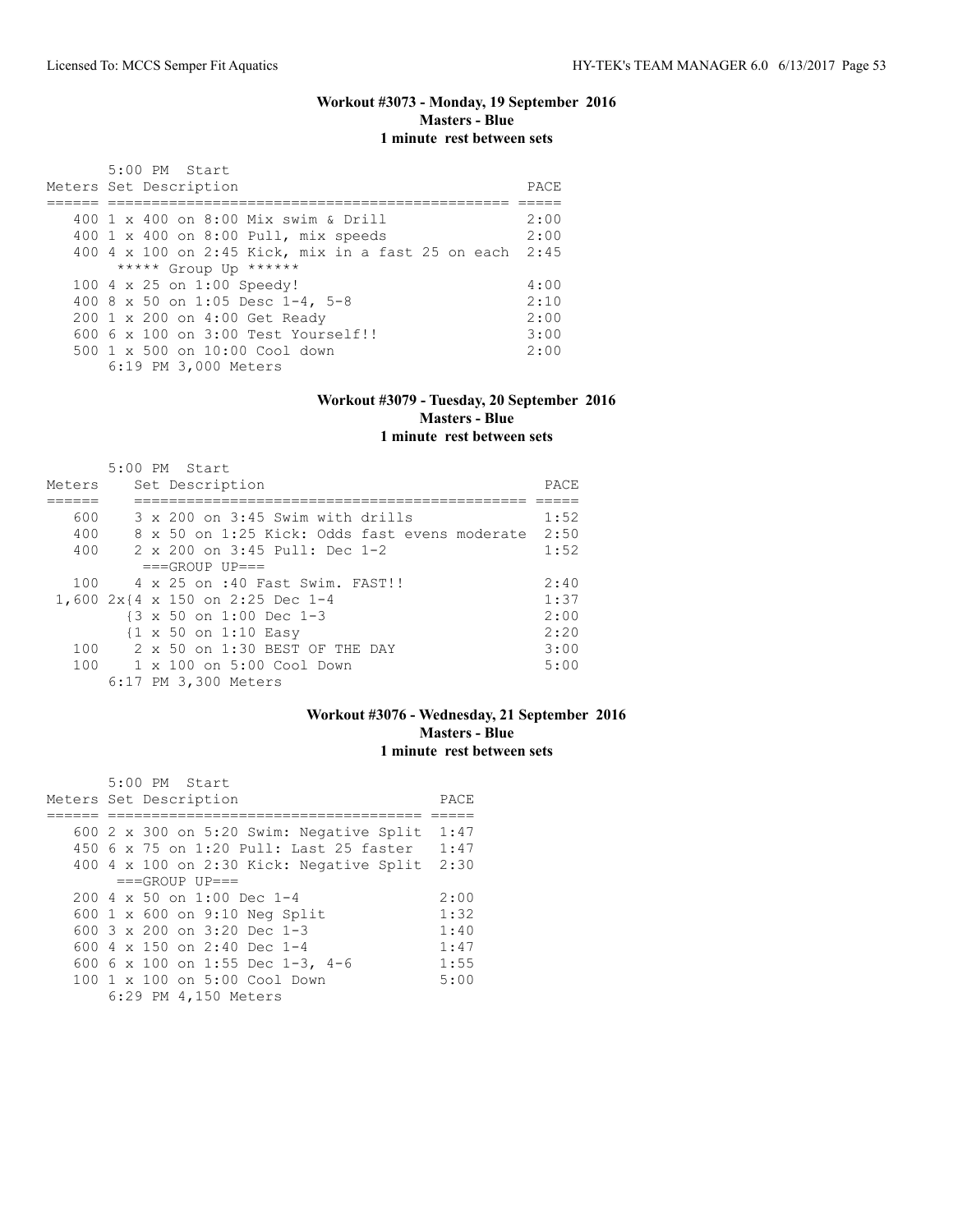## **Workout #3082 - Thursday, 22 September 2016 Masters - Blue 1 minute rest between sets**

|        | 5:00 PM Start                         |      |
|--------|---------------------------------------|------|
| Meters | Set Description                       | PACE |
|        |                                       |      |
| 400    | 1 x 400 on 7:30 Swim with drills      | 1:52 |
| 500    | 10 x 50 on 1:00 Pull: Odds are faster | 2:00 |
| 400    | 16 x 25 on :40 Kick: mixed speeds     | 2:40 |
|        | $===GROUP UP = =$                     |      |
| 100    | 4 x 25 on :40 Build some speed        | 2:40 |
|        | 1,800 2x{2 x 150 on 2:45 Steady       | 1:50 |
|        | {2 x 150 on 2:35 A little faster      | 1:43 |
|        | {2 x 150 on 2:25 Fast as you can      | 1:37 |
| 100    | 1 x 100 on 5:00 COOL DOWN             | 5:00 |
|        | 6:13 PM 3,300 Meters                  |      |
|        |                                       |      |

### **Workout #3098 - Monday, 26 September 2016 Masters - Blue 1 minute rest between sets**

| $5:00$ PM Start                          |      |
|------------------------------------------|------|
| Meters Set Description                   | PACE |
|                                          |      |
| 600 2 x 300 on 5:30 Swim: Negative Split | 1:50 |
| 400 4 x 100 on 1:50 Pull: Desc 1-4       | 1:50 |
| 400 2 x 200 on 4:20 Kick: Negative Split | 2:10 |
| $===GROUP UP = ==$                       |      |
| 400 8 x 50 on 1:10 Desc 1-4, 5-8         | 2:20 |
| $200$ 2 x 100 on 1:45 FAST               | 1:45 |
| 300 6 x 50 on 1:05 Desc 1-3, 4-6         | 2:10 |
| 200 2 x 100 on 1:45 FAST                 | 1:45 |
| 200 4 x 50 on 1:00 Desc 1-4              | 2:00 |
| 200 2 x 100 on 1:45 FAST                 | 1:45 |
| 100 1 x 100 on 5:00 Cool Down            | 5:00 |
| 6:15 PM 3,000 Meters                     |      |

### **Workout #3101 - Tuesday, 27 September 2016 Masters - Blue 1 minute rest between sets**

|        |  | 5:00 PM Start                         |      |
|--------|--|---------------------------------------|------|
| Meters |  | Set Description                       | PACE |
|        |  |                                       |      |
| 500    |  | $1 \times 500$ on 9:10 Swim and drill | 1:50 |
| 400    |  | 4 x 100 on 1:50 Pull: Mixed speeds    | 1:50 |
| 450    |  | 6 x 75 on 1:45 Kick: mixed speeds     | 2:20 |
|        |  | $===GROUP UP = =$                     |      |
| 100    |  | $4 \times 25$ on :40 Desc 1-4         | 2:40 |
|        |  | 1,800 2x{4 x 50 on 1:05 Desc 1-4      | 2:10 |
|        |  | {4 x 75 on 1:20 Desc 1-4              | 1:47 |
|        |  | {4 x 100 on 1:40 Desc 1-4             | 1:40 |
| 100    |  | $1 \times 100$ on $5:00$ Cool Down    | 5:00 |
|        |  | 6:15 PM 3,350 Meters                  |      |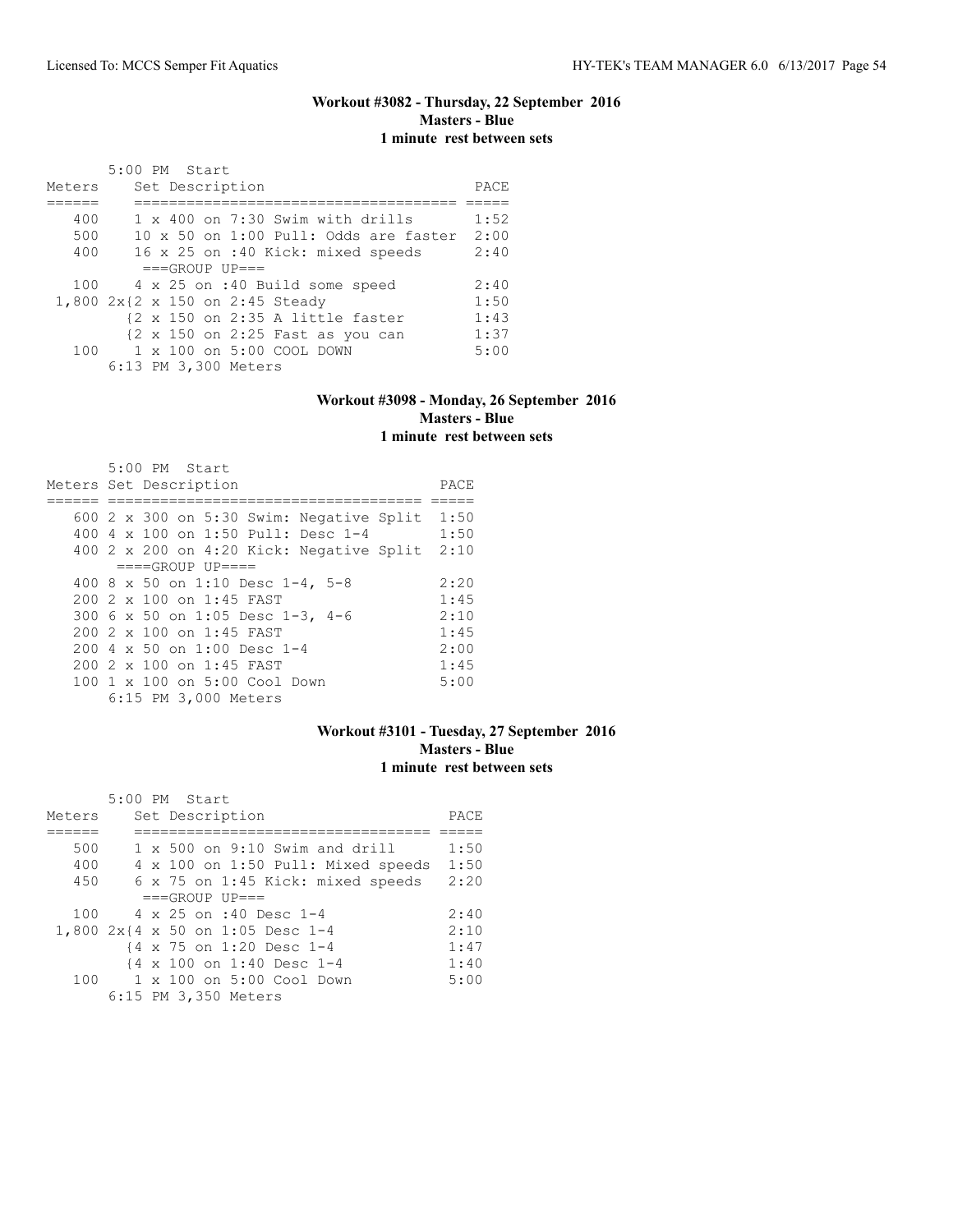## **Workout #3104 - Wednesday, 28 September 2016 Masters - Blue 1 minute rest between sets**

|                        |  | 5:00 PM Start |                          |                                           |      |
|------------------------|--|---------------|--------------------------|-------------------------------------------|------|
| Meters Set Description |  |               |                          |                                           | PACE |
|                        |  |               |                          |                                           |      |
|                        |  |               |                          | 400 2 x 200 on 3:40 Swim: last 50 hard    | 1:50 |
|                        |  |               |                          | 600 2 x 300 on 5:30 Pull: Negative split  | 1:50 |
|                        |  |               |                          | 400 4 x 100 on 2:20 Kick: Last 25 hard    | 2:20 |
|                        |  |               | $===GROUP UP==$          |                                           |      |
|                        |  |               |                          | 500 1 x 500 on 8:30 Steady                | 1:42 |
|                        |  |               |                          | 300 1 x 300 on 5:10 Steady                | 1:43 |
|                        |  |               |                          | 100 1 x 100 on 1:50 Steady                | 1:50 |
|                        |  |               |                          | 500 $1 \times 500$ on 8:20 Negative split | 1:40 |
|                        |  |               |                          | 300 1 x 300 on 5:00 Negative split        | 1:40 |
|                        |  |               |                          | 100 $1 \times 100$ on 1:40 Negatie split  | 1:40 |
|                        |  |               |                          | 500 1 x 500 on 8:10 Last 100 harder       | 1:38 |
|                        |  |               |                          | 300 1 x 300 on 4:50 Last 100 harder       | 1:37 |
|                        |  |               | 100 1 x 100 on 1:35 Hard |                                           | 1:35 |
|                        |  |               |                          | 100 1 x 100 on 5:00 Cool Down             | 5:00 |
|                        |  |               | 6:35 PM 4,200 Meters     |                                           |      |

### **Workout #3107 - Thursday, 29 September 2016 Masters - Blue 1 minute rest between sets**

|        | 5:00 PM Start                             |      |
|--------|-------------------------------------------|------|
| Meters | Set Description                           | PACE |
|        |                                           |      |
| 400    | $1 \times 400$ on 7:20 Swim mix in drills | 1:50 |
| 500    | 10 x 50 on 1:00 Pull: Desc 1-5, 6-10      | 2:00 |
| 450    | 18 x 25 on :40 Kick: Mixed speeds         | 2:40 |
|        | $===GROUP UP = =$                         |      |
| 200    | $4 \times 50$ on 1:00 Desc 1-4            | 2:00 |
|        | 1,600 2x{2 x 200 on 3:30 Desc 1-2         | 1:45 |
|        | {2 x 100 on 1:40 Desc 1-2                 | 1:40 |
|        | {1 x 200 on 3:50 FAST!                    | 1:55 |
| 100    | 1 x 100 on 5:00 Cool Down                 | 5:00 |
|        | 6:13 PM 3,250 Meters                      |      |

### **Workout #3114 - Monday, 03 October 2016 Masters - Blue 1 minute rest between sets**

| 5:00 PM Start                                    |      |
|--------------------------------------------------|------|
| Meters Set Description                           | PACE |
|                                                  |      |
| 500 1 x 500 on 9:30 Mix swim and drill           | 1:54 |
| 600 2 x 300 on 5:30 Pull, Desc                   | 1:50 |
| 400 4 x 100 on 2:20 Kick, some of it FAST!! 2:20 |      |
| $--- $ Group Up $--- $                           |      |
| 100 4 x 25 on :40 Fast!                          | 2:40 |
| 50 1 x 50 on 1:30 Loosen                         | 3:00 |
| $600.8 \times 75$ on 2:00 Best Effort            | 2:40 |
| 50 1 x 50 on 1:30 Loosen                         | 3:00 |
| 400 8 x 50 on 1:15 Best Effort                   | 2:30 |
| 50 1 x 50 on 1:30 Loosen                         | 3:00 |
| 200 8 x 25 on :30 Best Effort                    | 2:00 |
| 100 1 x 100 on 5:00 Loosen                       | 5:00 |
| 6:25 PM 3,050 Meters                             |      |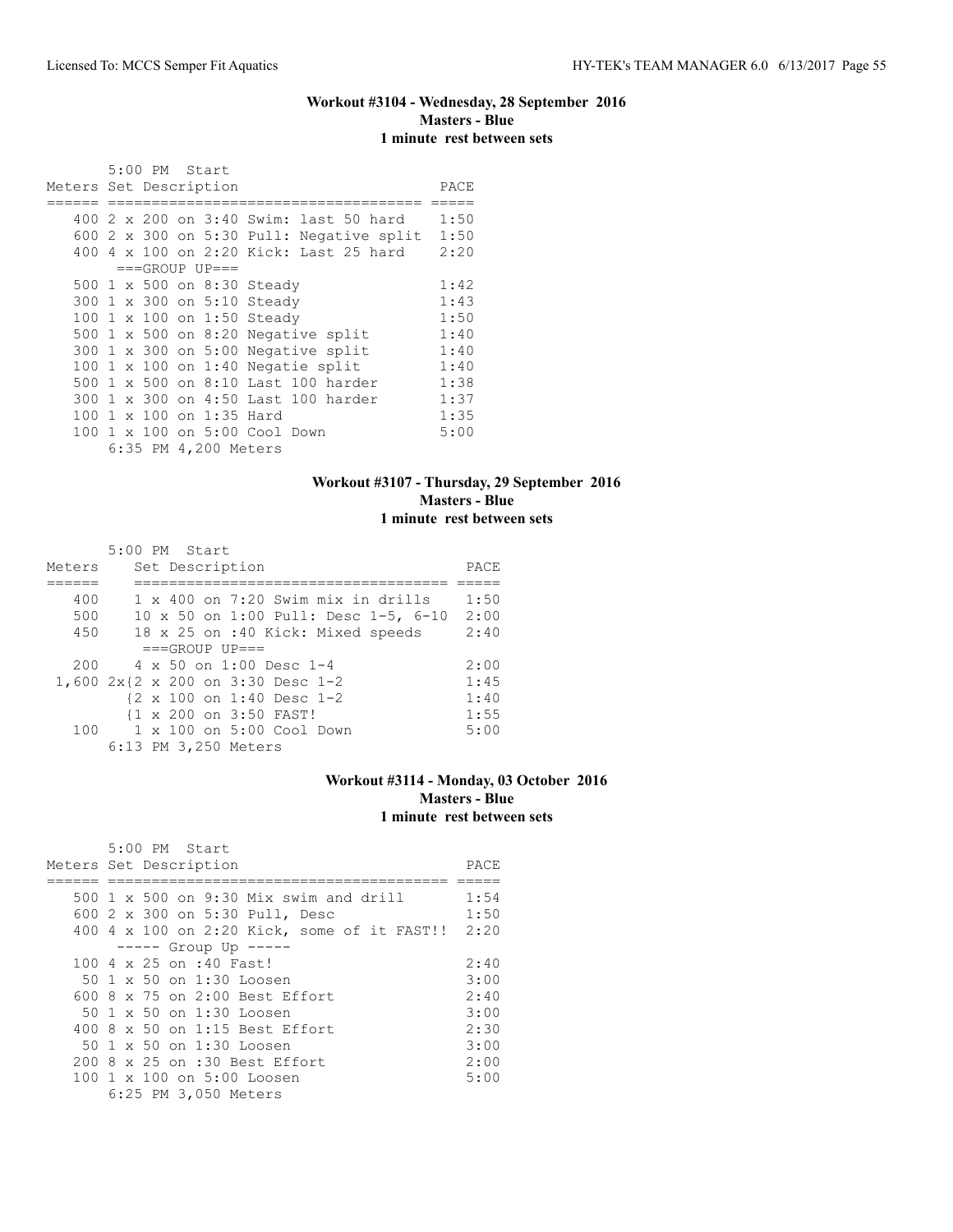## **Workout #3117 - Tuesday, 04 October 2016 Masters - Blue 1 minute rest between sets**

| 5:00 PM Start<br>Meters Set Description               |      |  |  |  |  |  |
|-------------------------------------------------------|------|--|--|--|--|--|
|                                                       | PACE |  |  |  |  |  |
| 600 $3 \times 200$ on $3:40$ Desc, mix in some drills | 1:50 |  |  |  |  |  |
| 400 8 x 50 on 1:15 Kick, alt Fast/EZ                  | 2:30 |  |  |  |  |  |
| 400 4 x 100 on 1:45 Pull, Neg Split                   | 1:45 |  |  |  |  |  |
| $====$ Group Up $====$                                |      |  |  |  |  |  |
| 100 4 x 25 on :40 Fast!                               | 2:40 |  |  |  |  |  |
| 800 8 x 100 on 1:40 Alt One Fast, One Moderate        | 1:40 |  |  |  |  |  |
| 400 4 x 100 on 1:50 Alt One Fast, One Moderate        | 1:50 |  |  |  |  |  |
| $2002 \times 100$ on $2:00$ Fast!                     | 2:00 |  |  |  |  |  |
| 100 1 x 100 on 5:00 Loosen                            | 5:00 |  |  |  |  |  |
| 6:09 PM 3,000 Meters                                  |      |  |  |  |  |  |

### **Workout #3120 - Wednesday, 05 October 2016 Masters - Blue 1 minute rest between sets**

| $5:00$ PM Start                                   |      |
|---------------------------------------------------|------|
| Meters Set Description                            | PACE |
|                                                   |      |
| 600 6 x 100 on 1:45 Desc                          | 1:45 |
| 500 10 x 50 on 1:00 Pull, Alt EZ/Faster           | 2:00 |
| $400 \text{ 1 x } 400$ on $11:00$ Kick as desired | 2:45 |
| ^^^^^ Group Up ^^^^^^                             |      |
| 400 8 x 50 on 1:05 Desc 1-4, 5-8                  | 2:10 |
| 400 1 x 400 on $6:30$ Neg Split - Make it good!   | 1:38 |
| 800 4 x 200 on 3:25 Desc                          | 1:42 |
| 800 8 x 100 on 1:45 Desc                          | 1:45 |
| 100 1 x 100 on 5:00 Loosen                        | 5:00 |
| 6:28 PM 4,000 Meters                              |      |

### **Workout #3123 - Thursday, 06 October 2016 Masters - Blue 1 minute rest between sets**

|  | $5:00$ PM Start                                        |      |
|--|--------------------------------------------------------|------|
|  | Meters Set Description                                 | PACE |
|  |                                                        |      |
|  | 600 $1 \times$ 600 on 11:00 Swim as desired            | 1:50 |
|  | 450 6 x 75 on 1:25 Pull, last 25 Faster                | 1:53 |
|  | 400 4 x 100 on 2:20 Kick, mix efforts                  | 2:20 |
|  | $--- $ Group Up $---$                                  |      |
|  | 500 2 x 250 on 4:10 Desc 1-2, last 50 of each fast     | 1:40 |
|  | 50 2 x 25 on :45 Fast!                                 | 3:00 |
|  | 500 2 x 250 on 4:20 Desc 1-2, last 50 of each fast     | 1:44 |
|  | 50 2 x 25 on :50 Fast!                                 | 3:20 |
|  | 500 2 x 250 on 4:30 Desc 1-2, last 50 of each fast     | 1:48 |
|  | $100 \text{ 1 x } 100 \text{ on } 5:00 \text{ Loosen}$ | 5:00 |
|  | 6:14 PM 3,150 Meters                                   |      |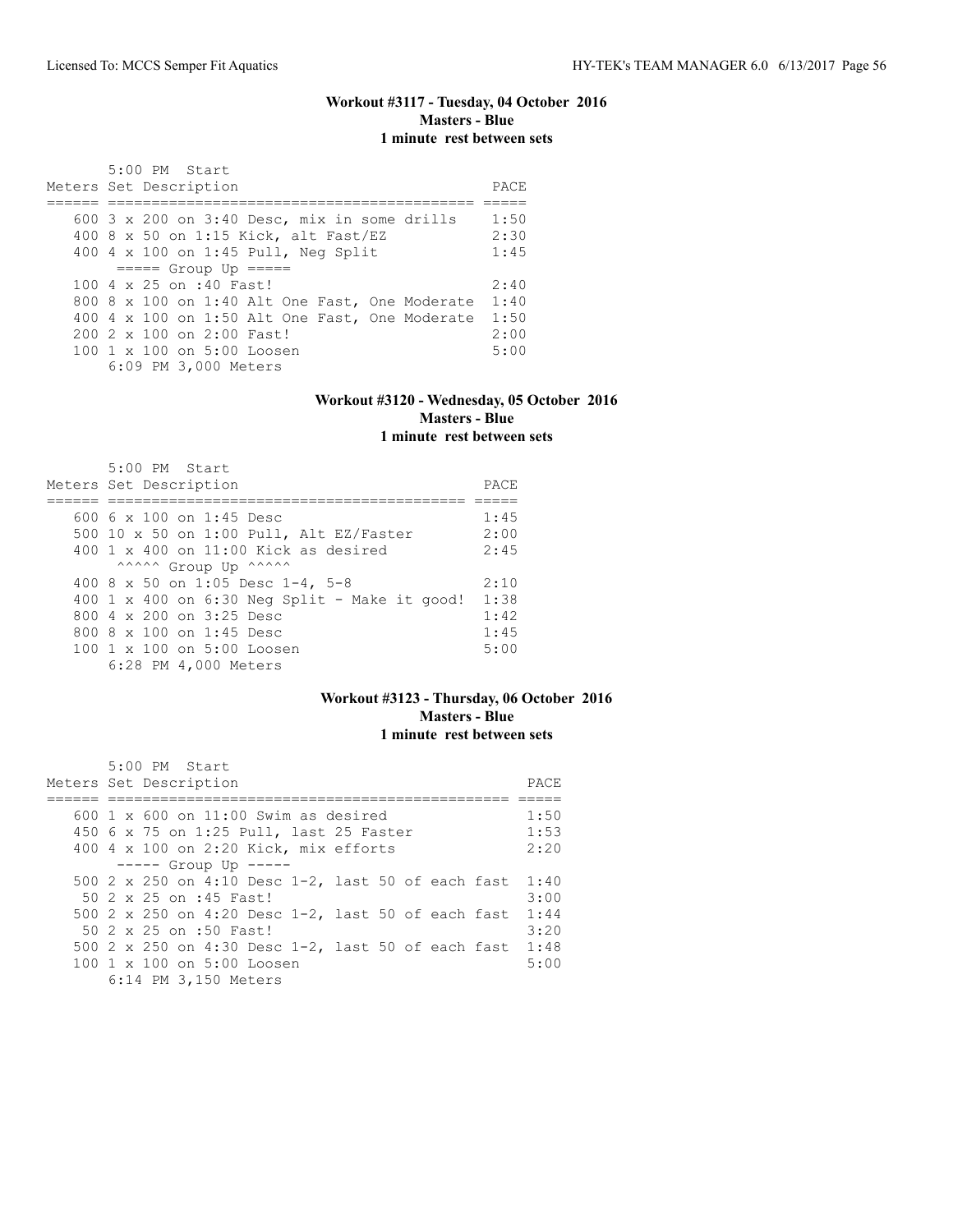# **Workout #3141 - Monday, 10 October 2016 Masters - Blue 1 minute rest between sets**

|        | 5:00 PM Start                             |      |
|--------|-------------------------------------------|------|
| Meters | Set Description                           | PACE |
|        |                                           |      |
| 400    | $1 \times 400$ on 7:20 Swim mix in drills | 1:50 |
| 500    | 10 x 50 on 1:00 Pull: Desc 1-4, 6-8       | 2:00 |
| 500    | $20 \times 25$ on :40 Kick: Odds fast     | 2:40 |
|        | $===GROUP UP==$                           |      |
| 200    | 4 x 50 on 1:10 Desc 1-4                   | 2:20 |
|        | 1,450 2x{4 x 100 on 1:45 Desc 1-4         | 1:45 |
|        | {3 x 75 on 1:15 Desc 1-3                  | 1:40 |
|        | {2 x 50 on 1:00 FAST!                     | 2:00 |
| 100    | 1 x 100 on 5:00 Cool Down                 | 5:00 |
|        | 6:13 PM 3,150 Meters                      |      |

### **Workout #3144 - Tuesday, 11 October 2016 Masters - Blue 1 minute rest between sets**

| 5:00 PM Start                                |      |
|----------------------------------------------|------|
| Meters Set Description                       | PACE |
|                                              |      |
| 400 2 x 200 on 3:45 Swim: Negative Split     | 1:52 |
| 600 2 x 300 on 5:30 Pull: Last 50 harder     | 1:50 |
| $400$ 1 x $400$ on $8:40$ Kick: Mixed speeds | 2:10 |
| $===GROUP UP=-$                              |      |
| $200$ 4 x 50 on 1:00 Build some speed        | 2:00 |
| 300 2 x 150 on 2:45 Steady                   | 1:50 |
| 200 2 x 100 on 1:45 FAST                     | 1:45 |
| 300 2 x 150 on 2:45 Steady                   | 1:50 |
| $2002 \times 100$ on 1:40 FAST               | 1:40 |
| 300 2 x 150 on 2:45 Steady                   | 1:50 |
| $2002 \times 100$ on 1:35 FAST               | 1:35 |
| 100 1 x 100 on 5:00 COOL DOWN                | 5:00 |
| 6:17 PM 3,200 Meters                         |      |

## **Workout #3147 - Wednesday, 12 October 2016 Masters - Blue 1 minute rest between sets**

| Meters | 5:00 PM Start |  | Set Description             |                                           | PACE |
|--------|---------------|--|-----------------------------|-------------------------------------------|------|
|        |               |  |                             |                                           |      |
|        |               |  |                             |                                           |      |
| 600    |               |  |                             | 2 x 300 on 5:30 Swim with drills          | 1:50 |
| 400    |               |  |                             | 1 x 400 on 7:30 Pull negative split       | 1:52 |
| 400    |               |  |                             | 2 x 200 on 4:30 Kick mixed speeds         | 2:15 |
|        |               |  | $===GROUP UP = =$           |                                           |      |
| 100    |               |  | $4 \times 25$ on :40 Steady |                                           | 2:40 |
|        |               |  |                             | $2,700$ 3x{1 x 300 on 4:45 Negative split | 1:35 |
|        |               |  | {3 x 100 on 1:40 Desc 1-4   |                                           | 1:40 |
|        |               |  |                             | {2 x 150 on 2:30 Strong and steady        | 1:40 |
| 100    |               |  | 1 x 100 on 5:00 COOL DOWN   |                                           | 5:00 |
|        |               |  | 6:26 PM 4,300 Meters        |                                           |      |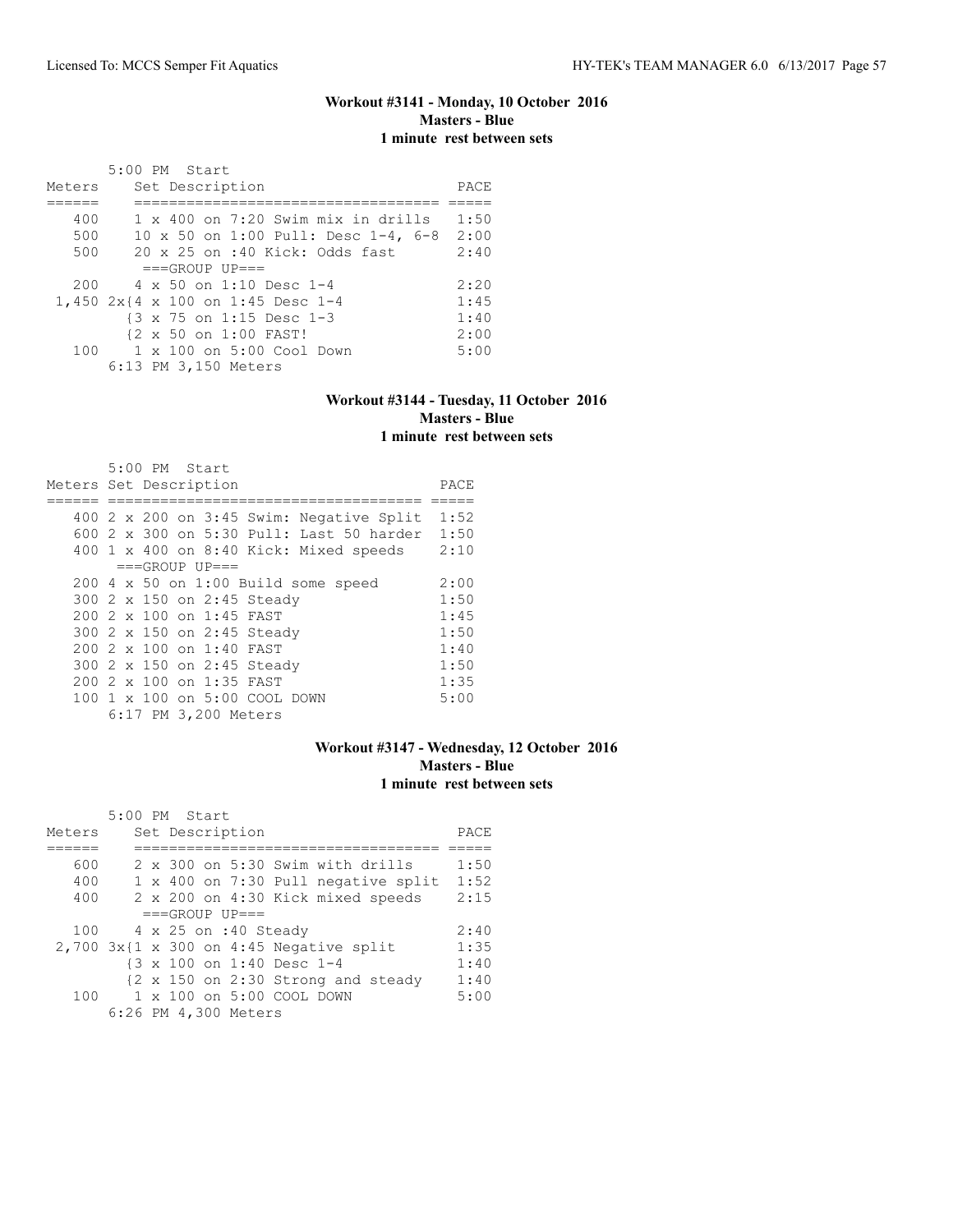## **Workout #3150 - Thursday, 13 October 2016 Masters - Blue 1 minute rest between sets**

| 5:00 PM Start                                          |      |
|--------------------------------------------------------|------|
| Meters Set Description                                 | PACE |
|                                                        |      |
| 600 $2 \times 300$ on $5:45$ Swim: Middle 100 stronger | 1:55 |
| 400 4 x 100 on 1:50 Pull: Desc 1-4                     | 1:50 |
| 400 2 x 200 on 4:30 Kick: Mix up Speeds                | 2:15 |
| $===GROUP UP=-$                                        |      |
| 100 4 x 25 on :40 Fast Swims                           | 2:40 |
| 300 4 x 75 on 1:25 Desc 1-4                            | 1:53 |
| 300 4 x 75 on 1:20 Desc 1-4                            | 1:47 |
| 300 4 x 75 on 1:15 Desc 1-4                            | 1:40 |
| 300 4 x 75 on 1:10 Desc 1-4                            | 1:33 |
| 300 4 x 75 on 1:05 Desc 1-4                            | 1:27 |
| 50 1 x 50 on 2:00 Easy Swim                            | 4:00 |
| 75 1 x 75 on 2:00 MAX EFFORT SWIM                      | 2:40 |
| 100 1 x 100 on 5:00 COOL DOWN                          | 5:00 |
| 6:19 PM 3,225 Meters                                   |      |

## **Workout #3178 - Monday, 17 October 2016 Masters - Blue 1 minute rest between sets**

|        | 5:00 PM Start                               |      |
|--------|---------------------------------------------|------|
| Meters | Set Description                             | PACE |
|        |                                             |      |
| 600    | 3 x 200 on 3:40 Swim with drills            | 1:50 |
| 400    | 4 x 100 on 1:50 Pull: Desc 1-4              | 1:50 |
| 400    | 8 x 50 on 1:10 Kick: Mixed speeds           | 2:20 |
|        | $===GROUP UP==$                             |      |
|        | 1,800 2x{12 x 25 on :40 Desc every 4        | 2:40 |
|        | ${6 \times 50}$ on 1:00 Desc every 1-3, 4-6 | 2:00 |
|        | {4 x 75 on 1:15 Desc 1-2, 3-4               | 1:40 |
|        | 100 1 x 100 on 5:00 Cool Down               | 5:00 |
|        | 6:16 PM 3,300 Meters                        |      |

### **Workout #3181 - Tuesday, 18 October 2016 Masters - Blue 1 minute rest between sets**

| 5:00 PM Start                              | PACE |  |  |  |  |  |  |  |  |
|--------------------------------------------|------|--|--|--|--|--|--|--|--|
| Meters Set Description                     |      |  |  |  |  |  |  |  |  |
|                                            |      |  |  |  |  |  |  |  |  |
| 400 1 x 400 on 7:20 Neg split              | 1:50 |  |  |  |  |  |  |  |  |
| 500 10 x 50 on 1:05 Pull: e/o harder       | 2:10 |  |  |  |  |  |  |  |  |
| 500 20 x 25 on :40 Kick: mixed speeds 2:40 |      |  |  |  |  |  |  |  |  |
| $===GROUP UP = =$                          |      |  |  |  |  |  |  |  |  |
| 100 4 x 25 on :40 Build some speed         | 2:40 |  |  |  |  |  |  |  |  |
| 400 4 x 100 on 1:50 Desc 1-4               | 1:50 |  |  |  |  |  |  |  |  |
| 400 4 x 100 on 1:45 Desc 1-4               | 1:45 |  |  |  |  |  |  |  |  |
| 400 4 $\times$ 100 on 1:40 Desc 1-4        | 1:40 |  |  |  |  |  |  |  |  |
| 400 4 $\times$ 100 on 1:35 Desc 1-4        | 1:35 |  |  |  |  |  |  |  |  |
| 100 1 x 100 on 5:00 Cool down              | 5:00 |  |  |  |  |  |  |  |  |
| 6:18 PM 3,200 Meters                       |      |  |  |  |  |  |  |  |  |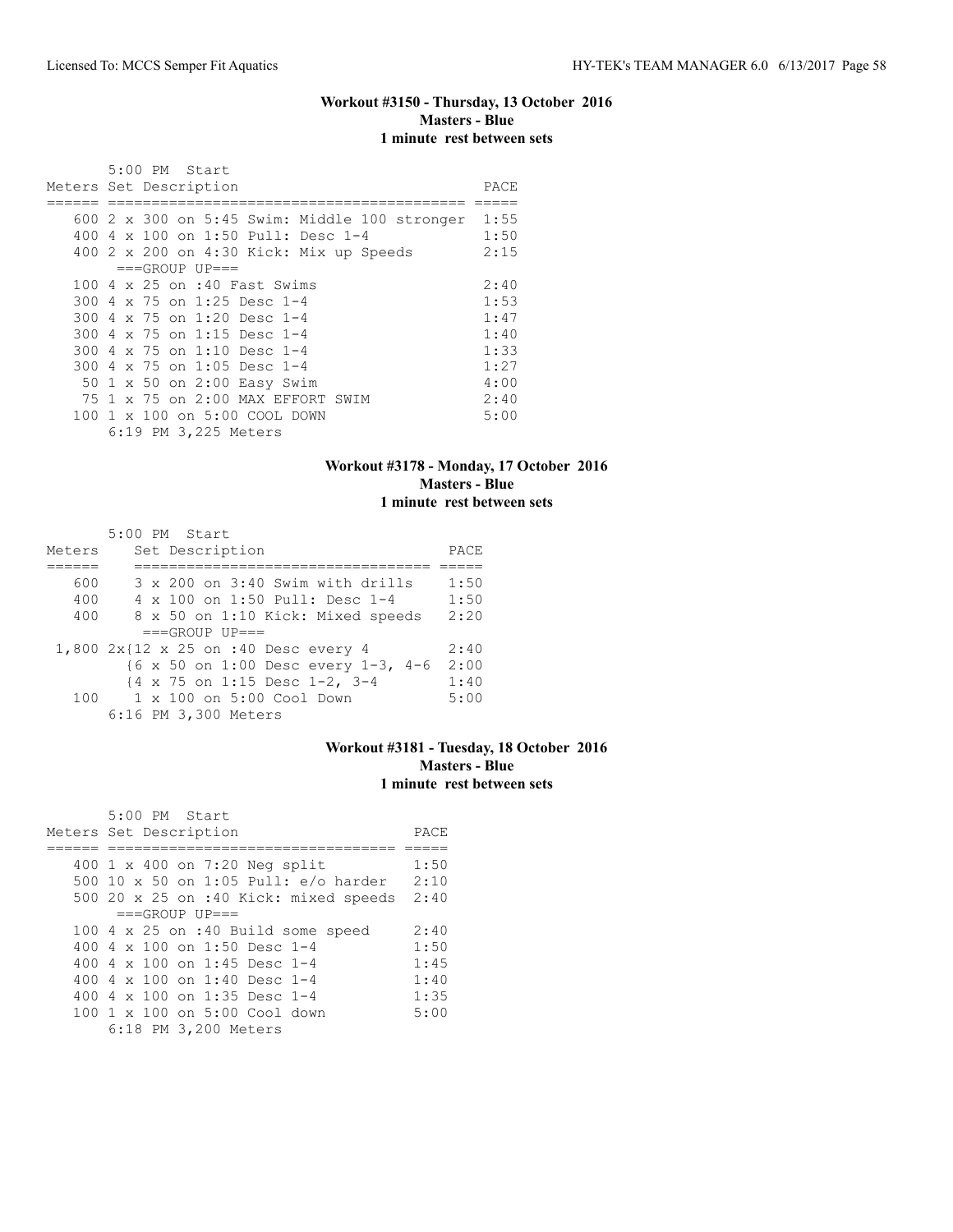# **Workout #3184 - Wednesday, 19 October 2016 Masters - Blue 1 minute rest between sets**

| Meters | 5:00 PM Start<br>Set Description                                            | PACE |
|--------|-----------------------------------------------------------------------------|------|
|        |                                                                             |      |
| 500    | $1 \times 500$ on 9:10 Swim with drills                                     | 1:50 |
| 500    | 5 x 100 on 1:50 Pull: middle 50 harder                                      | 1:50 |
| 450    | 6 x 75 on 1:45 Kick: Mixed speeds                                           | 2:20 |
|        | $===GROUP UP=-$                                                             |      |
|        | 2,800 2x{1 x 400 on 6:30 Middle 200 hard                                    | 1:38 |
|        | {4 x 100 on 1:45 Steady                                                     | 1:45 |
|        | {1 x 400 on 6:00 Middle 200 hard                                            | 1:30 |
|        | $\{4 \times 50 \text{ on } 1:05 \text{ round } 1:0$ steady round2: desc 1-4 | 2:10 |
| 100    | 1 x 100 on 5:00 Cool down                                                   | 5:00 |
|        | 6:28 PM 4,350 Meters                                                        |      |

### **Workout #3187 - Thursday, 20 October 2016 Masters - Blue 1 minute rest between sets**

| 5:00 PM Start                               |      |
|---------------------------------------------|------|
| Meters Set Description                      | PACE |
|                                             |      |
| 600 2 x 300 on 5:30 Swim: Neg split         | 1:50 |
| 400 4 $\times$ 100 on 1:50 Desc 1-4         | 1:50 |
| $400$ 2 x 200 on 4:30 Kick: mixed speeds    | 2:15 |
| $===GROUP UP=-$                             |      |
| $200 \text{ } 4 \times 50$ on 1:05 Desc 1-4 | 2:10 |
| 400 2 x 200 on 3:30 Desc 1- 2               | 1:45 |
| 200 4 x 50 on 1:00 Steady                   | 2:00 |
| 400 $2 \times 200$ on $3:20$ Desc 1-2       | 1:40 |
| 200 4 x 50 on 1:00 Steady                   | 2:00 |
| 400 $2 \times 200$ on $3:10$ Desc 1-2       | 1:35 |
| 100 1 x 100 on 5:00 Cool down               | 5:00 |
| 6:16 PM 3,300 Meters                        |      |

### **Workout #3157 - Monday, 24 October 2016 Masters - Blue 1 minute rest between sets**

| 5:00 PM Start                                           |       |
|---------------------------------------------------------|-------|
| Meters Set Description                                  | PACE. |
|                                                         |       |
| 400 1 x 400 on 8:00 Mix swim & Drill                    | 2:00  |
| 400 1 x 400 on 8:00 Pull, mix speeds                    | 2:00  |
| 400 4 x 100 on 2:45 Kick, mix in a fast 25 on each 2:45 |       |
| ***** Group Up ******                                   |       |
| 100 4 x 25 on 1:00 Speedy!                              | 4:00  |
| 400 8 x 50 on 1:05 Desc 1-4, 5-8                        | 2:10  |
| 200 1 x 200 on 4:00 Get Ready                           | 2:00  |
| $6006 \times 100$ on $3:00$ Test Yourself!!             | 3:00  |
| $500 \t 1 \t x \t 500$ on $10:00$ Cool down             | 2:00  |
| 6:19 PM 3,000 Meters                                    |       |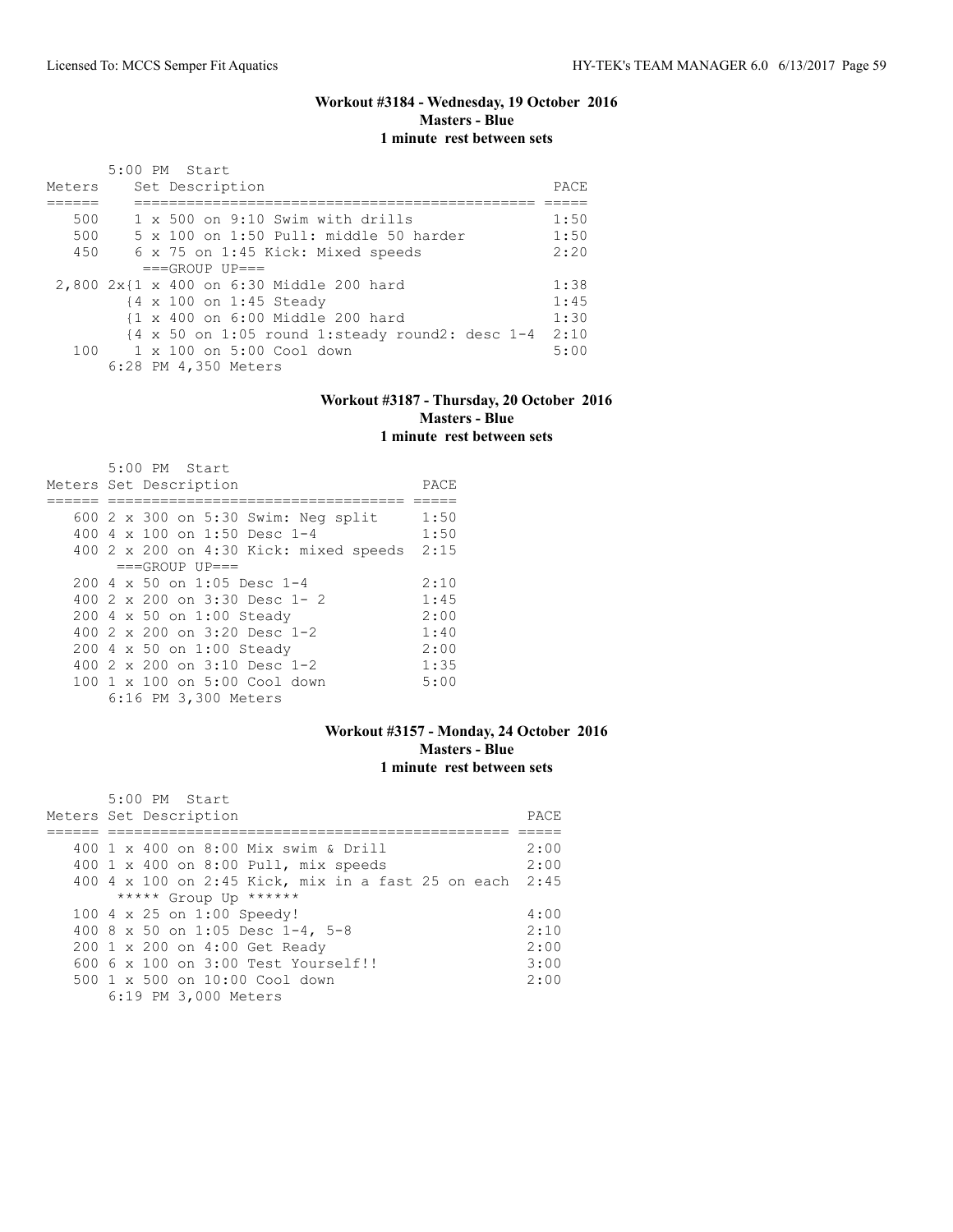### **Workout #3160 - Tuesday, 25 October 2016 Masters - Blue 1 minute rest between sets**

| 5:00 PM Start                                          |      |
|--------------------------------------------------------|------|
| Meters Set Description                                 | PACE |
|                                                        |      |
| 600 $3 \times 200$ on $3:40$ Mix swim and drill        | 1:50 |
| 400 4 x 100 on 1:50 Pull, mix efforts                  | 1:50 |
| 400 4 x 100 on 2:15 Kick, faster in the middle         | 2:15 |
| $== == $ Group Up $== == $                             |      |
| 100 4 x 25 on :40 Fast                                 | 2:40 |
| 400 $2 \times 200$ on $3:20$ Descend 1-2               | 1:40 |
| $200 \, 4 \times 50$ on 1:05 Descend 1-4               | 2:10 |
| 400 $2 \times 200$ on $3:15$ Descend 1-2               | 1:38 |
| $200 \, 4 \times 50$ on 1:05 Descend 1-4               | 2:10 |
| 400 2 x 200 on 4:00 Last Two, Fast Two!!!              | 2:00 |
| $100 \text{ 1 x } 100 \text{ on } 5:00 \text{ Loosen}$ | 5:00 |
| 6:17 PM 3,200 Meters                                   |      |

### **Workout #3163 - Wednesday, 26 October 2016 Masters - Blue 1 minute rest between sets**

| 5:00 PM Start                          |      |
|----------------------------------------|------|
| Meters Set Description                 | PACE |
|                                        |      |
| 600 6 x 100 on 1:45 Mix swim and drill | 1:45 |
| 400 8 x 50 on 1:15 Kick, evens faster  | 2:30 |
| 400 2 x 200 on 3:30 Pull, Neg Split    | 1:45 |
| ***** Group Up *****                   |      |
| 200 4 x 50 on 1:00 Desc 1-4            | 2:00 |
| 600 1 x 600 on 10:00 Neg Split         | 1:40 |
| 1,200 6 x 200 on 3:25 Desc 1-3         | 1:42 |
| 600 6 x 100 on 1:45 Desc 1-3           | 1:45 |
| 100 1 x 100 on 5:00 Loosen             | 5:00 |
| 6:26 PM 4,100 Meters                   |      |

### **Workout #3166 - Thursday, 27 October 2016 Masters - Blue 1 minute rest between sets**

| $5:00$ PM Start<br>Meters Set Description              | PACE |
|--------------------------------------------------------|------|
|                                                        |      |
| 600 $2 \times 300$ on 5:15 Mix swim and drill          | 1:45 |
| 400 2 x 200 on 5:15 Kick, mix speeds                   | 2:38 |
| 400 8 x 50 on 1:00 Pull, mix efforts                   | 2:00 |
| ##### Group Up #####                                   |      |
| 100 4 x 25 on :40 Fast!                                | 2:40 |
| 600 4 x 150 on 2:30 Last 50 always faster              | 1:40 |
| 600 6 x 100 on 1:50 Last 50 always faster              | 1:50 |
| $400.8 \times 50$ on 1:00 Evens Faster                 | 2:00 |
| $100 \text{ 1 x } 100 \text{ on } 5:00 \text{ Loosen}$ | 5:00 |
| 6:14 PM 3,200 Meters                                   |      |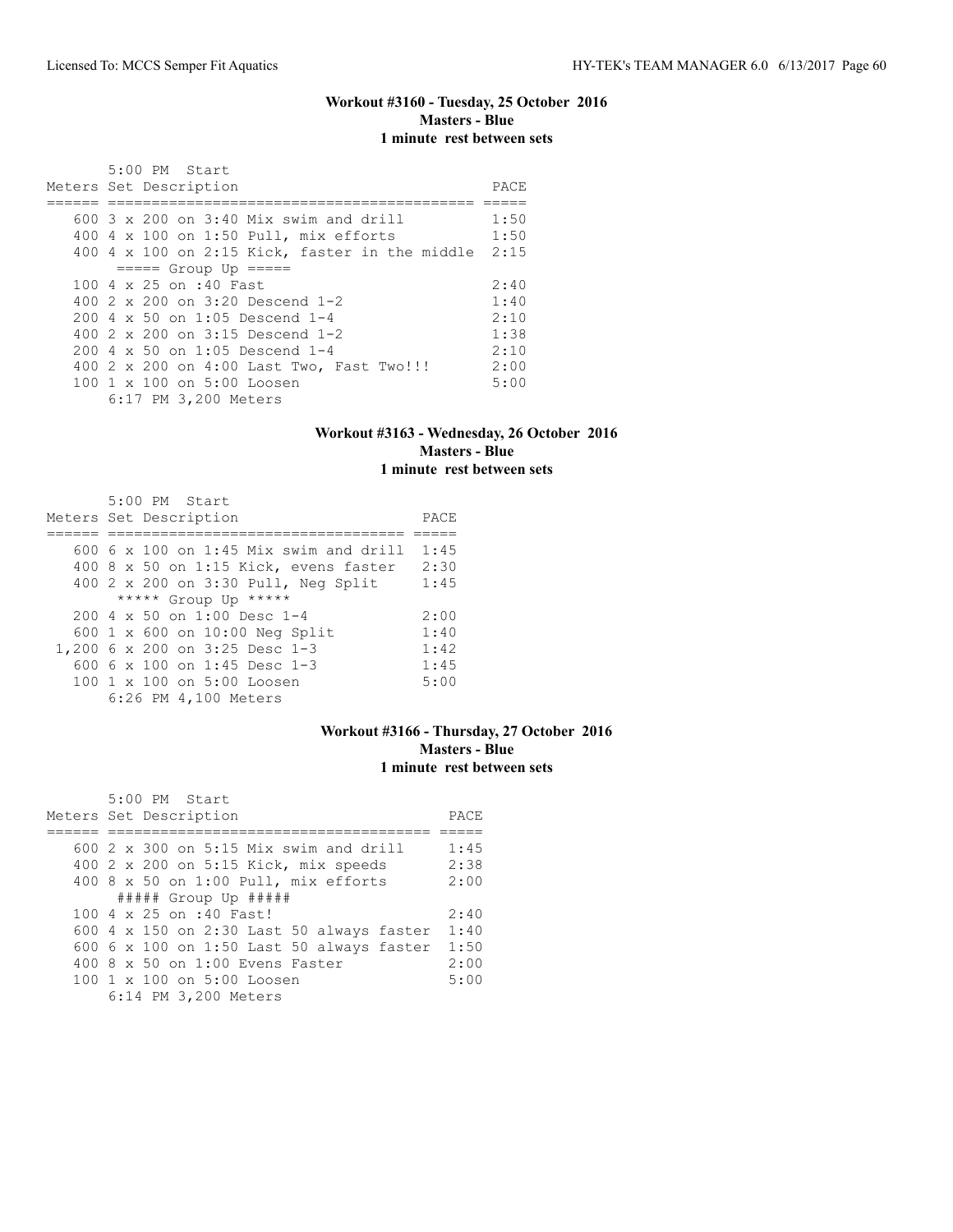## **Workout #3230 - Monday, 31 October 2016 Masters - Blue 1 minute rest between sets**

|        | 5:00 PM Start |  |                      |                                      |      |
|--------|---------------|--|----------------------|--------------------------------------|------|
| Meters |               |  | Set Description      |                                      | PACE |
|        |               |  |                      |                                      |      |
| 600    |               |  |                      | 2 x 300 on 5:30 Swim with drills     | 1:50 |
| 400    |               |  |                      | 1 x 400 on 7:20 Pull: Negative Split | 1:50 |
| 400    |               |  |                      | 2 x 200 on 4:20 Kick: Mixed speeds   | 2:10 |
|        |               |  | $===GROUP UP = ==$   |                                      |      |
|        |               |  |                      | 1,600 2x{4 x 50 on 1:05 Desc 1-4     | 2:10 |
|        |               |  |                      | {2 x 100 on 1:40 Steady              | 1:40 |
|        |               |  |                      | {4 x 50 on 1:00 Desc 1-4             | 2:00 |
|        |               |  |                      | {2 x 100 on 1:40 Steady              | 1:40 |
| 200    |               |  |                      | 4 x 50 on 1:30 BEST OF THE DAY!      | 3:00 |
| 100    |               |  |                      | 1 x 100 on 5:00 Cool Down            | 5:00 |
|        |               |  | 6:14 PM 3,300 Meters |                                      |      |

## **Workout #3233 - Tuesday, 01 November 2016 Masters - Blue 1 minute rest between sets**

| 5:00 PM Start                            |      |
|------------------------------------------|------|
| Meters Set Description                   | PACE |
|                                          |      |
| 500 1 x 500 on 9:10 Steady Swim          | 1:50 |
| 500 5 x 100 on 1:50 Pull: Last 25 harder | 1:50 |
| $450$ 6 x 75 on 1:50 Kick: mixed speeds  | 2:27 |
| $===GROUP UP=-$                          |      |
| 500 5 x 100 on 1:50 Fast                 | 1:50 |
| 100 1 x 100 on 1:50 Steady               | 1:50 |
| 400 4 x 100 on 1:45 Fast!                | 1:45 |
| 100 1 x 100 on 1:50 Steady               | 1:50 |
| 300 3 x 100 on 1:40 Fast!                | 1:40 |
| 100 1 x 100 on 1:50 Steady               | 1:50 |
| 200 2 x 100 on 1:35 Fast!                | 1:35 |
| 100 1 x 100 on 5:00 cool down            | 5:00 |
| 6:18 PM 3,250 Meters                     |      |

# **Workout #3236 - Wednesday, 02 November 2016 Masters - Blue 1 minute rest between sets**

|        | 5:00 PM Start |  |                      |                                              |      |
|--------|---------------|--|----------------------|----------------------------------------------|------|
| Meters |               |  | Set Description      |                                              | PACE |
|        |               |  |                      |                                              |      |
| 400    |               |  |                      | $2 \times 200$ on $3:45$ Swim with drills    | 1:52 |
| 600    |               |  |                      | 2 x 300 on 5:30 Pull: Negative Split         | 1:50 |
| 400    |               |  |                      | $4 \times 100$ on 2:20 Kick: Odds harder     | 2:20 |
|        |               |  | $===GROUP UP = =$    |                                              |      |
| 100    |               |  | 4 x 25 on :40 Fast!  |                                              | 2:40 |
|        |               |  |                      | $2,400$ $2x$ {1 x 400 on 6:45 Negative Split | 1:41 |
|        |               |  |                      | {2 x 200 on 3:30 Desc 1-2                    | 1:45 |
|        |               |  |                      | {4 x 100 on 1:50 Fast!                       | 1:50 |
| 100    |               |  |                      | $1 \times 100$ on $5:00$ Cool Down           | 5:00 |
|        |               |  | 6:25 PM 4,000 Meters |                                              |      |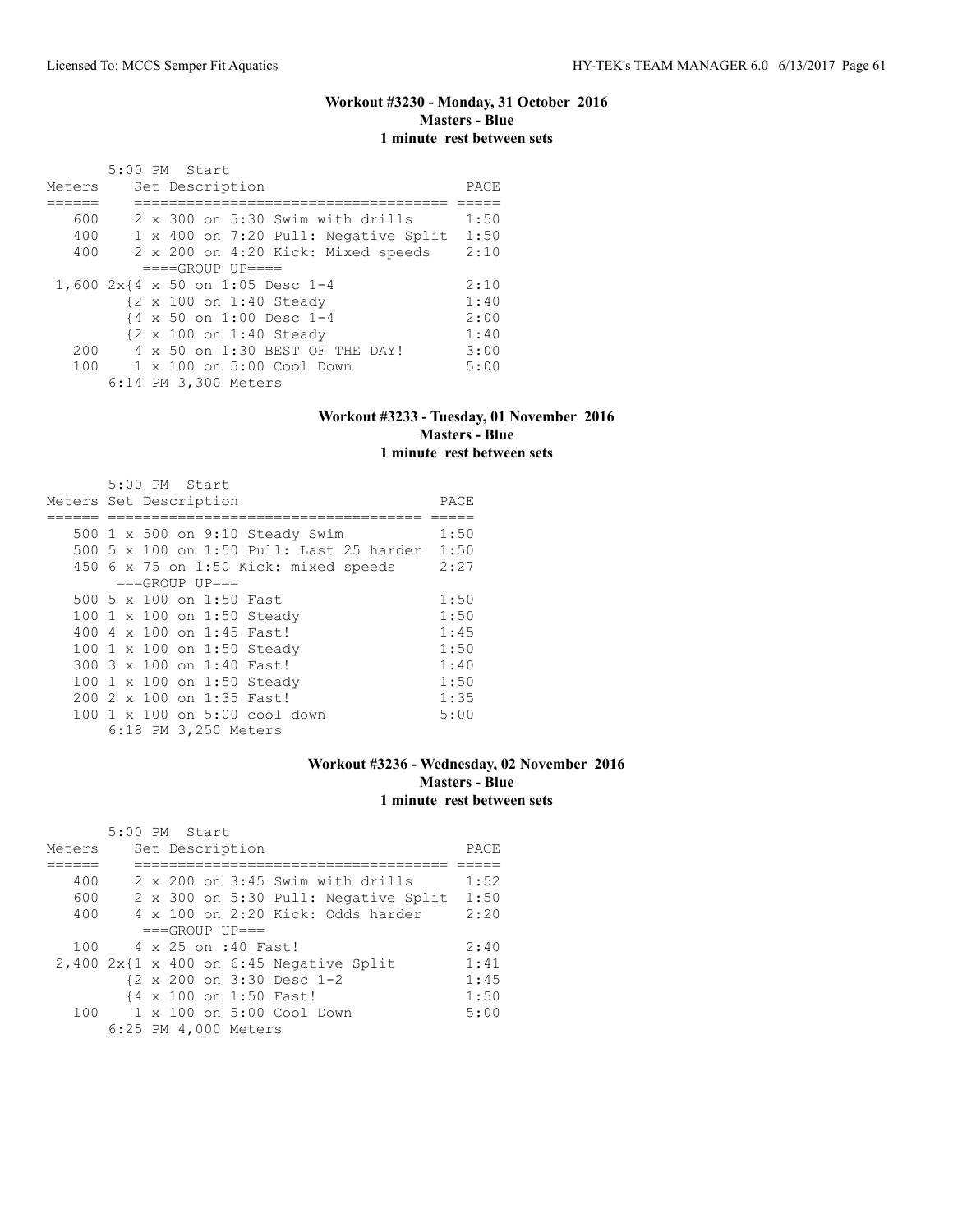## **Workout #3239 - Thursday, 03 November 2016 Masters - Blue 1 minute rest between sets**

 5:00 PM Start Meters Set Description **PACE** ====== ==================================== ===== 400 1 x 400 on 7:30 Swim: Negative Split 1:52 500 10 x 50 on 1:00 Pull: Desc 1-5, 6-10 2:00 500 20 x 25 on :40 Kick: mixed speeds 2:40  $===GROUP UP==$ 100 4 x 25 on :40 Build some speed 2:40<br>800 4 x 200 on 3:30 Desc 1-4 1:45 800 4 x 200 on 3:30 Desc 1-4 1:45<br>400 4 x 100 on 1:40 Desc 1-4 1:40 400 4 x 100 on 1:40 Desc 1-4 1:40<br>200 4 x 50 on 1:00 Desc 1-4 2:00 200 4 x 50 on 1:00 Desc 1-4 2:00 100 1 x 100 on 5:00 Cool Down 5:00 6:12 PM 3,000 Meters

#### **Workout #3260 - Monday, 07 November 2016 Masters - Blue 1 minute rest between sets**

|        | 5:00 PM Start                                         |      |
|--------|-------------------------------------------------------|------|
| Meters | Set Description                                       | PACE |
|        |                                                       |      |
| 500    | 1 x 500 on 9:00 Swim & Drill                          | 1:48 |
| 400    | 4 x 100 on 1:50 Pull, Desc                            | 1:50 |
| 400    | 8 x 50 on 1:20 Kick, mix efforts                      | 2:40 |
|        | $--- $ Group Up $---$                                 |      |
|        | 100 4 x 25 on :40 Fast!                               | 2:40 |
|        | $1,650$ $3x$ {6 x 75 on 1:45 Best Speed You Can Hold! | 2:20 |
|        | {1 x 100 on 2:30 Loosen                               | 2:30 |
|        | 6:14 PM 3,050 Meters                                  |      |

### **Workout #3263 - Tuesday, 08 November 2016 Masters - Blue 1 minute rest between sets**

|        | 5:00 PM Start |  |                      |                                             |      |
|--------|---------------|--|----------------------|---------------------------------------------|------|
| Meters |               |  | Set Description      |                                             | PACE |
|        |               |  |                      |                                             |      |
| 600    |               |  |                      | $3 \times 200$ on $3:30$ Mix swim and drill | 1:45 |
| 400    |               |  |                      | 4 x 100 on 2:30 kick, last 25 faster 2:30   |      |
| 400    |               |  |                      | 2 x 200 on 3:30 Pull, neg split             | 1:45 |
|        |               |  |                      | ***** Group Up *****                        |      |
| 300    |               |  |                      | 6 x 50 on 1:05 Desc 1-3, 4-6                | 2:10 |
|        |               |  |                      | 1,200 1x{3 x 100 on 1:50 Steady             | 1:50 |
|        |               |  |                      | {1 x 100 on 1:40 Fast Pace                  | 1:40 |
|        |               |  |                      | {2 x 100 on 1:50 Steady                     | 1:50 |
|        |               |  |                      | {2 x 100 on 1:40 Fast Pace                  | 1:40 |
|        |               |  |                      | {1 x 100 on 1:50 Steady                     | 1:50 |
|        |               |  |                      | {3 x 100 on 1:40 Fast Pace                  | 1:40 |
|        |               |  |                      | 100 1 x 100 on 5:00 Loosen                  | 5:00 |
|        |               |  | 6:06 PM 3,000 Meters |                                             |      |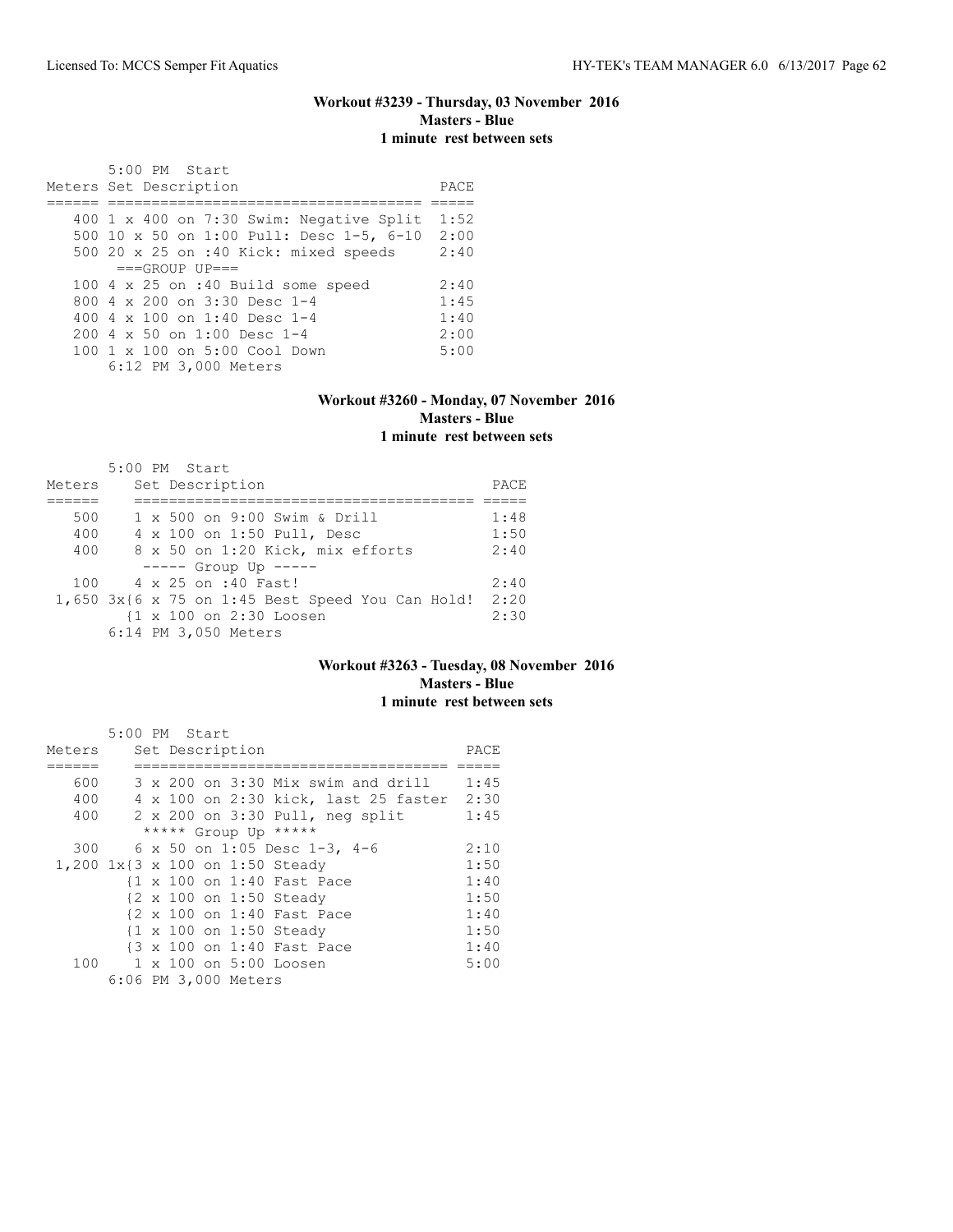### **Workout #3266 - Wednesday, 09 November 2016 Masters - Blue 1 minute rest between sets**

 5:00 PM Start Meters Set Description **PACE** ====== ================================== ===== 600 2 x 300 on 5:15 Mix swim and drill 1:45 400 8 x 50 on 1:00 Pull, Alt Easy/Fast 2:00 400 1 x 400 on 10:00 Kick as desired 2:30 ===== Group Up ===== 300 6 x 50 on 1:00 Find a pace 2:00<br>800 2 x 400 on 6:30 Desc 1-2 1:38 800 2 x 400 on 6:30 Desc 1-2 1:38<br>400 4 x 100 on 1:40 Strong 1:40 400 4 x 100 on 1:40 Strong 1:40<br>400 2 x 200 on 3:15 Desc 1-2 1:38 400 2 x 200 on 3:15 Desc 1-2 1:38<br>400 4 x 100 on 1:40 Strong 1:40 400 4 x 100 on 1:40 Strong 1:40<br>200 2 x 100 on 1:35 Desc 1-2 1:35 200 2 x 100 on 1:35 Desc 1-2 1:35<br>100 1 x 100 on 5:00 Loosen 5:00 100 1 x 100 on 5:00 Loosen 6:27 PM 4,000 Meters

#### **Workout #3269 - Thursday, 10 November 2016 Masters - Blue 1 minute rest between sets**

| 5:00 PM Start<br>Meters Set Description      | PACE |
|----------------------------------------------|------|
|                                              |      |
| $600$ 1 x $600$ on 11:00 Swim as desired     | 1:50 |
| 400 2 x 200 on 3:20 Pull, mix efforts        | 1:40 |
| 450 6 x 75 on 1:40 Kick, last 25 faster 2:13 |      |
| $11111$ Group Up $11111$                     |      |
| 50 2 x 25 on :35 Fast!                       | 2:20 |
| 100 2 x 50 on :55 Desc                       | 1:50 |
| 150 2 x 75 on 1:20 Desc                      | 1:47 |
| $2002 \times 100$ on 1:45 Desc               | 1:45 |
| 250 2 x 125 on 2:05 Desc                     | 1:40 |
| 300 2 x 150 on 2:25 Desc                     | 1:37 |
| 350 2 x 175 on 2:45 Desc                     | 1:34 |
| 400 2 x 200 on 3:05 Desc                     | 1:32 |
| 100 1 x 100 on 5:00 Loosen                   | 5:00 |
| 6:18 PM 3,350 Meters                         |      |

### **Workout #3248 - Monday, 14 November 2016 Masters - Blue 1 minute rest between sets**

| $400$ 2 x 200 on 3:40 Swim with drills<br>600 2 x 300 on 5:30 Pull: Negative Split | PACE |
|------------------------------------------------------------------------------------|------|
|                                                                                    | 1:50 |
|                                                                                    | 1:50 |
| 400 4 x 100 on 2:20 Kick: Desc 1-4                                                 | 2:20 |
| $===GROUP UP=-$                                                                    |      |
| 600 6 x 100 on 1:50 Desc 1-3, 4-6                                                  | 1:50 |
| 200 4 x 50 on 1:05 Steady                                                          | 2:10 |
| 400 4 $\times$ 100 on 1:40 Desc 1-4                                                | 1:40 |
| 200 4 x 50 on 1:05 Steady                                                          | 2:10 |
| 200 2 x 100 on 1:30 FAST                                                           | 1:30 |
| 100 1 x 100 on 5:00 Cool Down                                                      | 5:00 |
| 6:13 PM 3,100 Meters                                                               |      |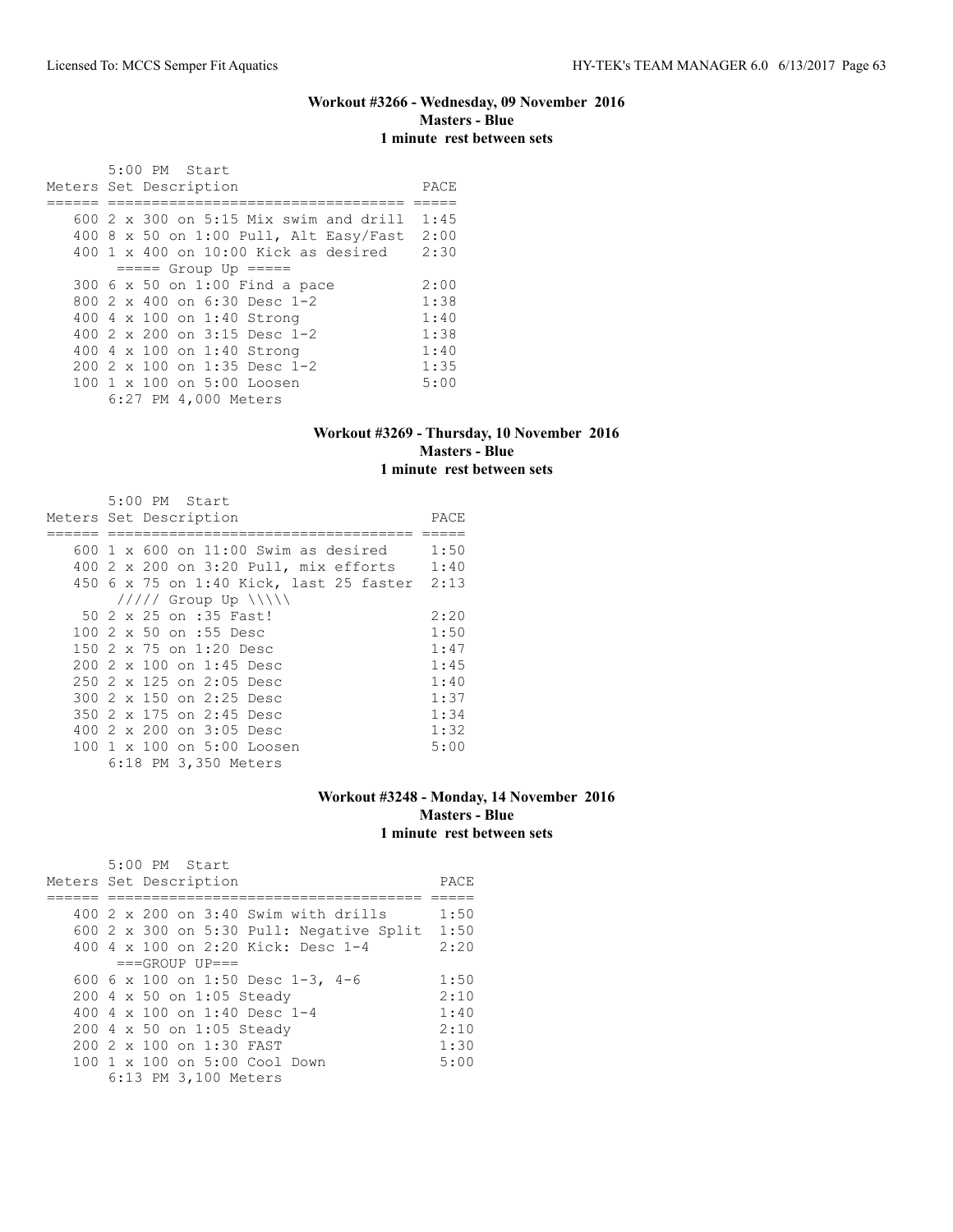# **Workout #3251 - Tuesday, 15 November 2016 Masters - Blue 1 minute rest between sets**

|        | 5:00 PM Start                        |      |
|--------|--------------------------------------|------|
| Meters | Set Description                      | PACE |
|        |                                      |      |
| 400    | 1 x 400 on 7:20 Swim: Negative Split | 1:50 |
| 500    | 10 x 50 on 1:00 Pull: Desc 1-5, 6-10 | 2:00 |
| 500    | 20 x 25 on :40 Kick: mixed speeds    | 2:40 |
|        | $===GROUP UP = =$                    |      |
| 100    | 4 x 25 on :40 Speedy                 | 2:40 |
|        | 1,400 2x{2 x 150 on 2:35 Desc 1-2    | 1:43 |
|        | {2 x 150 on 2:25 Desc 1-2            | 1:37 |
|        | {1 x 100 on 2:00 Steady              | 2:00 |
| 300    | 2 x 150 on 3:30 BEST OF THE DAY!     | 2:20 |
| 100    | $1 \times 100$ on $5:00$ Cool down   | 5:00 |
|        | 6:17 PM 3,300 Meters                 |      |

### **Workout #3254 - Wednesday, 16 November 2016 Masters - Blue 1 minute rest between sets**

| Meters Set Description                               | $5:00$ PM Start |                            |                                          |  |  | PACE |
|------------------------------------------------------|-----------------|----------------------------|------------------------------------------|--|--|------|
|                                                      |                 |                            |                                          |  |  |      |
|                                                      |                 |                            | 500 1 x 500 on 9:15 Swim with drills     |  |  | 1:51 |
|                                                      |                 |                            | 500 5 x 100 on 1:50 Pull: Odds harder    |  |  | 1:50 |
|                                                      |                 |                            | 450 6 x 75 on 1:45 Kick: Last 25 fast    |  |  | 2:20 |
|                                                      |                 | $===GROUP UP = =$          |                                          |  |  |      |
|                                                      |                 | 200 2 x 100 on 1:50 Steady |                                          |  |  | 1:50 |
| 1,200 4 x 300 on 5:00 Neg split & desc 1-2, 3-4      |                 |                            |                                          |  |  | 1:40 |
|                                                      |                 | 200 2 x 100 on 1:50 Steady |                                          |  |  | 1:50 |
| 1,200 4 x 300 on 4:30 Neq split & desc $1-2$ , $3-4$ |                 |                            |                                          |  |  | 1:30 |
|                                                      |                 |                            | $100 \t 1 \t x \t 100$ on 5:00 Cool down |  |  | 5:00 |
|                                                      |                 | 6:29 PM 4,350 Meters       |                                          |  |  |      |

## **Workout #3257 - Thursday, 17 November 2016 Masters - Blue 1 minute rest between sets**

|        | 5:00 PM Start |                                                      |      |
|--------|---------------|------------------------------------------------------|------|
| Meters |               | Set Description                                      | PACE |
|        |               |                                                      |      |
| 600    |               | $2 \times 300$ on $5:30$ Swim: middle 100 harder     | 1:50 |
| 400    |               | 4 x 100 on 1:50 Pull desc 1-4                        | 1:50 |
| 400    |               | 2 x 200 on 4:40 Kick: First 100 hard                 | 2:20 |
|        |               | $===GROUP UP = =$                                    |      |
|        |               | 1,600 2x{2 x 75 on 1:20 Desc 1-2                     | 1:47 |
|        |               | {4 x 50 on 1:00 Desc 1-4                             | 2:00 |
|        |               | {1 x 100 on 1:40 FAST                                | 1:40 |
|        |               | {4 x 50 on 1:00 Desc 1-4                             | 2:00 |
|        |               | $\{2 \times 75 \text{ on } 1:10 \text{ Desc } 1-2\}$ | 1:33 |
| 100    |               | $1 \times 100$ on 5:00 Cool down                     | 5:00 |
|        |               | 6:08 PM 3,100 Meters                                 |      |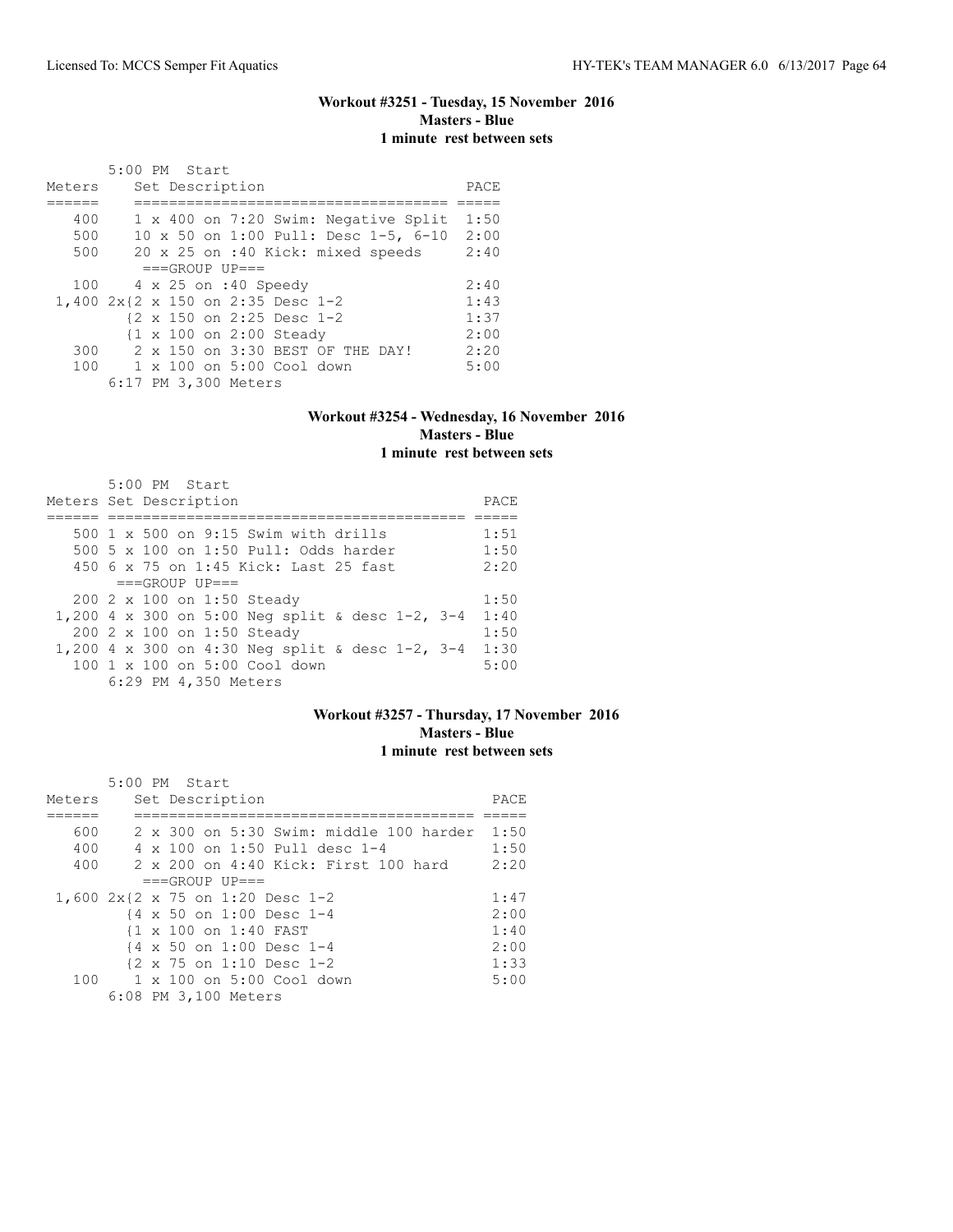### **Workout #3283 - Monday, 21 November 2016 Masters - Blue 1 minute rest between sets**

 5:00 PM Start Meters Set Description **PACE** ====== ================================== ===== 600 6 x 100 on 1:45 Swim and drill mix 1:45 400 2 x 200 on 3:20 Pull, Neg Split 1:40 400 1 x 400 on 10:00 Kick as desired 2:30 \*\*\*\*\* Group Up \*\*\*\*\* 400 4 x 100 on 1:50 Desc 1-4 1:50<br>100 4 x 25 on :40 FAST! 2:40 100 4 x 25 on :40 FAST! 2:40<br>400 4 x 100 on 1:45 Desc 1-4 1:45 400 4 x 100 on 1:45 Desc 1-4 1:45<br>100 4 x 25 on :50 FAST! 3:20 100 4 x 25 on :50 FAST! 3:20<br>400 4 x 100 on 1:40 Desc 1-4 1:40 400 4 x 100 on 1:40 Desc 1-4 1:40<br>100 4 x 25 on 1:00 FAST! 4:00 100 4 x 25 on 1:00 FAST! 4:00<br>100 1 x 100 on 5:00 Loosen 5:00 100 1 x 100 on 5:00 Loosen 6:15 PM 3,000 Meters

#### **Workout #3286 - Tuesday, 22 November 2016 Masters - Blue 1 minute rest between sets**

|        |  | $5:00$ PM Start                                      |      |
|--------|--|------------------------------------------------------|------|
| Meters |  | Set Description                                      | PACE |
|        |  |                                                      |      |
| 600    |  | 3 x 200 on 3:20 Drill / Swim Mix                     | 1:40 |
| 400    |  | 4 x 100 on 2:30 Kick, last 25 Faster                 | 2:30 |
| 400    |  | 8 x 50 on 1:00 Pull, Desc                            | 2:00 |
|        |  | $--- -$ Group Up $---$                               |      |
| 100    |  | 4 x 25 on :40 FAST!                                  | 2:40 |
|        |  | 1,400 2x{2 x 200 on 3:15 Desc 1-2                    | 1:38 |
|        |  | {2 x 100 on 1:45 Desc 1-2                            | 1:45 |
|        |  | $\{2 \times 50 \text{ on } 1:00 \text{ Desc } 1-2\}$ | 2:00 |
| 100    |  | 1 x 100 on 5:00 Loosen                               | 5:00 |
|        |  | 6:05 PM 3,000 Meters                                 |      |

### **Workout #3289 - Wednesday, 23 November 2016 Masters - Blue 1 minute rest between sets**

| 5:00 PM Start                                |      |
|----------------------------------------------|------|
| Meters Set Description                       | PACE |
|                                              |      |
| 400 $1 \times 400$ on 7:00 Swim & drill      | 1:45 |
| 500 10 x 50 on 1:15 Kick, mix efforts        | 2:30 |
| 450 6 x 75 on 1:20 Pull, last 25 faster 1:47 |      |
| ***** Group Up *****                         |      |
| 800 $2 \times 400$ on $6:30$ Desc            | 1:38 |
| 800 $4 \times 200$ on 3:20 Desc              | 1:40 |
| 600 6 x 100 on 1:45 Desc                     | 1:45 |
| 400 $8 \times 50$ on 1:00 Desc               | 2:00 |
| 100 1 x 100 on 5:00 Loosen                   | 5:00 |
| 6:26 PM 4,050 Meters                         |      |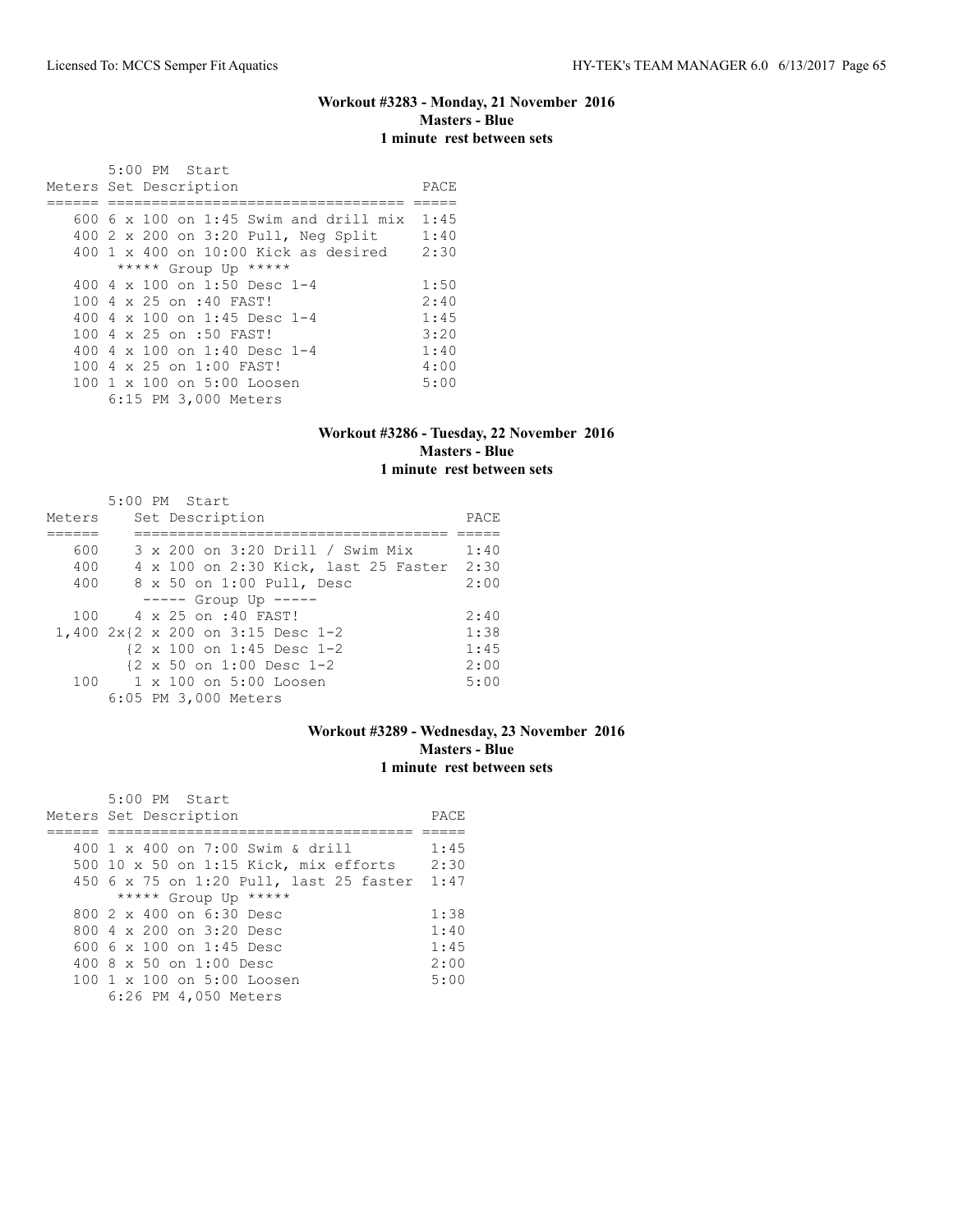### **Workout #3292 - Thursday, 24 November 2016 Masters - Blue 1 minute rest between sets**

 5:00 PM Start Meters Set Description PACE ====== ======================= ===== 5,000 5 x 1000 on 15:00 FAST! 1:30 6:15 PM 5,000 Meters

### **Workout #3296 - Monday, 28 November 2016 Masters - Blue 1 minute rest between sets**

| 5:00 PM Start                                           |      |
|---------------------------------------------------------|------|
| Meters Set Description                                  | PACE |
|                                                         |      |
| 400 1 x 400 on 8:00 Mix swim & Drill                    | 2:00 |
| 400 1 x 400 on 8:00 Pull, mix speeds                    | 2:00 |
| 400 4 x 100 on 2:45 Kick, mix in a fast 25 on each 2:45 |      |
| ***** Group Up ******                                   |      |
| 100 4 x 25 on 1:00 Speedy!                              | 4:00 |
| 400 8 x 50 on 1:05 Desc 1-4, 5-8                        | 2:10 |
| 200 1 x 200 on 4:00 Get Ready                           | 2:00 |
| $6006 \times 100$ on $3:00$ Test Yourself!!             | 3:00 |
| 500 1 x 500 on 10:00 Cool down                          | 2:00 |
| 6:19 PM 3,000 Meters                                    |      |

### **Workout #3299 - Tuesday, 29 November 2016 Masters - Blue 1 minute rest between sets**

|        | 5:00 PM Start                                                                  |      |
|--------|--------------------------------------------------------------------------------|------|
| Meters | Set Description                                                                | PACE |
|        |                                                                                |      |
| 500    | $1 \times 500$ on 9:15 Swim with drills                                        | 1:51 |
| 400    | $4 \times 100$ on 1:50 Pull: Desc 1-5                                          | 1:50 |
| 450    | $6 \times 75$ on 1:45 Kick: Last 25 harder                                     | 2:20 |
|        | $===GROUP UP = =$                                                              |      |
| 100    | 4 x 25 on :40 Find your pace                                                   | 2:40 |
|        | $1,800$ 2x{2 x 200 on 3:30 Negative Split                                      | 1:45 |
|        | {1 x 100 on 1:40 Steady                                                        | 1:40 |
|        | $\{2 \times 200 \text{ on } 3:15 \text{ Desc } 1-2, \text{ Negative Split }\}$ | 1:38 |
| 100    | $1 \times 100$ on $5:00$ Cool Down                                             | 5:00 |
|        | 6:13 PM 3,350 Meters                                                           |      |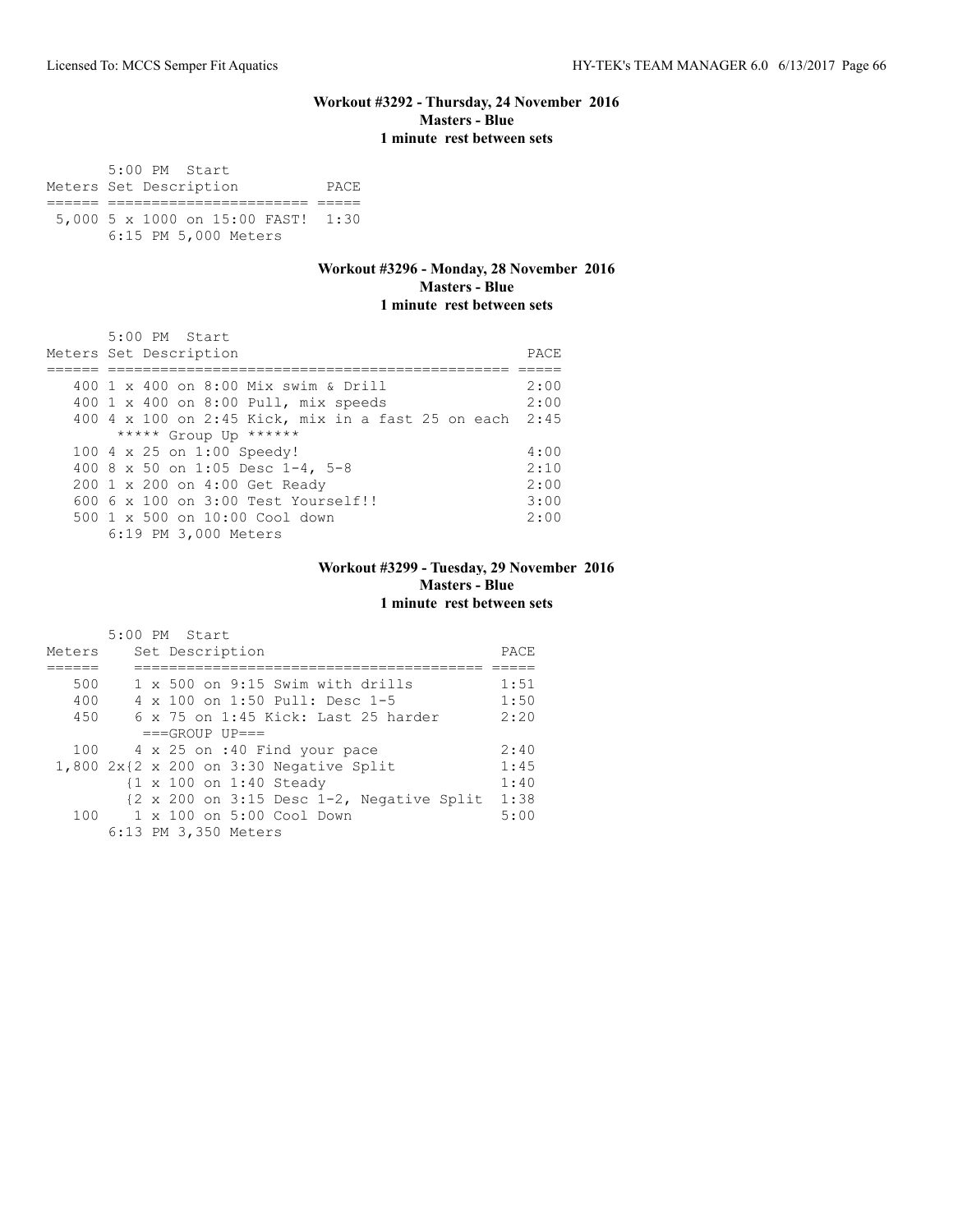### **Workout #3302 - Wednesday, 30 November 2016 Masters - Blue 1 minute rest between sets**

 5:00 PM Start Meters Set Description **PACE** ====== ================================== ===== 600 2 x 300 on 5:20 Swim with drills 1:47 400 2 x 200 on 3:30 Pull: Desc 1-2 1:45 400 4 x 100 on 2:20 Kick: Mixed speeds 2:20  $===GROUP UP==$ 300 1 x 300 on 5:10 Negative Split 1:43<br>600 2 x 300 on 5:00 Desc 1-2 1:40 600 2 x 300 on 5:00 Desc 1-2 1:40<br>900 3 x 300 on 4:50 Desc 1-3 1:37 900 3 x 300 on 4:50 Desc 1-3 600 2 x 300 on 4:40 Desc 1-2 1:33 300 1 x 300 on 6:00 LAST ONE FAST ONE 2:00<br>100 1 x 100 on 5:00 Cool Down 5:00 100 1 x 100 on 5:00 Cool Down 6:28 PM 4,200 Meters

#### **Workout #3305 - Thursday, 01 December 2016 Masters - Blue 1 minute rest between sets**

|        |  | 5:00 PM Start                       |      |
|--------|--|-------------------------------------|------|
| Meters |  | Set Description                     | PACE |
|        |  |                                     |      |
| 600    |  | $6 \times 100$ on 1:50 Swim: Steady | 1:50 |
| 400    |  | 8 x 50 on 1:05 Pull: Odds harder    | 2:10 |
| 400    |  | 16 x 25 on :40 Kick: Evens harder   | 2:40 |
|        |  | $===GROUP UP = =$                   |      |
| 200    |  | $4 \times 50$ on 1:10 Desc 1-4      | 2:20 |
|        |  | 1,400 2x{2 x 75 on 1:20 Desc 1-2    | 1:47 |
|        |  | {2 x 100 on 1:40 Desc 1-2           | 1:40 |
|        |  | {2 x 150 on 2:20 Desc 1-2           | 1:33 |
|        |  | {1 x 50 on 1:10 Steady              | 2:20 |
| 100    |  | 1 x 100 on 3:00 BEST OF THE DAY!    | 3:00 |
| 100    |  | $1 \times 100$ on $5:00$ Cool Down  | 5:00 |
|        |  | 6:14 PM 3,200 Meters                |      |

### **Workout #3316 - Monday, 05 December 2016 Masters - Blue 1 minute rest between sets**

| 5:00 PM Start                                          |      |
|--------------------------------------------------------|------|
| Meters Set Description                                 | PACE |
|                                                        |      |
| 600 4 x 150 on 2:40 swim & drill                       | 1:47 |
| 400 4 x 100 on 1:50 Pull, mixed effort                 | 1:50 |
| 400 4 x 100 on 2:30 Kick, last 25 FAST!                | 2:30 |
| $--- $ Group Up $---$                                  |      |
| 600 6 x 100 on 1:45 Desc $1-3/4-6$ ; 3 & 6 are MAX     | 1:45 |
| 450 6 x 75 on 1:30 Desc 1-3/4-6; 3 & 6 are MAX         | 2:00 |
| 300 6 x 50 on 1:15 Desc 1-3/4-6; 3 & 6 are MAX         | 2:30 |
| 150 6 x 25 on 1:00 All MAX                             | 4:00 |
| $100 \text{ 1 x } 100 \text{ on } 5:00 \text{ Loosen}$ | 5:00 |
| 6:15 PM 3,000 Meters                                   |      |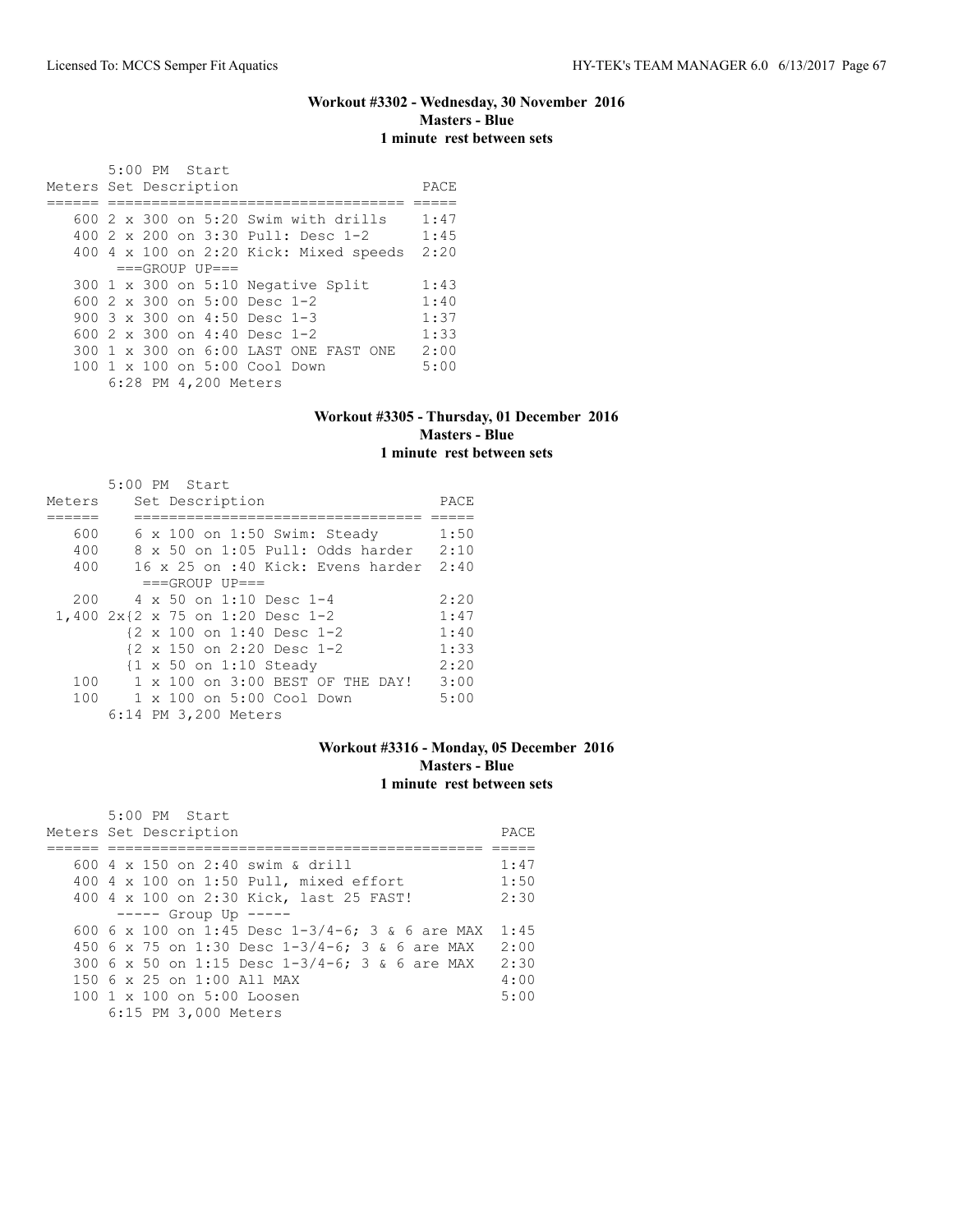## **Workout #3319 - Tuesday, 06 December 2016 Masters - Blue 1 minute rest between sets**

| 5:00 PM Start                                |      |
|----------------------------------------------|------|
| Meters Set Description                       | PACE |
|                                              |      |
| $600\,2\,$ x 300 on 5:45 Mix swim and drills | 1:55 |
| 400 8 x 50 on 1:15 Kick, alt easy/fast       | 2:30 |
| 400 2 x 200 on 3:30 Pull, Neg Split          | 1:45 |
| ----- Group Up -----                         |      |
| 100 4 x 25 on :40 FAST!                      | 2:40 |
| 600 $4 \times 150$ on 2:40 Last 50 faster    | 1:47 |
| 450 3 x 150 on 2:30 Last 75 Faster           | 1:40 |
| 300 2 x 150 on 2:20 Last 100 Faster          | 1:33 |
| 150 1 x 150 on 3:00 All Fast                 | 2:00 |
| 100 1 x 100 on 5:00 Loosen                   | 5:00 |
| 6:12 PM 3,100 Meters                         |      |

### **Workout #3322 - Wednesday, 07 December 2016 Masters - Blue 1 minute rest between sets**

| Meters | 5:00 PM Start<br>Set Description                      | PACE |
|--------|-------------------------------------------------------|------|
|        |                                                       |      |
| 600    | 1 x 600 on 11:00 Mixed efforts, include drills        | 1:50 |
| 400    | 8 x 50 on 1:00 Pull, Alt easy/fast                    | 2:00 |
| 450    | 6 x 75 on 1:50 Kick, last 25 fast                     | 2:27 |
|        | $====$ Group Up $====$                                |      |
| 200    | $4 \times 50$ on 1:05 Alt mod/fast                    | 2:10 |
|        | $2,500 2x11 x 400$ on 6:40 Neq Split                  | 1:40 |
|        | $\{4 \times 100 \text{ on } 1:40 \text{ Neg Split}\}$ | 1:40 |
|        | $8 \times 50$ on :55 Neg Split                        | 1:50 |
|        | $\{1 \times 50 \text{ on } 1:15 \text{ Easy}\}$       | 2:30 |
|        | 6:23 PM 4,150 Meters                                  |      |

# **Workout #3325 - Thursday, 08 December 2016 Masters - Blue 1 minute rest between sets**

|        | 5:00 PM Start                     |      |
|--------|-----------------------------------|------|
| Meters | Set Description                   | PACE |
|        |                                   |      |
| 600    | 8 x 75 on 1:30 Swim and drill     | 2:00 |
| 400    | 4 x 100 on 1:45 Pull, Desc        | 1:45 |
| 400    | 4 x 100 on 2:20 Kick, mix efforts | 2:20 |
|        | $88888$ Group $88888$             |      |
| 100    | 4 x 25 on :40 FAST!               | 2:40 |
|        | 1,700 2x{5 x 100 on 2:00 Desc     | 2:00 |
|        | {5 x 50 on 1:00 FAST              | 2:00 |
|        | {1 x 100 on 2:00 Loosen           | 2:00 |
|        | 6:10 PM 3,200 Meters              |      |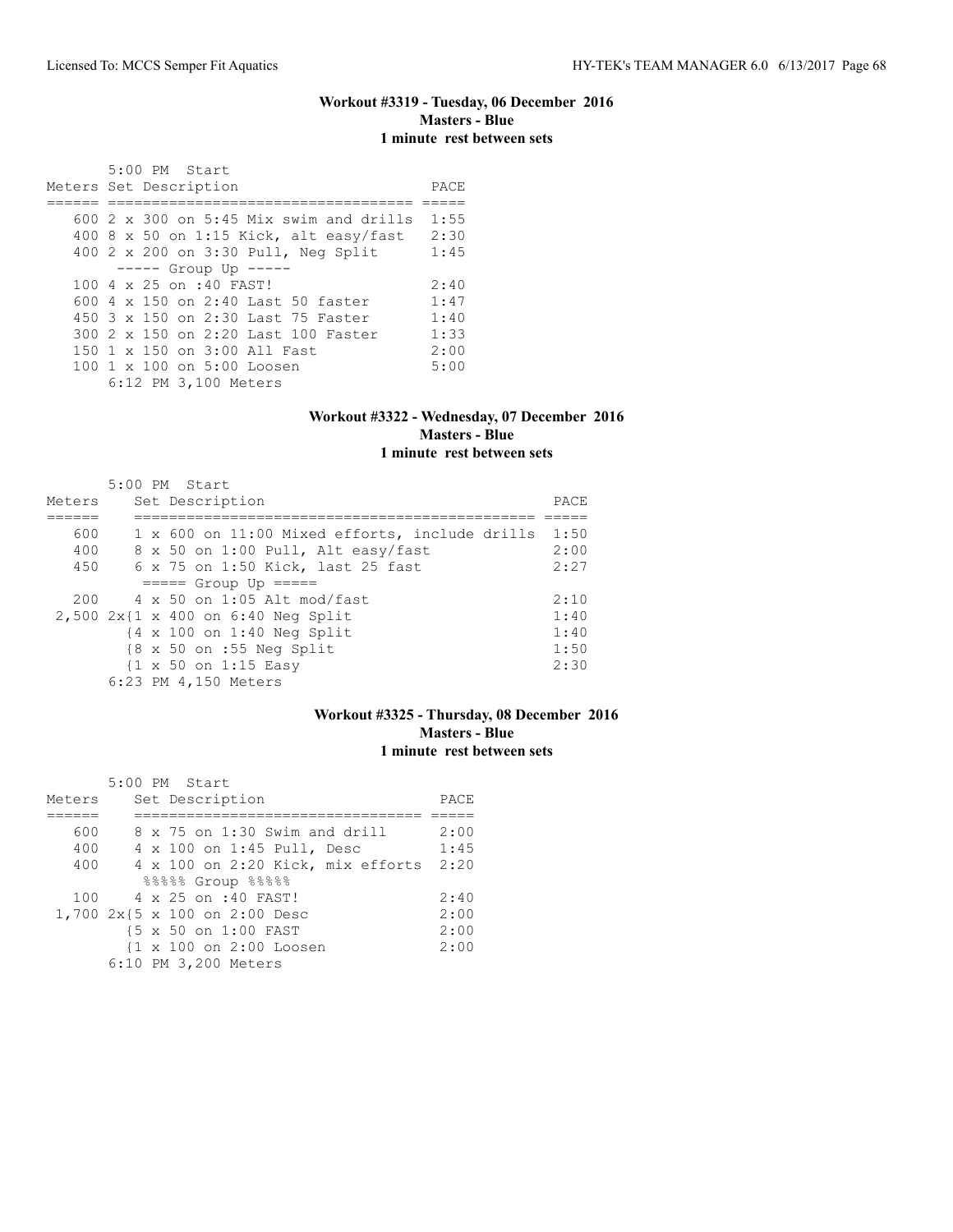## **Workout #3368 - Monday, 12 December 2016 Masters - Blue 1 minute rest between sets**

| $5:00$ PM Start                                 |      |
|-------------------------------------------------|------|
| Meters Set Description                          | PACE |
|                                                 |      |
| 500 $1 \times 500$ on 9:15 swim, work in drills | 1:51 |
| 500 5 x 100 on 1:50 Pull: Desc 1-5              | 1:50 |
| 450 6 x 75 on 1:45 Kick: mixed speeds           | 2:20 |
| $===GROUP UP=-$                                 |      |
| 400 4 $\times$ 100 on 1:50 Desc 1-4             | 1:50 |
| $1002 \times 50$ on $1:20$ FAST!                | 2:40 |
| 400 4 $\times$ 100 on 1:45 Desc 1-4             | 1:45 |
| $1002 \times 50$ on $1:20$ FAST!                | 2:40 |
| 400 4 $\times$ 100 on 1:40 Desc 1-4             | 1:40 |
| $1002 \times 50$ on $1:20$ FAST!                | 2:40 |
| 100 1 x 100 on 5:00 cool down                   | 5:00 |
| 6:16 PM 3,050 Meters                            |      |

### **Workout #3371 - Tuesday, 13 December 2016 Masters - Blue 1 minute rest between sets**

|        | $5:00$ PM Start                       |      |
|--------|---------------------------------------|------|
| Meters | Set Description                       | PACE |
|        |                                       |      |
| 400    | 2 x 200 on 3:45 Steady Swims          | 1:52 |
| 600    | 2 x 300 on 5:30 Pull: Last 100 harder | 1:50 |
| 400    | 4 x 100 on 2:20 kick: last 25 hard    | 2:20 |
|        | $===GROUP UP=-$                       |      |
| 100    | 4 x 25 on :40 Desc 1-4                | 2:40 |
|        | 1,800 2x{4 x 100 on 1:45 Desc 1-4     | 1:45 |
|        | {4 x 75 on 1:15 Desc 1-4              | 1:40 |
|        | {4 x 50 on 1:00 Desc 1-4              | 2:00 |
| 100    | 1 x 100 on 5:00 Cool down             | 5:00 |
|        | 6:14 PM 3,400 Meters                  |      |

### **Workout #3374 - Wednesday, 14 December 2016 Masters - Blue 1 minute rest between sets**

| 5:00 PM Start                                  |      |
|------------------------------------------------|------|
| Meters Set Description                         | PACE |
|                                                |      |
| 400 4 x 100 on 1:50 Swim: 25 drill 75 swim     | 1:50 |
| 500 10 x 50 on :55 Pull: Desc 1-5, 6-10        | 1:50 |
| 500 20 x 25 on :40 Kick: mixed speeds          | 2:40 |
| $===GROUP UP = =$                              |      |
| 400 4 x 100 on 1:45 Desc 1-5                   | 1:45 |
| 500 2 x 250 on 4:15 Desc 1-2                   | 1:42 |
| 1,000 2 x 500 on 8:00 Negative Split, Desc 1-2 | 1:36 |
| 500 $2 \times 250$ on $4:00$ Desc 1-2          | 1:36 |
| 400 4 x 100 on 1:40 Desc 1-5                   | 1:40 |
| 100 1 x 100 on 5:00 Cool down                  | 5:00 |
| 6:32 PM 4,300 Meters                           |      |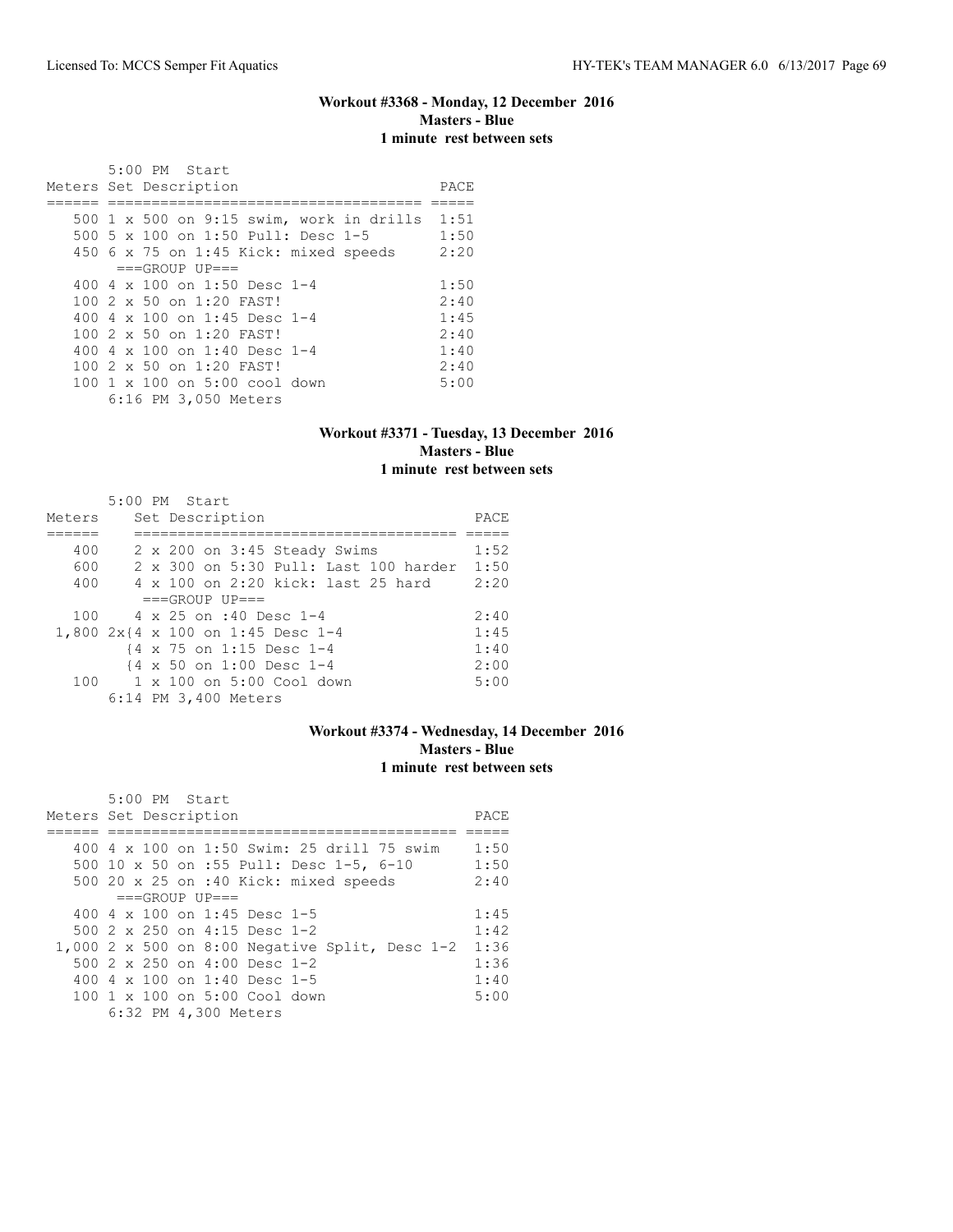## **Workout #3377 - Thursday, 15 December 2016 Masters - Blue 1 minute rest between sets**

|        | $5:00$ PM Start |  |                      |                                                      |                                                  |      |
|--------|-----------------|--|----------------------|------------------------------------------------------|--------------------------------------------------|------|
| Meters |                 |  | Set Description      |                                                      |                                                  | PACE |
|        |                 |  |                      |                                                      |                                                  |      |
| 400    |                 |  |                      | $2 \times 200$ on $3:45$ Swim with drills            |                                                  | 1:52 |
| 600    |                 |  |                      |                                                      | $2 \times 300$ on $5:30$ Pull: Middle 100 harder | 1:50 |
| 400    |                 |  |                      |                                                      | 4 x 100 on 2:20 Kick: last 25 all out            | 2:20 |
|        |                 |  | $===GROUP UP = =$    |                                                      |                                                  |      |
|        |                 |  |                      | 1,800 2x{2 x 200 on 3:30 Desc 1-2                    |                                                  | 1:45 |
|        |                 |  |                      | {4 x 100 on 1:40 Desc 1-4                            |                                                  | 1:40 |
|        |                 |  |                      | $\{2 \times 50 \text{ on } 1:00 \text{ Desc } 1-2\}$ |                                                  | 2:00 |
|        |                 |  |                      | $100 \t 1 \times 100$ on $5:00$ Cool Down            |                                                  | 5:00 |
|        |                 |  | 6:10 PM 3,300 Meters |                                                      |                                                  |      |

### **Workout #3397 - Monday, 19 December 2016 Masters - Blue 1 minute rest between sets**

| Meters | 5:00 PM Start<br>Set Description           | PACE |
|--------|--------------------------------------------|------|
|        |                                            |      |
| 600    | $6 \times 100$ on 1:45 Swim and Drill      | 1:45 |
| 400    | 2 x 200 on 3:30 Pull, Mix efforts          | 1:45 |
| 400    | $1 \times 400$ on $10:00$ Kick as desired  | 2:30 |
|        | ##### Group Up #####                       |      |
| 200    | 4 x 50 on 1:05 All Fast!                   | 2:10 |
|        | 1,350 3x{1 x 150 on 3:30 Easy, Start Early | 2:20 |
|        | {4 x 75 on 2:00 BEST EFFORT                | 2:40 |
|        | $100 \t 1 \times 100$ on $5:00$ Loosen     | 5:00 |
|        | 6:18 PM 3,050 Meters                       |      |

### **Workout #3400 - Tuesday, 20 December 2016 Masters - Blue 1 minute rest between sets**

| 5:00 PM Start<br>Meters Set Description              | PACE |
|------------------------------------------------------|------|
|                                                      |      |
| 600 $3 \times 200$ on $3:30$ Mix swim and drill      | 1:45 |
| 400 8 x 50 on 1:00 Pull, Desc                        | 2:00 |
| 450 6 x 75 on 2:00 Kick, last 25 faster              | 2:40 |
| ***** Group Up *****                                 |      |
| 1,200 6 x 200 on 3:15 Desc 1-3, 4-6                  | 1:38 |
| 300 6 x 50 on 1:05 Desc 1-3, then 3 Best Effort 2:10 |      |
| 100 1 x 100 on 5:00 Loosen                           | 5:00 |
| 6:08 PM 3,050 Meters                                 |      |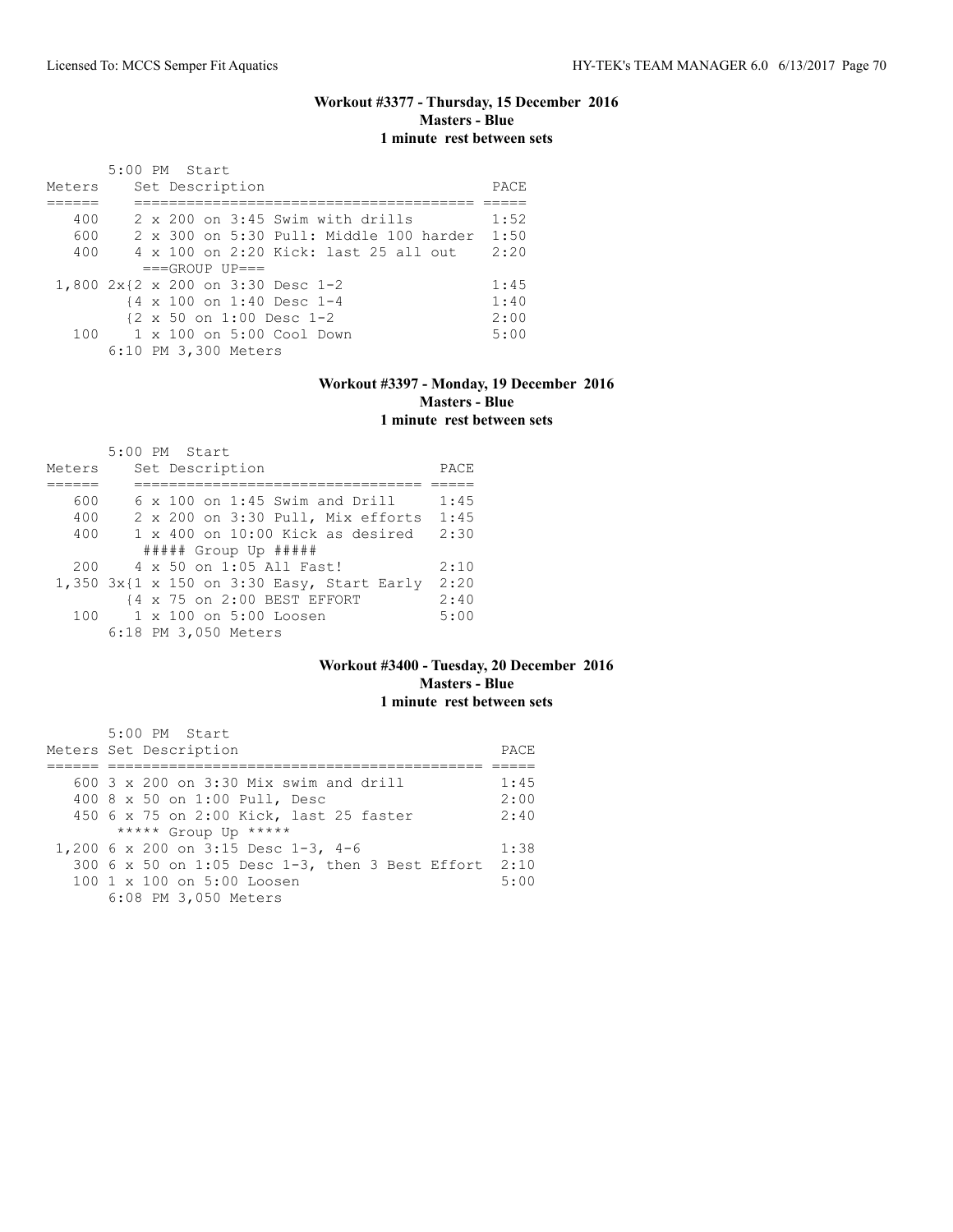### **Workout #3403 - Wednesday, 21 December 2016 Masters - Blue 1 minute rest between sets**

| 5:00 PM Start<br>Meters Set Description      | PACE |
|----------------------------------------------|------|
| $500 \text{ 1 x } 500$ on 9:00 As desired    | 1:48 |
|                                              |      |
| 600 6 x 100 on 1:45 Pull, Neg Split          | 1:45 |
| 400 4 x 100 on 2:20 Kick, mix efforts        | 2:20 |
| $11111$ Group Up $11111$                     |      |
| 100 4 x 25 on :40 Fast!                      | 2:40 |
| 600 6 x 100 on 1:40 Desc 1-3,4-6             | 1:40 |
| 1,200 2 x 600 on 9:45 Desc 1-2 & Neg Split   | 1:38 |
| 600 6 x 100 on 1:45 Desc 1-3, Hold Speed 4-6 | 1:45 |
| $100 \t 1 \t x \t 100$ on $5:00$ Loosen      | 5:00 |
| 6:26 PM 4,100 Meters                         |      |

### **Workout #3406 - Thursday, 22 December 2016 Masters - Blue 1 minute rest between sets**

|        | $5:00$ PM Start                                          |      |
|--------|----------------------------------------------------------|------|
| Meters | Set Description                                          | PACE |
|        |                                                          |      |
| 600    | $6 \times 100$ on 1:50 Mix swim and drill                | 1:50 |
| 450    | 6 x 75 on 1:30 Pull, last 25 faster                      | 2:00 |
| 400    | 8 x 50 on 1:15 kick, mix efforts                         | 2:30 |
|        | $---$ Group Up $---$                                     |      |
|        | 100 4 x 25 on :40 Fast!                                  | 2:40 |
|        | $1,500$ $3x$ {2 x 150 on 2:50 50 mod; 50 fast; 50 faster | 1:53 |
|        | {1 x 75 on 2:00 Best Effort                              | 2:40 |
|        | {1 x 125 on 2:30 EZ                                      | 2:00 |
|        | 6:08 PM 3,050 Meters                                     |      |

### **Workout #3384 - Monday, 26 December 2016 Masters - Blue 1 minute rest between sets**

| 5:00 PM Start                                | PACE |  |  |  |  |  |  |
|----------------------------------------------|------|--|--|--|--|--|--|
| Meters Set Description                       |      |  |  |  |  |  |  |
|                                              |      |  |  |  |  |  |  |
| 600 3 x 200 on 3:20 Swim: Desc 1-3 1:40      |      |  |  |  |  |  |  |
| 400 8 x 50 on :55 Pull: Desc 1-4, 5-8 1:50   |      |  |  |  |  |  |  |
| 400 16 x 25 on :45 Kick: every 4th FAST 3:00 |      |  |  |  |  |  |  |
| $===GROUP UP=-$                              |      |  |  |  |  |  |  |
| 300 12 x 25 on :35 Evens Faster              | 2:20 |  |  |  |  |  |  |
| 100 1 x 100 on 1:50 Steady                   | 1:50 |  |  |  |  |  |  |
| 300 12 x 25 on :35 Evens Faster              | 2:20 |  |  |  |  |  |  |
| 100 1 x 100 on 1:50 Steady                   | 1:50 |  |  |  |  |  |  |
| 100 4 x 25 on 1:00 ALL FAST FAST FAST!       | 4:00 |  |  |  |  |  |  |
| 100 1 x 100 on 1:50 Steady                   | 1:50 |  |  |  |  |  |  |
| 300 12 x 25 on :35 Evens Faster              | 2:20 |  |  |  |  |  |  |
| 100 1 x 100 on 1:50 Steady                   | 1:50 |  |  |  |  |  |  |
| 100 4 x 25 on 1:00 ALL FAST FAST FAST        | 4:00 |  |  |  |  |  |  |
| 100 1 x 100 on 3:00 Cool Down                | 3:00 |  |  |  |  |  |  |
| 6:22 PM 3,000 Meters                         |      |  |  |  |  |  |  |